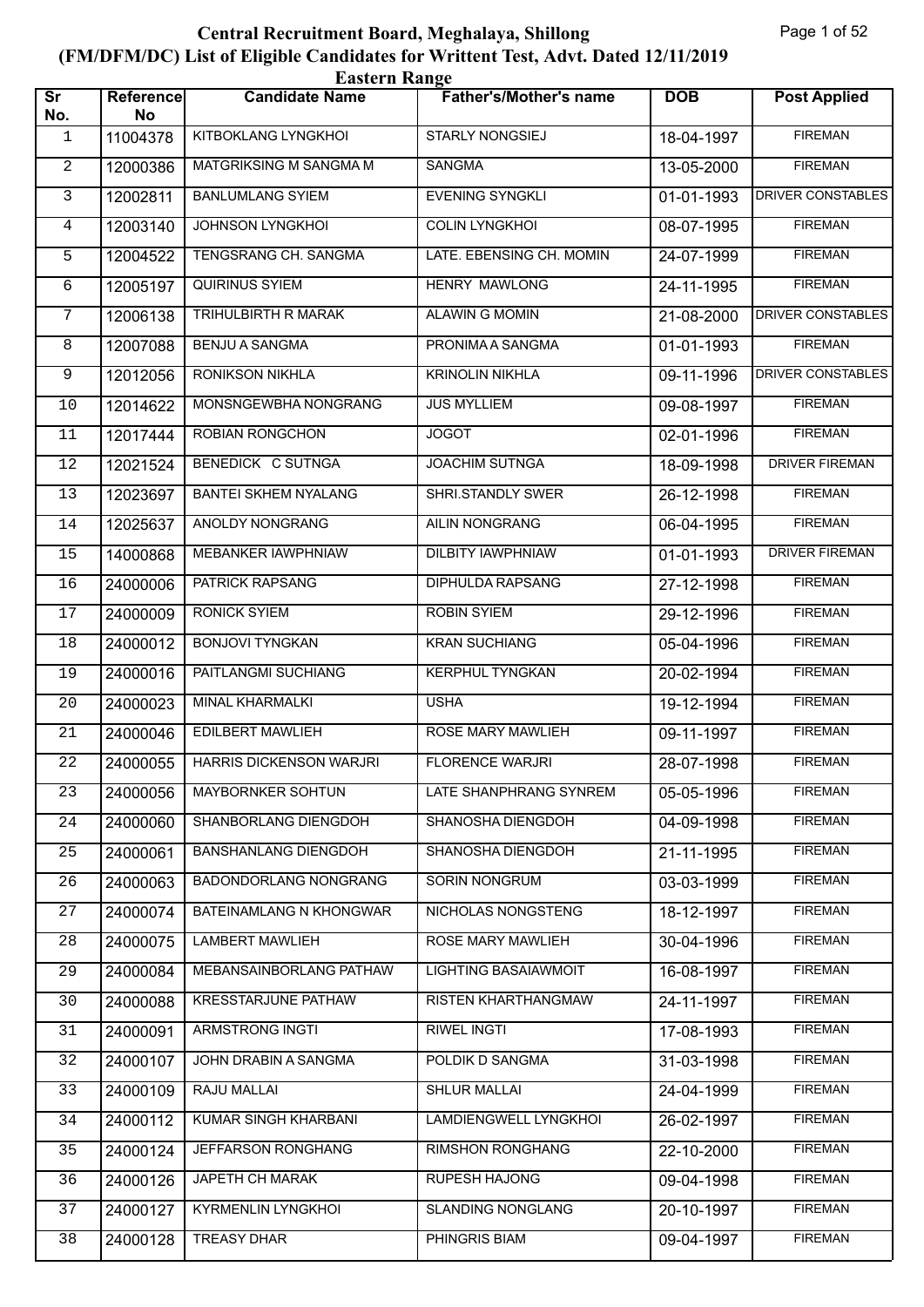| <b>Eastern Range</b>          |                        |                                |                               |            |                     |  |  |
|-------------------------------|------------------------|--------------------------------|-------------------------------|------------|---------------------|--|--|
| $\overline{\text{Sr}}$<br>No. | <b>Reference</b><br>No | <b>Candidate Name</b>          | <b>Father's/Mother's name</b> | <b>DOB</b> | <b>Post Applied</b> |  |  |
| 39                            | 24000130               | <b>IONIS RANI</b>              | POLYCARPUS KURBAH             | 19-03-1994 | <b>FIREMAN</b>      |  |  |
| 40                            | 24000137               | <b>MARSHALL SHABONG</b>        | <b>KISHAN KUMAR CHETTRI</b>   | 23-06-1994 | <b>FIREMAN</b>      |  |  |
| 41                            | 24000142               | READINGLAND LYNGKHOI           | <b>MORIS L MARSHILONG</b>     | 24-06-1998 | <b>FIREMAN</b>      |  |  |
| 42                            | 24000143               | POLITIC RYNGKHLEM              | <b>WOLDRIN KHARSATI</b>       | 23-01-1998 | <b>FIREMAN</b>      |  |  |
| 43                            | 24000144               | NIKSENG DALBOT SHIRA           | EPITHSTONE SANGMA             | 07-05-1994 | <b>FIREMAN</b>      |  |  |
| 44                            | 24000153               | NEWSTARBORN NONGBRI            | <b>DESWELL SOHKHLET</b>       | 13-03-1993 | <b>FIREMAN</b>      |  |  |
| 45                            | 24000156               | <b>ROHIT SUNAR</b>             | <b>GANGA SUNAR</b>            | 13-04-1999 | <b>FIREMAN</b>      |  |  |
| 46                            | 24000158               | PHRANGSNGI KLEIN               | <b>SAJON KLEIN</b>            | 15-12-1999 | <b>FIREMAN</b>      |  |  |
| 47                            | 24000160               | <b>IOHBORLANG NONGLYER</b>     | PHEDRIK KHARMUDAI             | 23-10-1997 | <b>FIREMAN</b>      |  |  |
| 48                            | 24000164               | <b>BANSHANLANG MUKHIM</b>      | <b>SMT. LAKHI MUKHIM</b>      | 18-02-1994 | <b>FIREMAN</b>      |  |  |
| 49                            | 24000165               | <b>MEGADILSON NONGREM</b>      | SEIBOR TONGPER                | 09-05-1997 | <b>FIREMAN</b>      |  |  |
| 50                            | 24000169               | <b>TIROTSING LYNGKHOL</b>      | <b>MISTOLIN WANNIANG</b>      | 08-08-1994 | <b>FIREMAN</b>      |  |  |
| 51                            | 24000177               | <b>GEPOL KLEIN</b>             | <b>SAJON KLEIN</b>            | 19-02-1998 | <b>FIREMAN</b>      |  |  |
| 52                            | 24000178               | <b>GIVERSON RONGPEIT</b>       | <b>HELIN RONGPEIT</b>         | 04-01-1999 | <b>FIREMAN</b>      |  |  |
| 53                            | 24000181               | <b>COMINGSOON RONGHANG</b>     | PRIN RONGHANG                 | 09-07-1996 | <b>FIREMAN</b>      |  |  |
| 54                            | 24000228               | <b>WANRILANG TIEWLA</b>        | <b>ELVIS SOHKHLET</b>         | 11-12-1996 | <b>FIREMAN</b>      |  |  |
| 55                            | 24000229               | PYNKUPBOR N JALONG             | <b>VINCENT NIANGLANG</b>      | 21-03-1998 | <b>FIREMAN</b>      |  |  |
| 56                            | 24000230               | <b>JEKEROY SHYLLA</b>          | PYNGNGAD SHYLLA               | 10-03-1999 | <b>FIREMAN</b>      |  |  |
| 57                            | 24000239               | LUMBORLANG L MAWPHLANG         | SHEMPHANG SHABONG             | 01-05-1994 | <b>FIREMAN</b>      |  |  |
| 58                            | 24000240               | DONALD MARBANIANG              | <b>HASTRIWEL</b>              | 20-12-1994 | <b>FIREMAN</b>      |  |  |
| 59                            | 24000242               | LURSHAI MANIK SYIEMLIEH        | <b>RIDAMON SYIEMLIEH</b>      | 01-12-1999 | <b>FIREMAN</b>      |  |  |
| 60                            | 24000249               | <b>DIMOS INGHI</b>             | <b>JOSING INGHI</b>           | 14-07-2000 | <b>FIREMAN</b>      |  |  |
| 61                            | 24000252               | <b>GUARISHFUL MARWEIN</b>      | <b>GARLAND LYNGKHOI</b>       | 15-12-1997 | <b>FIREMAN</b>      |  |  |
| 62                            | 24000253               | ANDRIAS SHADAP                 | SILVERSTER LYNGDOH            | 02-04-1998 | <b>FIREMAN</b>      |  |  |
| 63                            | 24000259               | ALDISTAR LYNGKHOI              | NODRING SOHSHANG              | 15-08-1997 | <b>FIREMAN</b>      |  |  |
| 64                            | 24000262               | <b>BANTNGENGLANG KHARBUDON</b> | SHIMTIMON KHARBUDON           | 11-02-1994 | <b>FIREMAN</b>      |  |  |
| 65                            | 24000266               | ACHIEVEMENT IAKAI              | NOAH MUKSOR                   | 30-10-1993 | <b>FIREMAN</b>      |  |  |
| 66                            | 24000270               | <b>JURIS PRUDENCE SOHSHANG</b> | <b>TARSIS MARNGAR</b>         | 22-09-1997 | <b>FIREMAN</b>      |  |  |
| 67                            | 24000277               | <b>KIEWSHEN KHYLLAIT</b>       | STORA KHYLLAIT                | 12-02-1999 | <b>FIREMAN</b>      |  |  |
| 68                            | 24000278               | HIDDENSTAR MARBANIANG          | MARYBEL MARBANIANG            | 09-03-1999 | <b>FIREMAN</b>      |  |  |
| 69                            | 24000280               | <b>SBUN MALLAI</b>             | <b>STERIT MALLAI</b>          | 14-02-1994 | <b>FIREMAN</b>      |  |  |
| 70                            | 24000319               | <b>BATSKHEM KHLEM</b>          | <b>IAISHAH KHLEM</b>          | 29-11-1999 | <b>FIREMAN</b>      |  |  |
| 71                            | 24000324               | PHRANGSNGI CHALLAM             | MINA CHALLAM                  | 10-10-1995 | <b>FIREMAN</b>      |  |  |
| 72                            | 24000325               | DEVIANSTAR NONGKYNRIH          | <b>ISMIEL WARBAH</b>          | 14-01-1998 | <b>FIREMAN</b>      |  |  |
| 73                            | 24000326               | DAYOPHINGA DKHAR               | <b>MYOWN SHYLLA</b>           | 18-09-1996 | <b>FIREMAN</b>      |  |  |
| 74                            | 24000332               | KYNPHAMLANG L. NONGLAIT        | TOBARLIN MARBANIANG           | 13-08-1998 | <b>FIREMAN</b>      |  |  |
| 75                            | 24000339               | FULFILMENT IAKAI               | HAYA CYNTHIA IAKAI            | 30-01-1994 | <b>FIREMAN</b>      |  |  |
| 76                            | 24000355               | IAITHRANG KHARBITHAI           | SMT DORBARLIN KHARBITHAI      | 11-12-1994 | <b>FIREMAN</b>      |  |  |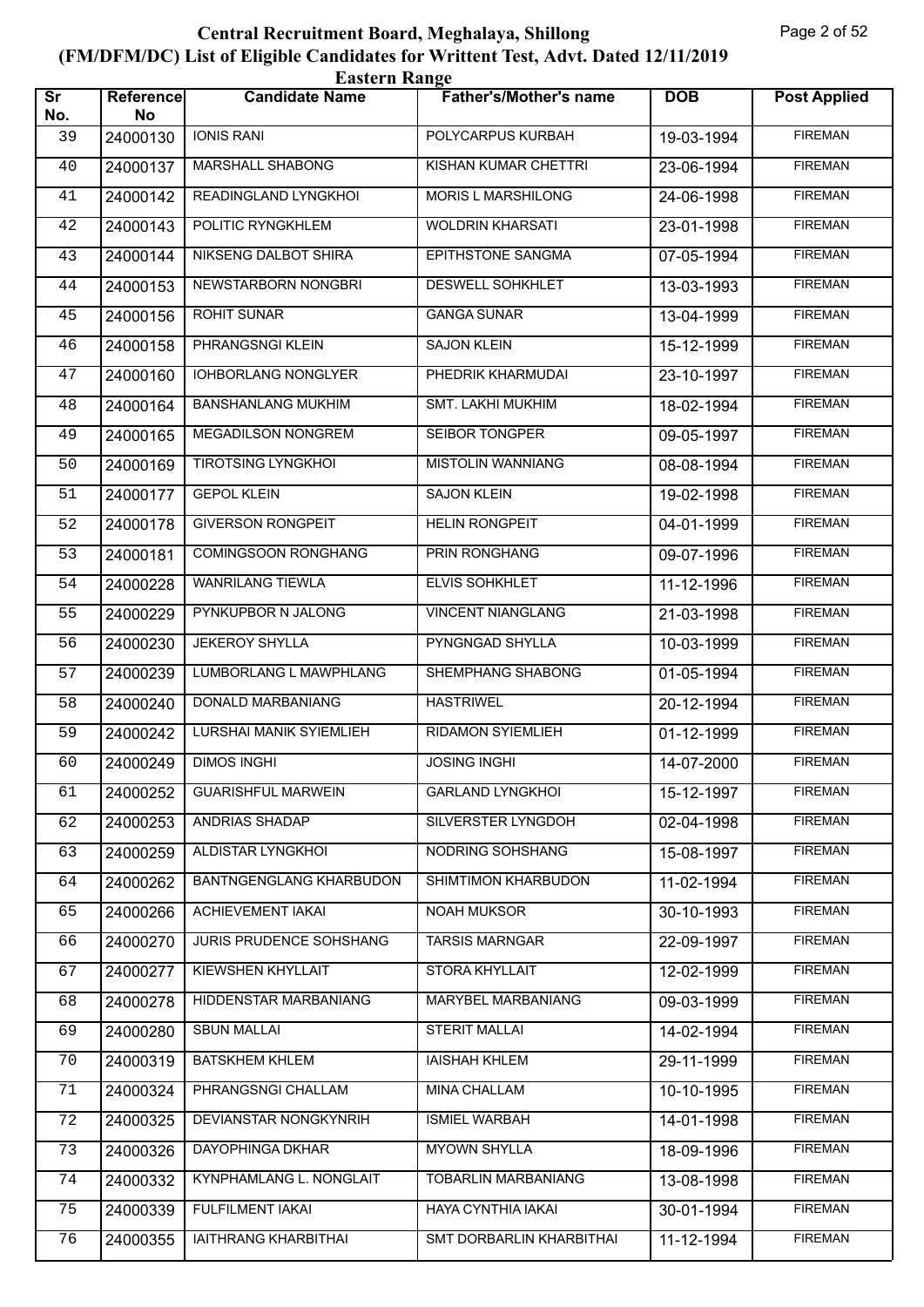| <b>Eastern Range</b>          |                 |                             |                               |            |                     |  |  |
|-------------------------------|-----------------|-----------------------------|-------------------------------|------------|---------------------|--|--|
| $\overline{\text{Sr}}$<br>No. | Reference<br>No | <b>Candidate Name</b>       | <b>Father's/Mother's name</b> | <b>DOB</b> | <b>Post Applied</b> |  |  |
| 77                            | 24000357        | URBANSTAR RAMSIEJ           | <b>GABRIEL LYNGDOH</b>        | 09-09-1999 | <b>FIREMAN</b>      |  |  |
| 78                            | 24000359        | <b>STEVENSON LYNGDOH</b>    | (L) ARTHOR K WANLANG          | 21-05-1999 | <b>FIREMAN</b>      |  |  |
| 79                            | 24000376        | <b>WORLDSTAR THABAH</b>     | KNESTARLAND NONGLANG          | 24-05-1995 | <b>FIREMAN</b>      |  |  |
| 80                            | 24000385        | <b>DIANGMON MARSING</b>     | <b>TIENG NONGSIEJ</b>         | 22-07-2000 | <b>FIREMAN</b>      |  |  |
| 81                            | 24000393        | <b>RILANG PALE</b>          | SHRI. KITON SAMATI            | 02-12-1998 | <b>FIREMAN</b>      |  |  |
| 82                            | 24000402        | <b>MORIS MARING</b>         | PHEL MARING                   | 13-03-1996 | <b>FIREMAN</b>      |  |  |
| 83                            | 24000406        | <b>MEKER PYRTUH</b>         | <b>LISTERWEL SUNA</b>         | 05-11-1996 | <b>FIREMAN</b>      |  |  |
| 84                            | 24000420        | <b>BANKUPAR DKHAR</b>       | KHWARLING MARTHONG            | 30-09-1997 | <b>FIREMAN</b>      |  |  |
| 85                            | 24000433        | <b>EIBIANG PHAWA</b>        | <b>DMIT DKHAR</b>             | 31-03-1998 | <b>FIREMAN</b>      |  |  |
| 86                            | 24000437        | <b>FRANCIS NONGSIEJ</b>     | <b>WANBOK LARTANG</b>         | 27-07-2000 | <b>FIREMAN</b>      |  |  |
| 87                            | 24000449        | <b>MACMILLAN DONBON</b>     | <b>LEBISTAR DONBON</b>        | 06-09-1999 | <b>FIREMAN</b>      |  |  |
| 88                            | 24000451        | <b>JIMISON WANNIANG</b>     | <b>SWOTLING MARTHONG</b>      | 07-01-2000 | <b>FIREMAN</b>      |  |  |
| 89                            | 24000462        | PYRSHANG KHAII              | <b>IAIDLANG KHAII</b>         | 08-08-1999 | <b>FIREMAN</b>      |  |  |
| 90                            | 24000472        | JUNE RONGPEIT               | (L) MAION RONGPEIT            | 24-06-1997 | <b>FIREMAN</b>      |  |  |
| 91                            | 24000478        | <b>WYLLAM KUPAR TALANG</b>  | <b>KORBAR WAHLANG</b>         | 05-04-1998 | <b>FIREMAN</b>      |  |  |
| 92                            | 24000492        | PETER UMBAH                 | PHIL UMBAH                    | 01-12-2000 | <b>FIREMAN</b>      |  |  |
| 93                            | 24000493        | PULINUS P. MARAK            | PEENILA P MARAK               | 01-07-1998 | <b>FIREMAN</b>      |  |  |
| 94                            | 24000500        | <b>TWOPILLAR TANG</b>       | <b>WANMON TANG</b>            | 10-11-1997 | <b>FIREMAN</b>      |  |  |
| 95                            | 24000513        | <b>DEBANROY DOHLING</b>     | <b>MIMI DOHLING</b>           | 07-04-1994 | <b>FIREMAN</b>      |  |  |
| 96                            | 24000516        | <b>TEKROK R MARAK</b>       | <b>TEMBAL M SANGMA</b>        | 14-11-1994 | <b>FIREMAN</b>      |  |  |
| 97                            | 24000522        | DIBINGSTAR NONGSIEJ         | <b>BLANTINA NONGSIEJ</b>      | 09-07-1995 | <b>FIREMAN</b>      |  |  |
| 98                            | 24000525        | <b>HAMARBABIANG RANI</b>    | CHESTER ROY SANCLEY           | 26-08-1993 | <b>FIREMAN</b>      |  |  |
| 99                            | 24000528        | LAMPYNSHAILANG NONGSIEJ     | ROLAND WANNIANG               | 28-10-1997 | <b>FIREMAN</b>      |  |  |
| 100                           | 24000535        | SHANBOR SUNGOH              | PHRANGSHWA THUBRU             | 15-02-1997 | <b>FIREMAN</b>      |  |  |
| 101                           | 24000539        | RILANG MIKY SYIEMLIEH       | W BALARIE SYIEMLIEH           | 30-04-1998 | <b>FIREMAN</b>      |  |  |
| 102                           | 24000540        | WANLAMBOK SHADAP            | <b>OBET DORPHANG</b>          | 19-01-1994 | <b>FIREMAN</b>      |  |  |
| 103                           | 24000546        | DANY BOSCO SANGRIANG        | PROLI LANGRIN                 | 06-06-1999 | <b>FIREMAN</b>      |  |  |
| 104                           | 24000552        | <b>MONSON SYIEM</b>         | <b>DISLIN SYIEM</b>           | 12-12-1995 | <b>FIREMAN</b>      |  |  |
| 105                           | 24000559        | <b>DARSINGH LYNGKHOL</b>    | <b>MISTOLIN WANNIANG</b>      | 01-12-1999 | <b>FIREMAN</b>      |  |  |
| 106                           | 24000563        | ADELSON MAKDOH              | <b>KOLINSHON SHADAP</b>       | 11-03-1998 | <b>FIREMAN</b>      |  |  |
| 107                           | 24000566        | BETWINSTON. S. SANGMA.      | SUNIL ARENGH.                 | 10-02-1995 | <b>FIREMAN</b>      |  |  |
| 108                           | 24000568        | PYNSHAILANG NONGKYNRIH      | ELINDA NONGKYNRIH             | 04-04-1999 | <b>FIREMAN</b>      |  |  |
| 109                           | 24000575        | MARSHANBORLANG DIENGDOH     | <b>RUSTAN SHABONG</b>         | 06-12-1999 | <b>FIREMAN</b>      |  |  |
| 110                           | 24000577        | <b>ARBORKI SHADAP</b>       | <b>BARONES KHLEM</b>          | 28-08-1993 | <b>FIREMAN</b>      |  |  |
| 111                           | 24000579        | <b>LASTBORNSON MARWEIN</b>  | <b>DOSLING LYNGDOH</b>        | 29-01-1993 | <b>FIREMAN</b>      |  |  |
| 112                           | 24000587        | <b>TRELLINGSTAR D SHIRA</b> | SHEDING LYNGKHOI              | 03-04-1998 | <b>FIREMAN</b>      |  |  |
| 113                           | 24000597        | AMOSMANIK SHANGDIAR         | SHISHALYNTI SHANGDIAR         | 28-06-1997 | <b>FIREMAN</b>      |  |  |
| 114                           | 24000598        | PHAITSUKLANG LYNGDOH        | ALEXANDER RAMSIEJ             | 15-02-1999 | <b>FIREMAN</b>      |  |  |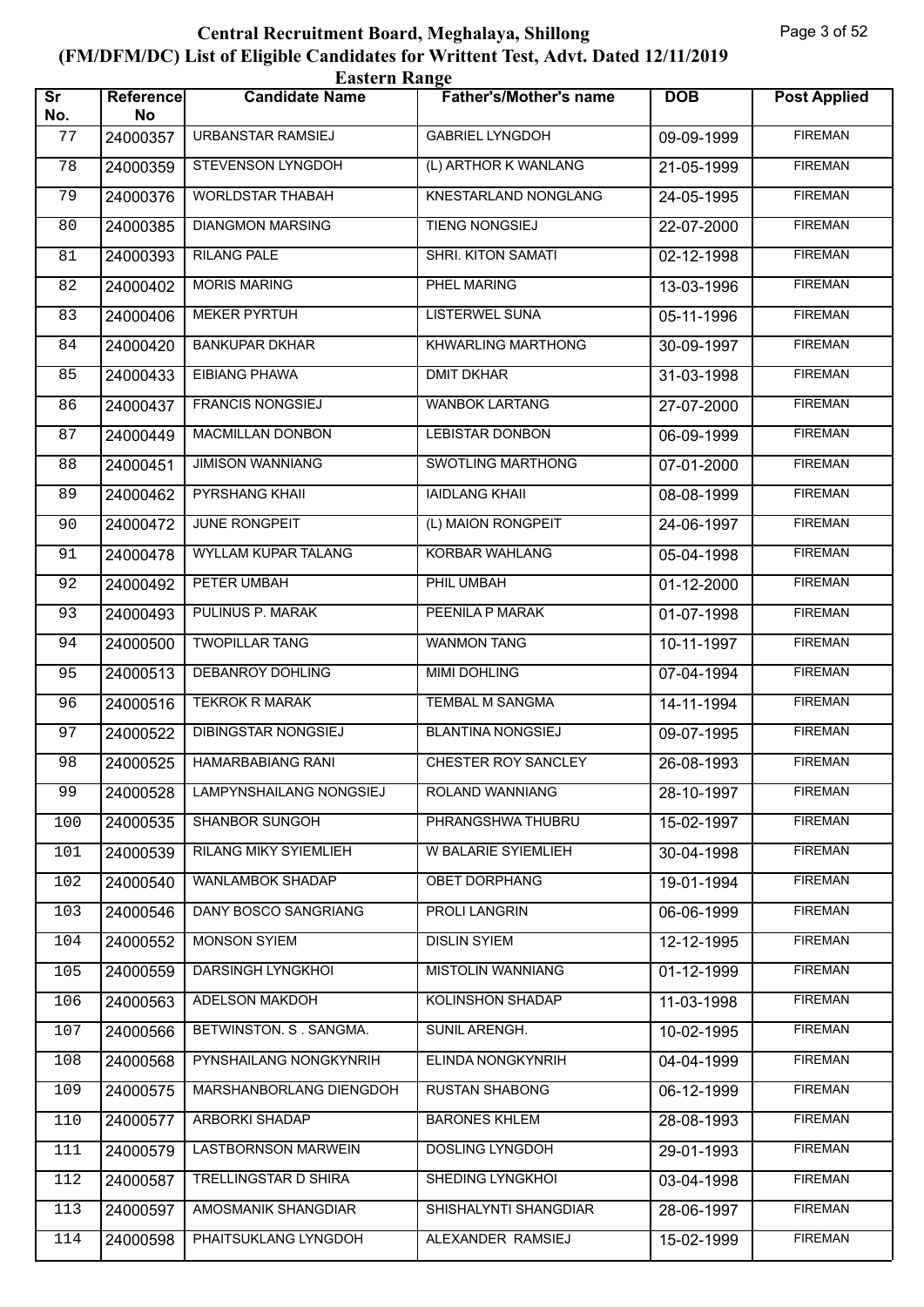|                               | <b>Eastern Range</b>   |                              |                               |            |                     |  |  |  |
|-------------------------------|------------------------|------------------------------|-------------------------------|------------|---------------------|--|--|--|
| $\overline{\text{sr}}$<br>No. | <b>Reference</b><br>No | <b>Candidate Name</b>        | <b>Father's/Mother's name</b> | <b>DOB</b> | <b>Post Applied</b> |  |  |  |
| 115                           | 24000599               | <b>ORESTAR KHARBANI</b>      | <b>BILISTA KHARBANI</b>       | 01-07-1996 | <b>FIREMAN</b>      |  |  |  |
| 116                           | 24000607               | <b>LAMBHA KUPAR LYNGDOH</b>  | <b>MRS JULITA LYNGDOH</b>     | 18-10-1996 | <b>FIREMAN</b>      |  |  |  |
| 117                           | 24000608               | <b>WILSON PYNGROPE</b>       | PHILISHA PYNGROPE             | 30-11-1996 | <b>FIREMAN</b>      |  |  |  |
| 118                           | 24000613               | <b>MARBI SUTING</b>          | <b>SILMON SUTING</b>          | 14-07-1996 | <b>FIREMAN</b>      |  |  |  |
| 119                           | 24000615               | SHAIMOONSTAR SHANGPLIANG     | DIDORA SHANGPLIANG            | 17-08-1998 | <b>FIREMAN</b>      |  |  |  |
| 120                           | 24000618               | RICKY HAMEL IAWPHNIAW        | <b>BELMIKY IAWPHNIAW</b>      | 09-01-1994 | <b>FIREMAN</b>      |  |  |  |
| 121                           | 24000626               | <b>BABITLANG RANI</b>        | <b>DIMARJUN KHARNAIOR</b>     | 04-11-1996 | <b>FIREMAN</b>      |  |  |  |
| 122                           | 24000628               | STEVENSON PYNGROPE           | ADILA PYNGROPE                | 01-05-1998 | <b>FIREMAN</b>      |  |  |  |
| 123                           | 24000629               | <b>SALCHAO S MOMIN</b>       | <b>DIRISING SANGMA</b>        | 03-10-1994 | <b>FIREMAN</b>      |  |  |  |
| 124                           | 24000632               | <b>JESFERSON RANI</b>        | PETRICK SYIEMIONG             | 23-02-1996 | <b>FIREMAN</b>      |  |  |  |
| 125                           | 24000642               | ANGELIUS D SANGMA            | NELBERT W SANGMA              | 22-12-1998 | <b>FIREMAN</b>      |  |  |  |
| 126                           | 24000646               | PYNKMEN MARBANIANG           | <b>DISSILA MARBANIANG</b>     | 21-04-1995 | <b>FIREMAN</b>      |  |  |  |
| 127                           | 24000649               | LAKITBOKLANG L.NONGLAIT      | <b>TOBARLIN MARBANIANG</b>    | 27-12-1999 | <b>FIREMAN</b>      |  |  |  |
| 128                           | 24000651               | <b>NELSON LYNGDOH</b>        | ANUP KUMAR SINHA              | 19-11-1996 | <b>FIREMAN</b>      |  |  |  |
| 129                           | 24000655               | SINGDON. N. MARAK            | SUJENDRO. A.SANGMA            | 28-11-1993 | <b>FIREMAN</b>      |  |  |  |
| 130                           | 24000661               | PYNKMENLANG SOHKHLET         | PHRINGSTONEL MAWA             | 11-09-1993 | <b>FIREMAN</b>      |  |  |  |
| 131                           | 24000671               | NANGJOINSTAR KHARPHULI       | <b>LORIDIAN KHARPHULI</b>     | 22-03-1993 | <b>FIREMAN</b>      |  |  |  |
| 132                           | 24000680               | BATYLLIBORLANG JYRWA         | SUMARLANG SYNREM              | 01-10-1999 | <b>FIREMAN</b>      |  |  |  |
| 133                           | 24000693               | KHRAWBORSING LYNGKHOI        | TWINGLAND L MARSHILLONG       | 19-02-1996 | <b>FIREMAN</b>      |  |  |  |
| 134                           | 24000695               | <b>ARMAN SYIEMLIEH</b>       | PHELDALIN SYIEMLIEH           | 29-03-1997 | <b>FIREMAN</b>      |  |  |  |
| 135                           | 24000705               | <b>TEIMI SUMER</b>           | <b>LIES SUMER</b>             | 29-06-1999 | <b>FIREMAN</b>      |  |  |  |
| 136                           |                        | 24000716   MEDRIKSON GASHNGA | <b>FERNANDES JYRWA</b>        | 01-05-1994 | <b>FIREMAN</b>      |  |  |  |
| 137                           | 24000722               | MEDANGNIEWKORHI LYNDOH KIRI  | LATE SEVEN POHTAM             | 09-09-1999 | <b>FIREMAN</b>      |  |  |  |
| 138                           | 24000724               | PYNIARBORLANG KURKALANG      | <b>RISTAR THABAH</b>          | 23-09-2000 | <b>FIREMAN</b>      |  |  |  |
| 139                           | 24000725               | ALDOLAN PYRTUH NONGBSAP      | <b>DIOLIN PYRTUH NONGBSAP</b> | 18-01-2000 | <b>FIREMAN</b>      |  |  |  |
| 140                           | 24000730               | RUNUS RONGPEIT               | <b>MOHON RONGPEIT</b>         | 15-04-1998 | <b>FIREMAN</b>      |  |  |  |
| 141                           | 24000733               | <b>BANKERLANG DKHAR</b>      | <b>TENSING MYRTHONG</b>       | 04-12-1998 | <b>FIREMAN</b>      |  |  |  |
| 142                           | 24000736               | RICKY KHARBULI               | <b>WANSUK KHARBULI</b>        | 07-08-1997 | <b>FIREMAN</b>      |  |  |  |
| 143                           | 24000740               | NIWATIOHI LAPASAM            | <b>NISKEM NIANG</b>           | 25-06-1994 | <b>FIREMAN</b>      |  |  |  |
| 144                           | 24000743               | <b>RAMSIAM NAMPUI</b>        | <b>REMA NAMPUI</b>            | 31-10-1997 | <b>FIREMAN</b>      |  |  |  |
| 145                           | 24000749               | JAMESON PYNGROPE             | RAPHEAL THANGKHIEW            | 29-04-1996 | <b>FIREMAN</b>      |  |  |  |
| 146                           | 24000752               | ATIAR BAKHLAIN DKHAR         | PHANDIS DKHAR                 | 11-04-1994 | <b>FIREMAN</b>      |  |  |  |
| 147                           | 24000755               | <b>BANSHEMLANG MAKRI</b>     | <b>BIJU SOHKHWAI</b>          | 05-11-1996 | <b>FIREMAN</b>      |  |  |  |
| 148                           | 24000756               | DONAL WILLSON HUJON          | <b>KHRANSIS RANI</b>          | 23-12-1999 | <b>FIREMAN</b>      |  |  |  |
| 149                           | 24000759               | PENSING WAHLANG WAHLANG      | <b>SDEIN MARWEIN</b>          | 24-04-1996 | <b>FIREMAN</b>      |  |  |  |
| 150                           | 24000763               | LEWIS KNIGHT KHYRIEM         | SYNSHARMANIK SYIEMLIEH        | 15-08-2000 | <b>FIREMAN</b>      |  |  |  |
| 151                           | 24000766               | RI I DAMEI SHYLLA            | <b>DONI SHYLLA</b>            | 01-08-1997 | <b>FIREMAN</b>      |  |  |  |
| 152                           | 24000772               | JASPER JOHN KHARNADU         | <b>KESLIN HEK</b>             | 15-08-1995 | <b>FIREMAN</b>      |  |  |  |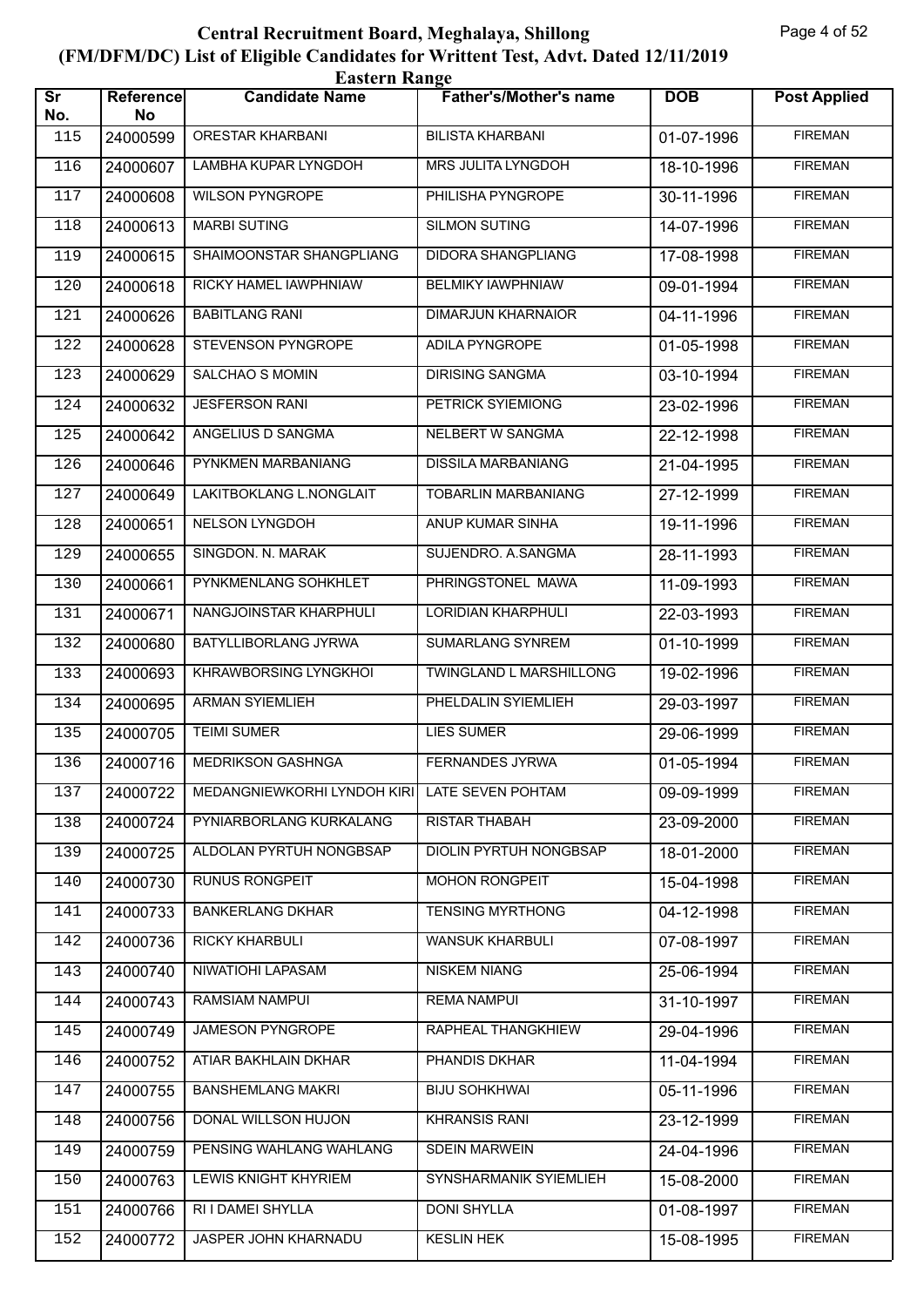| <b>Eastern Range</b>          |                 |                             |                               |            |                     |  |  |
|-------------------------------|-----------------|-----------------------------|-------------------------------|------------|---------------------|--|--|
| $\overline{\text{Sr}}$<br>No. | Reference<br>No | <b>Candidate Name</b>       | <b>Father's/Mother's name</b> | <b>DOB</b> | <b>Post Applied</b> |  |  |
| 153                           | 24000778        | MULMARKSTONE LYNGKHOI       | <b>KIMBILIS LYNGKHOI</b>      | 14-11-1998 | <b>FIREMAN</b>      |  |  |
| 154                           | 24000796        | <b>BALABET SHYRKON</b>      | <b>BONIFAST CHYNE</b>         | 29-03-1996 | <b>FIREMAN</b>      |  |  |
| 155                           | 24000798        | PHILAS SAKRA                | <b>JROS MALLAI</b>            | 15-10-1993 | <b>FIREMAN</b>      |  |  |
| 156                           | 24000802        | <b>LAMPHRANG SYIEMLIEH</b>  | <b>CHRISTOPHER THONGNI</b>    | 12-09-1998 | <b>FIREMAN</b>      |  |  |
| 157                           | 24000810        | PYNSHAILANG WANNIANG        | <b>SKOLA WANNIANG</b>         | 24-02-1999 | <b>FIREMAN</b>      |  |  |
| 158                           | 24000819        | <b>SILNANG R MARAK</b>      | <b>BINDAS J SANGMA</b>        | 07-02-1999 | <b>FIREMAN</b>      |  |  |
| 159                           | 24000820        | <b>JERIS MAWLONG</b>        | <b>MERRYDA MAWLONG</b>        | 02-01-1998 | <b>FIREMAN</b>      |  |  |
| 160                           | 24000824        | RAKCHAN M SANGMA            | AIBINGSTON D SHIRA            | 25-11-1997 | <b>FIREMAN</b>      |  |  |
| 161                           | 24000826        | PHINGSTAR MAWLONG           | <b>ALBINUS MAWSOR</b>         | 18-09-1995 | <b>FIREMAN</b>      |  |  |
| 162                           | 24000829        | JEFFREE MAWLONG             | MERRYDA MAWLONG               | 31-03-2000 | <b>FIREMAN</b>      |  |  |
| 163                           | 24000832        | <b>GRASSTONE LYNGDOH</b>    | <b>MESTAR RANEE</b>           | 06-05-1993 | <b>FIREMAN</b>      |  |  |
| 164                           | 24000833        | <b>EBANGEL KHARKONGOR</b>   | SEBESTIAN PYNGROPE            | 11-07-1998 | <b>FIREMAN</b>      |  |  |
| 165                           | 24000837        | ALBERT DKHAR                | <b>MAHIN NONGTDU</b>          | 25-04-1994 | <b>FIREMAN</b>      |  |  |
| 166                           | 24000845        | SHANBORLANG SYIEMLIEH       | A.SYIEMLIEH                   | 05-05-1994 | <b>FIREMAN</b>      |  |  |
| 167                           | 24000846        | <b>HEHKAMAI SARI</b>        | <b>HIMOT SYIEMLIEH</b>        | 12-12-1993 | <b>FIREMAN</b>      |  |  |
| 168                           | 24000850        | LASTARWELL LYNGDOH          | <b>JURBOR PAMSHONG</b>        | 24-02-1998 | <b>FIREMAN</b>      |  |  |
| 169                           | 24000858        | NONDAY BEY                  | <b>LIRAM BEY</b>              | 16-06-1998 | <b>FIREMAN</b>      |  |  |
| 170                           | 24000859        | MILNESS WANNIANG            | KONERIUS MAWLONG              | 02-04-1999 | <b>FIREMAN</b>      |  |  |
| 171                           | 24000861        | <b>TONI MALLAI</b>          | <b>RAMSOR KLEIN</b>           | 29-01-1997 | <b>FIREMAN</b>      |  |  |
| 172                           | 24000868        | SUMARDEIAKOR NIANG          | <b>EBAD LYNGDOH</b>           | 03-01-2000 | <b>FIREMAN</b>      |  |  |
| 173                           | 24000877        | <b>COPPERFEILD TYNHIANG</b> | LATE OPHRINSTONE KHARBANI     | 10-08-1995 | <b>FIREMAN</b>      |  |  |
| 174                           |                 | 24000879 ANDINUS WANNIANG   | <b>BITALIS MARWEIN</b>        | 26-05-1998 | <b>FIREMAN</b>      |  |  |
| 175                           | 24000880        | <b>CLEOFAST KHARLIIU</b>    | LIIU PATHAW                   | 05-01-1994 | <b>FIREMAN</b>      |  |  |
| 176                           | 24000881        | <b>ARJUN LAKHI</b>          | ROGINAL SUCHIANG              | 11-08-1998 | <b>FIREMAN</b>      |  |  |
| 177                           | 24000882        | <b>BIANGSTAR KLEIN</b>      | <b>USIL KLEIN</b>             | 13-08-2000 | <b>FIREMAN</b>      |  |  |
| 178                           | 24000883        | <b>ARKIRANG NIANG</b>       | <b>MARBI LANGWAR</b>          | 03-05-2000 | <b>FIREMAN</b>      |  |  |
| 179                           | 24000885        | <b>FIRSTERSON KAMAR</b>     | COMINGWELL SHADAP             | 27-10-1996 | <b>FIREMAN</b>      |  |  |
| 180                           | 24000891        | NIAWRANGHAMEI SUIAM         | LATE ARISTOTLE LALOO          | 09-04-2000 | <b>FIREMAN</b>      |  |  |
| 181                           | 24000896        | SHERBESTAR LYNGKHOI         | <b>SIRBERIUS WANNIANG</b>     | 29-05-1999 | <b>FIREMAN</b>      |  |  |
| 182                           | 24000915        | <b>JISTARLIN LYNGKHOI</b>   | NOLENDRO LYNGDOH              | 24-12-2000 | <b>FIREMAN</b>      |  |  |
| 183                           | 24000918        | NESTAR INGJAL               | <b>MEDIN INGJAL</b>           | 28-02-1999 | <b>FIREMAN</b>      |  |  |
| 184                           | 24000924        | MICHELINO PYNGROPE          | SNGEWTYNNADLANG PYNGROPE      | 22-06-1998 | <b>FIREMAN</b>      |  |  |
| 185                           | 24000926        | MICHIEL BYRLOI              | <b>WANBOR SUCHIANG</b>        | 06-08-2000 | <b>FIREMAN</b>      |  |  |
| 186                           | 24000930        | PYNCHEMEKI LYNGDOH          | <b>MR WILLIAM RYMBAI</b>      | 08-06-1994 | <b>FIREMAN</b>      |  |  |
| 187                           | 24000933        | <b>IAISHANSKHEM SHYLLA</b>  | <b>BREBIN MARSING</b>         | 09-02-1998 | <b>FIREMAN</b>      |  |  |
| 188                           | 24000934        | PLIDARSON SYIEM             | <b>BELIS KHYMDEIT</b>         | 19-06-1997 | <b>FIREMAN</b>      |  |  |
| 189                           | 24000939        | DABUL MARING                | PHILING NONGRUM               | 12-10-1997 | <b>FIREMAN</b>      |  |  |
| 190                           | 24000942        | TONSINGH SHADAP             | <b>HAISINGH MARING</b>        | 04-06-1997 | <b>FIREMAN</b>      |  |  |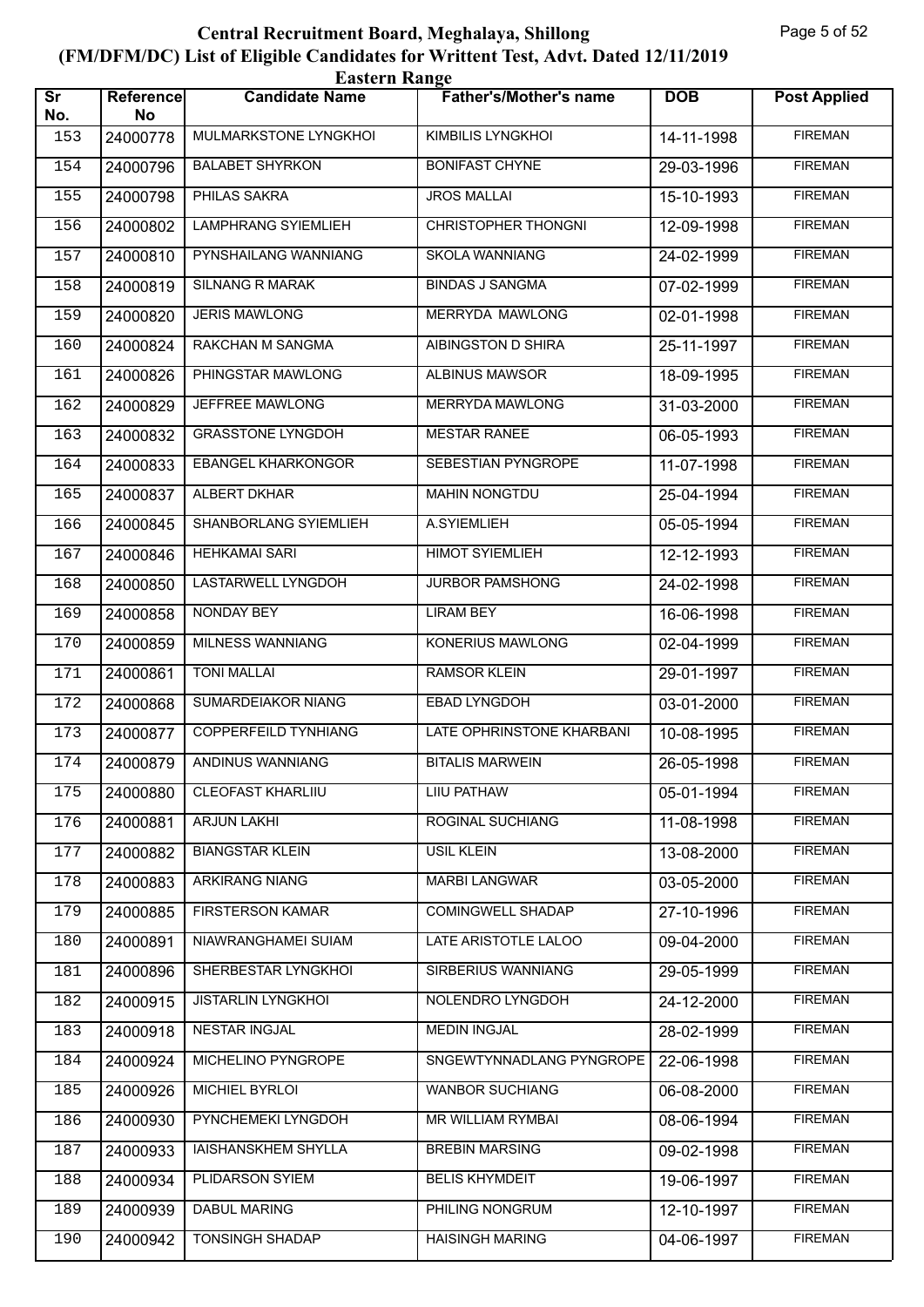| <b>Eastern Range</b>          |                 |                               |                                       |            |                     |  |  |
|-------------------------------|-----------------|-------------------------------|---------------------------------------|------------|---------------------|--|--|
| $\overline{\text{sr}}$<br>No. | Reference<br>No | <b>Candidate Name</b>         | <b>Father's/Mother's name</b>         | <b>DOB</b> | <b>Post Applied</b> |  |  |
| 191                           | 24000955        | SHEMPHANG NONGRUM             | <b>JORMAN WAHLANG</b>                 | 18-07-1996 | <b>FIREMAN</b>      |  |  |
| 192                           | 24000959        | PHANGSTAR THABAH              | THIDA THABAH                          | 02-10-1994 | <b>FIREMAN</b>      |  |  |
| 193                           | 24000962        | JOHN ERIC RAMDE               | <b>IAINEHSKHEM LAMARE</b>             | 01-09-1996 | <b>FIREMAN</b>      |  |  |
| 194                           | 24000964        | <b>RICO DKHAR</b>             | <b>BLEIMON LAMARE</b>                 | 03-03-1993 | <b>FIREMAN</b>      |  |  |
| 195                           | 24000966        | <b>ELSHON MARING</b>          | <b>JRO MARING</b>                     | 06-11-1999 | <b>FIREMAN</b>      |  |  |
| 196                           | 24000967        | RAYMOND PYNSHAILANG LYNGWA    | ALEXIUS LYNGSHING                     | 08-11-1996 | <b>FIREMAN</b>      |  |  |
| 197                           | 24000971        | <b>TEINING WAHLANG</b>        | <b>AIIONA WAHLANG</b>                 | 04-07-1995 | <b>FIREMAN</b>      |  |  |
| 198                           | 24000974        | DEFENCE MYLLIEM UMLONG        | KLIANSI MYLLIEM UMLONG                | 05-08-1997 | <b>FIREMAN</b>      |  |  |
| 199                           | 24000975        | <b>BAPURA RYNGHANG</b>        | <b>BANTEILANG MATLANG</b>             | 27-09-1998 | <b>FIREMAN</b>      |  |  |
| 200                           | 24000988        | <b>SHALANSING MADUR</b>       | <b>JRAN SUPHAI</b>                    | 10-03-1995 | <b>FIREMAN</b>      |  |  |
| 201                           | 24000994        | LAMBHA NONGSPUNG              | <b>BILSON KHARBIHKHIEW</b>            | 25-10-1994 | <b>FIREMAN</b>      |  |  |
| 202                           | 24000995        | <b>CARMEL MYLLIEM UMLONG</b>  | DLIANSIBON MYLLIEM UMLONG             | 14-04-1997 | <b>FIREMAN</b>      |  |  |
| 203                           | 24001005        | <b>RISHANKI CHYNE</b>         | AIBORA CHYNE                          | 08-04-1998 | <b>FIREMAN</b>      |  |  |
| 204                           | 24001009        | ANJOYDANSON NONGSIEJ          | LATE HOTREL L NONGLAIT                | 28-05-1997 | <b>FIREMAN</b>      |  |  |
| 205                           | 24001014        | ROCKSHAR KHYRIEM              | <b>BROODING NONGSIEJ</b>              | 30-04-1993 | <b>FIREMAN</b>      |  |  |
| 206                           | 24001015        | JOSFER L.SANGRIANG            | LATE. MICHAEL K.JAHRIN                | 02-03-1999 | <b>FIREMAN</b>      |  |  |
| 207                           | 24001022        | SHIRUPKI SUTING               | <b>DONBUN RYNGKHLEM</b>               | 24-05-1998 | <b>FIREMAN</b>      |  |  |
| 208                           | 24001030        | FERDINAL NONGBSAP             | <b>KMER KHARKRANG</b>                 | 04-03-1999 | <b>FIREMAN</b>      |  |  |
| 209                           | 24001035        | <b>LURSHAI MAWRIE</b>         | LATE MIKHEL KHONGSHEI                 | 01-06-1995 | <b>FIREMAN</b>      |  |  |
| 210                           | 24001043        | <b>ESPILINGSTAR HYNNIEWTA</b> | <b>FATHER-DIBORSING</b><br>KHARMYNDAI | 28-04-1998 | <b>FIREMAN</b>      |  |  |
| 211                           | 24001050        | WALLAMBOK L. SANGRIANG        | <b>KOSTAR MARWEIN</b>                 | 07-09-1993 | <b>FIREMAN</b>      |  |  |
| 212                           | 24001058        | <b>MITCHELL KHARAKOR</b>      | <b>WANHUN KHARAKOR</b>                | 20-04-1995 | <b>FIREMAN</b>      |  |  |
| 213                           | 24001059        | <b>RIBENSON LYNGDOH</b>       | RIHUNLANG LYNGDOH                     | 01-09-1998 | <b>FIREMAN</b>      |  |  |
| 214                           | 24001088        | <b>MEBANKER DKHAR</b>         | AIMAN DKHAR                           | 14-09-1998 | <b>FIREMAN</b>      |  |  |
| 215                           | 24001093        | RANGKITBOK SUCHIANG           | <b>WANBHA SUCHIANG</b>                | 23-07-2000 | <b>FIREMAN</b>      |  |  |
| 216                           | 24001094        | <b>EMLANGIA-I LYTEP</b>       | <b>ITBHA LYTEP</b>                    | 20-12-1996 | <b>FIREMAN</b>      |  |  |
| 217                           | 24001098        | MICHAEL KSHIAR                | <b>BILAT KHONGJOH</b>                 | 15-08-1996 | <b>FIREMAN</b>      |  |  |
| 218                           | 24001100        | <b>BAITLANG SUCHIANG</b>      | NOBAR LAMARE                          | 05-03-1994 | <b>FIREMAN</b>      |  |  |
| 219                           | 24001102        | <b>KYNTU LYNGDOH</b>          | <b>LATE DWEN SARI</b>                 | 15-04-1996 | <b>FIREMAN</b>      |  |  |
| 220                           | 24001107        | AIBORLANG RYNTATHIANG         | <b>OPHNAL SYNGKLI</b>                 | 29-11-1996 | <b>FIREMAN</b>      |  |  |
| 221                           | 24001115        | AKBAR LYNGDOH                 | LORAM LYNGDOH                         | 10-10-1999 | <b>FIREMAN</b>      |  |  |
| 222                           | 24001125        | RONALBIRTH CH MOMIN           | FRANKLIN R MARAK                      | 20-07-2000 | <b>FIREMAN</b>      |  |  |
| 223                           | 24001127        | SPERING NONGRUM               | <b>BISHAR JARAIN</b>                  | 05-05-2000 | <b>FIREMAN</b>      |  |  |
| 224                           | 24001142        | <b>MANDRA KLEIN</b>           | <b>BEDING KLEIN</b>                   | 25-05-1998 | <b>FIREMAN</b>      |  |  |
| 225                           | 24001145        | SILVESTER MYRTHONG            | <b>ORES THYRNIANG</b>                 | 15-06-1994 | <b>FIREMAN</b>      |  |  |
| 226                           | 24001147        | SILBARIUS LYNGDOH             | KOLES LYNGDOH                         | 03-04-1998 | <b>FIREMAN</b>      |  |  |
| 227                           | 24001149        | FAMOUS FORTON K. SOHKHIA      | JOSPAR W. SOHKHIA                     | 25-07-1994 | <b>FIREMAN</b>      |  |  |
| 228                           | 24001154        | LONGRYNGKAT SUTNGA            | <b>HASTING SYNGKON</b>                | 03-07-2000 | <b>FIREMAN</b>      |  |  |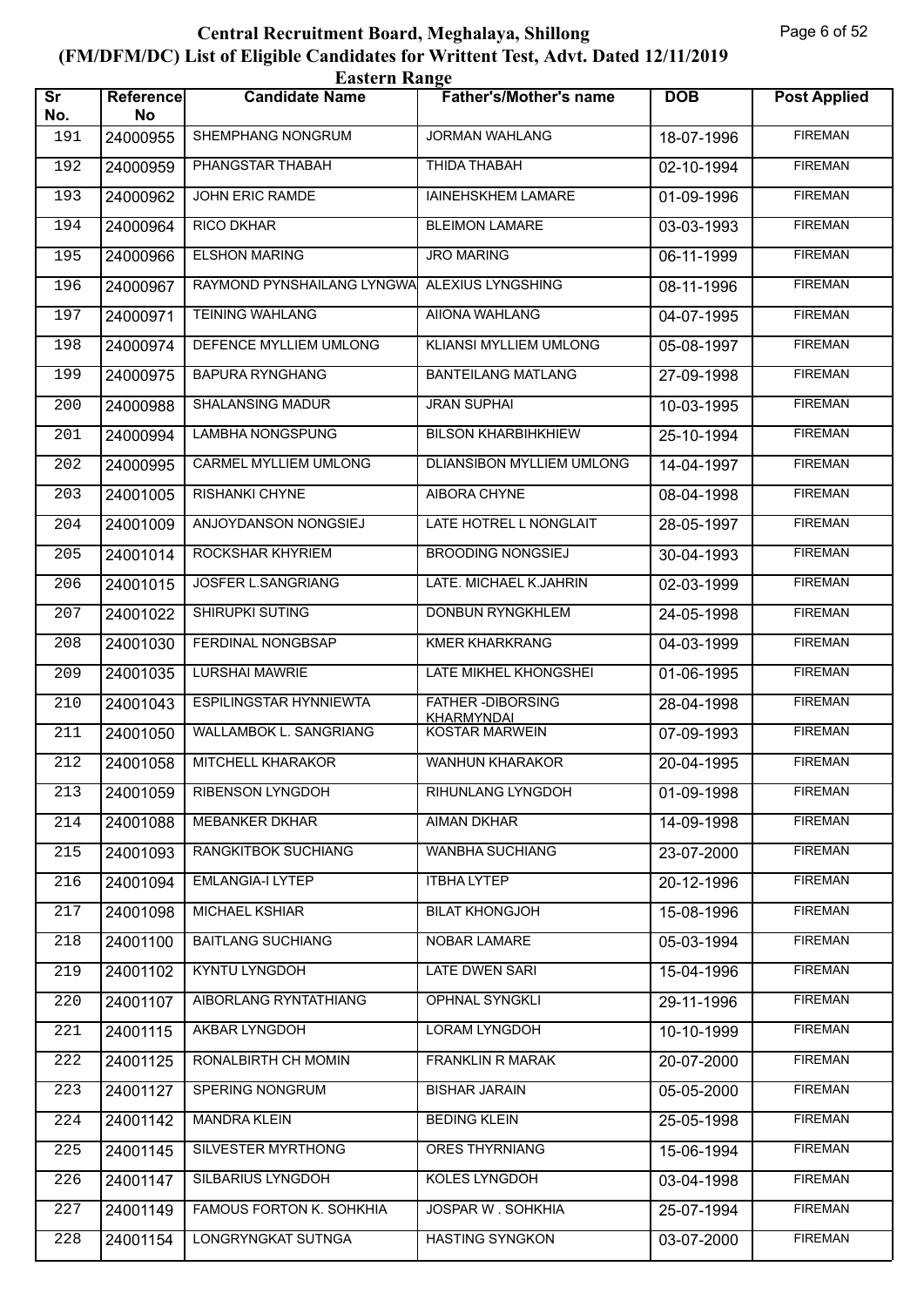| <b>Eastern Range</b>          |                        |                                |                               |            |                     |  |  |
|-------------------------------|------------------------|--------------------------------|-------------------------------|------------|---------------------|--|--|
| $\overline{\text{sr}}$<br>No. | <b>Reference</b><br>No | <b>Candidate Name</b>          | <b>Father's/Mother's name</b> | <b>DOB</b> | <b>Post Applied</b> |  |  |
| 229                           | 24001160               | <b>BALUMDAJIED THAM</b>        | PHRIEN THAM                   | 23-09-1995 | <b>FIREMAN</b>      |  |  |
| 230                           | 24001164               | <b>SEBASTIAN SONGTHIANG</b>    | L. SONSING KHARMAWPHLANG      | 29-12-1999 | <b>FIREMAN</b>      |  |  |
| 231                           | 24001167               | <b>FULLME MARBOH</b>           | ANGELLIN MARBOH               | 18-09-1994 | <b>FIREMAN</b>      |  |  |
| 232                           | 24001179               | <b>DAMESHWA DKHAR</b>          | YOO DKHAR                     | 09-11-1996 | <b>FIREMAN</b>      |  |  |
| 233                           | 24001180               | RISHAILANG NONGKHLAW           | LATE KORSHON WANKHAR          | 11-08-1995 | <b>FIREMAN</b>      |  |  |
| 234                           | 24001184               | <b>LASTERBORN KHARSATI</b>     | <b>ROLEN KHARJANA</b>         | 14-04-1995 | <b>FIREMAN</b>      |  |  |
| 235                           | 24001185               | <b>LUCKYSTAR SYIEM</b>         | <b>MUWELSON RONGRIN</b>       | 17-02-1993 | <b>FIREMAN</b>      |  |  |
| 236                           | 24001188               | <b>GENEROUSBORN PATHAW</b>     | PHURKLET THANGMAW             | 16-08-1998 | <b>FIREMAN</b>      |  |  |
| 237                           | 24001193               | SHAIKUPAR KHARTHANGMAW         | <b>ASON KURKALANG</b>         | 25-03-1997 | <b>FIREMAN</b>      |  |  |
| 238                           | 24001194               | <b>BANSHANLANG AMORA</b>       | ROBERT RONGRIN                | 30-03-1999 | <b>FIREMAN</b>      |  |  |
| 239                           | 24001198               | SENGSENGBIRTH M.SANGMA         | AIRENDRO R.SANGMA             | 03-03-1994 | <b>FIREMAN</b>      |  |  |
| 240                           | 24001205               | RIDOBIN LYNGDOH MAWDIKHAP      | <b>HEDROD SYIEMIONG</b>       | 30-07-1995 | <b>FIREMAN</b>      |  |  |
| 241                           | 24001206               | PYNSHNGAINLANG DKHAR           | <b>RABINSON THABAH</b>        | 08-01-1998 | <b>FIREMAN</b>      |  |  |
| 242                           | 24001207               | SHANBHALANG SUN                | <b>RIDALIN SUN</b>            | 06-11-1995 | <b>FIREMAN</b>      |  |  |
| 243                           | 24001209               | BATYNGSHAINLANG MYRTHONG       | PHIMLANSTAR THONGNI           | 14-04-1996 | <b>FIREMAN</b>      |  |  |
| 244                           | 24001215               | <b>BANJOYLANG L MARSHILONG</b> | TENDERNESS L SANGRIANG        | 25-12-1996 | <b>FIREMAN</b>      |  |  |
| 245                           | 24001218               | DEFENSTAR WANRAP               | KHLURSTEP SHANPRU             | 22-09-1999 | <b>FIREMAN</b>      |  |  |
| 246                           | 24001226               | <b>DALAN RALIANG</b>           | <b>SALONG LAMARE</b>          | 10-10-1997 | <b>FIREMAN</b>      |  |  |
| 247                           | 24001228               | <b>KYRSHANBOR THONGNI</b>      | WOMBING WANNIANG              | 29-07-1996 | <b>FIREMAN</b>      |  |  |
| 248                           | 24001233               | JERYROCKSON WAHLANG            | PHILIP K JAHRIN               | 18-04-1998 | <b>FIREMAN</b>      |  |  |
| 249                           | 24001234               | <b>RILANG SURONG</b>           | <b>DIREN KHONGNOH</b>         | 02-03-1997 | <b>FIREMAN</b>      |  |  |
| 250                           | 24001235               | <b>ELIUS MAKRI</b>             | <b>ELSING SOHKHWAI</b>        | 01-04-1998 | <b>FIREMAN</b>      |  |  |
| 251                           | 24001259               | NOBLEROY THABAH                | SIRALDA THABAH                | 05-07-1994 | <b>FIREMAN</b>      |  |  |
| 252                           | 24001273               | MEIAISHAN KHARDEWSAW           | KYNSAI JONES NONGKHARAI       | 06-05-1997 | <b>FIREMAN</b>      |  |  |
| 253                           | 24001274               | <b>DAIOO HI MITRE SUTING</b>   | <b>STRONGWELL KYNDAIT</b>     | 13-06-2000 | <b>FIREMAN</b>      |  |  |
| 254                           | 24001289               | SWINGLANSTAR NONGRANG          | <b>JRAN MAWLONG</b>           | 25-10-1995 | <b>FIREMAN</b>      |  |  |
| 255                           | 24001332               | SHININGSTAR KHONGIONG          | PLANSING SUTING               | 17-04-1995 | <b>FIREMAN</b>      |  |  |
| 256                           | 24001336               | <b>BANSIEWKORDOR NONGRUM</b>   | <b>MIAN LYNGDOH KYNSHI</b>    | 14-08-1995 | <b>FIREMAN</b>      |  |  |
| 257                           | 24001352               | <b>CONSTANTINE THANGKHIEW</b>  | 'L' SHERLANG THABAH           | 29-04-2000 | <b>FIREMAN</b>      |  |  |
| 258                           | 24001358               | <b>BENJAMIN BUHROY</b>         | (L) DEMLIN BUHROY             | 19-10-1995 | <b>FIREMAN</b>      |  |  |
| 259                           | 24001363               | <b>BILUI TARO</b>              | <b>JOILING TARO</b>           | 06-04-1993 | <b>FIREMAN</b>      |  |  |
| 260                           | 24001372               | KOSSHALMAN NONGSIEJ            | MELANSIUS K. SYIEMLIEH        | 06-02-1996 | <b>FIREMAN</b>      |  |  |
| 261                           | 24001400               | <b>LAMBORLANG KHARBUDON</b>    | PHURDINA KHARBUDON            | 20-08-1998 | <b>FIREMAN</b>      |  |  |
| 262                           | 24001405               | <b>NERIUS L MIANGIONG</b>      | <b>BENIS RYNNIAW</b>          | 10-06-1994 | <b>FIREMAN</b>      |  |  |
| 263                           | 24001412               | MOONSHAINBOR RANI              | <b>ESPHIYO RANI</b>           | 03-08-1996 | <b>FIREMAN</b>      |  |  |
| 264                           | 24001426               | MARSHALL PARIONG               | <b>BLIMSTAR MYRTHONG</b>      | 09-02-2000 | <b>FIREMAN</b>      |  |  |
| 265                           | 24001428               | <b>WELLBORN DKHAR</b>          | LATE SHOL KYNDAIT             | 23-12-1997 | <b>FIREMAN</b>      |  |  |
| 266                           | 24001431               | <b>BIJOY R MARAK</b>           | <b>BIBASH K SANGMA</b>        | 09-04-1997 | <b>FIREMAN</b>      |  |  |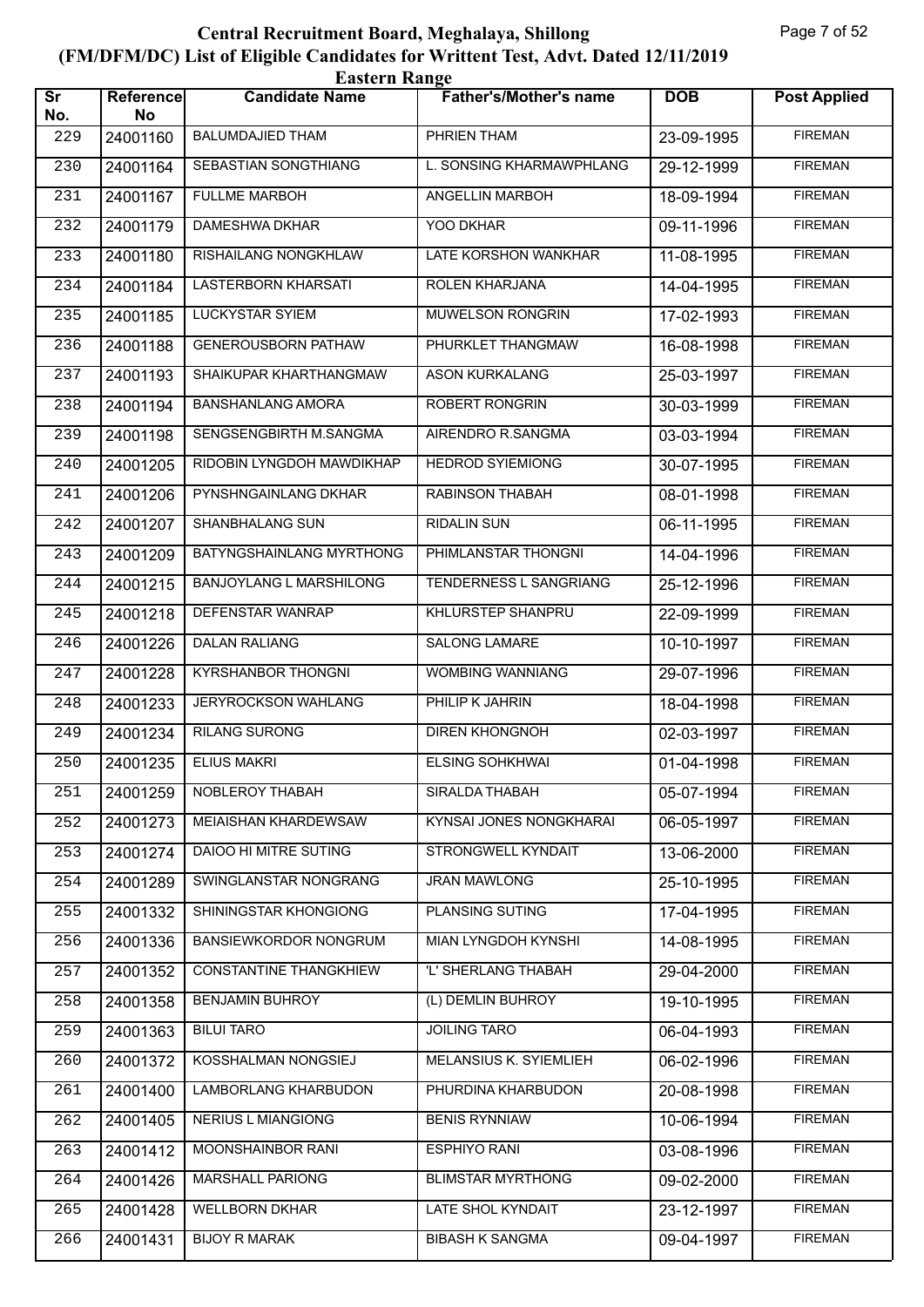| <b>Eastern Range</b>          |                        |                                                  |                               |            |                     |  |  |
|-------------------------------|------------------------|--------------------------------------------------|-------------------------------|------------|---------------------|--|--|
| $\overline{\text{sr}}$<br>No. | <b>Reference</b><br>No | <b>Candidate Name</b>                            | <b>Father's/Mother's name</b> | <b>DOB</b> | <b>Post Applied</b> |  |  |
| 267                           | 24001435               | PRECIOUS SUTNGA                                  | <b>THIKMON SYRTI</b>          | 12-01-2000 | <b>FIREMAN</b>      |  |  |
| 268                           | 24001445               | PYNSKHEMBOR MARNGAR                              | <b>DICKSTAR LYNGKHOL</b>      | 29-06-1997 | <b>FIREMAN</b>      |  |  |
| 269                           | 24001448               | <b>BAIAINEH DKHAR</b>                            | <b>KORDALIN DKHAR</b>         | 30-05-1998 | <b>FIREMAN</b>      |  |  |
| 270                           | 24001469               | HONEST JOHN DIN SYNGKON                          | AIRINDA SYNGKON               | 13-09-1998 | <b>FIREMAN</b>      |  |  |
| 271                           | 24001470               | <b>EMDORLANG BIAM</b>                            | SHEMPHANGBHA MUKHIM           | 25-09-1998 | <b>FIREMAN</b>      |  |  |
| 272                           | 24001471               | <b>MARKYNSAI LYNGKHOI</b>                        | <b>DWOLY LYNGDOH</b>          | 16-06-1998 | <b>FIREMAN</b>      |  |  |
| 273                           | 24001489               | <b>WANBOKLANG HOOJON</b>                         | <b>BROMLISTAR MARWEIN</b>     | 19-06-2000 | <b>FIREMAN</b>      |  |  |
| 274                           | 24001494               | BANSHARAILANG KHARBAMON                          | <b>RNGI WAR</b>               | 27-07-1993 | <b>FIREMAN</b>      |  |  |
| 275                           | 24001501               | KORDINGMARSHAN HOOJON                            | <b>BROMLISTAR MARWEIN</b>     | 02-03-1995 | <b>FIREMAN</b>      |  |  |
| 276                           | 24001513               | SILJENG D SHIRA                                  | KHANDA N MARAK                | 16-10-1994 | <b>FIREMAN</b>      |  |  |
| 277                           | 24001515               | PYNKHRAWBOR SHANGPLIANG                          | KWIMLAN LYNGKHOI NONGLAIT     | 26-02-1996 | <b>FIREMAN</b>      |  |  |
| 278                           | 24001516               | <b>TEILANGMIKI SUCHIANG</b>                      | <b>MONJU NONGRUM</b>          | 28-11-1993 | <b>FIREMAN</b>      |  |  |
| 279                           | 24001517               | <b>BASKHEMLANG NONGRANG</b>                      | PHORLIN KHARSYNTIEW           | 26-11-1994 | <b>FIREMAN</b>      |  |  |
| 280                           | 24001521               | WANDATEILANG LYNGKHOI                            | <b>HARDING K.JAHRIN</b>       | 12-01-1998 | <b>FIREMAN</b>      |  |  |
| 281                           | 24001530               | PYNSHAILANGMI SHYLLA                             | SHRI. SKHEM BIAM              | 26-09-1996 | <b>FIREMAN</b>      |  |  |
| 282                           | 24001533               | <b>BONIFAST SYLLIANG</b>                         | <b>BENJEMIN SYLLIANG</b>      | 02-05-1999 | <b>FIREMAN</b>      |  |  |
| 283                           | 24001535               | JOMPULSTAR MYRTHONG                              | <b>MIARLY MYRTHONG</b>        | 13-12-1997 | <b>FIREMAN</b>      |  |  |
| 284                           | 24001536               | <b>RAM SUSNGI</b>                                | <b>KAT BIAM</b>               | 14-06-1996 | <b>FIREMAN</b>      |  |  |
| 285                           | 24001539               | KOBARWEL TANGSANG                                | <b>PALIMEN KSHIAR</b>         | 23-09-1995 | <b>FIREMAN</b>      |  |  |
| 286                           | 24001541               | <b>KLINSMAN RYNJAH</b>                           | KOWELLSON LYNGDOH             | 18-07-1996 | <b>FIREMAN</b>      |  |  |
| 287                           | 24001544               | SKHEMKUPAR STEPWAR                               | MIKFUL NONGRANG               | 08-10-2000 | <b>FIREMAN</b>      |  |  |
| 288                           | 24001554               | DANY HAMILTON ALAND LYNGDOH TYNGSHAINBORLIN BLAH |                               | 11-01-1998 | <b>FIREMAN</b>      |  |  |
| 289                           | 24001555               | SHANFULLNESS MARBANIANG                          | <b>DRAILIN SYIEMLIEH</b>      | 04-03-1993 | <b>FIREMAN</b>      |  |  |
| 290                           | 24001557               | MOONLIGHT L NONGLAIT                             | TWENTY L NONGLAIT             | 25-07-1997 | <b>FIREMAN</b>      |  |  |
| 291                           | 24001571               | RONNEYCHELL KHONGRANGJEM                         | <b>R.C.R KHARSYNTIEW</b>      | 24-11-1996 | <b>FIREMAN</b>      |  |  |
| 292                           | 24001573               | ARBINAS NONGLAIT                                 | STOR BASARINGAID              | 17-10-1996 | <b>FIREMAN</b>      |  |  |
| 293                           | 24001576               | PHRANGSNGI SYIEM                                 | HAMERLIN LYNGDOH NONGUM       | 15-02-1997 | <b>FIREMAN</b>      |  |  |
| 294                           | 24001578               | <b>HAMRAN PASLEIN</b>                            | <b>ARLISH PASLEIN</b>         | 06-11-1998 | <b>FIREMAN</b>      |  |  |
| 295                           | 24001580               | KHRAWBOR MYLLIEMPDAH                             | SHIDALIN MYLLIEMPDAH          | 03-06-1999 | <b>FIREMAN</b>      |  |  |
| 296                           | 24001583               | ROBERTSON WANNIANG                               | PHERSTAR JAKWA                | 18-04-1997 | <b>FIREMAN</b>      |  |  |
| 297                           | 24001585               | SAJOHN MASKUT                                    | <b>LANG MASKUT</b>            | 02-03-1995 | <b>FIREMAN</b>      |  |  |
| 298                           | 24001586               | DONBOKLANG NONGRUM                               | <b>MENIIA NONGRUM</b>         | 16-02-1997 | <b>FIREMAN</b>      |  |  |
| 299                           | 24001591               | BESTKEEPER BASAIAWMOIT                           | <b>CONSTANTIN RANI</b>        | 08-09-1998 | <b>FIREMAN</b>      |  |  |
| 300                           | 24001597               | SHANDIKIEWDOR L MAWLONG                          | RAYAN THABAH                  | 30-04-2000 | <b>FIREMAN</b>      |  |  |
| 301                           | 24001602               | <b>IEIDHOK SUN</b>                               | <b>BISHAR KHYRIEM</b>         | 07-05-1999 | <b>FIREMAN</b>      |  |  |
| 302                           | 24001607               | SHAIBOKSTAR LYNGDOH                              | <b>RISTAR NONGREM</b>         | 12-11-1995 | <b>FIREMAN</b>      |  |  |
| 303                           | 24001608               | WINNINGSTAR KHARBIHKHIEW                         | <b>BIDRIK NONGSPUNG</b>       | 26-05-1996 | <b>FIREMAN</b>      |  |  |
| 304                           | 24001610               | <b>BEILANG MAWKHIEW</b>                          | RIECHEST SHABONG              | 23-02-2000 | <b>FIREMAN</b>      |  |  |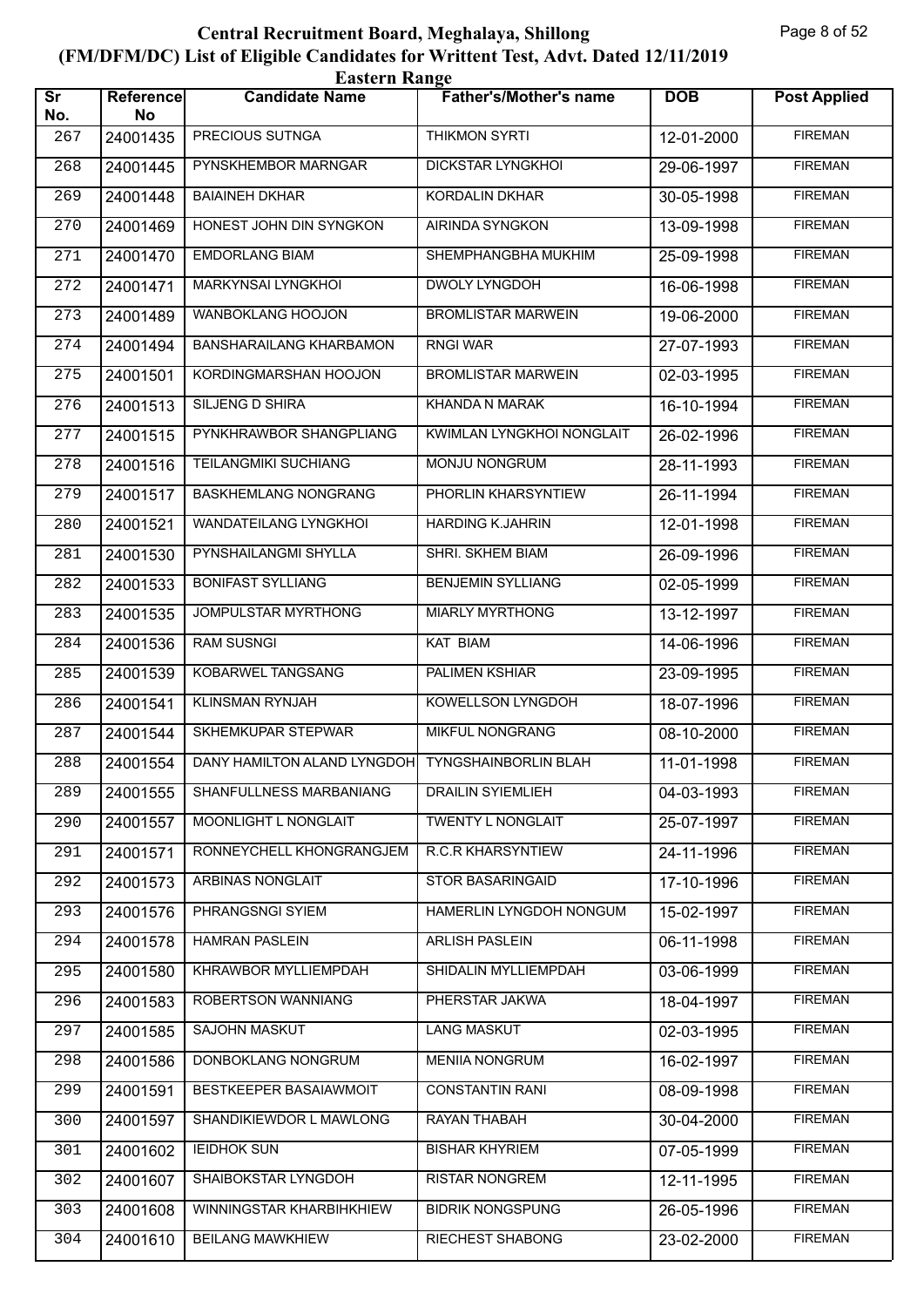|                               | <b>Eastern Range</b> |                                             |                                           |            |                     |  |  |  |
|-------------------------------|----------------------|---------------------------------------------|-------------------------------------------|------------|---------------------|--|--|--|
| $\overline{\text{sr}}$<br>No. | Reference<br>No      | <b>Candidate Name</b>                       | <b>Father's/Mother's name</b>             | <b>DOB</b> | <b>Post Applied</b> |  |  |  |
| 305                           | 24001614             | KLEMENLANG LYNGKHOI                         | PHERBOKSTAR LYNGDOH<br><b>SHANGPLIANG</b> | 03-02-1995 | <b>FIREMAN</b>      |  |  |  |
| 306                           | 24001616             | <b>KHRAWBOK DKHAR</b>                       | PETER WAR                                 | 22-06-1995 | <b>FIREMAN</b>      |  |  |  |
| 307                           | 24001618             | <b>MILTAS MARWET</b>                        | <b>ARTISING MARWET</b>                    | 11-10-1997 | <b>FIREMAN</b>      |  |  |  |
| 308                           | 24001621             | <b>GREGORY KMENLANG SAWIAN</b>              | <b>VENOSIUS MARWEIN</b>                   | 07-12-1996 | <b>FIREMAN</b>      |  |  |  |
| 309                           | 24001624             | <b>JOINGLANG LAMO</b>                       | WALWING SHANGPUNG                         | 21-10-1994 | <b>FIREMAN</b>      |  |  |  |
| 310                           | 24001625             | <b>DONY KHARPRAN</b>                        | <b>JWIAL KHARPRAN</b>                     | 13-02-1998 | <b>FIREMAN</b>      |  |  |  |
| 311                           | 24001628             | <b>IAIKMENLANG NONGSIEJ</b>                 | <b>PROLIN LYNGDOH</b>                     | 12-08-1994 | <b>FIREMAN</b>      |  |  |  |
| 312                           | 24001636             | SKHEMBORLANG JYRWA                          | <b>MOKEN NONGRUM</b>                      | 16-03-1999 | <b>FIREMAN</b>      |  |  |  |
| 313                           | 24001638             | <b>TRAINMIWELL DKHAR</b>                    | <b>SAKHIAT DKHAR</b>                      | 23-02-2000 | <b>FIREMAN</b>      |  |  |  |
| 314                           | 24001647             | JOHANA SANGMA                               | <b>BIJOY SANGMA</b>                       | 12-04-1995 | <b>FIREMAN</b>      |  |  |  |
| 315                           | 24001648             | PYNSHAILANG L MARSHILONG                    | <b>STANLY WANNIANG</b>                    | 04-01-1999 | <b>FIREMAN</b>      |  |  |  |
| 316                           | 24001649             | <b>GEORGE STEWARD</b><br><b>KHARSYNTIEW</b> | <b>HESPAR WAHLANG</b>                     | 15-05-1998 | <b>FIREMAN</b>      |  |  |  |
| 317                           | 24001657             | <b>KDUPLANGKI MYRPHET</b>                   | <b>KYRSIEW MYRPHET</b>                    | 11-07-1995 | <b>FIREMAN</b>      |  |  |  |
| 318                           | 24001660             | PYNSHAILIN PARIONG                          | SHRI. DENIS WANNIANG                      | 11-11-1997 | <b>FIREMAN</b>      |  |  |  |
| 319                           | 24001665             | <b>BANLAMKUPAR LYNGKHOI</b>                 | <b>BESTALYNE LYNGKHOL</b>                 | 28-03-1998 | <b>FIREMAN</b>      |  |  |  |
| 320                           | 24001667             | <b>JESBATH MARAK</b>                        | <b>KREBILLA MARAK</b>                     | 23-11-1997 | <b>FIREMAN</b>      |  |  |  |
| 321                           | 24001670             | FIRSTLY ROY KURKALANG                       | <b>ANTARSON NONGBRI</b>                   | 21-08-1999 | <b>FIREMAN</b>      |  |  |  |
| 322                           | 24001675             | SILIBEST LYNGKHOI                           | <b>HAMBORLIN KHARDOM</b>                  | 11-03-1999 | <b>FIREMAN</b>      |  |  |  |
| 323                           | 24001678             | <b>EMBHAHLANG RYMBAI</b>                    | SNGEWLANG RYMBAI                          | 18-05-1997 | <b>FIREMAN</b>      |  |  |  |
| 324                           | 24001680             | RONISTAR LYNGDOH                            | <b>TEIBOK KHARBANI</b>                    | 16-08-1997 | <b>FIREMAN</b>      |  |  |  |
| 325                           | 24001681             | <b>BENJAMIN MARBANIANG</b>                  | <b>BRIALLITY MARBANIANG</b>               | 20-11-1997 | <b>FIREMAN</b>      |  |  |  |
| 326                           | 24001685             | <b>WANPLI NONGLONG</b>                      | STRALLINGTON SYIEMLIEH                    | 17-08-1994 | <b>FIREMAN</b>      |  |  |  |
| 327                           | 24001697             | PYNSHANLANG NONGLANG                        | <b>KHRANLING SOHSHANG</b>                 | 10-12-1999 | <b>FIREMAN</b>      |  |  |  |
| 328                           | 24001698             | <b>JAMES MARING</b>                         | <b>KRIL MAKRI</b>                         | 14-09-1995 | <b>FIREMAN</b>      |  |  |  |
| 329                           | 24001701             | <b>BULSING LANGRIN</b>                      | <b>MTYRSA</b>                             | 15-02-1995 | <b>FIREMAN</b>      |  |  |  |
| 330                           | 24001703             | <b>AIDOR KHARSHIING</b>                     | <b>THRAK KHARMIH</b>                      | 27-10-2000 | <b>FIREMAN</b>      |  |  |  |
| 331                           | 24001706             | MISHELROY RONSANG                           | AIBUNTIS RONSANG                          | 24-12-1994 | <b>FIREMAN</b>      |  |  |  |
| 332                           | 24001709             | <b>SHAILANG PAMSHONG</b>                    | <b>HERBATH PAMSHONG</b>                   | 02-09-1995 | <b>FIREMAN</b>      |  |  |  |
| 333                           | 24001710             | <b>BAILEM LYNGKA</b>                        | <b>AIBOR KHONGTHOHREM</b>                 | 01-06-1998 | <b>FIREMAN</b>      |  |  |  |
| 334                           | 24001714             | <b>VIKEYSTAR KHARPRAN</b>                   | <b>DEKSTAR MAWTHOH</b>                    | 16-04-1996 | <b>FIREMAN</b>      |  |  |  |
| 335                           | 24001716             | SONDARSING WANNIANG                         | <b>KWILIN LYNGDOH</b>                     | 04-11-1996 | <b>FIREMAN</b>      |  |  |  |
| 336                           | 24001717             | <b>KENALLY KHARAKOR</b>                     | PRESIDENT DOHLING                         | 20-07-1996 | <b>FIREMAN</b>      |  |  |  |
| 337                           | 24001718             | <b>KLETUS MALLAI</b>                        | <b>DORIS MAIONG</b>                       | 26-04-1998 | <b>FIREMAN</b>      |  |  |  |
| 338                           | 24001723             | KELLDINGROY MYLLIEM UMLONG                  | <b>WELDINGROY KHARPAN</b>                 | 22-08-1995 | <b>FIREMAN</b>      |  |  |  |
| 339                           | 24001729             | <b>ARWANKI PHAWA</b>                        | <b>KONRAD DKHAR</b>                       | 31-12-1999 | <b>FIREMAN</b>      |  |  |  |
| 340                           | 24001731             | DONKUPAR MYLLIEM PDAH                       | EDWARD JYRWA                              | 03-06-1997 | <b>FIREMAN</b>      |  |  |  |
| 341                           | 24001740             | <b>KERBANSING WARJRI</b>                    | <b>TRIK MARBANIANG</b>                    | 05-03-1997 | <b>FIREMAN</b>      |  |  |  |
| 342                           | 24001741             | JOHN ROBERT IAWPHNIAW                       | <b>LUSIAN THONGNI</b>                     | 01-07-1998 | <b>FIREMAN</b>      |  |  |  |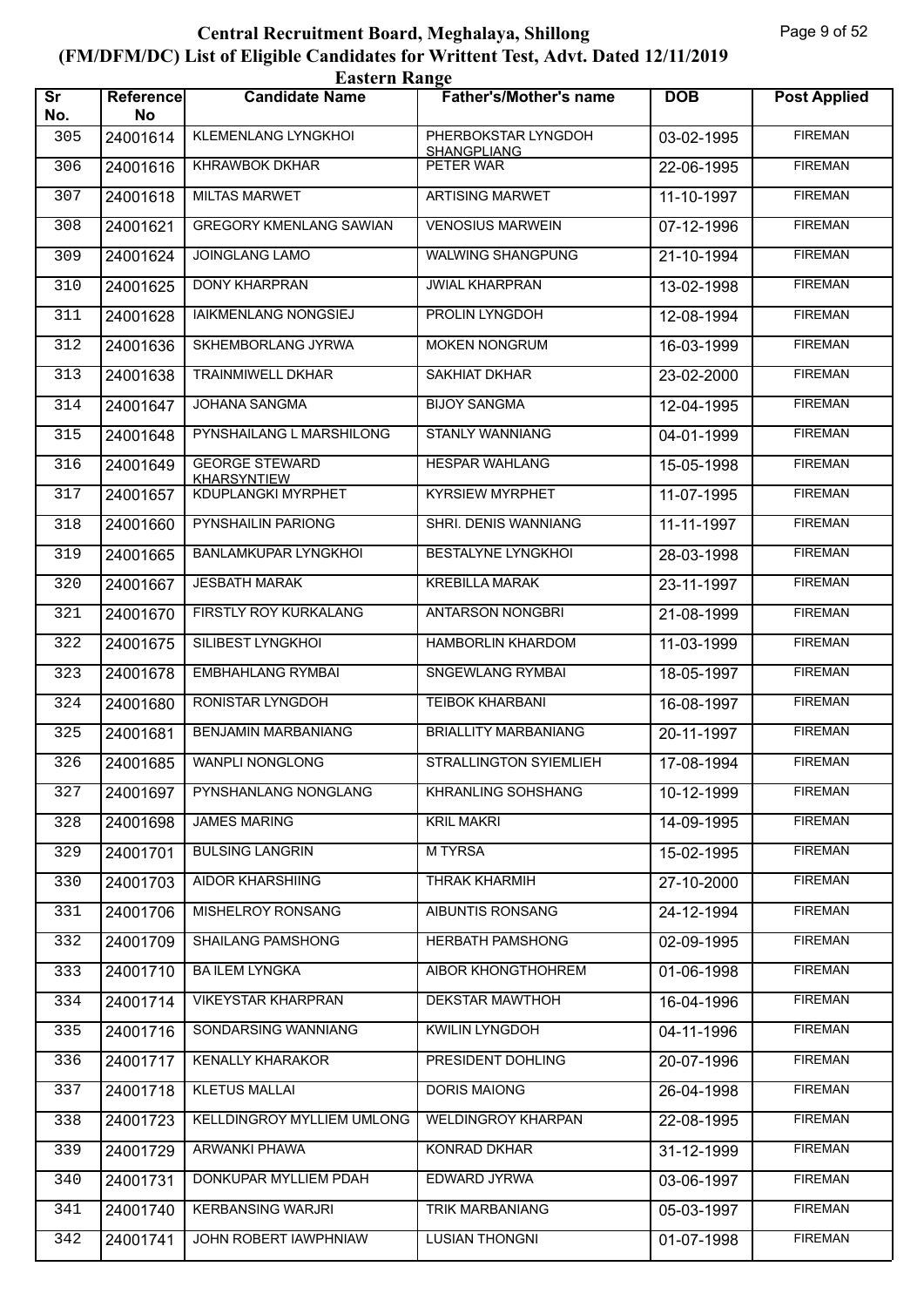|                               | <b>Eastern Range</b>   |                                              |                               |                          |                     |  |  |  |
|-------------------------------|------------------------|----------------------------------------------|-------------------------------|--------------------------|---------------------|--|--|--|
| $\overline{\text{sr}}$<br>No. | <b>Reference</b><br>No | <b>Candidate Name</b>                        | <b>Father's/Mother's name</b> | <b>DOB</b>               | <b>Post Applied</b> |  |  |  |
| 343                           | 24001742               | <b>BANTEINAM KHARMUTI</b>                    | <b>DIVING WANKHAR</b>         | 16-01-1994               | <b>FIREMAN</b>      |  |  |  |
| 344                           | 24001751               | <b>EMLANGKI LAMARE</b>                       | <b>WIR PASI</b>               | 21-10-2000               | <b>FIREMAN</b>      |  |  |  |
| 345                           | 24001752               | KYNDIANGLANG MAWTYLLUP                       | HARLIN ROY NONGPHUD           | 14-02-1996               | <b>FIREMAN</b>      |  |  |  |
| 346                           | 24001757               | <b>RENALD THONGNI</b>                        | <b>EMANUEL THYRNIANG</b>      | 14-01-1996               | <b>FIREMAN</b>      |  |  |  |
| 347                           | 24001759               | MARCHAL WAHLANG                              | POLI SHANGPLIANG              | 28-10-1995               | <b>FIREMAN</b>      |  |  |  |
| 348                           | 24001762               | <b>BANSIEWDOR M WAHLANG</b>                  | STORLAN NONGSIEJ              | 19-02-2000               | <b>FIREMAN</b>      |  |  |  |
| 349                           | 24001766               | <b>CHUMAN MARWEIN</b>                        | <b>KIAM MARWEIN</b>           | 29-01-1999               | <b>FIREMAN</b>      |  |  |  |
| 350                           | 24001769               | EMI DA O HI LAMARE                           | SILDA LAMARE                  | 05-01-1993               | <b>FIREMAN</b>      |  |  |  |
| 351                           | 24001770               | <b>LEO DHAR</b>                              | <b>HELINA DHAR</b>            | 28-04-1997               | <b>FIREMAN</b>      |  |  |  |
| 352                           | 24001777               | ROCKYSHAN LYNGDOH                            | <b>DINTILA LYNGDOH</b>        | 31-10-1998               | <b>FIREMAN</b>      |  |  |  |
| 353                           | 24001780               | YANKEESTAR KHARKONGOR                        | <b>MARBUDLANG KHARKONGOR</b>  | 26-12-1993               | <b>FIREMAN</b>      |  |  |  |
| 354                           | 24001782               | <b>ESIKIEL SYIEMIONG</b>                     | LIDAR THABAH                  | 23-11-1999               | <b>FIREMAN</b>      |  |  |  |
| 355                           | 24001785               | <b>WANBORLANG SYIEMLIEH</b>                  | <b>CONSTANTINE WANNIANG</b>   | 26-09-1996               | <b>FIREMAN</b>      |  |  |  |
| 356                           | 24001789               | <b>KOBERLES DIENGDOH</b>                     | KLOTILDA DIENGDOH             | 28-12-1995               | <b>FIREMAN</b>      |  |  |  |
| 357                           | 24001793               | SILSRANG K. MOMIN                            | LAPPINGSON D. MARAK           | 08-06-1998               | <b>FIREMAN</b>      |  |  |  |
| 358                           | 24001797               | YOUSARPHER KHYLLAIT                          | <b>TWIR KHYLLAIT</b>          | 25-03-1997               | <b>FIREMAN</b>      |  |  |  |
| 359                           | 24001800               | <b>TEIMOTLANG WARJRI</b>                     | <b>BHABOK NONGRUM</b>         | 18-09-1997               | <b>FIREMAN</b>      |  |  |  |
| 360                           | 24001801               | LUMKYNSAI THABAH                             | <b>SLAIRANTIS SYIEMLIEH</b>   | 08-03-1995               | <b>FIREMAN</b>      |  |  |  |
| 361                           | 24001802               | <b>BASHONGDOR KHARNARI</b>                   | <b>DROI UMSONG</b>            | 29-12-1998               | <b>FIREMAN</b>      |  |  |  |
| 362                           | 24001805               | AIWORDARSING THANGKHIEW                      | (L)OTRIMSINGH JAMU            | 18-05-1994               | <b>FIREMAN</b>      |  |  |  |
| 363                           | 24001808               | THAWSALANMIDA OO SUNGOH                      | <b>BORLANG SUCHIANG</b>       | 14-03-1999               | <b>FIREMAN</b>      |  |  |  |
| 364                           |                        | 24001809   KYNSAIBOR MARWEIN                 | RONALD SYIEMLIEH              | $\overline{02}$ -12-1994 | <b>FIREMAN</b>      |  |  |  |
| 365                           | 24001810               | DAYSTAR MAWLEIN                              | <b>DIBLOST KHARNAIOR</b>      | 09-03-1995               | <b>FIREMAN</b>      |  |  |  |
| 366                           | 24001815               | SDANGLUNI BANG                               | <b>FIDELITY SUNA</b>          | 08-12-1994               | <b>FIREMAN</b>      |  |  |  |
| 367                           | 24001816               | <b>BANTEILANG LYNGDOH</b>                    | LAMPHRANGLIN THONGNI          | 27-02-1996               | <b>FIREMAN</b>      |  |  |  |
| 368                           | 24001830               | RISHAINBOR LYNGDOH                           | <b>LETSTAR SYIEMIONG</b>      | 15-12-1998               | <b>FIREMAN</b>      |  |  |  |
| 369                           | 24001854               | SHANBORLANG KHARSAHNOH                       | (L) LAMTEIBOR THABAH          | 10-04-1996               | <b>FIREMAN</b>      |  |  |  |
| 370                           | 24001861               | DILSRANG M. MARAK                            | ROTNILLA M. MARAK             | 21-02-1995               | <b>FIREMAN</b>      |  |  |  |
| 371                           | 24001870               | <b>LEONARD SKHEMLON</b>                      | <b>HEMANTA NONGKHLAW</b>      | 12-09-1993               | <b>FIREMAN</b>      |  |  |  |
| 372                           | 24001872               | <b>BANJOP DORPHANG</b>                       | PHIAR DORPHANG                | 20-11-1998               | <b>FIREMAN</b>      |  |  |  |
| 373                           | 24001875               | <b>BANLUMLANG KHARSYNTIEW</b>                | SHRI ISTON WARLARPIH          | 16-11-1996               | <b>FIREMAN</b>      |  |  |  |
| 374                           | 24001903               | DRASSINGWEL LYNGKHOI                         | <b>TIERSING SOHSHANG</b>      | 18-08-1995               | <b>FIREMAN</b>      |  |  |  |
| 375                           | 24001907               | <b>WONCHESTAR LYNGDOH</b><br><b>LYNGKHOI</b> | TEIBOK KHARBANI               | 20-04-1995               | <b>FIREMAN</b>      |  |  |  |
| 376                           | 24001909               | <b>KYRSHANLANG PASLEIN</b>                   | <b>TWIS PASLEIN</b>           | 13-01-1999               | <b>FIREMAN</b>      |  |  |  |
| 377                           | 24001910               | YOUTHFULNESS LYNGDOH                         | <b>BLETSHON JYRWA</b>         | 03-09-1999               | <b>FIREMAN</b>      |  |  |  |
| 378                           | 24001918               | <b>JULES NARLONG</b>                         | <b>ROWIN SYNGKLI</b>          | 24-08-1994               | <b>FIREMAN</b>      |  |  |  |
| 379                           | 24001924               | SHAPBURSING MAWLONG                          | <b>BLANDING WANNIANG</b>      | 23-02-2000               | <b>FIREMAN</b>      |  |  |  |
| 380                           | 24001941               | RAPBORLANG DOHTDONG                          | DONSING LYNGDOH               | 03-03-1995               | <b>FIREMAN</b>      |  |  |  |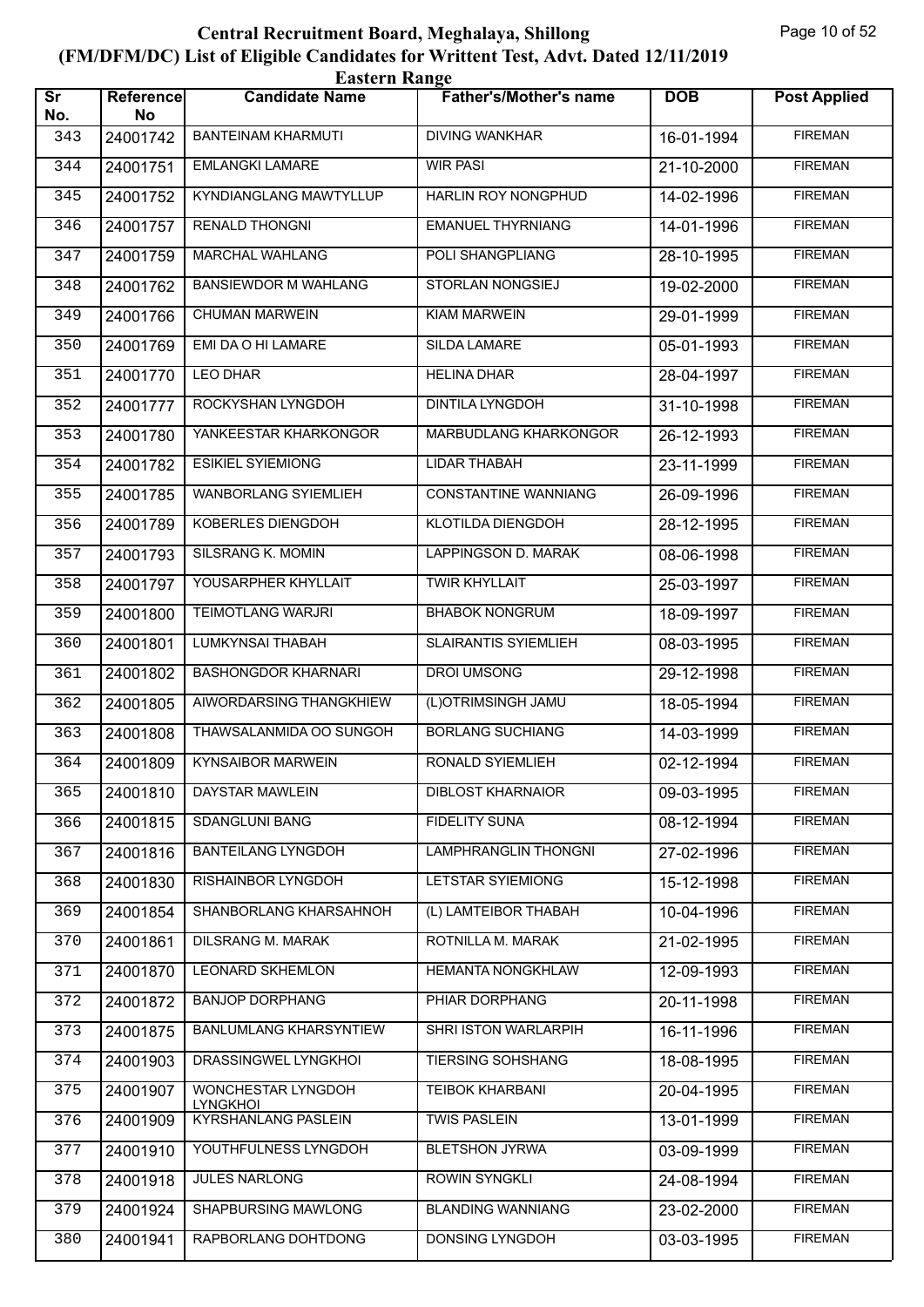|                               | <b>Eastern Range</b> |                                       |                               |            |                     |  |  |  |
|-------------------------------|----------------------|---------------------------------------|-------------------------------|------------|---------------------|--|--|--|
| $\overline{\text{sr}}$<br>No. | Reference<br>No      | <b>Candidate Name</b>                 | <b>Father's/Mother's name</b> | <b>DOB</b> | <b>Post Applied</b> |  |  |  |
| 381                           | 24001942             | LATSHANBOR KHARKRANG                  | <b>BANARSON THANGKHIEW</b>    | 10-08-1996 | <b>FIREMAN</b>      |  |  |  |
| 382                           | 24001964             | <b>JESPAR SYNGKLI</b>                 | <b>VINCENT LYNGDOH</b>        | 06-09-1995 | <b>FIREMAN</b>      |  |  |  |
| 383                           | 24001965             | <b>JEWOT TERON</b>                    | <b>BITON TERON</b>            | 25-03-1995 | <b>FIREMAN</b>      |  |  |  |
| 384                           | 24001969             | <b>DIROT KYNDAIT</b>                  | ROI DKHAR                     | 19-09-1999 | <b>FIREMAN</b>      |  |  |  |
| 385                           | 24001971             | POWERSTAR NONGTRI                     | <b>ORDER MAKRI</b>            | 22-09-2000 | <b>FIREMAN</b>      |  |  |  |
| 386                           | 24001977             | <b>FINANCE LYNGDOH</b>                | SWOLLING LYNGDOH              | 25-12-1998 | <b>FIREMAN</b>      |  |  |  |
| 387                           | 24001983             | <b>MACIUS JYRWA</b>                   | <b>SHANTIHUN JYRWA</b>        | 16-11-1999 | <b>FIREMAN</b>      |  |  |  |
| 388                           | 24001991             | <b>FRANCIS JYRWA</b>                  | SHANTIHUN JYRWA               | 03-12-2000 | <b>FIREMAN</b>      |  |  |  |
| 389                           | 24001993             | KYNSAISTARPHUL K BANI                 | <b>DAPLIN MAWLIEH</b>         | 24-05-1998 | <b>FIREMAN</b>      |  |  |  |
| 390                           | 24002013             | <b>DAVID SYNGKLI</b>                  | <b>JEMIS LYNGDOH</b>          | 28-11-1999 | <b>FIREMAN</b>      |  |  |  |
| 391                           | 24002016             | HOPEFULNESS LYNGDOH<br><b>MAWLONG</b> | (L) KORLIN RANI               | 16-01-1998 | <b>FIREMAN</b>      |  |  |  |
| 392                           | 24002020             | <b>TREMIKI TALANG</b>                 | SHRI. HAREPPING STONE PALA    | 26-02-1996 | <b>FIREMAN</b>      |  |  |  |
| 393                           | 24002027             | PHRANGKI LYNGDOH                      | SEBEL PHAWA                   | 15-04-1999 | <b>FIREMAN</b>      |  |  |  |
| 394                           | 24002032             | KHRAWBORLANG KHARSHIING               | <b>BERING UMDOR</b>           | 01-12-1996 | <b>FIREMAN</b>      |  |  |  |
| 395                           | 24002033             | <b>MARBUN DHAR</b>                    | LATE VINCENT LALOO            | 19-02-1995 | <b>FIREMAN</b>      |  |  |  |
| 396                           | 24002035             | <b>BRYAN SANGMA</b>                   | SHRI. SENGSENG SANGMA         | 01-01-1993 | <b>FIREMAN</b>      |  |  |  |
| 397                           | 24002038             | DONKUPAR MAWLONG                      | KHEKSTAR L. NONGLAIT          | 08-11-1996 | <b>FIREMAN</b>      |  |  |  |
| 398                           | 24002039             | HA UNIDAO LAMARE                      | SHRI. LONG LAMIN              | 13-03-1995 | <b>FIREMAN</b>      |  |  |  |
| 399                           | 24002046             | <b>MANSINGH MOMIN</b>                 | <b>JELIP SANGMA</b>           | 24-12-1999 | <b>FIREMAN</b>      |  |  |  |
| 400                           | 24002052             | ROBINSING KURBAH                      | KELLIN MANIK SYIEMLIEH        | 27-01-2000 | <b>FIREMAN</b>      |  |  |  |
| 401                           | 24002053             | AMERIUS DIENGDOH                      | <b>HEKTOR LYNGDOH</b>         | 26-04-1996 | <b>FIREMAN</b>      |  |  |  |
| 402                           | 24002060             | KYRSHANSKHEM LYNGKHOI                 | <b>DLET LYNGKHOI</b>          | 12-02-1996 | <b>FIREMAN</b>      |  |  |  |
| 403                           | 24002064             | DAMANSTAR DKHAR                       | <b>BORDO KHARPRAN</b>         | 30-09-1998 | <b>FIREMAN</b>      |  |  |  |
| 404                           | 24002065             | <b>SHANLANGKI LHUID</b>               | YOSTHREE HINGE                | 12-05-1997 | <b>FIREMAN</b>      |  |  |  |
| 405                           | 24002069             | PHYRNAILANG KHONGJOH                  | <b>RUSA KHONGJOH</b>          | 03-05-1995 | <b>FIREMAN</b>      |  |  |  |
| 406                           | 24002071             | PYRKHAT HIMI DHAR                     | <b>SAMBHA DKHAR</b>           | 04-04-1994 | <b>FIREMAN</b>      |  |  |  |
| 407                           | 24002073             | PYNBEITLANG NONGRANG                  | PHRIAP JANA                   | 10-11-1994 | <b>FIREMAN</b>      |  |  |  |
| 408                           | 24002074             | RISTARLAND SNAITANG                   | LATE.BINGLAND SHYLLA          | 28-12-1998 | <b>FIREMAN</b>      |  |  |  |
| 409                           | 24002080             | PYNSKHEMLANG KHASAIN                  | MISTARJUNE KHARMYNDAI         | 17-10-1998 | <b>FIREMAN</b>      |  |  |  |
| 410                           | 24002084             | KYRSHANLANG RYNTATHIANG               | PLISKIT KURBAH                | 09-10-1996 | <b>FIREMAN</b>      |  |  |  |
| 411                           | 24002098             | DASHANSKHEM SHADAP                    | ROSEDALIN SHADAP              | 26-03-1998 | <b>FIREMAN</b>      |  |  |  |
| 412                           | 24002100             | DEEPU KUMAR RAI                       | DINA NATH RAI                 | 12-10-1999 | <b>FIREMAN</b>      |  |  |  |
| 413                           | 24002101             | <b>JOHNNY PAPENG</b>                  | LATE MORIS CHULET             | 01-01-1994 | <b>FIREMAN</b>      |  |  |  |
| 414                           | 24002113             | <b>FRANCIS SUTING</b>                 | PHILISTA SUTING               | 07-08-1997 | <b>FIREMAN</b>      |  |  |  |
| 415                           | 24002114             | <b>WELLBEFINE MAWLONG</b>             | <b>WELLINGSTAR RANGSLANG</b>  | 03-02-2000 | <b>FIREMAN</b>      |  |  |  |
| 416                           | 24002127             | FRANKLIN TISSO                        | <b>RAJEN TISSO</b>            | 19-01-1999 | <b>FIREMAN</b>      |  |  |  |
| 417                           | 24002128             | <b>HOLYBOY TALANG</b>                 | <b>TYRSHAIN LAMARE</b>        | 01-03-1997 | <b>FIREMAN</b>      |  |  |  |
| 418                           | 24002133             | PHYRNAILANG KHARKONGOR                | <b>LAMPHRANG NONGKHLAW</b>    | 10-04-1999 | <b>FIREMAN</b>      |  |  |  |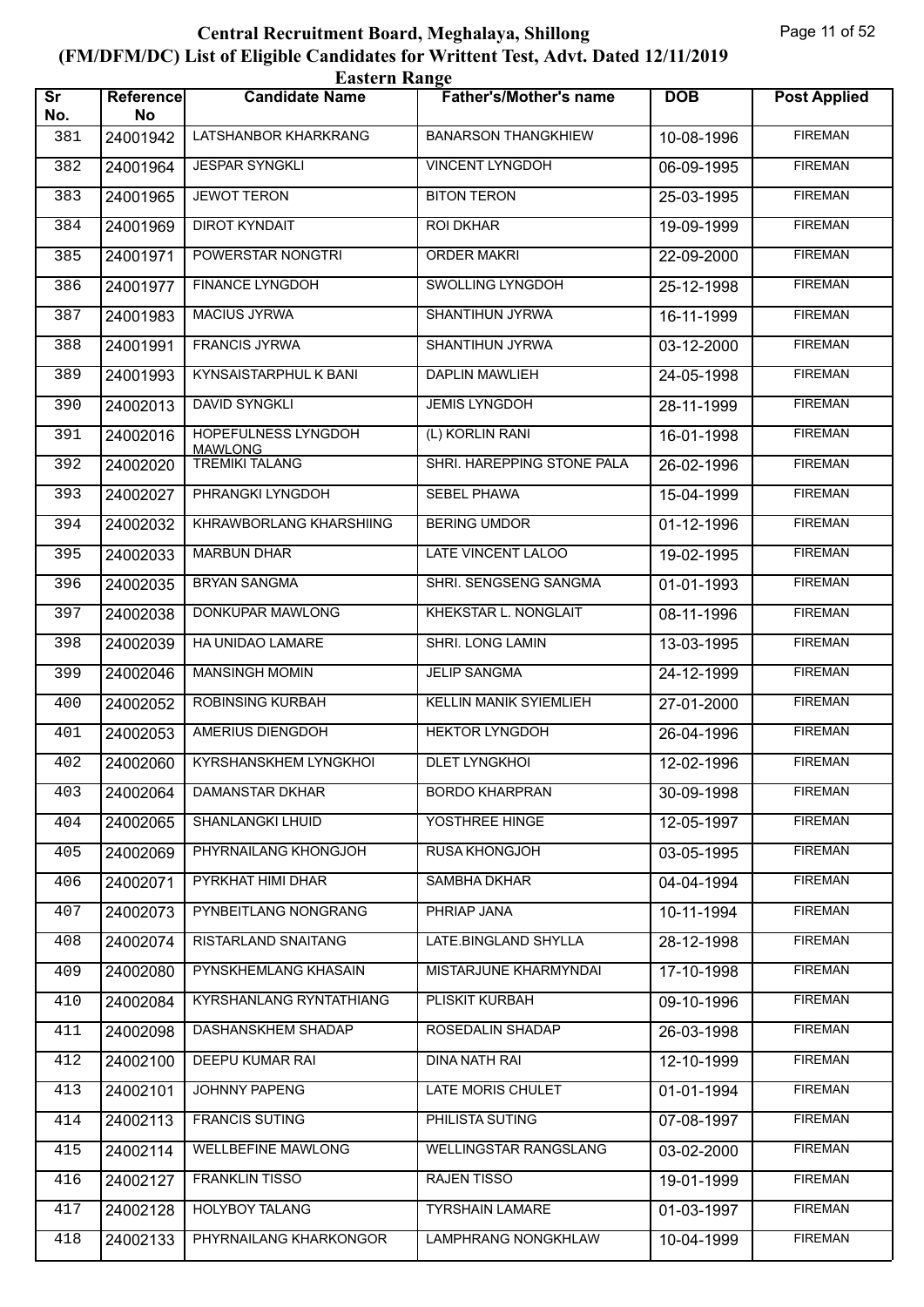| <b>Eastern Range</b>          |                        |                              |                               |            |                     |  |  |
|-------------------------------|------------------------|------------------------------|-------------------------------|------------|---------------------|--|--|
| $\overline{\text{sr}}$<br>No. | <b>Reference</b><br>No | <b>Candidate Name</b>        | <b>Father's/Mother's name</b> | <b>DOB</b> | <b>Post Applied</b> |  |  |
| 419                           | 24002141               | NORBES INGJAL                | KUWEL INGJAL                  | 23-06-1999 | <b>FIREMAN</b>      |  |  |
| 420                           | 24002151               | <b>DONALSON LYNGDOH</b>      | <b>DAPBIANG LYNGDOH</b>       | 22-07-1997 | <b>FIREMAN</b>      |  |  |
| 421                           | 24002159               | <b>BASNGEWLEM MAKDOH</b>     | <b>TONLING BARIM</b>          | 16-10-1994 | <b>FIREMAN</b>      |  |  |
| 422                           | 24002182               | SHAMBLESTONE MARWEIN         | PHUNSTARWEL LYNGKHOI          | 12-04-1999 | <b>FIREMAN</b>      |  |  |
| 423                           | 24002187               | MEBASHAN RYMBAI              | NITHIEJBHA SHADAP             | 22-02-1995 | <b>FIREMAN</b>      |  |  |
| 424                           | 24002198               | AIAN HELLY M SANGMA          | <b>EDWIN MOMIN</b>            | 13-01-1999 | <b>FIREMAN</b>      |  |  |
| 425                           | 24002199               | SHEMBORLANG LYNGKHOL         | <b>STREINDAR IAWPHNIAW</b>    | 21-04-2000 | <b>FIREMAN</b>      |  |  |
| 426                           | 24002204               | JAMESWILLSON SHIANGLONG      | ARMINGSTONE PARIONG           | 19-03-1998 | <b>FIREMAN</b>      |  |  |
| 427                           | 24002205               | <b>BANSHEMPHANG NONGRANG</b> | AIDRALIN NONGRANG             | 17-03-1996 | <b>FIREMAN</b>      |  |  |
| 428                           | 24002215               | <b>DAEILADMI SAIOO</b>       | <b>EDMUND SUCHIANG</b>        | 01-06-1999 | <b>FIREMAN</b>      |  |  |
| 429                           | 24002217               | <b>DENSIUS LYNGKHOL</b>      | SIRIAN L MARSHILONG           | 10-02-1998 | <b>FIREMAN</b>      |  |  |
| 430                           | 24002218               | DOMINIC SAVIO R MARAK        | <b>SILSENG K MARAK</b>        | 12-11-1998 | <b>FIREMAN</b>      |  |  |
| 431                           | 24002221               | PHERBOKLANG KHONGTANI        | <b>KLOBIDA KHONGTANI</b>      | 02-02-1996 | <b>FIREMAN</b>      |  |  |
| 432                           | 24002225               | <b>LUNG DKHAR</b>            | <b>SINO DKHAR</b>             | 13-07-1997 | <b>FIREMAN</b>      |  |  |
| 433                           | 24002230               | <b>BANTEILANG NONGKSEH</b>   | <b>BRASSLINGTON WAHLANG</b>   | 01-07-1994 | <b>FIREMAN</b>      |  |  |
| 434                           | 24002243               | LYNGKORSON MARBANIANG        | <b>LOKET KURBAH</b>           | 26-08-1996 | <b>FIREMAN</b>      |  |  |
| 435                           | 24002249               | MACDONALD L MAWPHLANG        | PLIN RANI (L)                 | 03-02-1994 | <b>FIREMAN</b>      |  |  |
| 436                           | 24002253               | KYNTIEWBORLANG LYNGKHOI      | SPRINGTON JYRWA               | 04-04-1994 | <b>FIREMAN</b>      |  |  |
| 437                           | 24002258               | DANIEL WARLARPIH             | <b>LAMHUN WARLARPIH</b>       | 26-05-1994 | <b>FIREMAN</b>      |  |  |
| 438                           | 24002261               | SKHEMBORLANG SHADAP          | SHRI HARVESTSON DHAR          | 26-02-1996 | <b>FIREMAN</b>      |  |  |
| 439                           | 24002263               | RYNGKATBOR KHARKONGOR        | <b>LAMBOK SHADAP</b>          | 12-07-1998 | <b>FIREMAN</b>      |  |  |
| 440                           | 24002269               | ROMIUS TONGWAH               | SIKSWORDA TONGWAH             | 29-01-2000 | <b>FIREMAN</b>      |  |  |
| 441                           | 24002271               | KARDINES KHARBANI            | <b>EVERIUS NONGSIEJ</b>       | 04-01-1998 | <b>FIREMAN</b>      |  |  |
| 442                           | 24002276               | SKHEMBHALANG RIAHTAM         | LATE VINCENT KSHIAR           | 12-02-1998 | <b>FIREMAN</b>      |  |  |
| 443                           | 24002281               | AMOS RAMSIEJ                 | KHAINSINGH KHARJAHRIN         | 27-05-1998 | <b>FIREMAN</b>      |  |  |
| 444                           | 24002286               | EDINBURGH SYIEM              | ROBIN DIENGDOH                | 28-07-1998 | <b>FIREMAN</b>      |  |  |
| 445                           | 24002290               | CHUANGKAN M MOMIN            | RONGJAN MOMIN                 | 23-09-1997 | <b>FIREMAN</b>      |  |  |
| 446                           | 24002309               | AUGUSTAN MARBANIANG          | <b>WONDERSON MARSING</b>      | 15-08-1993 | <b>FIREMAN</b>      |  |  |
| 447                           | 24002313               | <b>MARBAS DKHAR</b>          | <b>KROT SIANGSHAI</b>         | 02-04-1998 | <b>FIREMAN</b>      |  |  |
| 448                           | 24002314               | <b>BANLUMLANG SYIEM</b>      | <b>EVENING SYNGKLI</b>        | 01-10-1993 | <b>FIREMAN</b>      |  |  |
| 449                           | 24002315               | <b>RIBOKLANG DKHAR</b>       | AIPHILIN DKHAR                | 06-05-2000 | <b>FIREMAN</b>      |  |  |
| 450                           | 24002317               | <b>TOFFANY PDE</b>           | WANDERSON KHONGSTID           | 05-04-1999 | <b>FIREMAN</b>      |  |  |
| 451                           | 24002320               | KENINGSTAR LANGSHIANG        | <b>JOCINTA LANGSHIANG</b>     | 14-08-1994 | <b>FIREMAN</b>      |  |  |
| 452                           | 24002323               | RIBANSING NONGBSAP           | EPHRIAM KHARMAWLONG           | 05-06-1999 | <b>FIREMAN</b>      |  |  |
| 453                           | 24002325               | ROBANUS MARWET               | <b>ATISING MARWET</b>         | 11-02-2000 | <b>FIREMAN</b>      |  |  |
| 454                           | 24002326               | ARBORWELL LORNGING           | WAN NONGRANG                  | 05-06-1995 | <b>FIREMAN</b>      |  |  |
| 455                           | 24002327               | KUMARBHA KHONGKNAW           | <b>BIOLIN KHONGKNAW</b>       | 20-11-1994 | <b>FIREMAN</b>      |  |  |
| 456                           | 24002329               | ANDERSON LANGSTIEH           | <b>NESTAR KHARNAIOR</b>       | 25-11-1998 | <b>FIREMAN</b>      |  |  |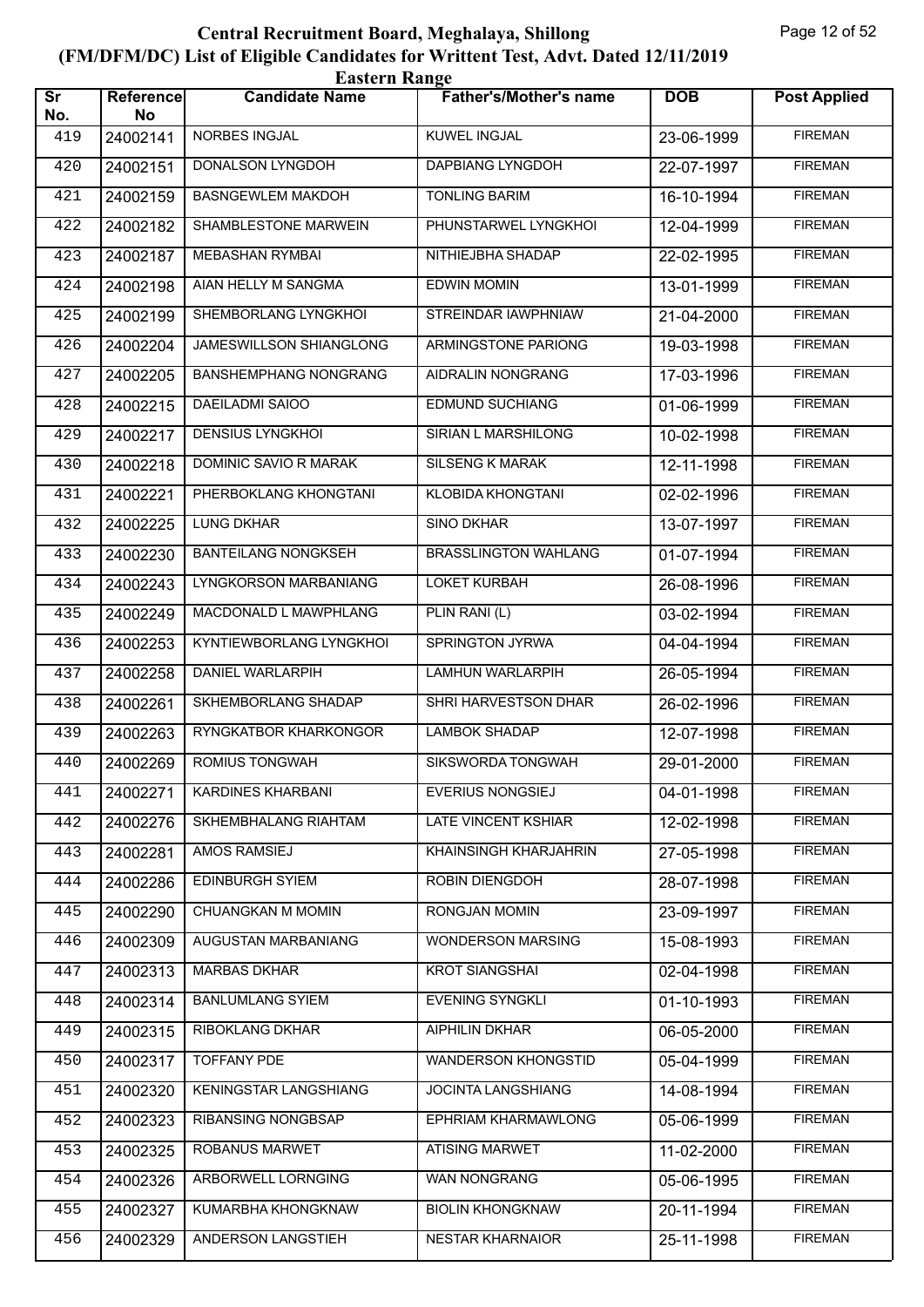| <b>Eastern Range</b>          |                        |                                |                               |            |                     |  |  |
|-------------------------------|------------------------|--------------------------------|-------------------------------|------------|---------------------|--|--|
| $\overline{\text{Sr}}$<br>No. | <b>Reference</b><br>No | <b>Candidate Name</b>          | <b>Father's/Mother's name</b> | <b>DOB</b> | <b>Post Applied</b> |  |  |
| 457                           | 24002330               | ARSHANBORLANG KHARKYLLIANG     | <b>BARIULIN MARTHONG</b>      | 24-08-1993 | <b>FIREMAN</b>      |  |  |
| 458                           | 24002332               | LAMPHRANG LYNGDOH              | <b>SEROPHINA LYNGDOH</b>      | 06-08-1995 | <b>FIREMAN</b>      |  |  |
| 459                           | 24002334               | PYNBHALANG L. NONGUM           | DIANGHUN L.NONGUM             | 06-06-1996 | <b>FIREMAN</b>      |  |  |
| 460                           | 24002341               | RICALDO KHARUMNUID             | MRS. SWILTINA KHARUMNUID      | 13-10-2000 | <b>FIREMAN</b>      |  |  |
| 461                           | 24002342               | <b>LIDEN DKHAR</b>             | <b>STAIRIS DKHAR</b>          | 06-06-2000 | <b>FIREMAN</b>      |  |  |
| 462                           | 24002343               | <b>IALAMKI PHAWA</b>           | <b>MANO PDEIN</b>             | 12-09-1999 | <b>FIREMAN</b>      |  |  |
| 463                           | 24002347               | <b>DANIEL SOHKHWAI</b>         | <b>SINGH DAMLONG</b>          | 31-03-1998 | <b>FIREMAN</b>      |  |  |
| 464                           | 24002351               | <b>WESTLY RIANGJONG</b>        | MORNING SYNSHIANG             | 05-09-1997 | <b>FIREMAN</b>      |  |  |
| 465                           | 24002364               | <b>BANRAPLANG NONGSTENG</b>    | IOHNIS.L.MAWLONG              | 06-07-2000 | <b>FIREMAN</b>      |  |  |
| 466                           | 24002368               | <b>CORNELIUS NONGLAIT</b>      | <b>HERBERT SYIEMSAD</b>       | 01-04-1994 | <b>FIREMAN</b>      |  |  |
| 467                           | 24002372               | <b>BATKUPAR LYNGDOH</b>        | <b>JOHN THABAH</b>            | 14-11-1997 | <b>FIREMAN</b>      |  |  |
| 468                           | 24002375               | <b>DENIS CHYNE</b>             | <b>MARKUS KHARKONGOR</b>      | 06-05-1994 | <b>FIREMAN</b>      |  |  |
| 469                           | 24002376               | MICHEALIUS WARJRI              | <b>DWIEN WARJRI</b>           | 23-01-1998 | <b>FIREMAN</b>      |  |  |
| 470                           | 24002381               | <b>BELLYSTAR PAKMA</b>         | WINIWELL RYNGKI               | 13-12-2000 | <b>FIREMAN</b>      |  |  |
| 471                           | 24002386               | KYNSAIBORLANG KHARBANI         | OLANDAR DIENGDOH              | 22-04-1995 | <b>FIREMAN</b>      |  |  |
| 472                           | 24002391               | <b>MATHIUS INGJAL</b>          | KUWEL INGJAL                  | 02-08-1995 | <b>FIREMAN</b>      |  |  |
| 473                           | 24002397               | <b>BANTEILANG MAWRIE</b>       | <b>ROBINSON RANEE</b>         | 27-02-1995 | <b>FIREMAN</b>      |  |  |
| 474                           | 24002399               | <b>GREFENSON SYNGKLI</b>       | HARKABAHADUR PRADHAN          | 25-08-2000 | <b>FIREMAN</b>      |  |  |
| 475                           | 24002402               | MARK MILLAR J MARAK            | <b>BIRENDRO G SANGMA</b>      | 07-03-1997 | <b>FIREMAN</b>      |  |  |
| 476                           | 24002405               | DONBOK KUPAR SYIEMSAD          | REDIPLANTIS SYIEMSAD          | 13-04-1998 | <b>FIREMAN</b>      |  |  |
| 477                           | 24002406               | <b>CHALAN PHALANGKI</b>        | <b>DONKHIAN MYRIA</b>         | 17-09-1995 | <b>FIREMAN</b>      |  |  |
| 478                           | 24002408               | <b>SOKINI DKHAR</b>            | AILINDA DKHAR                 | 23-06-1998 | <b>FIREMAN</b>      |  |  |
| 479                           | 24002409               | KHMIHBHA TARIANG               | <b>JINGIEIT NANGBAH</b>       | 17-01-1998 | <b>FIREMAN</b>      |  |  |
| 480                           | 24002410               | SHININGSTAR SHADAP             | <b>BOR NONGSPUNG</b>          | 11-03-1997 | <b>FIREMAN</b>      |  |  |
| 481                           | 24002411               | <b>EUSEBIUS KHONGTHOHREM</b>   | SHRI PASCAL KHONGJOH          | 04-04-1993 | <b>FIREMAN</b>      |  |  |
| 482                           | 24002425               | DENELSON PYNGROPE              | LITORI PYNGROPE               | 28-03-1996 | <b>FIREMAN</b>      |  |  |
| 483                           | 24002429               | <b>RUPON BHOWMIK</b>           | KANU BHOWMIK                  | 13-04-1998 | <b>FIREMAN</b>      |  |  |
| 484                           | 24002431               | KOSPAR SUMER                   | <b>TONY MUKHIM</b>            | 14-05-1996 | <b>FIREMAN</b>      |  |  |
| 485                           | 24002432               | PETRUS INGJAL                  | <b>MEDHI INGJAL</b>           | 09-12-1999 | <b>FIREMAN</b>      |  |  |
| 486                           | 24002437               | <b>ALI MULAD</b>               | <b>DWIN BAPUNG</b>            | 25-03-1999 | <b>FIREMAN</b>      |  |  |
| 487                           | 24002443               | <b>HAMEKILAD NIKHLA</b>        | MAYJUNE NIKHLA                | 02-03-1998 | <b>FIREMAN</b>      |  |  |
| 488                           | 24002444               | STEADY SUKHLAIN                | CHERISH SUTNGA                | 18-09-1999 | <b>FIREMAN</b>      |  |  |
| 489                           | 24002451               | <b>FRANKIE MOMIN</b>           | E. D. SANGMA/ M. G. MOMIN     | 20-11-1993 | <b>FIREMAN</b>      |  |  |
| 490                           | 24002454               | ANTHONY KHARKONGOR             | <b>WALLAMBOR MAJAW</b>        | 17-11-1996 | <b>FIREMAN</b>      |  |  |
| 491                           | 24002456               | PANBOR MARING                  | <b>SHEL NONGRUM</b>           | 03-07-1997 | <b>FIREMAN</b>      |  |  |
| 492                           | 24002460               | <b>BASHANKI MAWROH</b>         | <b>OLIS MASHARING</b>         | 30-06-1995 | <b>FIREMAN</b>      |  |  |
| 493                           | 24002473               | <b>BANKITBOKLANG IAWPHNIAW</b> | KRENSTONROY KHARBUDNAH        | 04-12-2000 | <b>FIREMAN</b>      |  |  |
| 494                           | 24002475               | KAMBEL MARWEIN                 | SWIMLY LYNGDOH                | 10-01-1998 | <b>FIREMAN</b>      |  |  |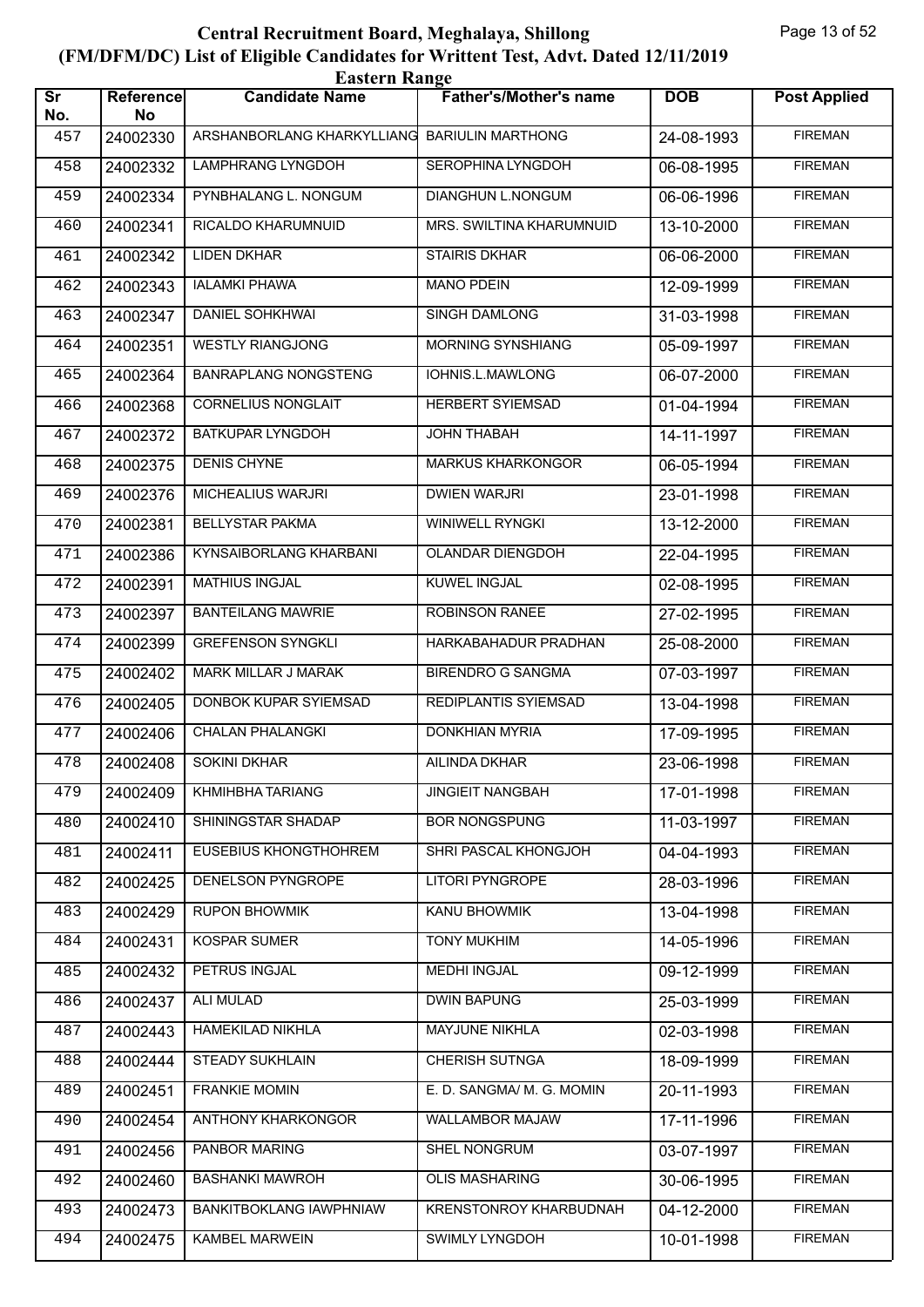|                               | <b>Eastern Range</b>   |                                               |                               |            |                     |  |  |  |
|-------------------------------|------------------------|-----------------------------------------------|-------------------------------|------------|---------------------|--|--|--|
| $\overline{\text{sr}}$<br>No. | <b>Reference</b><br>No | <b>Candidate Name</b>                         | <b>Father's/Mother's name</b> | <b>DOB</b> | <b>Post Applied</b> |  |  |  |
| 495                           | 24002499               | P WALLAMBOKLANG SYIEMLIEH                     | PYNIAR KONJIR                 | 23-10-1993 | <b>FIREMAN</b>      |  |  |  |
| 496                           | 24002503               | THIRDFULSTAR THONGNI                          | <b>HOPINGSTAR SNAITANG</b>    | 23-05-2000 | <b>FIREMAN</b>      |  |  |  |
| 497                           | 24002505               | DA U RUHI BIAM                                | <b>NIDAIOH SUMER</b>          | 13-05-1998 | <b>FIREMAN</b>      |  |  |  |
| 498                           | 24002513               | SALGIRA A. SANGMA                             | (L) FRANCIS G MOMIN           | 02-11-1998 | <b>FIREMAN</b>      |  |  |  |
| 499                           | 24002515               | DONNAM BOND KHARMALKI                         | SUNDAY IN JUNE KHARMALKI      | 07-05-1994 | <b>FIREMAN</b>      |  |  |  |
| 500                           | 24002522               | RICKRAK SANGMA                                | <b>CANNING M SANGMA</b>       | 26-01-1999 | <b>FIREMAN</b>      |  |  |  |
| 501                           | 24002539               | <b>JARJESH MOMIN</b>                          | <b>SENMARK MARAK</b>          | 10-07-1996 | <b>FIREMAN</b>      |  |  |  |
| 502                           | 24002541               | <b>BANTEIBOKLANG LYNGDOH</b><br><b>MAWNAI</b> | REPLASE LYNGDOH MAWNAI        | 15-06-1997 | <b>FIREMAN</b>      |  |  |  |
| 503                           | 24002547               | PEACEFULMAN MARWEIN                           | <b>BOKSTONE KHARLOR</b>       | 11-08-1994 | <b>FIREMAN</b>      |  |  |  |
| 504                           | 24002548               | <b>BANDALAP MATONG</b>                        | <b>BROJEL RYNSHON</b>         | 31-12-1996 | <b>FIREMAN</b>      |  |  |  |
| 505                           | 24002549               | ALBINUS MARBANIANG                            | <b>BENEDIK SYIEMLIEH</b>      | 19-10-1996 | <b>FIREMAN</b>      |  |  |  |
| 506                           | 24002551               | WONDERFUL LASTBORN CHYNE                      | <b>BETHEL DORIS CHYNE</b>     | 27-01-1996 | <b>FIREMAN</b>      |  |  |  |
| 507                           | 24002552               | PYNSHNGAINLANG MARBANIANG                     | (L) BIANGSIMON MARBANIANG     | 18-07-1994 | <b>FIREMAN</b>      |  |  |  |
| 508                           | 24002554               | <b>SAKHIAT PALE</b>                           | <b>RIBIANG PALE</b>           | 16-05-1998 | <b>FIREMAN</b>      |  |  |  |
| 509                           | 24002555               | <b>BABUL D MOMIN</b>                          | STARSON SANGMA                | 21-03-1993 | <b>FIREMAN</b>      |  |  |  |
| 510                           | 24002557               | SUNDAYBOR SYIEMLIEH                           | SYNSHARBOR NONGKHARRIT        | 19-01-1999 | <b>FIREMAN</b>      |  |  |  |
| 511                           | 24002562               | <b>BANSHAILANG WARTDE</b>                     | <b>DISMOLA WARTDE</b>         | 22-09-1995 | <b>FIREMAN</b>      |  |  |  |
| 512                           | 24002572               | <b>BANKYRSHAN SHABONG</b>                     | PRECIOUS SOHTUN               | 15-11-1994 | <b>FIREMAN</b>      |  |  |  |
| 513                           | 24002578               | MESHANSKHEM LYNGDOH                           | <b>BRAK KHARLUKHI</b>         | 07-02-1998 | <b>FIREMAN</b>      |  |  |  |
| 514                           | 24002580               | KHAMLANG KHARMAWPHLANG                        | SPHAR NONGRUM                 | 04-03-1999 | <b>FIREMAN</b>      |  |  |  |
| 515                           | 24002581               | NESTARJUNE UMDOR                              | <b>BLISTAR RANI</b>           | 21-05-1995 | <b>FIREMAN</b>      |  |  |  |
| 516                           | 24002583               | <b>BIHEP DAMLONG</b>                          | <b>BINU DAMLONG</b>           | 25-11-1998 | <b>FIREMAN</b>      |  |  |  |
| 517                           | 24002584               | PROSPERWELL NONGBSAP                          | DECEMBER KURBAH               | 23-07-1995 | <b>FIREMAN</b>      |  |  |  |
| 518                           | 24002585               | <b>BANSHANKUPAR NONGREM</b>                   | (L) O.DKHAR                   | 08-03-1995 | <b>FIREMAN</b>      |  |  |  |
| 519                           | 24002592               | <b>TAIABOR MARTHONG</b>                       | <b>MEDAR JYRWA</b>            | 12-04-1997 | <b>FIREMAN</b>      |  |  |  |
| 520                           | 24002594               | <b>BALAWANSUK LYNGDOH</b>                     | VICTORIA LYNGDOH              | 01-12-1997 | <b>FIREMAN</b>      |  |  |  |
| 521                           | 24002595               | WANBOKSKHEM WAHLANG                           | RINGJABAR K SYIEMIONG         | 08-03-1999 | <b>FIREMAN</b>      |  |  |  |
| 522                           | 24002598               | RISHAN KHYMDEIT                               | SHRI SHYNSHAR KHARKRANG       | 16-03-1997 | <b>FIREMAN</b>      |  |  |  |
| 523                           | 24002601               | JACK NECHOLAS KHARKONGOR                      | <b>BARISHA KHARKONGOR</b>     | 03-07-1999 | <b>FIREMAN</b>      |  |  |  |
| 524                           | 24002604               | MANSHWANAKI MARWEIN                           | LOPHINA MARWEIN               | 25-09-1998 | <b>FIREMAN</b>      |  |  |  |
| 525                           | 24002613               | WANRAPLANG SKHEMLON                           | <b>FULLUMLANG KYNTER</b>      | 23-05-2000 | <b>FIREMAN</b>      |  |  |  |
| 526                           | 24002616               | DAVIN SHEFERD NONGLAIT                        | ANDRINA LYNGDOH NONGLAIT      | 15-01-1999 | <b>FIREMAN</b>      |  |  |  |
| 527                           | 24002624               | <b>EDYVENSON DHAR</b>                         | (L) BOKSTAR RYMBAI            | 19-06-2000 | <b>FIREMAN</b>      |  |  |  |
| 528                           | 24002635               | <b>IOHBORLANG MUKHIM</b>                      | <b>DONBOR TALANG</b>          | 10-02-1995 | <b>FIREMAN</b>      |  |  |  |
| 529                           | 24002636               | SHELKIDONI SOHSHANG                           | <b>CHARLES IAWPHNIAW</b>      | 18-01-1994 | <b>FIREMAN</b>      |  |  |  |
| 530                           | 24002639               | MARKSTENNER PDE                               | <b>WANDERSON KHONGSTID</b>    | 28-10-2000 | <b>FIREMAN</b>      |  |  |  |
| 531                           | 24002652               | PHINGSTAR KHARJAHRIN                          | STERPHELIUS LYNGKHOI          | 15-06-1999 | <b>FIREMAN</b>      |  |  |  |
| 532                           | 24002653               | SANJOIT KYNTA                                 | LATE BUHAI KHARMIH            | 31-12-1994 | <b>FIREMAN</b>      |  |  |  |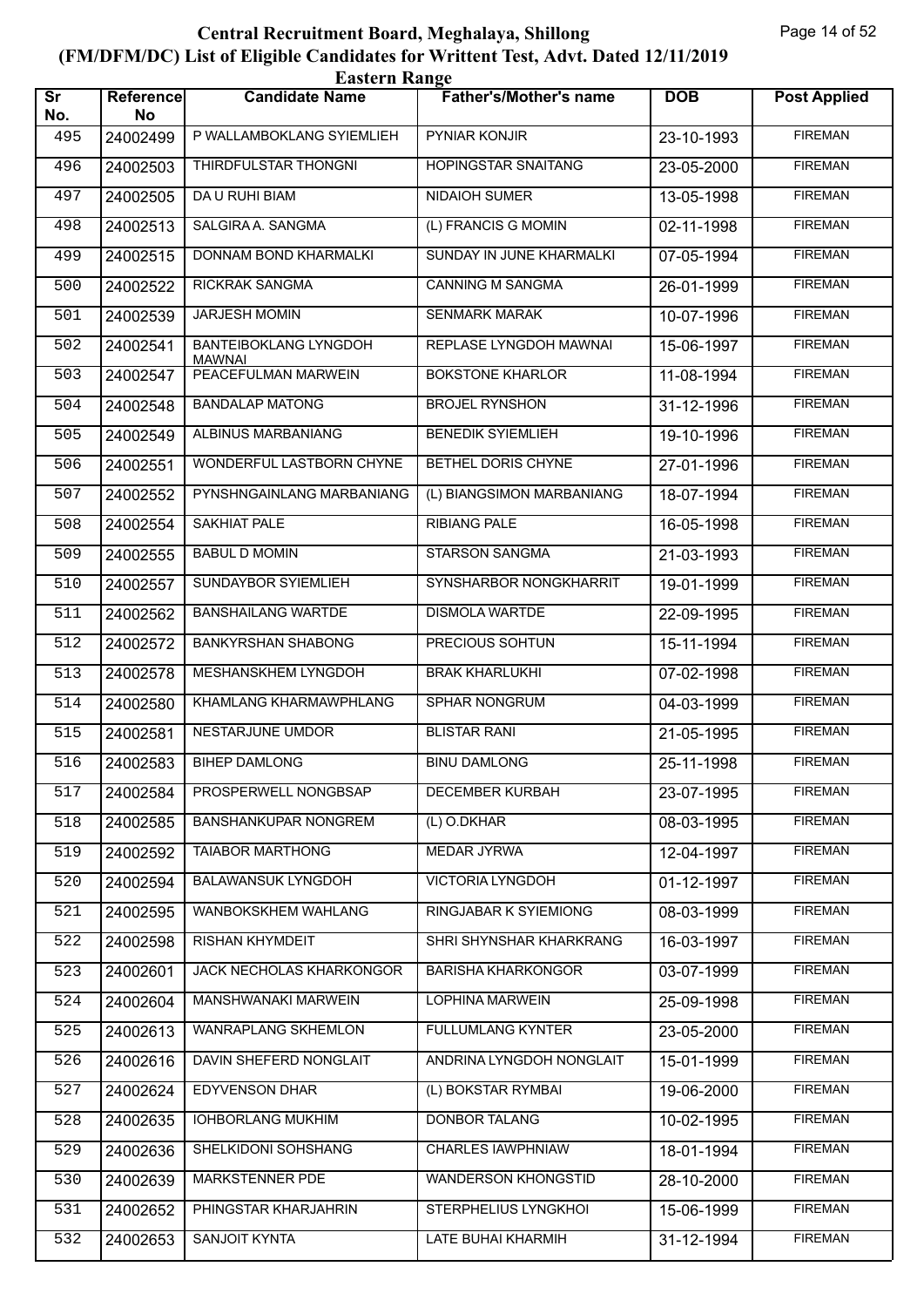|                               | <b>Eastern Range</b>   |                                 |                                             |            |                     |  |  |  |
|-------------------------------|------------------------|---------------------------------|---------------------------------------------|------------|---------------------|--|--|--|
| $\overline{\text{sr}}$<br>No. | <b>Reference</b><br>No | <b>Candidate Name</b>           | <b>Father's/Mother's name</b>               | <b>DOB</b> | <b>Post Applied</b> |  |  |  |
| 533                           | 24002654               | <b>MARIAWAN KYNTA</b>           | LATE BUHAI KHARMIH                          | 28-01-1994 | <b>FIREMAN</b>      |  |  |  |
| 534                           | 24002673               | <b>CAMEO TALANG</b>             | POLIN POHLONG                               | 27-11-1997 | <b>FIREMAN</b>      |  |  |  |
| 535                           | 24002677               | WADBORLANG NONGBET              | <b>KWIT NONGBET</b>                         | 26-05-1999 | <b>FIREMAN</b>      |  |  |  |
| 536                           | 24002684               | <b>GARIBAL KHARBANI</b>         | RYMPHANGLIN BYRSAT                          | 03-01-1995 | <b>FIREMAN</b>      |  |  |  |
| 537                           | 24002687               | <b>WANROI MALANG</b>            | <b>GILES SHADAP</b>                         | 24-04-1994 | <b>FIREMAN</b>      |  |  |  |
| 538                           | 24002688               | PHIBAN WALLAM KUPAR SOHTUN      | JIEDLANG RAPTHAP                            | 06-01-1999 | <b>FIREMAN</b>      |  |  |  |
| 539                           | 24002690               | <b>NEVERLESS SANGRIANG</b>      | <b>WICKLIP KHARJAHRIN</b>                   | 17-12-1995 | <b>FIREMAN</b>      |  |  |  |
| 540                           | 24002695               | <b>GOLDIOS SOHSHANG</b>         | PHLANDARSIS THABAH                          | 23-04-1996 | <b>FIREMAN</b>      |  |  |  |
| 541                           | 24002697               | SAINDORLANG NONGSHLONG          | OBREN SOHSHANG                              | 06-04-1995 | <b>FIREMAN</b>      |  |  |  |
| 542                           | 24002698               | NINGJUNE NONGBRI                | JLUD JANA                                   | 20-12-1997 | <b>FIREMAN</b>      |  |  |  |
| 543                           | 24002716               | <b>JEREMY LANGSTIEH</b>         | <b>BARISTER MARBOH</b>                      | 21-04-1999 | <b>FIREMAN</b>      |  |  |  |
| 544                           | 24002717               | <b>DABITBHA RAMDE</b>           | <b>SEPHRIN RYMBAI</b>                       | 01-08-1997 | <b>FIREMAN</b>      |  |  |  |
| 545                           | 24002718               | <b>WANLAMBOK BINA</b>           | SHIEKBRAINARD THONGNI                       | 12-08-1993 | <b>FIREMAN</b>      |  |  |  |
| 546                           | 24002720               | <b>IAKOTLANG KHARKONGOR</b>     | <b>THRANSING KHARMON</b>                    | 27-12-1994 | <b>FIREMAN</b>      |  |  |  |
| 547                           | 24002726               | <b>GANESH GIRI</b>              | KAMAL GIRI/MANGLA DEVI                      | 12-01-2000 | <b>FIREMAN</b>      |  |  |  |
| 548                           | 24002735               | MEBANKYRSHAN KHARNAIOR          | SHRI.IAISHANSING LYNGDOH<br><b>NONGPIUR</b> | 14-10-1998 | <b>FIREMAN</b>      |  |  |  |
| 549                           | 24002740               | <b>IARAPLANG DOHLING</b>        | PAI MAJAW                                   | 22-08-1998 | <b>FIREMAN</b>      |  |  |  |
| 550                           | 24002741               | WANSHAIKUPAR MARWEIN            | SEIBOR KHARBUDNAH                           | 01-01-1993 | <b>FIREMAN</b>      |  |  |  |
| 551                           | 24002745               | IAIDSHAPHRANG SYIEMLIEH         | <b>ELINSY SYIEMLIEH</b>                     | 03-12-1995 | <b>FIREMAN</b>      |  |  |  |
| 552                           | 24002756               | LOVINGSTAR MARWEIN              | <b>ROSLIN PARIONG</b>                       | 03-01-1998 | <b>FIREMAN</b>      |  |  |  |
| 553                           | 24002757               | <b>WANBANTEI NONGNENG</b>       | <b>THEIRITI NONGNENG</b>                    | 04-01-1998 | <b>FIREMAN</b>      |  |  |  |
| 554                           | 24002761               | JOHNNY THYRNIANG                | <b>TOBIAS K SNAR</b>                        | 05-07-1996 | <b>FIREMAN</b>      |  |  |  |
| 555                           | 24002763               | <b>STEFAN KHARPURI</b>          | REFILLSTAR PAKYNTEIN                        | 14-12-2000 | <b>FIREMAN</b>      |  |  |  |
| 556                           | 24002772               | LARIKUPAR NONGKYNRIH            | JYLLIEWMON NONGKYNRIH                       | 14-03-1995 | <b>FIREMAN</b>      |  |  |  |
| 557                           | 24002773               | <b>COMFORTSTARJUNE SKHEMLON</b> | ELANBI KHARCHANDY                           | 05-07-1997 | <b>FIREMAN</b>      |  |  |  |
| 558                           | 24002774               | <b>SELESTIN PASI</b>            | <b>EDWIS PASI</b>                           | 07-07-1999 | <b>FIREMAN</b>      |  |  |  |
| 559                           | 24002779               | <b>JUBILANSTAR JYRWA</b>        | NITSKOLA JYRWA                              | 04-02-1999 | <b>FIREMAN</b>      |  |  |  |
| 560                           | 24002781               | <b>WILBIRTHSON K JANA</b>       | JOMELSON KURKALANG                          | 06-03-1995 | <b>FIREMAN</b>      |  |  |  |
| 561                           | 24002786               | ELWINSTAR NONGBSAP              | PHRISTAR MAWLONG                            | 18-02-2000 | <b>FIREMAN</b>      |  |  |  |
| 562                           | 24002787               | <b>HEISNIAWDABIANG SUCHIANG</b> | <b>NARBAD LANGWAR</b>                       | 29-08-1995 | <b>FIREMAN</b>      |  |  |  |
| 563                           | 24002794               | NICKY LYNGWA                    | RORY TRUMAN LYNGWA(L)                       | 20-02-1998 | <b>FIREMAN</b>      |  |  |  |
| 564                           | 24002795               | LANGSTARLY KHONGTIANG           | <b>MARINA KHONGTIANG</b>                    | 21-02-1999 | <b>FIREMAN</b>      |  |  |  |
| 565                           | 24002798               | <b>TYNGSHAINLANG WARTDEI</b>    | <b>KARMEL JYRWA</b>                         | 28-02-1995 | <b>FIREMAN</b>      |  |  |  |
| 566                           | 24002799               | SAIBORLANG MAWSOR               | <b>DAVID AMORA</b>                          | 19-08-1998 | <b>FIREMAN</b>      |  |  |  |
| 567                           | 24002802               | SHANBOKLANG DOHTDONG            | <b>MODREN DKHAR</b>                         | 02-06-1997 | <b>FIREMAN</b>      |  |  |  |
| 568                           | 24002806               | KORBARLANG MARTHONG             | SKINGLAND NONGSIEJ                          | 05-02-1998 | <b>FIREMAN</b>      |  |  |  |
| 569                           | 24002807               | ANDREAS THANGKHIEW              | <b>GIDION WAHLANG</b>                       | 05-03-1995 | <b>FIREMAN</b>      |  |  |  |
| 570                           | 24002814               | SADASHIV PRASAD                 | JAGANATH PRASAD                             | 20-03-2000 | <b>FIREMAN</b>      |  |  |  |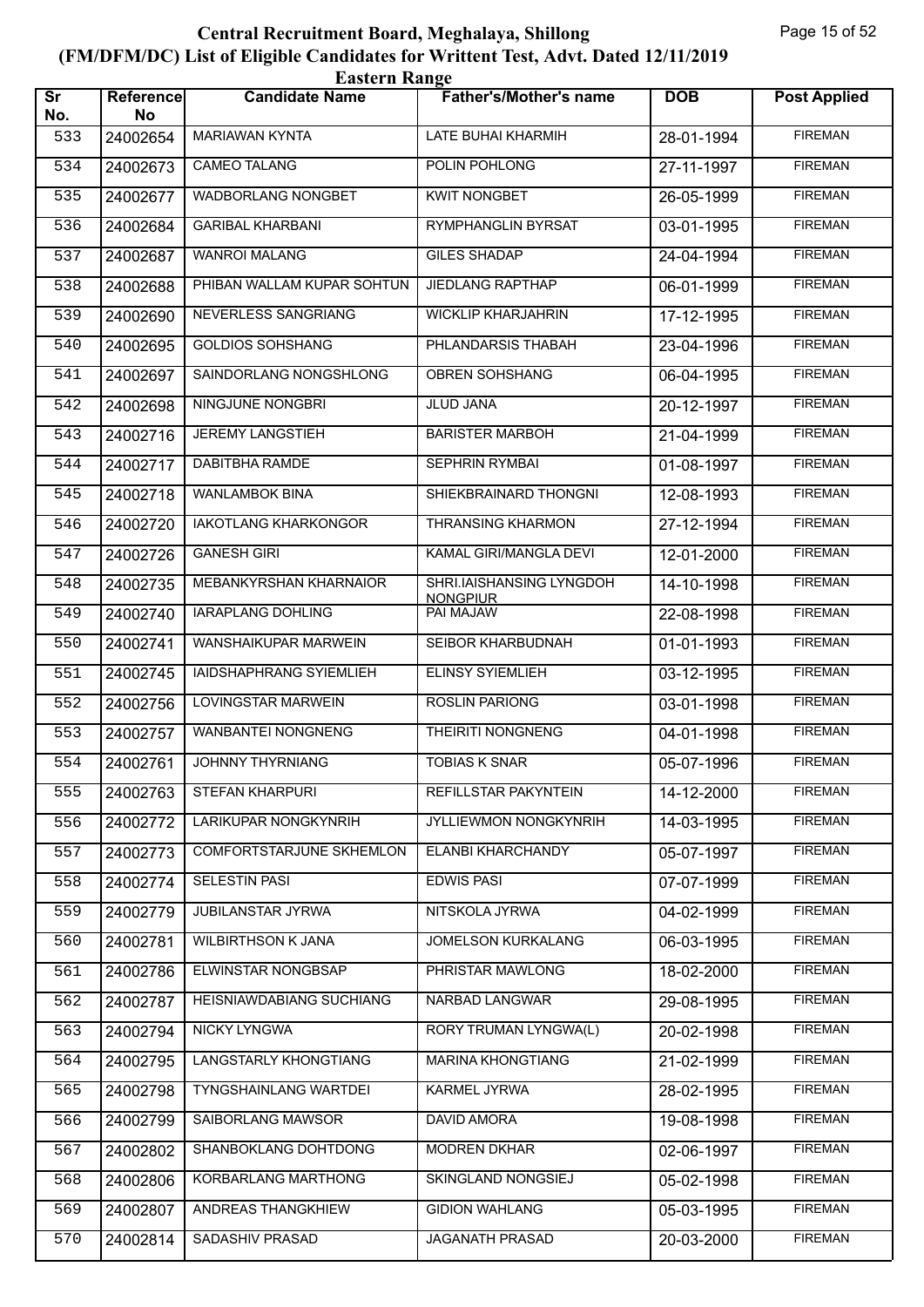|                               | <b>Eastern Range</b>   |                               |                                          |            |                     |  |  |  |
|-------------------------------|------------------------|-------------------------------|------------------------------------------|------------|---------------------|--|--|--|
| $\overline{\text{sr}}$<br>No. | <b>Reference</b><br>No | <b>Candidate Name</b>         | <b>Father's/Mother's name</b>            | <b>DOB</b> | <b>Post Applied</b> |  |  |  |
| 571                           | 24002815               | PYNHUNLANG SYIEM              | <b>BLODING KHARSYNTIEW</b>               | 19-01-1996 | <b>FIREMAN</b>      |  |  |  |
| 572                           | 24002825               | <b>REPLE BUAM</b>             | PEDRIK LAMIN                             | 02-05-1996 | <b>FIREMAN</b>      |  |  |  |
| 573                           | 24002830               | ROBERTSTAR PARIAT             | <b>CAKESTONE MARAK</b>                   | 29-09-1997 | <b>FIREMAN</b>      |  |  |  |
| 574                           | 24002846               | NEDY STONE LYNGDOH NONGLAIT   | MRS. AIDRALIN LYNGDOH<br><b>NONGLAIT</b> | 25-10-1996 | <b>FIREMAN</b>      |  |  |  |
| 575                           | 24002847               | <b>SERON KHONGBUH</b>         | <b>KROMILIN BUHPHANG</b>                 | 10-07-1994 | <b>FIREMAN</b>      |  |  |  |
| 576                           | 24002853               | AIBORLANG KHARBANI            | STEBORLIN MARWEIN                        | 17-08-1999 | <b>FIREMAN</b>      |  |  |  |
| 577                           | 24002857               | <b>SOKI SARI</b>              | <b>JENIMA SARI</b>                       | 26-06-1998 | <b>FIREMAN</b>      |  |  |  |
| 578                           | 24002859               | KYRMENSKHEM HADEM             | <b>RIBOK MARBOH</b>                      | 04-07-1998 | <b>FIREMAN</b>      |  |  |  |
| 579                           | 24002864               | <b>CONSCIOUS WELL NONGBRI</b> | <b>TORIMAI NONGBRI</b>                   | 08-08-1997 | <b>FIREMAN</b>      |  |  |  |
| 580                           | 24002865               | MALGRADO THANGKHIEW           | SANJONES THANGKHIEW                      | 12-02-1997 | <b>FIREMAN</b>      |  |  |  |
| 581                           | 24002868               | <b>KENON SANGMA</b>           | <b>BINOLA D SANGMA</b>                   | 28-11-1994 | <b>FIREMAN</b>      |  |  |  |
| 582                           | 24002869               | <b>SANBANKER STEN</b>         | <b>PRETTY STEN</b>                       | 07-10-1998 | <b>FIREMAN</b>      |  |  |  |
| 583                           | 24002876               | <b>KENNY COLIN SYIEM</b>      | <b>CHEERFULLNESS SYIEM</b>               | 22-03-1994 | <b>FIREMAN</b>      |  |  |  |
| 584                           | 24002877               | <b>FREDDY DKHAR</b>           | PATRICIA DKHAR                           | 08-03-1998 | <b>FIREMAN</b>      |  |  |  |
| 585                           | 24002881               | RISHONSKHEM MYNSONG           | KJEK KHONGJOH                            | 17-12-1996 | <b>FIREMAN</b>      |  |  |  |
| 586                           | 24002884               | <b>VENUS PALE</b>             | <b>EMRIS PALE</b>                        | 02-10-1995 | <b>FIREMAN</b>      |  |  |  |
| 587                           | 24002886               | HARBINGER IAWPHNIAW           | YESTERLAN LYNGKHOI                       | 18-12-1998 | <b>FIREMAN</b>      |  |  |  |
| 588                           | 24002893               | <b>JAMES CARRY CHYNE</b>      | QUEEN MARY CHYNE                         | 22-07-1996 | <b>FIREMAN</b>      |  |  |  |
| 589                           | 24002895               | KHLAINBORLANG KHARJANA        | <b>SHAM THABAH</b>                       | 21-07-1994 | <b>FIREMAN</b>      |  |  |  |
| 590                           | 24002898               | ADREW BHA HAWNI GATPHOH       | SMT.EVA FEONA GATPHOH                    | 17-06-1995 | <b>FIREMAN</b>      |  |  |  |
| 591                           | 24002904               | DABUDKUPAR KHARKONGOR         | <b>AGNES KHARKONGOR</b>                  | 01-07-1993 | <b>FIREMAN</b>      |  |  |  |
| 592                           | 24002905               | SYNSHAR DIENGDOH              | AISIMARY DIENGDOH                        | 24-09-1997 | <b>FIREMAN</b>      |  |  |  |
| 593                           | 24002907               | KHRAWKUPAR LYNGKHOI           | <b>TILLMANROSE JYNDIANG</b>              | 23-07-1995 | <b>FIREMAN</b>      |  |  |  |
| 594                           | 24002908               | JUSTIN INGJAL                 | KUWEL INGJAL                             | 06-11-1997 | <b>FIREMAN</b>      |  |  |  |
| 595                           | 24002910               | <b>BASHAHLANG DKHAR</b>       | JOHNSWELL NONGKHLAW                      | 01-01-1993 | <b>FIREMAN</b>      |  |  |  |
| 596                           | 24002911               | DONBORLANG WAHLANG            | <b>DILING MARNGAR</b>                    | 21-10-1996 | <b>FIREMAN</b>      |  |  |  |
| 597                           | 24002918               | ANDREW RIBOKLANG KHARNAIOR    | <b>DIONYSIUS THYRNIANG</b>               | 07-03-2000 | <b>FIREMAN</b>      |  |  |  |
| 598                           | 24002925               | DONBOKLANG KHARSYIEMLIEH      | SRELINUS NONGSIEJ                        | 02-01-1998 | <b>FIREMAN</b>      |  |  |  |
| 599                           | 24002932               | ROIBOKLANGLARI JYRWA          | <b>GREGORIOUS DIENGDOH</b>               | 23-05-2000 | <b>FIREMAN</b>      |  |  |  |
| 600                           | 24002955               | <b>BASIL L MARSHILONG</b>     | P KHAR JAHRIN                            | 05-08-1993 | <b>FIREMAN</b>      |  |  |  |
| 601                           | 24002965               | <b>FRANKY NIANGTI</b>         | ARDAME LALOO                             | 04-09-1995 | <b>FIREMAN</b>      |  |  |  |
| 602                           | 24002966               | FRANKLESTAR LYNGDOH KYNSHI    | EXTREAMLY NONGSIEJ                       | 20-05-1996 | <b>FIREMAN</b>      |  |  |  |
| 603                           | 24002969               | <b>BANRISKHEM NONGSIEJ</b>    | KEBARIWELL WAHLANG                       | 12-03-1999 | <b>FIREMAN</b>      |  |  |  |
| 604                           | 24002987               | <b>DABIN RAMDE</b>            | <b>TIWEN RAMDE</b>                       | 13-08-1993 | <b>FIREMAN</b>      |  |  |  |
| 605                           | 24002991               | SHONGDORLANG THABAH           | <b>SYAN KHARSOHNOH</b>                   | 23-03-1996 | <b>FIREMAN</b>      |  |  |  |
| 606                           | 24002993               | LUNGSTARLAND NONGLAIT         | <b>SHIK WANNIANG</b>                     | 02-01-2000 | <b>FIREMAN</b>      |  |  |  |
| 607                           | 24002995               | WALLAMBOR L. NONGLAIT         | REGINALD L. MAWLIEH                      | 03-02-1998 | <b>FIREMAN</b>      |  |  |  |
| 608                           | 24003005               | PYNSHNGAIN MARBANIANG         | PEACEMAKER KHARIR                        | 09-12-1996 | <b>FIREMAN</b>      |  |  |  |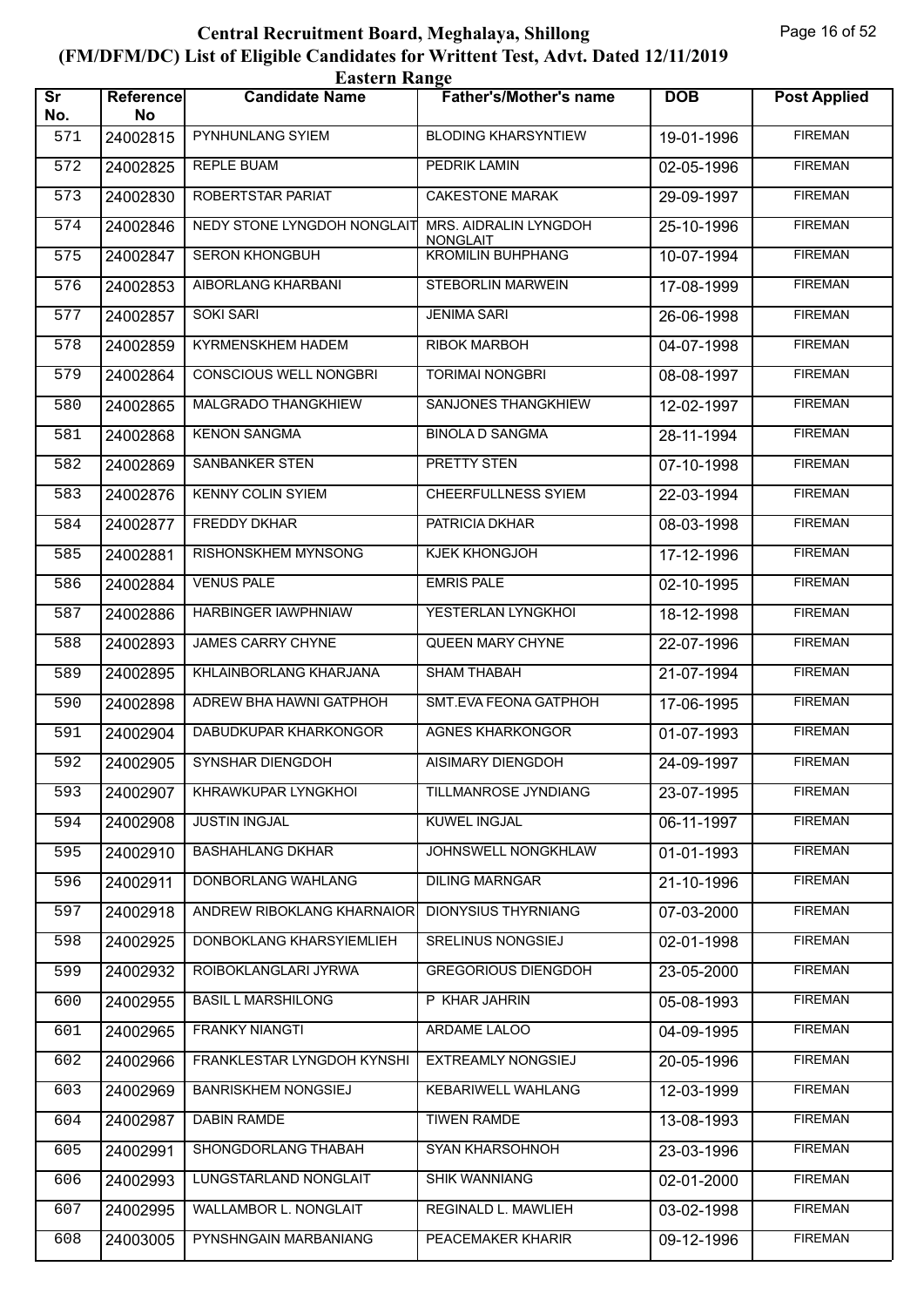| <b>Eastern Range</b>          |                 |                                              |                               |            |                     |  |  |
|-------------------------------|-----------------|----------------------------------------------|-------------------------------|------------|---------------------|--|--|
| $\overline{\text{sr}}$<br>No. | Reference<br>No | <b>Candidate Name</b>                        | <b>Father's/Mother's name</b> | <b>DOB</b> | <b>Post Applied</b> |  |  |
| 609                           | 24003006        | SHEMBORLIN DKHAR                             | <b>ANTONY AJEM</b>            | 24-06-1996 | <b>FIREMAN</b>      |  |  |
| 610                           | 24003007        | <b>LUBI KLEIN</b>                            | <b>NIPHIN KLEIN</b>           | 23-01-1997 | <b>FIREMAN</b>      |  |  |
| 611                           | 24003012        | DONKUPAR L SHADAP                            | DICKTOR LYNGDOH               | 24-03-1999 | <b>FIREMAN</b>      |  |  |
| 612                           | 24003014        | <b>FOURNESS LYNGKHOL</b>                     | <b>DILIP LYNGDOH KYLLANG</b>  | 01-03-1996 | <b>FIREMAN</b>      |  |  |
| 613                           | 24003016        | PYNSHAI LYNGKHOI                             | <b>KRESTER K.JAHRIN</b>       | 27-12-1997 | <b>FIREMAN</b>      |  |  |
| 614                           | 24003018        | <b>SILBESTAR WANN</b>                        | <b>SHITE THAPA</b>            | 23-12-1995 | <b>FIREMAN</b>      |  |  |
| 615                           | 24003020        | <b>WANTEILANG KHARKONGOR</b>                 | <b>HOSTERWELL KHARBULI</b>    | 11-02-1995 | <b>FIREMAN</b>      |  |  |
| 616                           | 24003022        | ERIE JYRWA                                   | <b>BLANDI JYRWA</b>           | 08-12-1997 | <b>FIREMAN</b>      |  |  |
| 617                           | 24003025        | <b>LISTER MALNGIANG</b>                      | <b>B KULAR KHONGJIREM</b>     | 16-08-1997 | <b>FIREMAN</b>      |  |  |
| 618                           | 24003030        | PYNSHONGDORLANG MAWLONG                      | <b>IOSPHULDORA MAWLONG</b>    | 12-03-1998 | <b>FIREMAN</b>      |  |  |
| 619                           | 24003036        | <b>AMARJIT SYIEM</b>                         | <b>SUIBI BINONG</b>           | 01-02-1998 | <b>FIREMAN</b>      |  |  |
| 620                           | 24003037        | <b>OKSIDIAM WAHLANG</b>                      | (L)SKAILAND WANNIANG          | 19-12-1996 | <b>FIREMAN</b>      |  |  |
| 621                           | 24003044        | PHRANGSNGI TYNSONG                           | <b>BERONIKA TYNSONG</b>       | 03-12-1994 | <b>FIREMAN</b>      |  |  |
| 622                           | 24003056        | MICHAELSON MAWLONG                           | <b>DORJIP SHABONG</b>         | 31-12-1994 | <b>FIREMAN</b>      |  |  |
| 623                           | 24003058        | JONY NONGSPUNG                               | PHASTARWELL KHARBANI          | 05-02-1998 | <b>FIREMAN</b>      |  |  |
| 624                           | 24003061        | <b>COMMINGSON SURONG</b>                     | <b>KADUR SURONG</b>           | 21-01-2019 | <b>FIREMAN</b>      |  |  |
| 625                           | 24003068        | <b>SANTOSH THABAH</b>                        | <b>KYNTRAL MUKTIEH</b>        | 10-09-1996 | <b>FIREMAN</b>      |  |  |
| 626                           | 24003070        | PHOSPHORUS NONGSPUNG                         | PHASTERWELL KHARBANI          | 19-03-1996 | <b>FIREMAN</b>      |  |  |
| 627                           | 24003075        | YELBINSON KURBAH                             | SIDORIL KURBAH                | 03-10-2000 | <b>FIREMAN</b>      |  |  |
| 628                           | 24003079        | <b>RISHANIA-I LANGWAR</b>                    | SHRI. JESWEN SUCHIANG         | 10-11-1997 | <b>FIREMAN</b>      |  |  |
| 629                           | 24003085        | <b>IAITHRANGBOR KHONGSIT</b>                 | <b>DESSING MARBANIANG</b>     | 28-02-1998 | <b>FIREMAN</b>      |  |  |
| 630                           | 24003088        | <b>BAWANSUKLANG LYMBA</b>                    | <b>BERINA LYMBA</b>           | 18-06-1995 | <b>FIREMAN</b>      |  |  |
| 631                           | 24003089        | <b>MESHANDA LATHONG</b>                      | SHRI. BISHEL TYNGKAN          | 25-02-2000 | <b>FIREMAN</b>      |  |  |
| 632                           | 24003094        | <b>NETSON MALNGIANG</b>                      | <b>BIDIA</b>                  | 23-08-1994 | <b>FIREMAN</b>      |  |  |
| 633                           | 24003096        | <b>BANTYNGSHAINLANG</b><br><b>LAWRINIANG</b> | <b>BROLIS NONGRANG</b>        | 30-07-2000 | <b>FIREMAN</b>      |  |  |
| 634                           | 24003098        | <b>KITBOKLANG LYNGKHOI</b>                   | <b>HENDRY MARNGAR</b>         | 18-02-1999 | <b>FIREMAN</b>      |  |  |
| 635                           | 24003100        | <b>DIBAKSTAR MARWEIN</b>                     | HOS LYNGDOH                   | 16-06-1997 | <b>FIREMAN</b>      |  |  |
| 636                           | 24003104        | <b>FRANKY NONGBRI</b>                        | PETER WARJRI                  | 12-11-1998 | <b>FIREMAN</b>      |  |  |
| 637                           | 24003105        | PYNISHAI LATHONG                             | KARTOS SAYOO                  | 22-11-1993 | <b>FIREMAN</b>      |  |  |
| 638                           | 24003106        | FLEMINGSTAR KHARBANI                         | <b>EKLINGTON MARTHONG</b>     | 12-09-1995 | <b>FIREMAN</b>      |  |  |
| 639                           | 24003110        | <b>BRYAN SHONGWAN</b>                        | ROYALTY SHONGWAN              | 20-11-1998 | <b>FIREMAN</b>      |  |  |
| 640                           | 24003120        | NOVELJUNE SYIEMLIEH                          | POLESTAR LYNGDOH              | 10-11-1999 | <b>FIREMAN</b>      |  |  |
| 641                           | 24003124        | <b>FREEMANSON SUTNGA</b>                     | <b>RICKY RYMBAI</b>           | 01-03-1996 | <b>FIREMAN</b>      |  |  |
| 642                           | 24003127        | <b>KHRAWBOR SUMER</b>                        | <b>DEBORA SUMER</b>           | 21-02-1996 | <b>FIREMAN</b>      |  |  |
| 643                           | 24003128        | <b>KYRSHAN BORLANG MARWEIN</b>               | <b>BILDA MARWEIN</b>          | 29-03-1995 | <b>FIREMAN</b>      |  |  |
| 644                           | 24003131        | <b>BISHNATI KHYMDEIT</b>                     | <b>JRAN TRANG</b>             | 24-09-1997 | <b>FIREMAN</b>      |  |  |
| 645                           | 24003143        | IAIKYNTIEWLANG KHARSYNTIEW                   | HUNJAI KHARSYNTIEW            | 06-12-1997 | <b>FIREMAN</b>      |  |  |
| 646                           | 24003144        | RICHARD NONGKHLAW                            | SAINBORLANG KHONGWIR          | 05-11-1997 | <b>FIREMAN</b>      |  |  |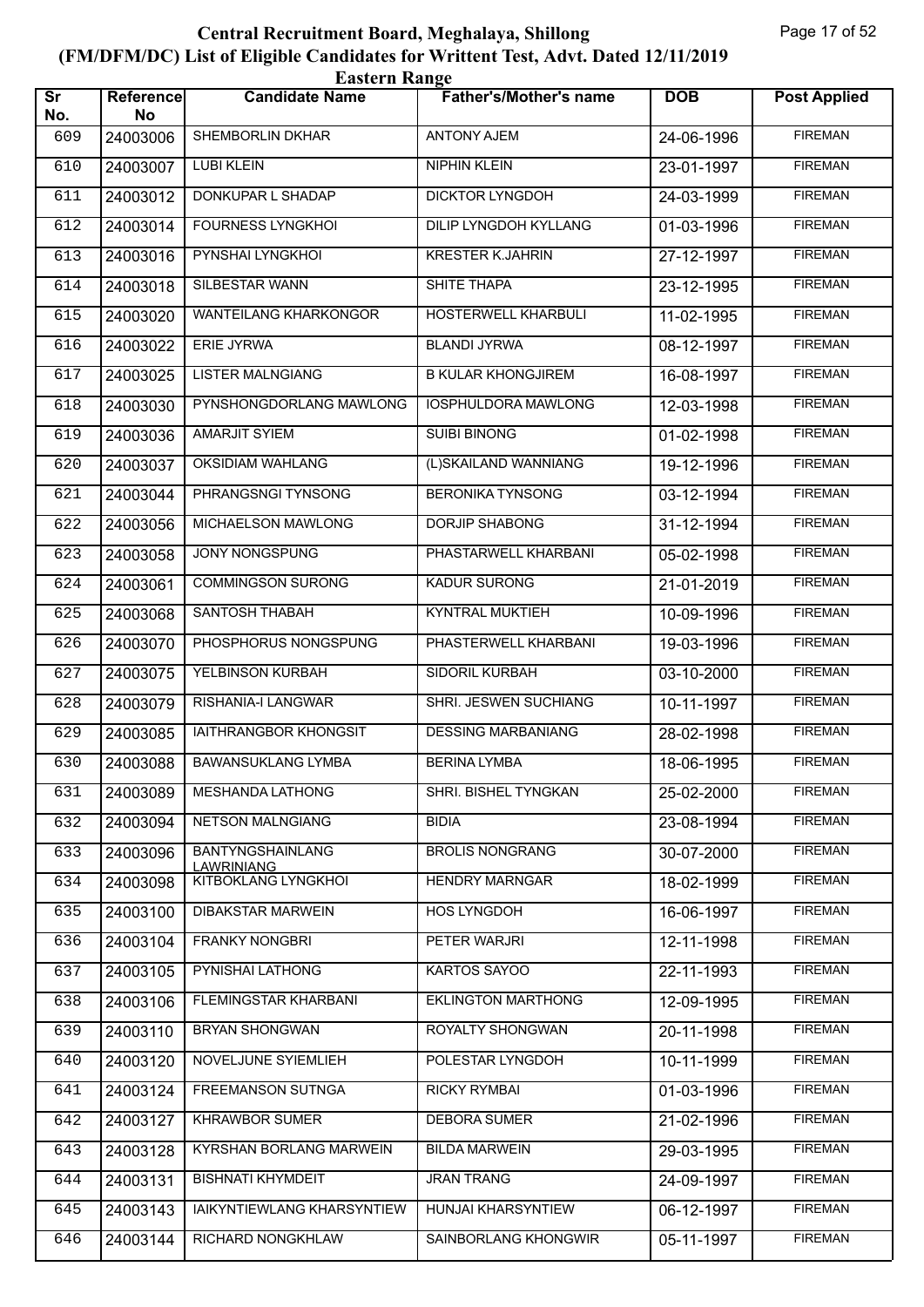|                               | <b>Eastern Range</b> |                                                |                               |            |                     |  |  |  |
|-------------------------------|----------------------|------------------------------------------------|-------------------------------|------------|---------------------|--|--|--|
| $\overline{\text{sr}}$<br>No. | Reference<br>No      | <b>Candidate Name</b>                          | <b>Father's/Mother's name</b> | <b>DOB</b> | <b>Post Applied</b> |  |  |  |
| 647                           | 24003147             | FREADDY A B SWER                               | ARTIDALYNE SWER(MOTHER)       | 04-03-1994 | <b>FIREMAN</b>      |  |  |  |
| 648                           | 24003148             | <b>HAMARBADONBOK NONGLANG</b>                  | <b>BALMINGHAM MARWEIN</b>     | 14-02-1999 | <b>FIREMAN</b>      |  |  |  |
| 649                           | 24003161             | PRESTARLING MAWLONG                            | <b>KLASPING KURBAH</b>        | 10-06-1998 | <b>FIREMAN</b>      |  |  |  |
| 650                           | 24003167             | <b>BIWELLSON NONGLANG</b>                      | <b>KHRANLIN SOHSHANG</b>      | 03-10-1996 | <b>FIREMAN</b>      |  |  |  |
| 651                           | 24003169             | DONSAP KUPAR SUN                               | <b>HOBERIUS SAD</b>           | 29-07-1993 | <b>FIREMAN</b>      |  |  |  |
| 652                           | 24003170             | PROBINUS KURBAH                                | <b>DRONSIMAI KURBAH</b>       | 05-10-1995 | <b>FIREMAN</b>      |  |  |  |
| 653                           | 24003172             | JACOB LALREMTLUANGA M<br><b>SANGMA</b>         | <b>RUPERSON M SANGMA</b>      | 17-08-1993 | <b>FIREMAN</b>      |  |  |  |
| 654                           | 24003176             | <b>KDUPLANG K JAHRIN</b>                       | NESTARLAND LYNGKHOI           | 01-03-1994 | <b>FIREMAN</b>      |  |  |  |
| 655                           | 24003182             | JOEY BRYAN PASWET                              | <b>MIRACLE PASWET</b>         | 22-10-1994 | <b>FIREMAN</b>      |  |  |  |
| 656                           | 24003187             | <b>BIANGBORLANG JYRWA</b>                      | <b>TEIBORSING WAHLANG</b>     | 14-02-1993 | <b>FIREMAN</b>      |  |  |  |
| 657                           | 24003199             | SYLVESTERLONE KHARMUTI                         | EDILA MARY KHARMUTI           | 05-11-1996 | <b>FIREMAN</b>      |  |  |  |
| 658                           | 24003200             | <b>LANCHESTAR LYNGDOH</b><br><b>MARSHILONG</b> | LIS LIS LYNGDOH MARSHILONG    | 07-01-1996 | <b>FIREMAN</b>      |  |  |  |
| 659                           | 24003204             | <b>RUDDYSTAR SYNGKLI</b>                       | <b>CHISSTAR SYNGKLI</b>       | 28-07-1997 | <b>FIREMAN</b>      |  |  |  |
| 660                           | 24003207             | <b>BANSHANBOR MARNGAR</b>                      | <b>STOLING DKHAR</b>          | 03-07-1996 | <b>FIREMAN</b>      |  |  |  |
| 661                           | 24003208             | <b>ELVIS RYNTATHIANG</b>                       | <b>BRAIGHTSTAR MARBANIANG</b> | 28-01-1998 | <b>FIREMAN</b>      |  |  |  |
| 662                           | 24003215             | WANKDUPLANG K WANNIANG                         | <b>STRALLY LARTANG</b>        | 25-08-1995 | <b>FIREMAN</b>      |  |  |  |
| 663                           | 24003218             | <b>MEBANKER MARWEIN</b>                        | <b>DANIEL DIENGDOH</b>        | 27-09-2000 | <b>FIREMAN</b>      |  |  |  |
| 664                           | 24003222             | SHAININGSTAR LYNGDOH                           | <b>DRINK NONGSIEJ</b>         | 24-04-1995 | <b>FIREMAN</b>      |  |  |  |
| 665                           | 24003225             | NONGSENGLANG NONGBSAP                          | <b>WISHINGTON THANGKHIEW</b>  | 06-07-1995 | <b>FIREMAN</b>      |  |  |  |
| 666                           | 24003234             | TEIBORSHEN LANGRIN                             | <b>STIKSHON MARWEIN</b>       | 15-10-1996 | <b>FIREMAN</b>      |  |  |  |
| 667                           | 24003237             | <b>EMLANGDEINI BLAH</b>                        | SHRI. KYRSHANBORLIN LYNGKHOI  | 27-04-1999 | <b>FIREMAN</b>      |  |  |  |
| 668                           | 24003241             | PYRTABIANG MARNGAR                             | DONSINGH DKHARRIT             | 25-04-1996 | <b>FIREMAN</b>      |  |  |  |
| 669                           | 24003246             | <b>COVERMORE AMRYNSONG</b>                     | <b>BIN SYMPLI</b>             | 10-10-1993 | <b>FIREMAN</b>      |  |  |  |
| 670                           | 24003249             | <b>BANTEIDAPBOR RYMPEI</b>                     | WANPHAI SHADAP                | 21-11-1997 | <b>FIREMAN</b>      |  |  |  |
| 671                           | 24003252             | KHRAWJUBAN KHARAKOR                            | O L MARBANIANG                | 29-05-1993 | <b>FIREMAN</b>      |  |  |  |
| 672                           | 24003253             | RIFILSTAR LYNGKHOI                             | <b>MARDORLIN LYNGKHOI</b>     | 03-06-1999 | <b>FIREMAN</b>      |  |  |  |
| 673                           | 24003270             | SHERBORLIN MARNGAR                             | ESSLYROI SOHSHANG             | 26-10-1999 | <b>FIREMAN</b>      |  |  |  |
| 674                           | 24003276             | SAINDORLANG L MAIRANG                          | <b>KLAS MAWBLEI</b>           | 28-04-1998 | <b>FIREMAN</b>      |  |  |  |
| 675                           | 24003289             | <b>SAMUEL JYRWA</b>                            | <b>STANIS MARBANIANG</b>      | 28-05-1998 | <b>FIREMAN</b>      |  |  |  |
| 676                           | 24003290             | <b>BOSMINGSTAR IAWSAI</b>                      | SHEDWEL LYNGDOH MAWLOT        | 05-11-2000 | <b>FIREMAN</b>      |  |  |  |
| 677                           | 24003292             | <b>BURNINGSTONE NONGBAK</b>                    | KHWENDAR LYNGKHOI             | 26-03-1998 | <b>FIREMAN</b>      |  |  |  |
| 678                           | 24003293             | DONBOKLANG MARBANIANG                          | KOMARSING NONGRUM             | 13-09-1998 | <b>FIREMAN</b>      |  |  |  |
| 679                           | 24003297             | SHAPHRANGBOK LYNGDOH                           | STANGER WARJRI                | 22-08-1998 | <b>FIREMAN</b>      |  |  |  |
| 680                           | 24003300             | DONBORLANG NONGLANG                            | <b>KWOS TONGWAH</b>           | 16-11-2000 | <b>FIREMAN</b>      |  |  |  |
| 681                           | 24003302             | SHININGSTAR SOHTUN                             | SURENDER SING BASAIAWMOIT     | 10-10-1998 | <b>FIREMAN</b>      |  |  |  |
| 682                           | 24003306             | <b>MASTOPHAR NONGRUM</b>                       | SHERLIN LYNGDOH               | 29-10-1998 | <b>FIREMAN</b>      |  |  |  |
| 683                           | 24003310             | <b>TEILANGKI LAMARE</b>                        | <b>ENTIS LAMARE</b>           | 09-11-1999 | <b>FIREMAN</b>      |  |  |  |
| 684                           | 24003315             | <b>TEMIN M MOMIN</b>                           | ELGIN S SANGMA                | 20-03-1996 | <b>FIREMAN</b>      |  |  |  |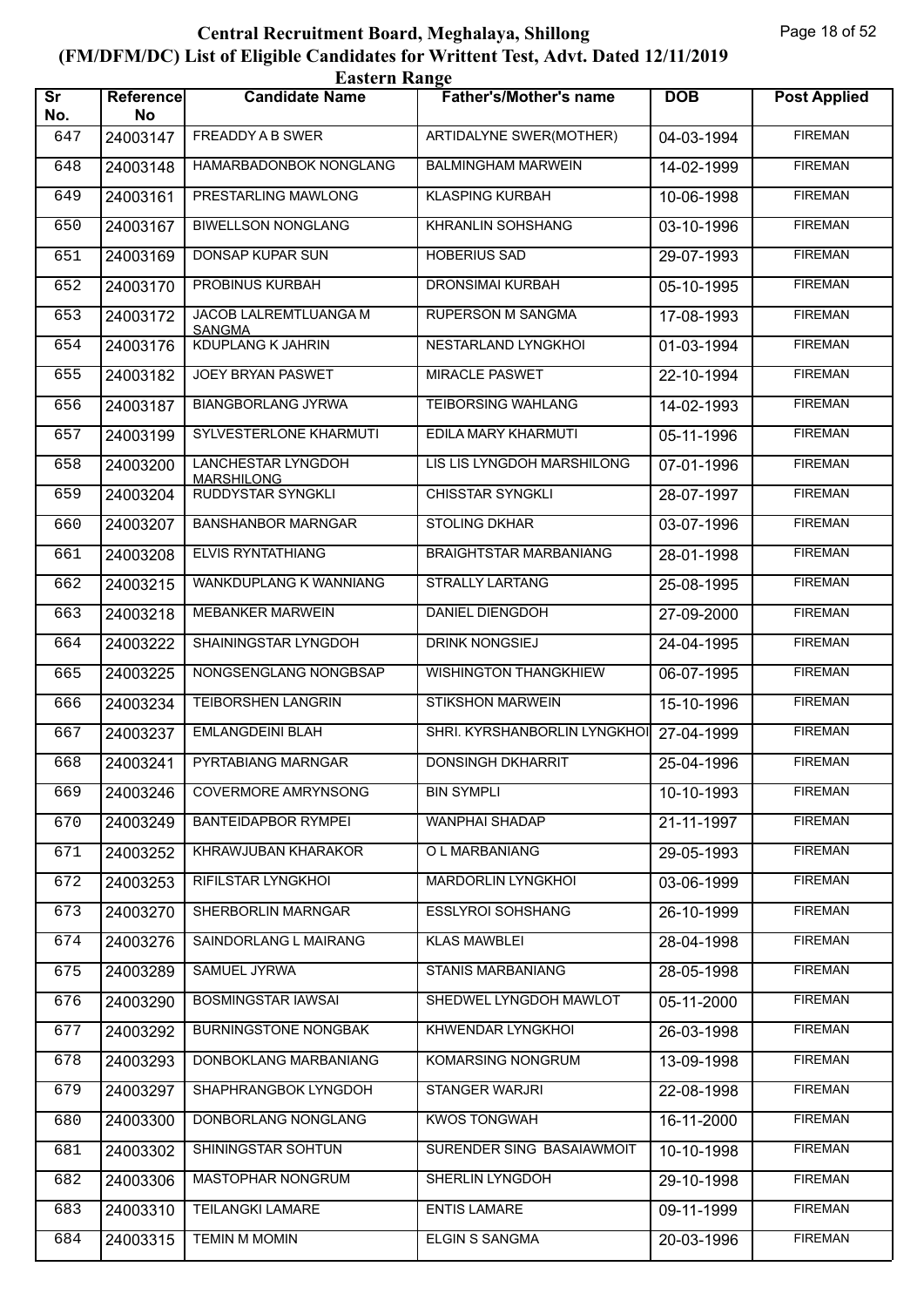|                               | <b>Eastern Range</b> |                                       |                                        |            |                     |  |  |  |
|-------------------------------|----------------------|---------------------------------------|----------------------------------------|------------|---------------------|--|--|--|
| $\overline{\text{sr}}$<br>No. | Reference<br>No      | <b>Candidate Name</b>                 | <b>Father's/Mother's name</b>          | <b>DOB</b> | <b>Post Applied</b> |  |  |  |
| 685                           | 24003320             | <b>IASOH MANAR</b>                    | KHIMAI MANAR                           | 11-02-1998 | <b>FIREMAN</b>      |  |  |  |
| 686                           | 24003328             | <b>KROSSTAR KHARKYRSIAN</b>           | <b>JRITLY LYNGDOH</b>                  | 28-08-1996 | <b>FIREMAN</b>      |  |  |  |
| 687                           | 24003334             | PYNDAPBOR LAPANG                      | ANDRIAS SYNGKLI                        | 04-02-1999 | <b>FIREMAN</b>      |  |  |  |
| 688                           | 24003337             | NOBARTIS SOHSHANG                     | <b>MEDIA SOHSHANG</b>                  | 24-07-1999 | <b>FIREMAN</b>      |  |  |  |
| 689                           | 24003341             | <b>COMMANDER TONGPER</b>              | <b>CLARISDORA TONGPER</b>              | 18-12-1999 | <b>FIREMAN</b>      |  |  |  |
| 690                           | 24003351             | FRANKSHANBOR LYNGKHOI                 | MESTONDAR IAWPHNIAW                    | 21-03-1999 | <b>FIREMAN</b>      |  |  |  |
| 691                           | 24003352             | <b>CHEERFULNESS PADIT</b>             | <b>BATLANG HINGE</b>                   | 07-03-1997 | <b>FIREMAN</b>      |  |  |  |
| 692                           | 24003354             | MELANSING THAWMUIT                    | NOBING STAR LYNGDOH<br><b>NONGLAIT</b> | 25-07-1995 | <b>FIREMAN</b>      |  |  |  |
| 693                           | 24003363             | <b>BHALANG KHARKONGOR</b>             | <b>KINGSON NONGSPUNG</b>               | 05-01-1997 | <b>FIREMAN</b>      |  |  |  |
| 694                           | 24003369             | FULWELL NONGRUM                       | KMUIN KHARBITHAI                       | 20-10-1994 | <b>FIREMAN</b>      |  |  |  |
| 695                           | 24003373             | PHIOTITUS SYIEM                       | <b>EDWINA SYIEM</b>                    | 11-11-1998 | <b>FIREMAN</b>      |  |  |  |
| 696                           | 24003378             | SAMBORLANG LYNGDOH<br><b>NONGLAIT</b> | SMT.RIKYNTI LYNGDOH NONGLAIT           | 05-07-1999 | <b>FIREMAN</b>      |  |  |  |
| 697                           | 24003382             | PRECIOUSSTAR LYNGKHOL                 | <b>SPOR MYRTHONG</b>                   | 06-06-1998 | <b>FIREMAN</b>      |  |  |  |
| 698                           | 24003384             | MEDONBOK LAPASAM                      | <b>RITA LAPASAM</b>                    | 14-08-1994 | <b>FIREMAN</b>      |  |  |  |
| 699                           | 24003395             | <b>FULLAND JALA</b>                   | <b>KRIT KHARRYNGKI</b>                 | 24-10-1997 | <b>FIREMAN</b>      |  |  |  |
| 700                           | 24003396             | KOMARNES SHABONG                      | <b>ROLAN MAWLONG</b>                   | 18-12-1995 | <b>FIREMAN</b>      |  |  |  |
| 701                           | 24003398             | SHANBORLANG DHAR                      | <b>JOKEN DAIMARI</b>                   | 25-09-1997 | <b>FIREMAN</b>      |  |  |  |
| 702                           | 24003405             | DAJOPLIN NONGLANG                     | <b>WIARLESS MAWLIEH</b>                | 04-01-1998 | <b>FIREMAN</b>      |  |  |  |
| 703                           | 24003406             | <b>RIKYNTANG KAMAR</b>                | <b>KRILAN KAMAR</b>                    | 11-11-1998 | <b>FIREMAN</b>      |  |  |  |
| 704                           | 24003408             | LAMSHWA RYMBAI                        | <b>NERIT RYMBAI</b>                    | 30-09-1998 | <b>FIREMAN</b>      |  |  |  |
| 705                           | 24003411             | PERFECTSTAR RIWAN                     | <b>KYNPHAMTY NONGSIEJ</b>              | 17-09-2000 | <b>FIREMAN</b>      |  |  |  |
| 706                           | 24003412             | SHAPHRANGLIN SYIEMLIEH                | PHEDARLIN NONGSIEJ                     | 15-10-1998 | <b>FIREMAN</b>      |  |  |  |
| 707                           | 24003418             | <b>JANSING WAHLANG</b>                | <b>SMIK WANNIANG</b>                   | 21-08-1997 | <b>FIREMAN</b>      |  |  |  |
| 708                           | 24003428             | <b>EMERSON NONGRUD</b>                | <b>KERDALIN NONGRUD</b>                | 10-10-1995 | <b>FIREMAN</b>      |  |  |  |
| 709                           | 24003432             | MAIPHERSON ROY HOOJON                 | <b>KINDA N HOOJON</b>                  | 13-08-1999 | <b>FIREMAN</b>      |  |  |  |
| 710                           | 24003433             | <b>JOSHUA KHARRUBON</b>               | <b>BANROILANG V. KHONGWIR</b>          | 21-08-1994 | <b>FIREMAN</b>      |  |  |  |
| 711                           | 24003434             | WANBOKLANG THABAH                     | <b>BLIT MALNGIANG</b>                  | 18-08-1999 | <b>FIREMAN</b>      |  |  |  |
| 712                           | 24003446             | <b>KYRSHANBORLANG BASAIAWMOIT</b>     | SHAPHRANG L MARSHILLONG                | 11-08-1999 | <b>FIREMAN</b>      |  |  |  |
| 713                           | 24003454             | PYNIAID KHYMDEIT                      | <b>BLIN SYIEM</b>                      | 08-07-1993 | <b>FIREMAN</b>      |  |  |  |
| 714                           | 24003456             | SIRVICESTAR NONGKHLAW                 | ALTIMAI NONGKHLAW                      | 27-03-1994 | <b>FIREMAN</b>      |  |  |  |
| 715                           | 24003494             | <b>BANLAMPHANG KHARLARTANG</b>        | ROKEN LYNGDOH                          | 09-12-1995 | <b>FIREMAN</b>      |  |  |  |
| 716                           | 24003498             | <b>BADONDOR NONGBET</b>               | MODELLYNE NONGBET                      | 07-07-2000 | <b>FIREMAN</b>      |  |  |  |
| 717                           | 24003504             | KYRSHANBOR NONGKHLAW                  | KLOTILDA NONGKHLAW                     | 07-10-1996 | <b>FIREMAN</b>      |  |  |  |
| 718                           | 24003516             | <b>SKETSTAR RYNTATHIANG</b>           | <b>MISTERY MARBANIANG</b>              | 10-07-1998 | <b>FIREMAN</b>      |  |  |  |
| 719                           | 24003522             | <b>TEH PDEIN</b>                      | <b>KMIL PHAWA</b>                      | 27-11-1996 | <b>FIREMAN</b>      |  |  |  |
| 720                           | 24003528             | PYNSKHEMBORLANG LYNSER                | <b>KMEN LYNSER</b>                     | 13-08-1996 | <b>FIREMAN</b>      |  |  |  |
| 721                           | 24003532             | PYNSHAILANG K LYNSER                  | NEWSILA K LYNSER                       | 19-08-1997 | <b>FIREMAN</b>      |  |  |  |
| 722                           | 24003543             | <b>BAKSTAR SOHTUN</b>                 | <b>THLATBOR LAWAI</b>                  | 08-09-1999 | <b>FIREMAN</b>      |  |  |  |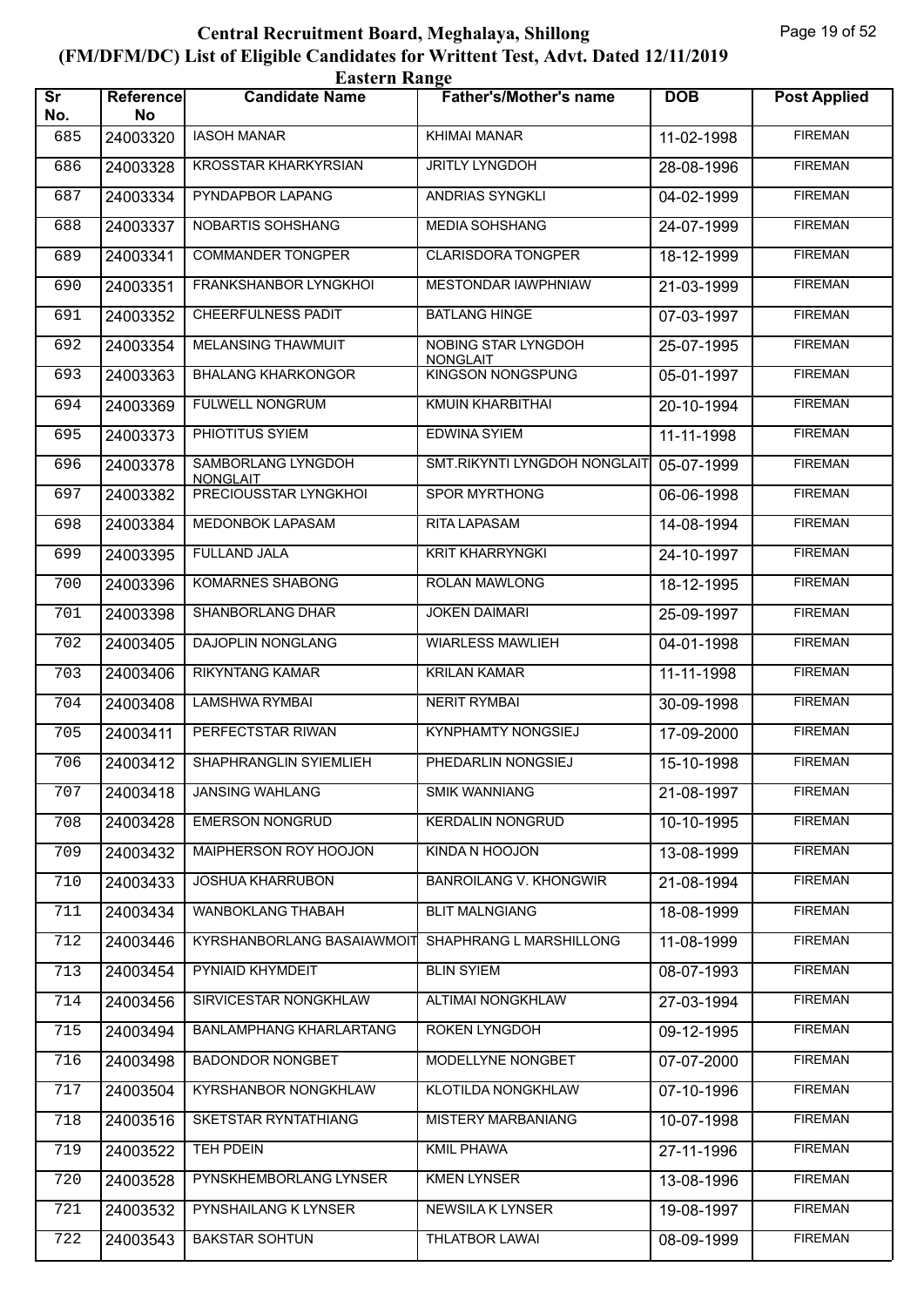| <b>Eastern Range</b>          |                        |                              |                               |            |                     |  |
|-------------------------------|------------------------|------------------------------|-------------------------------|------------|---------------------|--|
| $\overline{\text{sr}}$<br>No. | <b>Reference</b><br>No | <b>Candidate Name</b>        | <b>Father's/Mother's name</b> | <b>DOB</b> | <b>Post Applied</b> |  |
| 723                           | 24003546               | <b>ELPHIDIUS KHARPOR</b>     | ALOYSIUS KHARMALKI            | 08-09-1997 | <b>FIREMAN</b>      |  |
| 724                           | 24003553               | <b>BASHANLANG KHYMDEIT</b>   | <b>SHLUR MALLAI</b>           | 01-04-1995 | <b>FIREMAN</b>      |  |
| 725                           | 24003563               | <b>BANRISKHEM KHARKONGOR</b> | <b>KERSHISHA KHARKONGOR</b>   | 05-08-1998 | <b>FIREMAN</b>      |  |
| 726                           | 24003564               | EDILBERT. LAKHIAT            | <b>LUDWIG SUMER</b>           | 05-01-1998 | <b>FIREMAN</b>      |  |
| 727                           | 24003568               | <b>DELANSTAR MAWLONG</b>     | KOMAN ROY KHARPAN             | 03-11-1996 | <b>FIREMAN</b>      |  |
| 728                           | 24003575               | WANRAHBOK WARBAH             | SHARSTAR ROY LYNGDOH          | 29-08-1999 | <b>FIREMAN</b>      |  |
| 729                           | 24003579               | <b>EVERWINSTAR KHRIAM</b>    | <b>KLIWON MARBANIANG</b>      | 19-05-1996 | <b>FIREMAN</b>      |  |
| 730                           | 24003595               | <b>KARAN D MARAK</b>         | KOPILSON SANGMA               | 15-08-1998 | <b>FIREMAN</b>      |  |
| 731                           | 24003597               | <b>SAIRING NONGRUM</b>       | <b>KHALWAR KHYMDEIT</b>       | 13-10-1999 | <b>FIREMAN</b>      |  |
| 732                           | 24003599               | NIEWKOR MAWNAI               | <b>JULIUS KHARKONGOR</b>      | 19-03-1996 | <b>FIREMAN</b>      |  |
| 733                           | 24003604               | SA-O-HI MURUH                | <b>CHATE SHYLLA</b>           | 07-07-1998 | <b>FIREMAN</b>      |  |
| 734                           | 24003608               | <b>BINROY INGTIH</b>         | <b>BIRAM INGTIH</b>           | 03-04-1997 | <b>FIREMAN</b>      |  |
| 735                           | 24003611               | <b>RESTORIUS KHARBANI</b>    | <b>SIRIAN PEINLANG</b>        | 20-03-1993 | <b>FIREMAN</b>      |  |
| 736                           | 24003623               | JOHNBOKLANG MARWEIN          | <b>LIVING THONGNI</b>         | 05-01-1996 | <b>FIREMAN</b>      |  |
| 737                           | 24003631               | ANDREW DIENGDOH              | <b>ERTI DIENGDOH</b>          | 04-02-1994 | <b>FIREMAN</b>      |  |
| 738                           | 24003632               | <b>AJUSTIN MALLAI</b>        | <b>NARIT MALLAI</b>           | 17-10-1995 | <b>FIREMAN</b>      |  |
| 739                           | 24003647               | <b>RAPLANG SYIEMLIEH</b>     | <b>NEVERITA SYIEMLIEH</b>     | 18-01-1993 | <b>FIREMAN</b>      |  |
| 740                           | 24003660               | <b>JEBENSON MARWEIN</b>      | BOKSTARJOY LYNGDOH            | 09-01-1994 | <b>FIREMAN</b>      |  |
| 741                           | 24003661               | VINCENT PAUL HYNNIEWTA       | SWILINA HYNNIEWTA             | 31-01-1993 | <b>FIREMAN</b>      |  |
| 742                           | 24003663               | <b>BARISTER MAKRI</b>        | <b>CASPER SYNGKLI</b>         | 27-12-1993 | <b>FIREMAN</b>      |  |
| 743                           | 24003665               | SHINING SUSNGI               | <b>DAMETRIA SUSNGI</b>        | 05-01-1997 | <b>FIREMAN</b>      |  |
| 744                           | 24003667               | <b>WALAMBOR K BANI</b>       | <b>LERIS K BANI</b>           | 05-02-1993 | <b>FIREMAN</b>      |  |
| 745                           | 24003668               | <b>ALDRIN MARING</b>         | <b>STOLING MAKRI</b>          | 09-09-1996 | <b>FIREMAN</b>      |  |
| 746                           | 24003673               | JUSTINE M SANGMA             | AUGUSTINE CH MARAK            | 26-10-1993 | <b>FIREMAN</b>      |  |
| 747                           | 24003674               | <b>BISHARLANG KHARJAHRIN</b> | <b>MESTAR SYIEMIONG</b>       | 08-11-1993 | <b>FIREMAN</b>      |  |
| 748                           | 24003678               | RIOLANROY SUCHIANG           | <b>LOUIS SHADAP</b>           | 28-05-1996 | <b>FIREMAN</b>      |  |
| 749                           | 24003679               | PYRKHATBHA MAWPHNIANG        | <b>WISTER KHYMDEIT</b>        | 01-01-2000 | <b>FIREMAN</b>      |  |
| 750                           | 24003680               | <b>GESEN JOHN MARBOH</b>     | (L) NORIOUS KHARKONGOR        | 21-03-1994 | <b>FIREMAN</b>      |  |
| 751                           | 24003700               | SANKI WA OO LAW              | <b>WILLBYE LAW</b>            | 07-08-1993 | <b>FIREMAN</b>      |  |
| 752                           | 24003701               | ROMAS RYNTATHIANG            | <b>IOWAR NONGDHAR</b>         | 10-12-1994 | <b>FIREMAN</b>      |  |
| 753                           | 24003703               | <b>SANKI DKHAR</b>           | PERSIUS RABON                 | 30-05-1998 | <b>FIREMAN</b>      |  |
| 754                           | 24003704               | <b>BANESIEUS KHARMAW</b>     | MEDRAN LYNGDOH                | 13-02-1998 | <b>FIREMAN</b>      |  |
| 755                           | 24003706               | <b>MARK NONGRANG</b>         | <b>VITAFUL NONGRANG</b>       | 26-11-2000 | <b>FIREMAN</b>      |  |
| 756                           | 24003707               | <b>BANTEIKUPAR SYIEMLIEH</b> | <b>ANTONY NONGSIEJ</b>        | 26-02-1995 | <b>FIREMAN</b>      |  |
| 757                           | 24003709               | <b>BILESTARJUNE RONGRIN</b>  | <b>KOTBOR MARNGAR</b>         | 21-04-1998 | <b>FIREMAN</b>      |  |
| 758                           | 24003710               | DONBOKLANG SYIEMIONG         | <b>OSBORN SHABONG</b>         | 29-11-1994 | <b>FIREMAN</b>      |  |
| 759                           | 24003711               | KOPSTAR NONGRUM              | <b>DUP MARWEIN</b>            | 18-02-1998 | <b>FIREMAN</b>      |  |
| 760                           | 24003718               | BANKHRAWKUPAR MARBOH         | SARINGWELL KHARLUKHI          | 06-01-1995 | <b>FIREMAN</b>      |  |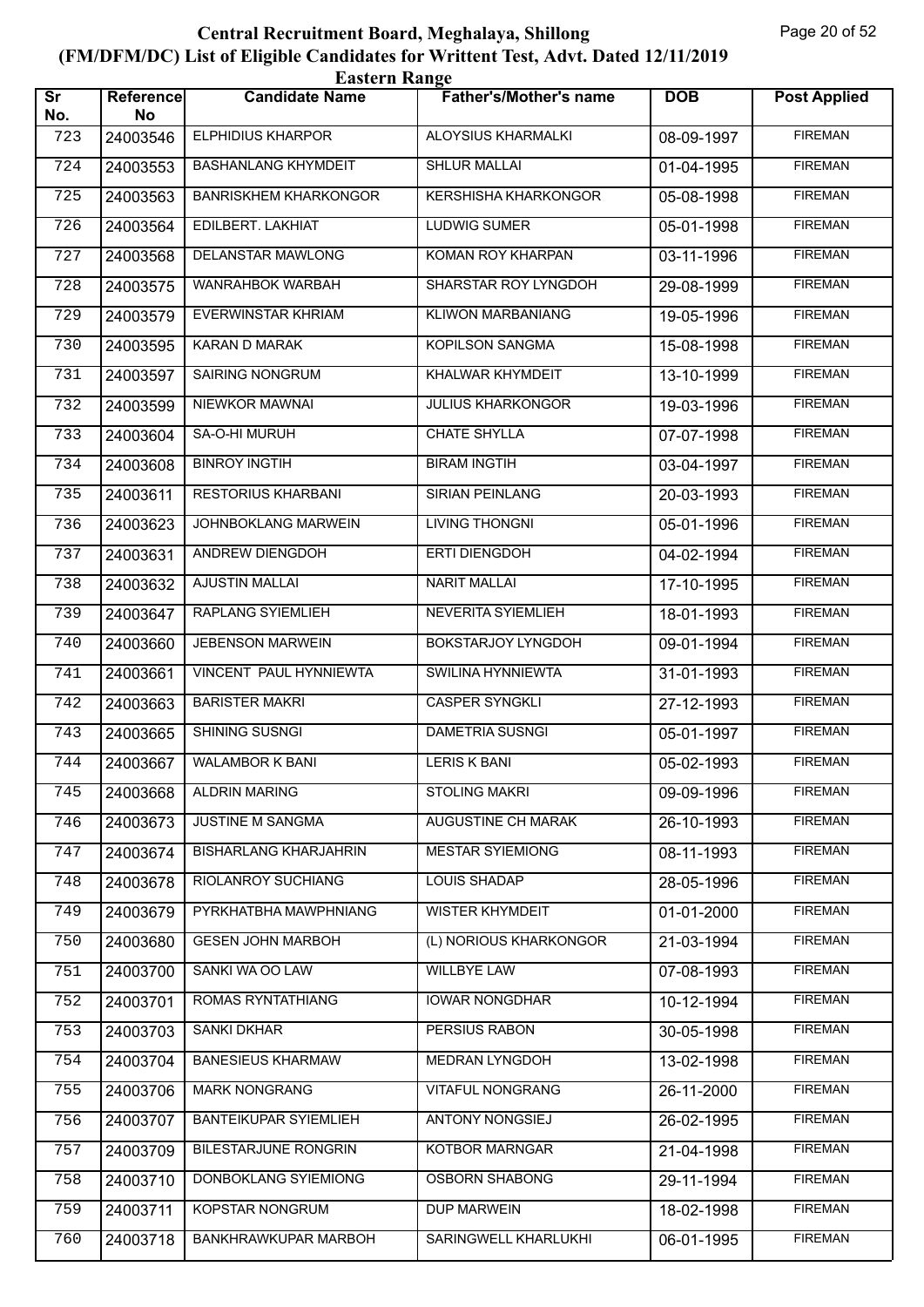| <b>Eastern Range</b>          |                 |                                |                                       |            |                     |  |  |
|-------------------------------|-----------------|--------------------------------|---------------------------------------|------------|---------------------|--|--|
| $\overline{\text{sr}}$<br>No. | Reference<br>No | <b>Candidate Name</b>          | <b>Father's/Mother's name</b>         | <b>DOB</b> | <b>Post Applied</b> |  |  |
| 761                           | 24003723        | PYNDAPBOR NONGBRI              | LIVERSON KHARNADU                     | 25-10-1996 | <b>FIREMAN</b>      |  |  |
| 762                           | 24003724        | <b>BAEHBOKLANG HOOJON</b>      | <b>DRALIN L NONGLAIT</b>              | 05-05-1997 | <b>FIREMAN</b>      |  |  |
| 763                           | 24003725        | <b>LIGHTFARSON KURBAH</b>      | <b>HAJAN NONGSIEJ</b>                 | 27-01-2000 | <b>FIREMAN</b>      |  |  |
| 764                           | 24003726        | <b>BANKHRAWBOK MAWNAI</b>      | PYNDAPLIN LYNGDOH MAWNAI              | 03-12-1995 | <b>FIREMAN</b>      |  |  |
| 765                           | 24003734        | CLEVERLINE NONGPHLANG          | <b>EMENSING DKHAR</b>                 | 15-08-1993 | <b>FIREMAN</b>      |  |  |
| 766                           | 24003735        | <b>KENEDY MALNGIANG</b>        | <b>SMT. KAID MALNGIANG</b>            | 09-12-1996 | <b>FIREMAN</b>      |  |  |
| 767                           | 24003738        | <b>LASTARDING WARDKHAR</b>     | <b>BITSTIMAI WARDKHAR</b>             | 15-07-1995 | <b>FIREMAN</b>      |  |  |
| 768                           | 24003739        | KIEWNINGSTAR LYNGKHOI          | MIAN I IA LYNGKHOI                    | 20-01-1997 | <b>FIREMAN</b>      |  |  |
| 769                           | 24003741        | NANGSAN MARBANIANG             | CHURCHCHILL LYNGDOH<br><b>MAWLONG</b> | 01-09-1999 | <b>FIREMAN</b>      |  |  |
| 770                           | 24003743        | ARWATDAIAR MALNGIANG           | <b>SMT. YORIS MALNGIANG</b>           | 02-02-1996 | <b>FIREMAN</b>      |  |  |
| 771                           | 24003744        | JEFFREY DONALD L NONGLAIT      | TRELIN L NONGLAIT                     | 22-06-1998 | <b>FIREMAN</b>      |  |  |
| 772                           | 24003747        | <b>AIRFORCE IAWROD</b>         | (L) ENDROJIT IAWPHNIAW                | 20-08-1995 | <b>FIREMAN</b>      |  |  |
| 773                           | 24003754        | SAMUEL NONGRUM                 | <b>BISMING MARBOH</b>                 | 03-04-1999 | <b>FIREMAN</b>      |  |  |
| 774                           | 24003757        | MARKSLEY R LYNGKHOI            | <b>REESTON G M SOHKHIA</b>            | 28-12-1996 | <b>FIREMAN</b>      |  |  |
| 775                           | 24003762        | <b>DAWYO SUNA</b>              | <b>CHELIS SUNA</b>                    | 10-08-1996 | <b>FIREMAN</b>      |  |  |
| 776                           | 24003764        | <b>KWINTINUS KHARSATI</b>      | <b>DAPLIN KHARSATI</b>                | 18-01-1996 | <b>FIREMAN</b>      |  |  |
| 777                           | 24003769        | <b>JOHNY MARNGAR</b>           | <b>VICTORIA MARNGAR</b>               | 28-10-1996 | <b>FIREMAN</b>      |  |  |
| 778                           | 24003781        | AIBAN MIRLANG KHARSATI         | <b>HAMSON WARJRI</b>                  | 14-01-1993 | <b>FIREMAN</b>      |  |  |
| 779                           | 24003782        | <b>BANBITLANG WAHLANG</b>      | <b>BITSON SYNREM</b>                  | 17-05-1993 | <b>FIREMAN</b>      |  |  |
| 780                           | 24003793        | PETCHI R. MARAK                | <b>LEAR. MARAK</b>                    | 05-05-1997 | <b>FIREMAN</b>      |  |  |
| 781                           | 24003794        | LUCHANG NONGSIEJ               | RICHARDSTAR L MAWLONG                 | 28-04-1996 | <b>FIREMAN</b>      |  |  |
| 782                           | 24003795        | <b>SAMPRASH MARAK</b>          | ARUNJOY K SANGMA                      | 25-05-1995 | <b>FIREMAN</b>      |  |  |
| 783                           | 24003796        | <b>JOHN KUPAR SIANGSHAI</b>    | <b>KARMI WANNIANG</b>                 | 20-05-1999 | <b>FIREMAN</b>      |  |  |
| 784                           | 24003799        | <b>JUSTERLY KHARMUTI</b>       | MISTALIN LYNGDOH                      | 03-03-1994 | <b>FIREMAN</b>      |  |  |
| 785                           | 24003802        | <b>LAZARUS MARAK</b>           | PHIMSING W SANGMA                     | 05-05-1997 | <b>FIREMAN</b>      |  |  |
| 786                           | 24003803        | <b>EKATCHI MARAK</b>           | AMBIKA R MARAK                        | 07-11-1998 | <b>FIREMAN</b>      |  |  |
| 787                           | 24003811        | KHELIOMARJUN SOHTUN            | <b>THOMBOR WAHLANG</b>                | 29-05-1999 | <b>FIREMAN</b>      |  |  |
| 788                           | 24003818        | TEIBORLANG KHARKYLLIANG        | <b>RANGKO KHYRIEM</b>                 | 11-07-1995 | <b>FIREMAN</b>      |  |  |
| 789                           | 24003819        | <b>GARRY GORRDON SYIEMLIEH</b> | <b>TAINIA WAHLANG</b>                 | 21-01-1999 | <b>FIREMAN</b>      |  |  |
| 790                           | 24003840        | JOHNWELLSON LYNGDOH KYNSHI     | LORDIT NONGSIEJ                       | 15-05-1997 | <b>FIREMAN</b>      |  |  |
| 791                           | 24003845        | RIMANBHA JYRWA                 | PHYRNAI LYNGDOH                       | 30-03-1994 | <b>FIREMAN</b>      |  |  |
| 792                           | 24003852        | <b>BANSHANBOR TURNIA</b>       | FORWARD KHARJAHRIN                    | 27-07-1998 | <b>FIREMAN</b>      |  |  |
| 793                           | 24003853        | PRECIOUSTAR L LYNGKHOI         | <b>DIMARDIS RYNTATHIANG</b>           | 10-12-1994 | <b>FIREMAN</b>      |  |  |
| 794                           | 24003855        | ROCKYSTAR L.NONGLAIT           | <b>TRAINGLAND MARWEIN</b>             | 23-01-1998 | <b>FIREMAN</b>      |  |  |
| 795                           | 24003858        | MICKSTARWELL RONGRIN           | <b>RAKHEL RONGRIN</b>                 | 07-03-1994 | <b>FIREMAN</b>      |  |  |
| 796                           | 24003859        | LURSHAILANG MARWEIN            | <b>TWELIN WAHLANG</b>                 | 21-01-1999 | <b>FIREMAN</b>      |  |  |
| 797                           | 24003861        | <b>EXSHAINING WAHLANG</b>      | <b>TRELLY WANNIANG</b>                | 23-02-2000 | <b>FIREMAN</b>      |  |  |
| 798                           | 24003868        | <b>RICKY MANIH</b>             | SHEMPHANG MYRSING                     | 21-09-1997 | <b>FIREMAN</b>      |  |  |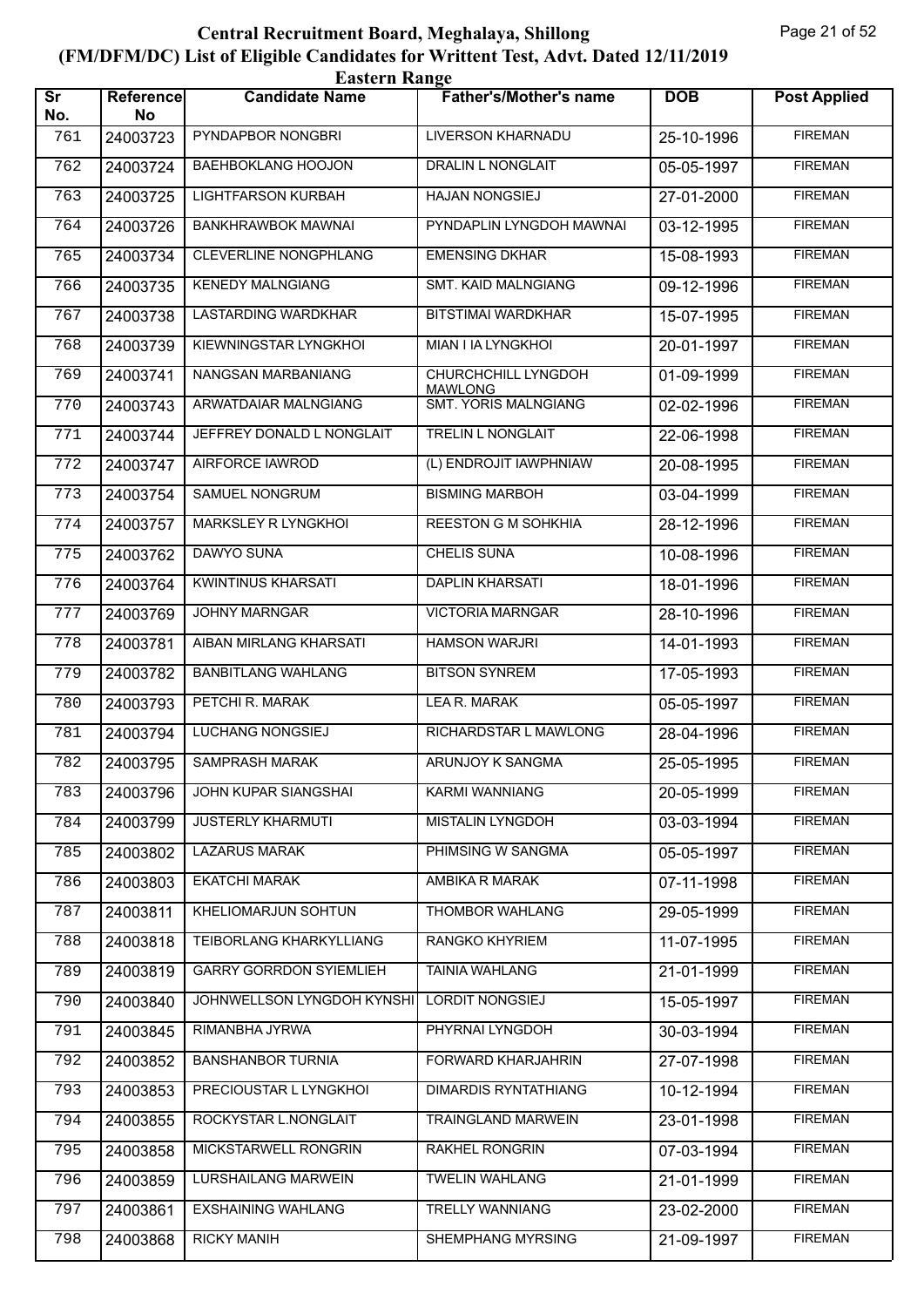| <b>Eastern Range</b>          |                        |                               |                               |            |                     |  |  |
|-------------------------------|------------------------|-------------------------------|-------------------------------|------------|---------------------|--|--|
| $\overline{\text{sr}}$<br>No. | <b>Reference</b><br>No | <b>Candidate Name</b>         | <b>Father's/Mother's name</b> | <b>DOB</b> | <b>Post Applied</b> |  |  |
| 799                           | 24003871               | NEWYEARBORN SUMER             | <b>ALARM DKHAR</b>            | 04-01-1995 | <b>FIREMAN</b>      |  |  |
| 800                           | 24003878               | NANGKOR DA OHI PASI           | <b>KWESSIWELL PAKMA</b>       | 07-12-1995 | <b>FIREMAN</b>      |  |  |
| 801                           | 24003888               | <b>BIANGBOR JALA</b>          | STOPSING JABA                 | 16-03-1995 | <b>FIREMAN</b>      |  |  |
| 802                           | 24003889               | <b>MYNTOILANG DKHAR</b>       | SHRI. LOWILL LYNGDOH          | 01-06-1995 | <b>FIREMAN</b>      |  |  |
| 803                           | 24003892               | REKSTAR KHARKRANG             | <b>KROLAN THABAH</b>          | 17-04-1997 | <b>FIREMAN</b>      |  |  |
| 804                           | 24003916               | RIBOKLANG LYNGDOH             | <b>WALTER MARWEIN</b>         | 20-12-1997 | <b>FIREMAN</b>      |  |  |
| 805                           | 24003924               | RICHARD KUPAR L NONGLAIT      | <b>MAIANLY PARIONG</b>        | 03-01-1999 | <b>FIREMAN</b>      |  |  |
| 806                           | 24003930               | <b>BANUDSHAN LAWRINIANG</b>   | MININGSTAR SAWKMIE            | 17-10-1995 | <b>FIREMAN</b>      |  |  |
| 807                           | 24003935               | <b>BAPHRANGDOR THANGKHIEW</b> | RIKYNTI THANGKHIEW            | 23-10-1997 | <b>FIREMAN</b>      |  |  |
| 808                           | 24003936               | YOSTERLY WANNIANG             | KWIIOLES RYNJAH               | 05-01-1997 | <b>FIREMAN</b>      |  |  |
| 809                           | 24003940               | SYNROPLANG NONGKHLAW          | <b>KOMBAR NONGBRI</b>         | 25-02-1994 | <b>FIREMAN</b>      |  |  |
| 810                           | 24003941               | <b>WANKITBOK LAPANG</b>       | PHRESTON L MAWLONG            | 02-07-1995 | <b>FIREMAN</b>      |  |  |
| 811                           | 24003942               | JEFFREY SHANGRIT              | SEVIROY RYNGHANG              | 07-01-1995 | <b>FIREMAN</b>      |  |  |
| 812                           | 24003945               | LASHODREN NONGSPUNG           | <b>KERMON LYNGDOH</b>         | 09-10-1999 | <b>FIREMAN</b>      |  |  |
| 813                           | 24003947               | REYNOLD SON MAJAW             | SHAPHRANG NONGRUM             | 28-05-1998 | <b>FIREMAN</b>      |  |  |
| 814                           | 24003955               | SHAININGSTAR LYNGDOH          | <b>KWENLIROY MAWLIEH</b>      | 30-06-1995 | <b>FIREMAN</b>      |  |  |
| 815                           | 24003957               | <b>BANIARPHANG PYNGROPE</b>   | SHRI. WANPHRANG NONGRUM       | 22-01-2000 | <b>FIREMAN</b>      |  |  |
| 816                           | 24003964               | KITBOKLANG LYNGDOH            | <b>EDINGTON MARWEIN</b>       | 08-05-1997 | <b>FIREMAN</b>      |  |  |
| 817                           | 24003966               | <b>WADBORLANG NONGLANG</b>    | AMSTRONG WANNIANG             | 05-05-1995 | <b>FIREMAN</b>      |  |  |
| 818                           | 24003971               | SEIBORLANG MAKRI              | PURNA LIMBOO                  | 26-01-1998 | <b>FIREMAN</b>      |  |  |
| 819                           | 24003978               | PHERMI PHAWA                  | PIL KYNDAIT                   | 04-01-1998 | <b>FIREMAN</b>      |  |  |
| 820                           | 24003979               | <b>LAMPHERLIN SYIEMLIEH</b>   | PHEDARLIN NONGSIEJ            | 16-04-1994 | <b>FIREMAN</b>      |  |  |
| 821                           | 24003981               | <b>GALMINSTONE KHONGLAM</b>   | LATE GALINSTONE LALOO         | 08-04-1997 | <b>FIREMAN</b>      |  |  |
| 822                           | 24003982               | EIJINGMUT LYNGDOH             | SHRI.DARBUN SHADAP            | 27-02-1995 | <b>FIREMAN</b>      |  |  |
| 823                           | 24003984               | LAPANG J MARAK                | <b>BILTON I SANGMA</b>        | 30-07-1999 | <b>FIREMAN</b>      |  |  |
| 824                           | 24003992               | THRANGBORLANG NONGSIEJ        | <b>MELODA NONGSIEJ</b>        | 27-04-1993 | <b>FIREMAN</b>      |  |  |
| 825                           | 24003996               | <b>FAVANUS SAD</b>            | <b>HORNIT MARBOH</b>          | 09-02-2000 | <b>FIREMAN</b>      |  |  |
| 826                           | 24003997               | JURNASH M. MARAK              | PRONIMA M. MARAK              | 17-06-1995 | <b>FIREMAN</b>      |  |  |
| 827                           | 24003998               | DANSIL GABRIEL KURBAH         | JULIUS SYNTHIANG THABAH       | 21-01-1994 | <b>FIREMAN</b>      |  |  |
| 828                           | 24004000               | <b>IALAMBOK MYNSONG</b>       | <b>BELINGSTAR MAWKHIEW</b>    | 29-12-1997 | <b>FIREMAN</b>      |  |  |
| 829                           | 24004021               | NOVERWORD MARBANIANG          | DOMINIC MARWET                | 16-11-1996 | <b>FIREMAN</b>      |  |  |
| 830                           | 24004022               | ARJUN THABAH                  | SAKUNTALA THABAH              | 22-08-1997 | <b>FIREMAN</b>      |  |  |
| 831                           | 24004023               | <b>ALANSTAR RANI</b>          | <b>ELBINUS MYRTHONG</b>       | 29-10-1997 | <b>FIREMAN</b>      |  |  |
| 832                           | 24004024               | <b>TYLLIBORLANG KHONGWAR</b>  | PHASTARWELL KHARWANLANG       | 11-09-1997 | <b>FIREMAN</b>      |  |  |
| 833                           | 24004025               | HARNESJUNE WAR DKHAR          | <b>MR SYNTU KURBAH</b>        | 11-02-1999 | <b>FIREMAN</b>      |  |  |
| 834                           | 24004033               | FULLMOON RANI                 | <b>MEDOLA RANI</b>            | 20-11-1994 | <b>FIREMAN</b>      |  |  |
| 835                           | 24004039               | FAVIANSTONE NONGBRI           | TRAMIDARIS NONGBRI            | 07-11-1998 | <b>FIREMAN</b>      |  |  |
| 836                           | 24004049               | RUPHI LAMARE                  | <b>JERBA LYNGDOH</b>          | 17-06-1999 | <b>FIREMAN</b>      |  |  |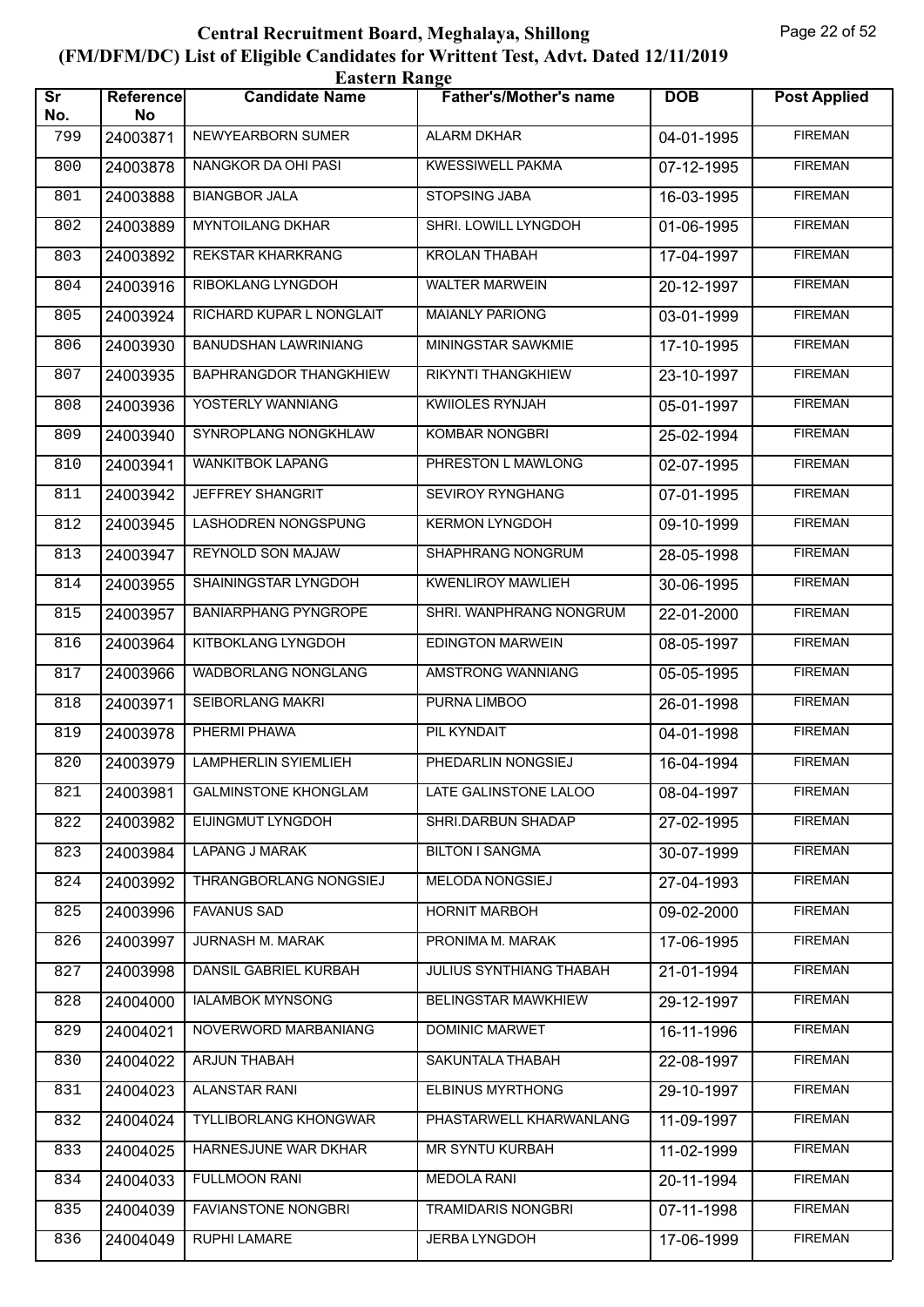| <b>Eastern Range</b>          |                 |                                      |                               |            |                     |  |  |
|-------------------------------|-----------------|--------------------------------------|-------------------------------|------------|---------------------|--|--|
| $\overline{\text{sr}}$<br>No. | Reference<br>No | <b>Candidate Name</b>                | <b>Father's/Mother's name</b> | <b>DOB</b> | <b>Post Applied</b> |  |  |
| 837                           | 24004069        | <b>DIPINESS LYNGDOH</b>              | <b>JROMEN RYNTATHIANG</b>     | 05-08-1996 | <b>FIREMAN</b>      |  |  |
| 838                           | 24004089        | YOOWEST KHAII                        | <b>BIANA KHAII</b>            | 14-07-1996 | <b>FIREMAN</b>      |  |  |
| 839                           | 24004103        | AIBOKLANG LYMBA                      | <b>B NONGSHLI</b>             | 27-01-1998 | <b>FIREMAN</b>      |  |  |
| 840                           | 24004118        | NANGSYNSHARBHA<br><b>MYLLIEMNGAP</b> | EDMUND NONGSPUNG              | 10-11-1994 | <b>FIREMAN</b>      |  |  |
| 841                           | 24004121        | <b>STENSHON RIANGSHIANG</b>          | PHORBA RONGRIN                | 11-06-1995 | <b>FIREMAN</b>      |  |  |
| 842                           | 24004136        | JANBAKUPAR MAWLIEH                   | HORSINGH NONGSHILONG          | 25-03-1999 | <b>FIREMAN</b>      |  |  |
| 843                           | 24004141        | EDELBERT LYNGDOH PEINLANG            | KHRISTINA LYNGDOH PEINLANG    | 23-04-1999 | <b>FIREMAN</b>      |  |  |
| 844                           | 24004143        | PRASEN KOCH                          | SAPSAN KOSH                   | 23-12-1996 | <b>FIREMAN</b>      |  |  |
| 845                           | 24004145        | JOHNROIKUPAR KHARJAHRIN              | SYLVESTER SYIEMIIEH           | 23-12-1998 | <b>FIREMAN</b>      |  |  |
| 846                           | 24004150        | SILBARIUS DOHTDONG                   | JACINTA DOHTDONG              | 20-07-1993 | <b>FIREMAN</b>      |  |  |
| 847                           | 24004157        | <b>FIXER EIGHT LANGSTANG</b>         | LATE DARTISROY SAYOO          | 26-12-1999 | <b>FIREMAN</b>      |  |  |
| 848                           | 24004160        | <b>KYNSAIBOR WARJRI</b>              | <b>BESTANROY LYNGDOH</b>      | 09-08-2000 | <b>FIREMAN</b>      |  |  |
| 849                           | 24004166        | KYNTIEWDOR RYNTATHIANG               | LATE W. L NONGLAIT            | 07-05-1995 | <b>FIREMAN</b>      |  |  |
| 850                           | 24004180        | <b>INDI LALOO</b>                    | SHRI LAKHON CHYRMANG          | 15-08-1997 | <b>FIREMAN</b>      |  |  |
| 851                           | 24004185        | <b>BARISTER MYLLIEMNGAP</b>          | <b>BROKESWELL PYNGROPE</b>    | 02-11-1996 | <b>FIREMAN</b>      |  |  |
| 852                           | 24004192        | <b>SEMION MYLLIEMNGAP</b>            | <b>BROKESWELL PYNGROPE</b>    | 18-07-1998 | <b>FIREMAN</b>      |  |  |
| 853                           | 24004197        | EDWILLBERT NONGKYNRIH                | PAHUH NONGKYNRIH              | 16-06-1996 | <b>FIREMAN</b>      |  |  |
| 854                           | 24004200        | DONRYNGKAT KHARPAN                   | <b>LUMLANG THANGKHIEW</b>     | 18-03-1995 | <b>FIREMAN</b>      |  |  |
| 855                           | 24004209        | MONJURLANG SUCHIANG                  | <b>RILDA SUCHIANG</b>         | 20-12-1994 | <b>FIREMAN</b>      |  |  |
| 856                           | 24004214        | <b>JAMES INGTI</b>                   | <b>CICILIA HANSEPI</b>        | 06-12-2000 | <b>FIREMAN</b>      |  |  |
| 857                           | 24004220        | FRANKIE DONALD RYNTATHIANG           | <b>SARALIN WAHLANG</b>        | 16-02-1994 | <b>FIREMAN</b>      |  |  |
| 858                           |                 | 24004221   TARANGBORLIN MARNGAR      | <b>ESSLYROI SOHSHANG</b>      | 25-11-1997 | <b>FIREMAN</b>      |  |  |
| 859                           | 24004230        | DAPKUPAR MARBANIANG                  | <b>PLOSTER SYIEM</b>          | 24-07-1993 | <b>FIREMAN</b>      |  |  |
| 860                           | 24004235        | <b>MYRSHAN TRANG</b>                 | SIBIL SAKRA                   | 18-03-1994 | <b>FIREMAN</b>      |  |  |
| 861                           | 24004237        | ROBERT WOLPOLE MAWPHNIANG            | <b>SWERIT MALLAI</b>          | 18-01-1998 | <b>FIREMAN</b>      |  |  |
| 862                           | 24004240        | SHAPHRANGWELL SOHKHIA                | <b>JOSPAR W SOHKHIA</b>       | 15-11-1996 | <b>FIREMAN</b>      |  |  |
| 863                           | 24004245        | AILAD LYNSHING                       | <b>KRISPIN NONGRUM</b>        | 07-09-1994 | <b>FIREMAN</b>      |  |  |
| 864                           | 24004250        | AUGUSTIN NONGBET                     | <b>CLEMENT JARAIN</b>         | 27-04-1997 | <b>FIREMAN</b>      |  |  |
| 865                           | 24004252        | <b>KYRMENSKHEM RONGPEIT</b>          | <b>BASTAR RONGPEIT</b>        | 09-05-1993 | <b>FIREMAN</b>      |  |  |
| 866                           | 24004254        | RISKHEMBORSTAR LYNGDOH               | <b>CASTILYSHAR NONGRUM</b>    | 09-01-1999 | <b>FIREMAN</b>      |  |  |
| 867                           | 24004264        | NEHLANG PARIAT                       | <b>MANDARIS PARIAT</b>        | 07-02-1998 | <b>FIREMAN</b>      |  |  |
| 868                           | 24004271        | ALDOVAN NONGKYNRIH                   | JUNE NONGKYNRIH               | 03-08-1998 | <b>FIREMAN</b>      |  |  |
| 869                           | 24004274        | PYNKHRAWBOR MAWLEIN                  | KHIROLIN DKHAR                | 28-10-1996 | <b>FIREMAN</b>      |  |  |
| 870                           | 24004280        | <b>BIANGBORLANG MARTHONG</b>         | <b>BILDING K JAHRIN</b>       | 09-08-1995 | <b>FIREMAN</b>      |  |  |
| 871                           | 24004281        | <b>SALRAK CH. MARAK</b>              | <b>DINGREN A. SANGMA</b>      | 14-03-1995 | <b>FIREMAN</b>      |  |  |
| 872                           | 24004289        | ANDRIAS LYNGDOH                      | SIRIL LAPANG                  | 16-05-1995 | <b>FIREMAN</b>      |  |  |
| 873                           | 24004297        | OPAYA SYAD                           | PRAYERFUL SYAD                | 21-03-1994 | <b>FIREMAN</b>      |  |  |
| 874                           | 24004305        | <b>FRANCIS IAWROD</b>                | (L) SYLVESTER SOHTUN          | 17-03-1999 | <b>FIREMAN</b>      |  |  |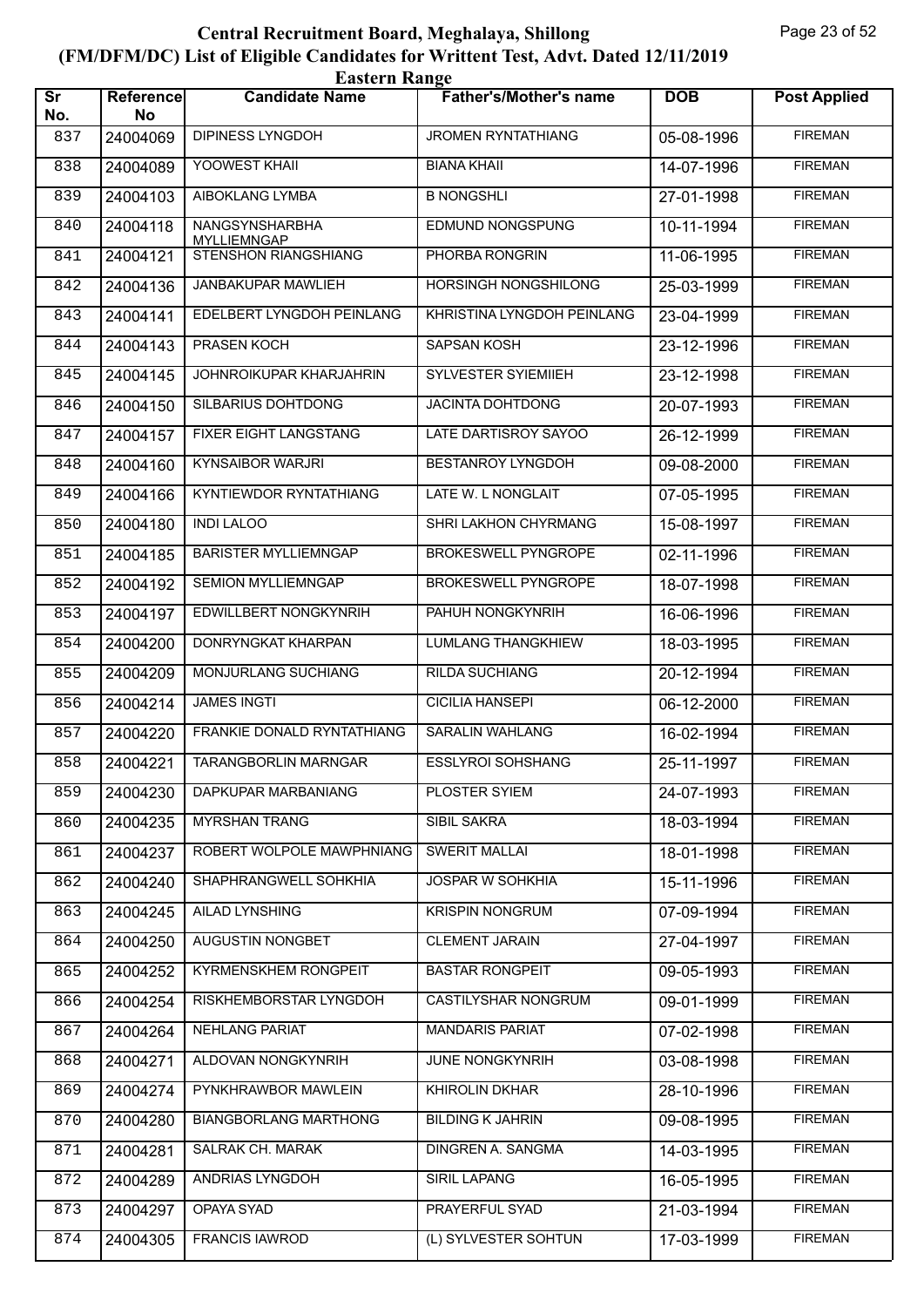| <b>Eastern Range</b>          |                 |                                        |                               |            |                     |  |  |
|-------------------------------|-----------------|----------------------------------------|-------------------------------|------------|---------------------|--|--|
| $\overline{\text{Sr}}$<br>No. | Reference<br>No | <b>Candidate Name</b>                  | <b>Father's/Mother's name</b> | <b>DOB</b> | <b>Post Applied</b> |  |  |
| 875                           | 24004310        | ARWIN DAIAR MALNGIANG                  | <b>SMT. YORIS MALNGIANG</b>   | 21-05-1997 | <b>FIREMAN</b>      |  |  |
| 876                           | 24004312        | <b>BANPYNSHAILANG SAWIAN</b>           | <b>RIJUNE D SAWIAN</b>        | 10-12-1997 | <b>FIREMAN</b>      |  |  |
| 877                           | 24004327        | PHERLIJUNE PATHAW                      | <b>BATSTAR LYNGDOH</b>        | 30-12-1993 | <b>FIREMAN</b>      |  |  |
| 878                           | 24004344        | <b>DESIGNATION MAKHROH</b>             | <b>APLANG LYMPHUID</b>        | 30-10-1997 | <b>FIREMAN</b>      |  |  |
| 879                           | 24004346        | <b>KYRMENLANG SYIEM</b>                | <b>DROWEL WARJRI</b>          | 12-08-1995 | <b>FIREMAN</b>      |  |  |
| 880                           | 24004349        | <b>LARRY MOORE NONGSIEJ</b>            | JYLLIEW KHONGLAM              | 12-07-1993 | <b>FIREMAN</b>      |  |  |
| 881                           | 24004350        | <b>KUPARSTARFUL SOHTUN</b>             | <b>TRODIST SOHTUN</b>         | 30-03-1998 | <b>FIREMAN</b>      |  |  |
| 882                           | 24004357        | YNPYNKUPBOR NONGBSAP                   | <b>B NONGNENG SHANPRU</b>     | 05-07-1994 | <b>FIREMAN</b>      |  |  |
| 883                           | 24004371        | KOLANDO MARTHONG                       | <b>PIUS THYRNIANG</b>         | 21-09-1999 | <b>FIREMAN</b>      |  |  |
| 884                           | 24004376        | <b>DIARSING MAWLEIN</b>                | <b>BATSKHEM LYNGDOH</b>       | 01-01-1993 | <b>FIREMAN</b>      |  |  |
| 885                           | 24004380        | ALBERT TREVOR RYMBAI                   | <b>LAMBOR SUNA</b>            | 18-12-1998 | <b>FIREMAN</b>      |  |  |
| 886                           | 24004388        | ARSHANBOR WARBAH                       | <b>JROMEN MAWLIEH</b>         | 01-02-1996 | <b>FIREMAN</b>      |  |  |
| 887                           | 24004395        | SHANBORLANG NONGSPUNG                  | PHENDRY LANGRIN               | 06-04-1995 | <b>FIREMAN</b>      |  |  |
| 888                           | 24004404        | <b>JOSEPH PHAWA</b>                    | <b>JULIANA PHAWA</b>          | 11-10-1996 | <b>FIREMAN</b>      |  |  |
| 889                           | 24004409        | CHESSTAR SUCHIANG                      | SHEINIWAN LYNGDOH             | 03-01-1998 | <b>FIREMAN</b>      |  |  |
| 890                           | 24004415        | SAINT LIGHT G MOMIN                    | <b>RUTHMILLA G MOMIN</b>      | 22-03-1999 | <b>FIREMAN</b>      |  |  |
| 891                           | 24004418        | <b>DASAIIA SUMER</b>                   | MARIYOO RYMBAI                | 21-10-1996 | <b>FIREMAN</b>      |  |  |
| 892                           | 24004422        | MAYBESTAR LYNGDOH                      | <b>DIPHARDIS RYNTATHIANG</b>  | 04-05-1996 | <b>FIREMAN</b>      |  |  |
| 893                           | 24004423        | <b>JOPLIN LAMARE</b>                   | <b>BLOSTAR SYNGKLI</b>        | 17-10-1998 | <b>FIREMAN</b>      |  |  |
| 894                           | 24004424        | PYNBIANGLANG NONGSPUNG                 | SMT. TIEWLISHA NONGSPUNG      | 27-05-2000 | <b>FIREMAN</b>      |  |  |
| 895                           | 24004440        | PETRUS SHADAP                          | <b>SURIP SHADAP</b>           | 10-02-1994 | <b>FIREMAN</b>      |  |  |
| 896                           | 24004442        | MIGHTTISINGH KHARTHANGMAW              | KAPTEN RYNTATHIANG            | 13-01-1996 | <b>FIREMAN</b>      |  |  |
| 897                           | 24004444        | <b>RECKSON LYNGDOH</b>                 | <b>BANG LYNGDOH</b>           | 06-10-2000 | <b>FIREMAN</b>      |  |  |
| 898                           | 24004446        | <b>ROTIKUS MAIONG</b>                  | <b>IOANIS SYNGKLI</b>         | 30-10-1994 | <b>FIREMAN</b>      |  |  |
| 899                           | 24004451        | SHAINBORLIN JYRWA                      | <b>DIVERLIN LYNGDOH</b>       | 09-03-1996 | <b>FIREMAN</b>      |  |  |
| 900                           | 24004456        | <b>RAYMON MARING</b>                   | <b>JOL MARING</b>             | 16-08-1996 | <b>FIREMAN</b>      |  |  |
| 901                           | 24004457        | IOHBORLANG BUHPHANG                    | LT. BRELSTAR KHONGLAM         | 06-02-1999 | <b>FIREMAN</b>      |  |  |
| 902                           | 24004459        | <b>IAIKYRSHANSKHEM WARJRI</b>          | <b>KORBARROI NONGBRI</b>      | 03-06-1999 | <b>FIREMAN</b>      |  |  |
| 903                           | 24004461        | KHRAWBORLANG LYNGDOH                   | ELIUS THONGNI                 | 15-05-1996 | <b>FIREMAN</b>      |  |  |
| 904                           | 24004465        | <b>BAILESSTAR LYNGDOH</b>              | AINISTRY NONGREM              | 01-03-1999 | <b>FIREMAN</b>      |  |  |
| 905                           | 24004468        | FELDINGSTAR LYNGDOH<br><b>NONGLAIT</b> | <b>ELBINUS MARWEIN</b>        | 13-03-1995 | <b>FIREMAN</b>      |  |  |
| 906                           | 24004475        | <b>SHANKUR LANGSTIEH</b>               | LATE PHROMAS KHARSHIING       | 14-08-1995 | <b>FIREMAN</b>      |  |  |
| 907                           | 24004479        | <b>LAMPHRANG SYNGKLI</b>               | <b>HODWEL MAKRI</b>           | 15-09-1996 | <b>FIREMAN</b>      |  |  |
| 908                           | 24004486        | FULLNESS ANDERSON MARWEIN              | <b>LUSSBINA MARWEIN</b>       | 22-06-1998 | <b>FIREMAN</b>      |  |  |
| 909                           | 24004488        | RIEWEHBOK SYIEMLIEH                    | <b>KREWELLSING WAHLANG</b>    | 13-07-1996 | <b>FIREMAN</b>      |  |  |
| 910                           | 24004497        | PYNLANGKUPAR KHARBANI                  | DROLAND SYIEMLIEH             | 14-11-1996 | <b>FIREMAN</b>      |  |  |
| 911                           | 24004498        | PLASTAR MAWSOR                         | PHERMILA MAWSOR               | 17-08-1997 | <b>FIREMAN</b>      |  |  |
| 912                           | 24004500        | SKHEMLUT SAIOO                         | (L) SHAL SAIOO                | 05-01-1999 | <b>FIREMAN</b>      |  |  |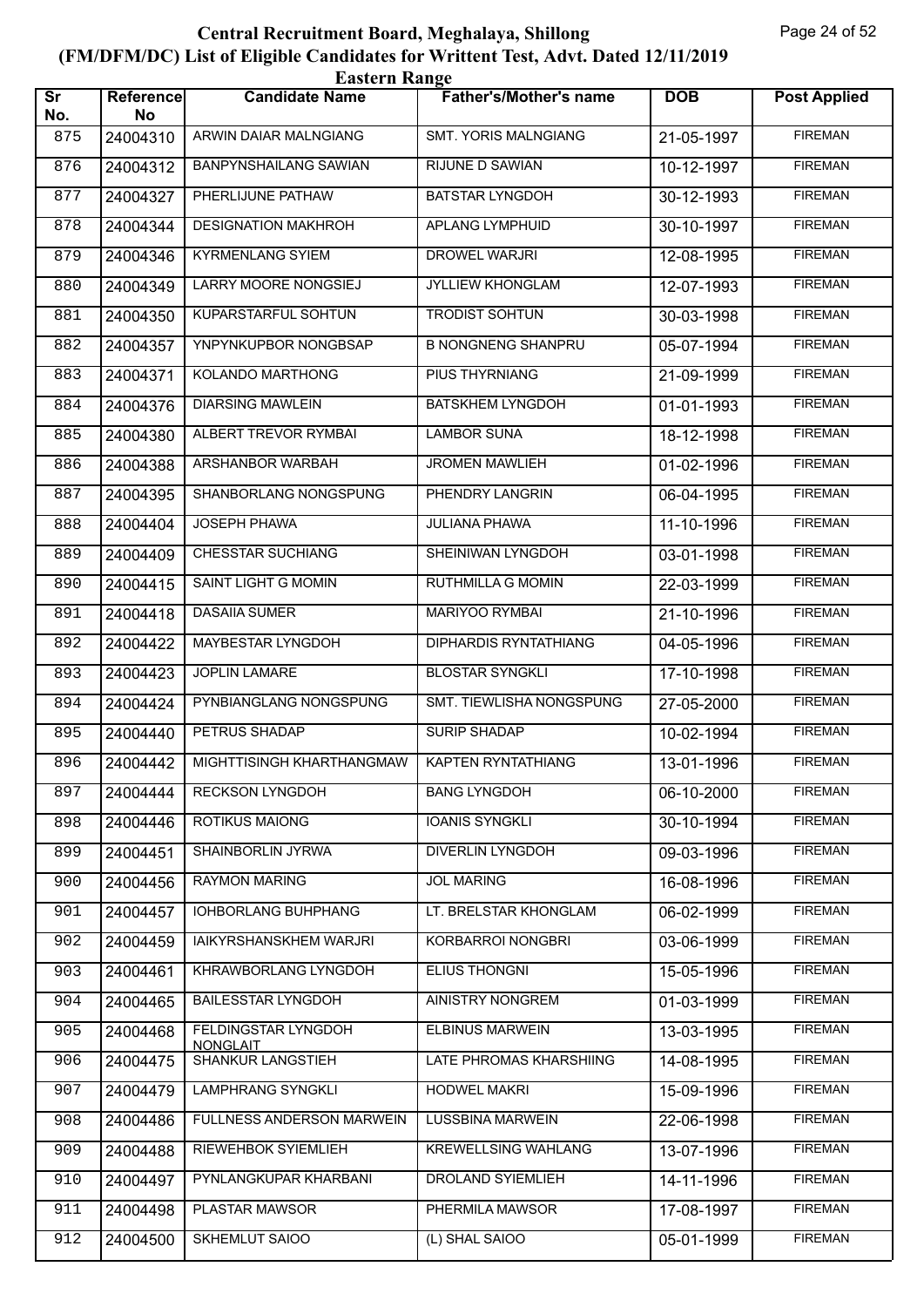| <b>Eastern Range</b>          |                 |                             |                               |            |                     |  |  |
|-------------------------------|-----------------|-----------------------------|-------------------------------|------------|---------------------|--|--|
| $\overline{\text{sr}}$<br>No. | Reference<br>No | <b>Candidate Name</b>       | <b>Father's/Mother's name</b> | <b>DOB</b> | <b>Post Applied</b> |  |  |
| 913                           | 24004501        | KITKHIA PHALYNGKI           | <b>SATI SUWER</b>             | 29-08-1998 | <b>FIREMAN</b>      |  |  |
| 914                           | 24004531        | <b>SHARLES SHANGPLIANG</b>  | (L) DIRO PARIONG              | 01-01-2000 | <b>FIREMAN</b>      |  |  |
| 915                           | 24004535        | <b>KYNSAN MASHARING</b>     | <b>DENIS SHADAP</b>           | 03-04-1995 | <b>FIREMAN</b>      |  |  |
| 916                           | 24004536        | <b>MARKHIADOR PARIAT</b>    | PHRESTAR MUKHIM               | 15-08-1999 | <b>FIREMAN</b>      |  |  |
| 917                           | 24004541        | <b>DIMOLSTAR SOHSHANG</b>   | <b>DARSON IAWSAI</b>          | 28-12-1995 | <b>FIREMAN</b>      |  |  |
| 918                           | 24004543        | <b>SUROJIT HAJONG</b>       | <b>BIRUJA HAJONG</b>          | 06-01-1994 | <b>FIREMAN</b>      |  |  |
| 919                           | 24004550        | DONBOKLANG MARTHONG         | PHORLINGTON NONGSIEJ          | 25-05-1998 | <b>FIREMAN</b>      |  |  |
| 920                           | 24004551        | <b>HIMIION THABAH</b>       | <b>BIR KURBAH</b>             | 05-04-2000 | <b>FIREMAN</b>      |  |  |
| 921                           | 24004556        | <b>JIMWILSON KURBAH</b>     | <b>REGINA KURBAH</b>          | 08-03-1998 | <b>FIREMAN</b>      |  |  |
| 922                           | 24004561        | KIEWLANG PHANGCHO           | JIL PHANGCHO                  | 05-12-1996 | <b>FIREMAN</b>      |  |  |
| 923                           | 24004568        | LUMLANGSTAR M THYRNIANG     | <b>SHORLY K BANI</b>          | 12-11-1993 | <b>FIREMAN</b>      |  |  |
| 924                           | 24004570        | <b>JOVIALSTAR NONGRANG</b>  | <b>WELTEN L MAWLONG</b>       | 06-04-1999 | <b>FIREMAN</b>      |  |  |
| 925                           | 24004571        | SAMBOKLANG RYNJAH           | NASARMENT K LYNSER            | 13-10-1998 | <b>FIREMAN</b>      |  |  |
| 926                           | 24004576        | SHAIBORLANG NONGDOM         | SIRIL MARNGAR                 | 24-06-1993 | <b>FIREMAN</b>      |  |  |
| 927                           | 24004580        | MEBANKYRSHANLANG LAPANG     | SIBIAN KHARONGOR              | 02-06-1998 | <b>FIREMAN</b>      |  |  |
| 928                           | 24004602        | ARNELIUS KURBAH             | <b>ARNES LYNGDOH</b>          | 17-12-1993 | <b>FIREMAN</b>      |  |  |
| 929                           | 24004604        | <b>SUNSHINESS DKHAR</b>     | KYRSHANBORLANG LYNGDOH        | 26-05-1996 | <b>FIREMAN</b>      |  |  |
| 930                           | 24004619        | EUHIGTEST THYRNIANG         | <b>TESTFORLIN LYNGDOH</b>     | 02-08-1994 | <b>FIREMAN</b>      |  |  |
| 931                           | 24004621        | <b>BASIL GABRIEL MUKHIM</b> | <b>ENISDORA MUKHIM</b>        | 22-12-1995 | <b>FIREMAN</b>      |  |  |
| 932                           | 24004623        | <b>SLANDOMINIK SHABONG</b>  | <b>THEINA SHABONG</b>         | 14-10-1996 | <b>FIREMAN</b>      |  |  |
| 933                           | 24004629        | MORNINGSTAR LAPASAM         | <b>JENSI LAPASAM</b>          | 06-05-1997 | <b>FIREMAN</b>      |  |  |
| 934                           | 24004631        | <b>KELMITHSON MOMIN</b>     | POBO SANGMA                   | 10-02-1997 | <b>FIREMAN</b>      |  |  |
| 935                           | 24004632        | <b>JAMES FREDY RYNJAH</b>   | SHRI KOWELSON LYNGDOH         | 29-03-1994 | <b>FIREMAN</b>      |  |  |
| 936                           | 24004642        | <b>HAMSHIBOR THABAH</b>     | <b>SOH KHARNGI</b>            | 22-12-1996 | <b>FIREMAN</b>      |  |  |
| 937                           | 24004644        | BANSHANKUPAR MARBANIANG     | LANISHA MARBANIANG            | 22-12-1999 | <b>FIREMAN</b>      |  |  |
| 938                           | 24004683        | <b>SALJRANG K MOMIN</b>     | JASWELL D MARAK               | 08-02-2000 | <b>FIREMAN</b>      |  |  |
| 939                           | 24004689        | SANBOR SHADAP               | SAILES MASHARING              | 24-01-1996 | <b>FIREMAN</b>      |  |  |
| 940                           | 24004708        | WALJAGRING R. SANGMA        | <b>CLEANBIRTH D SHIRA</b>     | 02-10-1996 | <b>FIREMAN</b>      |  |  |
| 941                           | 24004710        | RENOLDY SYNJOIN             | RIWAS SHADAP                  | 04-01-2000 | <b>FIREMAN</b>      |  |  |
| 942                           | 24004719        | PHLING TRON                 | <b>LINSHON TRON</b>           | 18-12-1993 | <b>FIREMAN</b>      |  |  |
| 943                           | 24004723        | DROWELL LYNGDOH             | <b>RELSHON SUPHAI</b>         | 24-08-1998 | <b>FIREMAN</b>      |  |  |
| 944                           | 24004732        | DIVINESHOPSTONE MARWEIN     | KORDORLIN MARWEIN             | 21-12-1998 | <b>FIREMAN</b>      |  |  |
| 945                           | 24004738        | DIBANLANG SYIEMIONG         | <b>SARDING JYRWA</b>          | 11-10-1996 | <b>FIREMAN</b>      |  |  |
| 946                           | 24004740        | <b>FAMOUS NONGRUM</b>       | <b>REWEL KONJIR</b>           | 19-09-1994 | <b>FIREMAN</b>      |  |  |
| 947                           | 24004749        | <b>BONAFIDE PASSAH</b>      | SHRI. YOULISIS SHYLLA         | 28-05-1997 | <b>FIREMAN</b>      |  |  |
| 948                           | 24004755        | ALBERT NONGSIEJ             | LAWRENCE LYNGDOH              | 05-05-1997 | <b>FIREMAN</b>      |  |  |
| 949                           | 24004759        | <b>BONNEWDY MARNGAR</b>     | <b>HEMINGTON MAKDOH</b>       | 19-09-1997 | <b>FIREMAN</b>      |  |  |
| 950                           | 24004762        | PRAPULLA A SANGMA           | PRODUSH R                     | 22-04-1998 | <b>FIREMAN</b>      |  |  |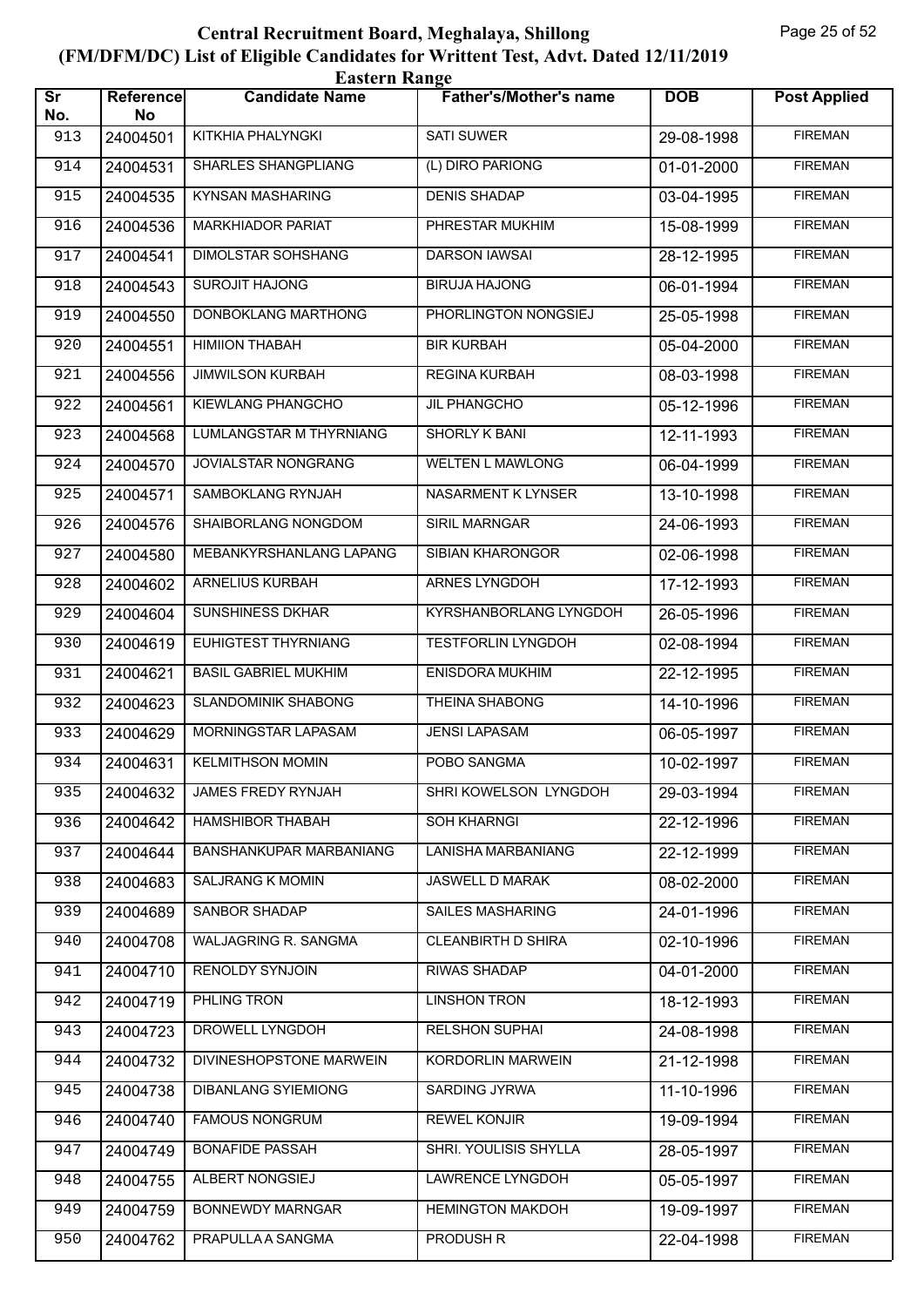|                               | <b>Eastern Range</b>   |                                                        |                                       |                  |                     |  |  |  |
|-------------------------------|------------------------|--------------------------------------------------------|---------------------------------------|------------------|---------------------|--|--|--|
| $\overline{\text{Sr}}$<br>No. | <b>Reference</b><br>No | <b>Candidate Name</b>                                  | <b>Father's/Mother's name</b>         | <b>DOB</b>       | <b>Post Applied</b> |  |  |  |
| 951                           | 24004771               | <b>KENSON MARBANIANG</b>                               | <b>KRASIPHAR DURA</b>                 | 25-09-1994       | <b>FIREMAN</b>      |  |  |  |
| 952                           | 24004774               | <b>REJOICE RYNSHON</b>                                 | <b>HOLAN MARSING</b>                  | 08-03-1996       | <b>FIREMAN</b>      |  |  |  |
| 953                           | 24004780               | <b>BANRAPLANG MAWPHLANG</b>                            | <b>HANARIS MAWPHLANG</b>              | $05 - 08 - 2000$ | <b>FIREMAN</b>      |  |  |  |
| 954                           | 24004783               | JOHNSHESTAR KHARMYNDAI                                 | (LATE) KOSHEN SYIEMIONG               | 10-04-1997       | <b>FIREMAN</b>      |  |  |  |
| 955                           | 24004785               | <b>SHAILANG MARWEIN</b>                                | <b>MELAN THABAH</b>                   | 11-10-1994       | <b>FIREMAN</b>      |  |  |  |
| 956                           | 24004794               | <b>RISTAR NONGLANG</b>                                 | <b>KENDRIK STEN</b>                   | 19-09-1996       | <b>FIREMAN</b>      |  |  |  |
| 957                           | 24004799               | <b>LOVINGSTAR KHARSYNTIEW</b>                          | (L) BUS TARIANG                       | 14-12-2000       | <b>FIREMAN</b>      |  |  |  |
| 958                           | 24004801               | APBORLANG MYLLIEM                                      | PHAILINSON THANGKHIEW                 | 28-12-1998       | <b>FIREMAN</b>      |  |  |  |
| 959                           | 24004804               | SHIBA RYMBAI                                           | (L) WINI THUBRU                       | 20-12-1994       | <b>FIREMAN</b>      |  |  |  |
| 960                           | 24004810               | CALBINES L MARSHILONG                                  | <b>MRALDA L MARSHILONG</b>            | 04-02-1998       | <b>FIREMAN</b>      |  |  |  |
| 961                           | 24004814               | <b>SILAS SUTING</b>                                    | DELANSTAR KHARBYNGAR                  | 20-04-1995       | <b>FIREMAN</b>      |  |  |  |
| 962                           | 24004819               | <b>TYNGSHAINSNGUR MARBOH</b>                           | <b>BLASKHEMBHA MARBOH</b>             | 13-10-1994       | <b>FIREMAN</b>      |  |  |  |
| 963                           | 24004824               | <b>DECHESMI DKHAR</b>                                  | <b>REPWEL RYMBAI</b>                  | 06-05-1995       | <b>FIREMAN</b>      |  |  |  |
| 964                           | 24004833               | RANGKYNSAI GEORGE NONGSIEJ                             | RICHARD LYNGKHOI                      | 19-07-1999       | <b>FIREMAN</b>      |  |  |  |
| 965                           | 24004835               | SHAIKDAR DAMBLONG                                      | <b>LIKBOR SULEIN</b>                  | 14-12-1998       | <b>FIREMAN</b>      |  |  |  |
| 966                           | 24004836               | <b>DEMIAN DONSUK MAJAW</b>                             | <b>KLOSTER L KYNSHI</b>               | 19-07-1996       | <b>FIREMAN</b>      |  |  |  |
| 967                           | 24004839               | KYNSAIBOR MARBANIANG                                   | AKWILIN JYRWA                         | 14-01-1994       | <b>FIREMAN</b>      |  |  |  |
| 968                           | 24004857               | BENNYBERT KHARLYNGDOH                                  | <b>BUJLI LYNGDOH NONGPIUR</b>         | 16-01-1995       | <b>FIREMAN</b>      |  |  |  |
| 969                           | 24004861               | <b>GILBERT WAHLANG</b>                                 | <b>AISINA WAHLANG</b>                 | 06-03-1994       | <b>FIREMAN</b>      |  |  |  |
| 970                           | 24004865               | <b>REFINE TARIANG</b>                                  | <b>NILES PAKMA</b>                    | 15-08-1993       | <b>FIREMAN</b>      |  |  |  |
| 971                           | 24004871               | STARBUD KHARKRANG                                      | KOLITA KHARKRANG                      | 10-02-1997       | <b>FIREMAN</b>      |  |  |  |
| 972                           |                        | 24004888   LAWRENCE OSBORNE LYNGDOH<br><b>NONGLAIT</b> | ERALSOLYNE LYNGDOH<br><b>NONGLAIT</b> | 09-11-1995       | <b>FIREMAN</b>      |  |  |  |
| 973                           | 24004891               | JANLANGKI LANGSTANG                                    | <b>KENY PAPANG</b>                    | 25-05-1995       | <b>FIREMAN</b>      |  |  |  |
| 974                           | 24004900               | <b>BELLINGTON RONGHANG</b>                             | <b>MENDRO RONGHANG</b>                | 08-10-1995       | <b>FIREMAN</b>      |  |  |  |
| 975                           | 24004909               | <b>EVERSON MALIEH</b>                                  | <b>BASU THANGKHIEW</b>                | 12-09-1998       | <b>FIREMAN</b>      |  |  |  |
| 976                           | 24004910               | PYNDAPBOR SOHSHANG                                     | PROTER MARTHONG                       | 30-10-1997       | <b>FIREMAN</b>      |  |  |  |
| 977                           | 24004912               | NICHOLAS MAJHONG                                       | MARCELLINUS MAJHONG                   | 06-12-1994       | <b>FIREMAN</b>      |  |  |  |
| 978                           | 24004924               | TRAININGSTAR WANNIANG                                  | <b>DWILSIDORIS WANNIANG</b>           | 21-01-1999       | <b>FIREMAN</b>      |  |  |  |
| 979                           | 24004932               | <b>BRIKET LYNGDOH</b>                                  | SOBOT SOHKHWAI                        | 05-03-1998       | <b>FIREMAN</b>      |  |  |  |
| 980                           | 24004942               | <b>GORDONIO NONGRUM</b>                                | LATE DEMETRIOUS F NONGBET             | 10-06-1994       | <b>FIREMAN</b>      |  |  |  |
| 981                           | 24004944               | <b>GARY MOORE KURBAH</b>                               | <b>BETHSAIDIA KURBAH</b>              | 27-03-1994       | <b>FIREMAN</b>      |  |  |  |
| 982                           | 24004945               | KYNSAIBORLIN DKHAR                                     | PHLES RANI                            | 14-07-1999       | <b>FIREMAN</b>      |  |  |  |
| 983                           | 24004948               | ROMARIO MAJHONG                                        | <b>WILLIAM MAJHONG</b>                | 06-06-2000       | <b>FIREMAN</b>      |  |  |  |
| 984                           | 24004949               | SPORNING KYRSIAN                                       | <b>STIK KHARTHANGMAW</b>              | 02-04-1999       | <b>FIREMAN</b>      |  |  |  |
| 985                           | 24004951               | <b>LUBI INGJAL</b>                                     | <b>KESON INGJAL</b>                   | 06-05-1996       | <b>FIREMAN</b>      |  |  |  |
| 986                           | 24004971               | <b>BALARIDONBOKSHISHA PARIONG</b>                      | <b>KWELIN LYNGDOH</b>                 | 22-01-1998       | <b>FIREMAN</b>      |  |  |  |
| 987                           | 24004979               | <b>EBORMI SUNGOH</b>                                   | <b>IONGNGA RYNGKHLEM</b>              | 02-04-2000       | <b>FIREMAN</b>      |  |  |  |
| 988                           | 24004991               | BATSKHEMKUPAR DKHAR                                    | TONYFORTSTONE WAR                     | 09-07-1999       | <b>FIREMAN</b>      |  |  |  |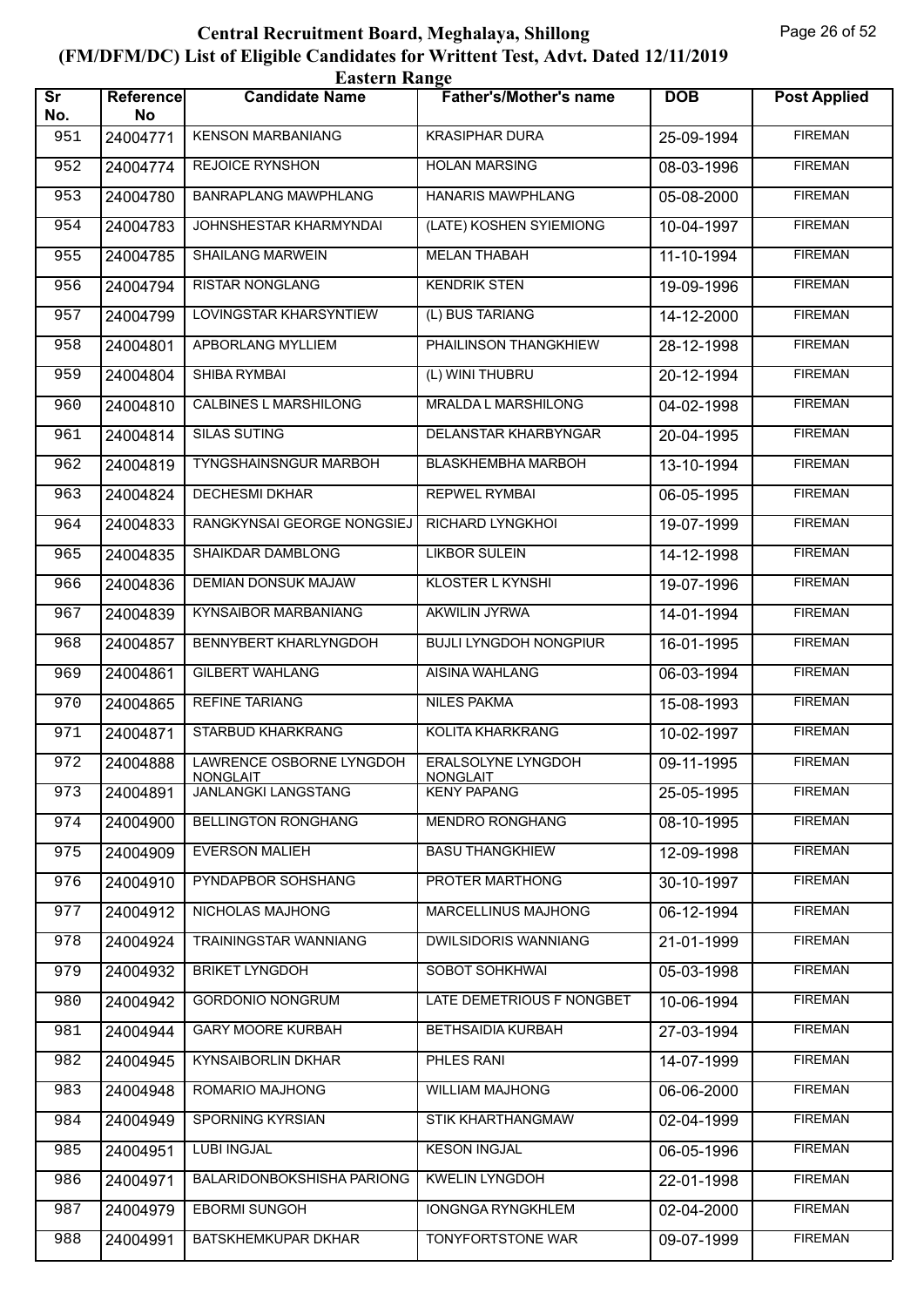|                               | <b>Eastern Range</b>   |                                                       |                               |            |                     |  |  |  |
|-------------------------------|------------------------|-------------------------------------------------------|-------------------------------|------------|---------------------|--|--|--|
| $\overline{\text{sr}}$<br>No. | <b>Reference</b><br>No | <b>Candidate Name</b>                                 | <b>Father's/Mother's name</b> | <b>DOB</b> | <b>Post Applied</b> |  |  |  |
| 989                           | 24004995               | <b>GODWIN AUSTIN SYIEM</b>                            | FINE MERRY SYIEM              | 17-04-1997 | <b>FIREMAN</b>      |  |  |  |
| 990                           | 24004998               | KYRSHANBORLANG KURBAH                                 | <b>DIN NONGSIEJ</b>           | 15-08-1995 | <b>FIREMAN</b>      |  |  |  |
| 991                           | 24005000               | <b>OWANSAKI PASWET</b>                                | <b>DIYO PASWET</b>            | 29-09-1995 | <b>FIREMAN</b>      |  |  |  |
| 992                           | 24005010               | <b>EMILSON JYRWA</b>                                  | KESMANWELL IAWPHNIAW          | 12-09-1996 | <b>FIREMAN</b>      |  |  |  |
| 993                           | 24005015               | SHAIBORLANG LYNGDOH<br><b>MARSHILONG</b>              | <b>DRANLY SYIEMLIEH</b>       | 16-03-1994 | <b>FIREMAN</b>      |  |  |  |
| 994                           | 24005016               | <b>BONAVENTURE KSHIAR</b>                             | FERDINAND KHRIAM              | 30-08-1996 | <b>FIREMAN</b>      |  |  |  |
| 995                           | 24005019               | <b>BERNARD TARO</b>                                   | <b>MICHEAL HAT TARO</b>       | 11-12-1997 | <b>FIREMAN</b>      |  |  |  |
| 996                           | 24005031               | PYNSHLUR KHARUMUID                                    | <b>BINTIMAI KHARUMNUID</b>    | 20-09-1993 | <b>FIREMAN</b>      |  |  |  |
| 997                           | 24005035               | SHATBORLANG KHARPAN                                   | <b>ESTONROY KHARBUKI</b>      | 27-11-1994 | <b>FIREMAN</b>      |  |  |  |
| 998                           | 24005037               | <b>SHAWN REGINALD</b><br><b>KYRSHANBORLANG MARBOH</b> | <b>FATIMA M MARBOH</b>        | 28-09-1994 | <b>FIREMAN</b>      |  |  |  |
| 999                           | 24005041               | <b>AIBORLANG MYNSONG</b>                              | LATE PEACE MYNSONG            | 28-07-1996 | <b>FIREMAN</b>      |  |  |  |
| 1000                          | 24005056               | <b>BLESTAR MAWTHOH</b>                                | PHILIUS NONGSPUNG             | 28-08-1996 | <b>FIREMAN</b>      |  |  |  |
| 1001                          | 24005073               | RAYBAN KHARMAWLONG                                    | <b>LUCY MARY KHARMAWLONG</b>  | 04-07-1996 | <b>FIREMAN</b>      |  |  |  |
| 1002                          | 24005081               | <b>ENVOYSON PATHAW</b>                                | <b>BLESSIBON PATHAW</b>       | 27-03-1998 | <b>FIREMAN</b>      |  |  |  |
| 1003                          | 24005082               | PARMENAS D SANGMA                                     | AMBRUSH CH.MARAK              | 28-05-1994 | <b>FIREMAN</b>      |  |  |  |
| 1004                          | 24005083               | <b>EBENJOHNSON JYRWA</b>                              | KESMANWEL IAWPHNIAW           | 25-01-1995 | <b>FIREMAN</b>      |  |  |  |
| 1005                          | 24005089               | RILANGSIUS THABAH                                     | <b>REGINAL MAWRIE</b>         | 01-11-1995 | <b>FIREMAN</b>      |  |  |  |
| 1006                          | 24005097               | RAPBORLANG MARWEIN                                    | <b>BOKSTONE KHARLOR</b>       | 22-12-1998 | <b>FIREMAN</b>      |  |  |  |
| 1007                          | 24005104               | <b>TEILANG JYRWA</b>                                  | <b>HESTARLIN MARNGAR</b>      | 29-11-1993 | <b>FIREMAN</b>      |  |  |  |
| 1008                          | 24005114               | PYRKHATLANG KHARBANI                                  | <b>KRALLING K PALIAR</b>      | 02-11-2000 | <b>FIREMAN</b>      |  |  |  |
| 1009                          | 24005115               | <b>KYRPANG KHARBANI</b>                               | <b>KRALLING K PALIAR</b>      | 03-11-1996 | <b>FIREMAN</b>      |  |  |  |
| 1010                          |                        | 24005127   MANBATH M SANGMA                           | WINGCUP A SANGMA              | 30-10-1995 | <b>FIREMAN</b>      |  |  |  |
| 1011                          | 24005137               | ARSON ROY NONGDHAR                                    | PLINTIMAI NONGDHAR            | 25-08-1995 | <b>FIREMAN</b>      |  |  |  |
| 1012                          | 24005144               | SHEMBORLANG K MAWLONG                                 | <b>TRANGLI LYNGKHOI</b>       | 19-01-1996 | <b>FIREMAN</b>      |  |  |  |
| 1013                          | 24005154               | WILFRED RIJOYSON KURBAH                               | <b>REGINA KURBAH</b>          | 12-05-1996 | <b>FIREMAN</b>      |  |  |  |
| 1014                          | 24005172               | JUNESTARWEL LYNGDOH<br>NONGLAIT                       | <b>BROLIN KURBAH</b>          | 02-02-1998 | <b>FIREMAN</b>      |  |  |  |
| 1015                          | 24005173               | <b>PROBIT SANGRIANG</b>                               | PHIRIANG NIANGLANG            | 25-12-1998 | <b>FIREMAN</b>      |  |  |  |
| 1016                          | 24005182               | BASUKJINGMUT MARBANIANG                               | <b>BIRONA MARBANIANG</b>      | 25-03-2000 | <b>FIREMAN</b>      |  |  |  |
| 1017                          | 24005183               | <b>KARDIUS MARWEIN</b>                                | <b>HENRY PALIAR</b>           | 29-04-1998 | <b>FIREMAN</b>      |  |  |  |
| 1018                          | 24005187               | SPIDILAND WANNIANG                                    | <b>GNEDING MARWEIN</b>        | 16-03-1996 | <b>FIREMAN</b>      |  |  |  |
| 1019                          | 24005188               | PYNKUPBOR LYNGDOH                                     | <b>DWOSLY SYIEMIONG</b>       | 13-09-1998 | <b>FIREMAN</b>      |  |  |  |
| 1020                          | 24005193               | WADLADKYRPANG LANGRIN                                 | <b>DWOSLY SYIEMIONG</b>       | 13-09-1998 | <b>FIREMAN</b>      |  |  |  |
| 1021                          | 24005194               | AGUSTIL G SANGMA                                      | ARMING B MARAK                | 23-08-1995 | <b>FIREMAN</b>      |  |  |  |
| 1022                          | 24005195               | <b>KORNELIUS NONGRANG</b>                             | PRANSING KHARTHANGMAW         | 01-03-1999 | <b>FIREMAN</b>      |  |  |  |
| 1023                          | 24005205               | <b>WULFANG PALIAR</b>                                 | ROPHINUS LYNGKHOI             | 22-11-1998 | <b>FIREMAN</b>      |  |  |  |
| 1024                          | 24005206               | KORBARLANG NONGRANG                                   | DRUR NONGRANG                 | 03-09-1994 | <b>FIREMAN</b>      |  |  |  |
| 1025                          | 24005209               | <b>IAINEH MARBOH</b>                                  | <b>WESTON SOHTUN</b>          | 23-05-1997 | <b>FIREMAN</b>      |  |  |  |
| 1026                          | 24005211               | DONBOKLANG MARBANIANG                                 | NITA MARBANIANG               | 15-08-1994 | <b>FIREMAN</b>      |  |  |  |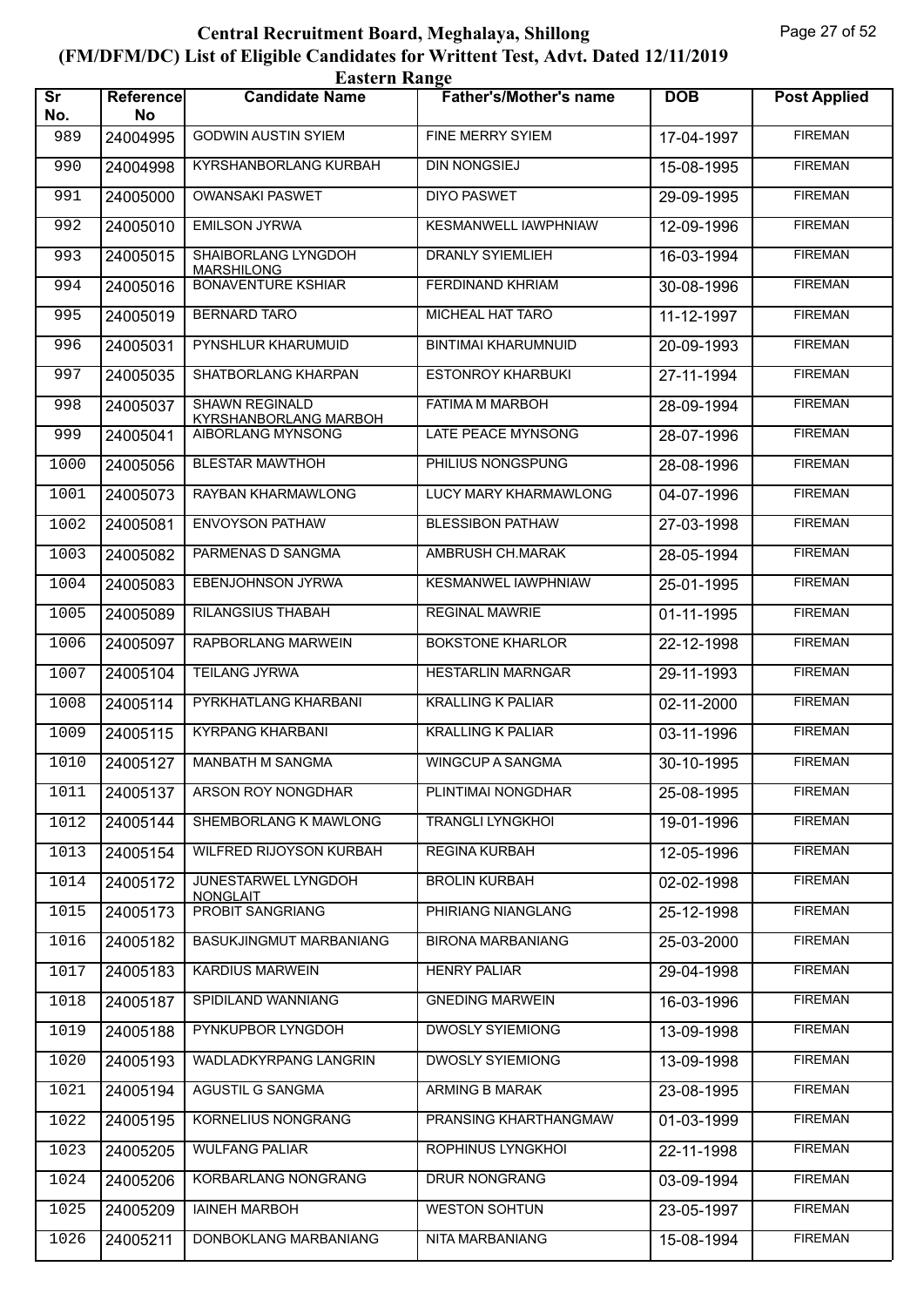|                               | <b>Eastern Range</b>   |                              |                               |            |                     |  |  |  |
|-------------------------------|------------------------|------------------------------|-------------------------------|------------|---------------------|--|--|--|
| $\overline{\text{sr}}$<br>No. | <b>Reference</b><br>No | <b>Candidate Name</b>        | <b>Father's/Mother's name</b> | <b>DOB</b> | <b>Post Applied</b> |  |  |  |
| 1027                          | 24005219               | IALAMSHAPHRANG LYNGDOH       | SHLUR NONGRUM                 | 31-12-1997 | <b>FIREMAN</b>      |  |  |  |
| 1028                          | 24005230               | <b>DAMEKI KHONGSTIA</b>      | <b>SHONSIBON KHONGSTIA</b>    | 05-09-1999 | <b>FIREMAN</b>      |  |  |  |
| 1029                          | 24005232               | <b>GRASSTOWELL SYIEMIONG</b> | PHASLANROY NONGLANG           | 21-11-1998 | <b>FIREMAN</b>      |  |  |  |
| 1030                          | 24005245               | DA E MITRE PDE               | SOOPHI PDE                    | 03-05-1996 | <b>FIREMAN</b>      |  |  |  |
| 1031                          | 24005246               | KYRSHANSKHEM NONGPLUH        | ROBIRIS NONGPLUH              | 12-02-1995 | <b>FIREMAN</b>      |  |  |  |
| 1032                          | 24005254               | PHERDIBRAND NONGKHLAW        | <b>DASCOS NONGKHLAW</b>       | 02-02-1993 | <b>FIREMAN</b>      |  |  |  |
| 1033                          | 24005258               | <b>WINGKEY DKHAR</b>         | <b>SIDA DKHAR</b>             | 27-10-1994 | <b>FIREMAN</b>      |  |  |  |
| 1034                          | 24005262               | <b>LUBETSON WAHLANG</b>      | RAMDING MARBANIANG            | 27-02-1995 | <b>FIREMAN</b>      |  |  |  |
| 1035                          | 24005277               | <b>CHINANG R MARAK</b>       | LATE PRELIC SANGMA            | 19-04-1993 | <b>FIREMAN</b>      |  |  |  |
| 1036                          | 24005278               | <b>BADONBOK SHADAP</b>       | NEWSTAR KHARBHIH              | 09-09-1999 | <b>FIREMAN</b>      |  |  |  |
| 1037                          | 24005282               | <b>JANAISING MARBANIANG</b>  | <b>BLOIN LYNGDOH TDONG</b>    | 20-01-1998 | <b>FIREMAN</b>      |  |  |  |
| 1038                          | 24005283               | <b>MAITPHANG MARBANIANG</b>  | <b>BLOIN LYNGDOH TDONG</b>    | 08-10-1994 | <b>FIREMAN</b>      |  |  |  |
| 1039                          | 24005287               | <b>MAITPHANG LALOO</b>       | JARLAND NONGKSEH              | 24-10-1999 | <b>FIREMAN</b>      |  |  |  |
| 1040                          | 24005288               | ROSEL SAMAKHA                | KNINGSHON SANGLEIN            | 21-03-1994 | <b>FIREMAN</b>      |  |  |  |
| 1041                          | 24005292               | SPAINBORLANG MARBANIANG      | <b>KRASIPHAR DURA</b>         | 09-10-2000 | <b>FIREMAN</b>      |  |  |  |
| 1042                          | 24005302               | <b>WOD RONGHANG</b>          | <b>KOSOR RONGHANG</b>         | 14-01-1995 | <b>FIREMAN</b>      |  |  |  |
| 1043                          | 24005304               | <b>SENGWIL P MARAK</b>       | MONENDRO M SANGMA             | 10-04-1995 | <b>FIREMAN</b>      |  |  |  |
| 1044                          | 24005305               | ALBERT STAR MARBANIANG       | <b>BORIS NONGKHLAW</b>        | 23-07-1993 | <b>FIREMAN</b>      |  |  |  |
| 1045                          | 24005309               | <b>BAPHYRNAI TIMUNG</b>      | <b>LENSTAR TIMUNG</b>         | 06-11-1995 | <b>FIREMAN</b>      |  |  |  |
| 1046                          | 24005324               | JOHN PAUL SANGRIANG          | ROBERT THONGNI                | 07-03-1998 | <b>FIREMAN</b>      |  |  |  |
| 1047                          | 24005325               | <b>BAMEDONLANG TANG</b>      | <b>KAMNIPAIA TANG</b>         | 10-07-1995 | <b>FIREMAN</b>      |  |  |  |
| 1048                          |                        | 24005327 PYNTNGEN WAHLANG    | <b>MUKUNDO RABHA</b>          | 14-03-1999 | <b>FIREMAN</b>      |  |  |  |
| 1049                          | 24005329               | PYNSHAILANG SANKLI           | <b>OPEN JAMU</b>              | 24-08-1993 | <b>FIREMAN</b>      |  |  |  |
| 1050                          | 24005331               | ALBATSON MARNGAR             | PRANDING SOHSHANG             | 29-07-1998 | <b>FIREMAN</b>      |  |  |  |
| 1051                          | 24005337               | <b>RILANG SYIEM</b>          | <b>MENSHON KHARSATI</b>       | 10-06-1997 | <b>FIREMAN</b>      |  |  |  |
| 1052                          | 24005347               | DIVENSTAR WAHLANG            | <b>KELAN SYIEMIONG</b>        | 25-12-1994 | <b>FIREMAN</b>      |  |  |  |
| 1053                          | 24005349               | IARYNGKATDOR MARWEIN         | WELFARE LYNGDOH               | 05-09-1996 | <b>FIREMAN</b>      |  |  |  |
| 1054                          | 24005353               | <b>ANELK MAKRI</b>           | YOGITA MAKRI                  | 07-12-1998 | <b>FIREMAN</b>      |  |  |  |
| 1055                          | 24005367               | RANGDAJIED KHYRIEM           | <b>MARKORDOR KHYRIEM</b>      | 01-03-1999 | <b>FIREMAN</b>      |  |  |  |
| 1056                          | 24005368               | <b>BANIABIANG THABAH</b>     | <b>KMIP LAWAI</b>             | 27-11-1994 | <b>FIREMAN</b>      |  |  |  |
| 1057                          | 24005369               | SILVERSON MAWPHLANG          | ROMEN L. KYNSHI               | 27-06-1993 | <b>FIREMAN</b>      |  |  |  |
| 1058                          | 24005371               | WANJOP THABAH                | MEDALIN THABAH                | 17-01-1997 | <b>FIREMAN</b>      |  |  |  |
| 1059                          | 24005372               | BHAKUPAR JYRWA               | <b>OMLY DKHAR</b>             | 29-10-1993 | <b>FIREMAN</b>      |  |  |  |
| 1060                          | 24005382               | <b>HARDY CLIFF NONGBRI</b>   | <b>DESWELL SOHKHLET</b>       | 17-08-1997 | <b>FIREMAN</b>      |  |  |  |
| 1061                          | 24005393               | <b>WANBIANGPOR LYNSER</b>    | <b>BARNESSTAR RYNJAH</b>      | 30-03-1999 | <b>FIREMAN</b>      |  |  |  |
| 1062                          | 24005397               | <b>BANIOHJINGKYRMEN STEN</b> | DRIN STEN                     | 12-06-1996 | <b>FIREMAN</b>      |  |  |  |
| 1063                          | 24005406               | DAMANSHAI SYIEM              | MANCHESTER CHYNE              | 16-02-1996 | <b>FIREMAN</b>      |  |  |  |
| 1064                          | 24005421               | <b>TEINAM PARIONG</b>        | SEBERIUS WAHLANG              | 04-11-1994 | <b>FIREMAN</b>      |  |  |  |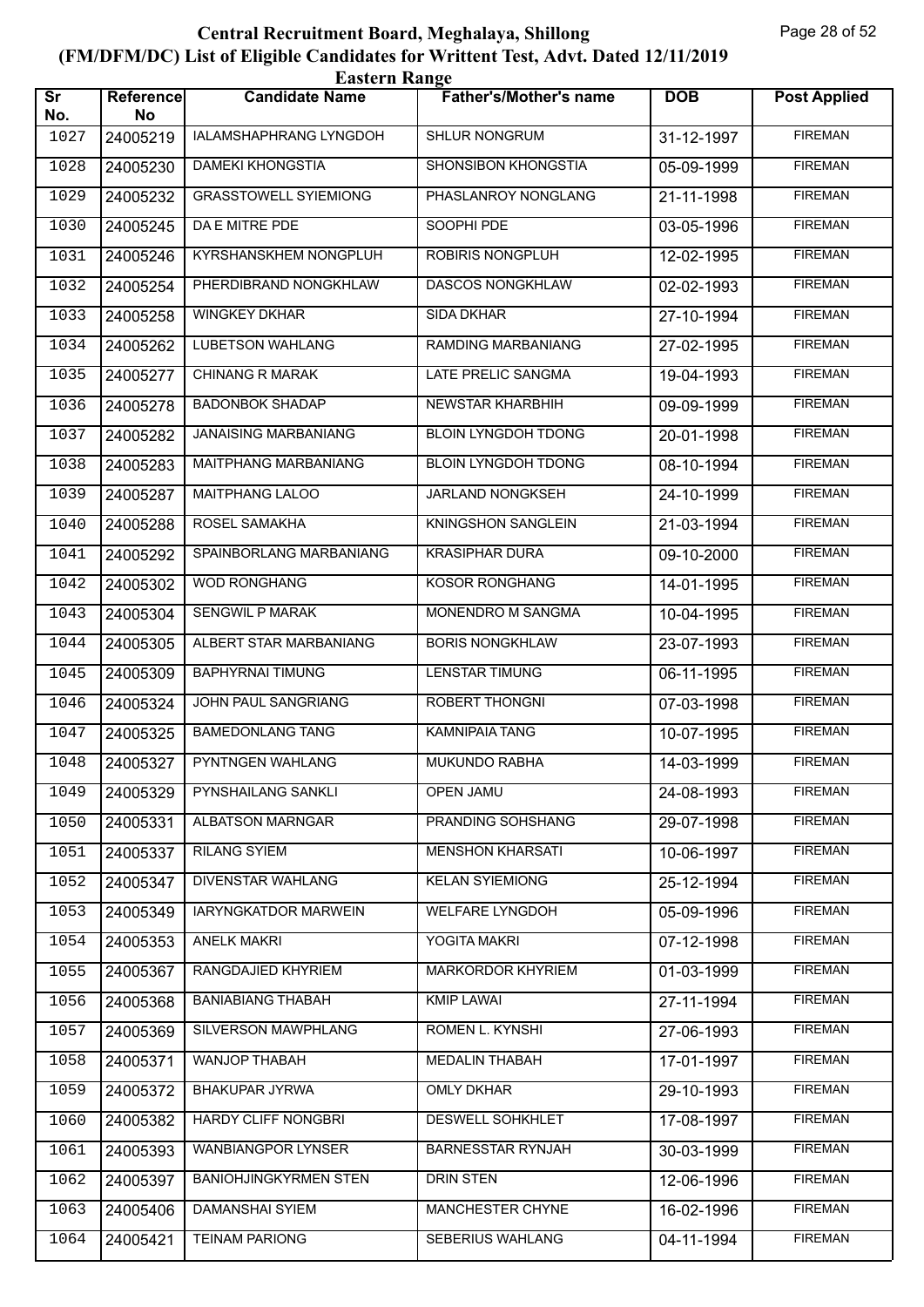| <b>Eastern Range</b>          |                        |                                     |                               |            |                     |  |  |
|-------------------------------|------------------------|-------------------------------------|-------------------------------|------------|---------------------|--|--|
| $\overline{\text{Sr}}$<br>No. | <b>Reference</b><br>No | <b>Candidate Name</b>               | <b>Father's/Mother's name</b> | <b>DOB</b> | <b>Post Applied</b> |  |  |
| 1065                          | 24005428               | SHEMBORLANG WAHLANG                 | <b>SKON SYIEMLIEH</b>         | 01-04-1999 | <b>FIREMAN</b>      |  |  |
| 1066                          | 24005433               | PYNKUPBOR MARNGAR                   | MEDIKSAR LYNGDOH NONGUM       | 08-06-1997 | <b>FIREMAN</b>      |  |  |
| 1067                          | 24005434               | <b>BALAJIED BASAIAWMOIT</b>         | <b>TYNGSHAIN LYNGDOH</b>      | 18-12-1996 | <b>FIREMAN</b>      |  |  |
| 1068                          | 24005452               | <b>BENNYSON WARJRI</b>              | <b>DIANGHUN WARJRI</b>        | 15-09-1993 | <b>FIREMAN</b>      |  |  |
| 1069                          | 24005457               | RIBOKLANG KHONGWET                  | <b>ASAM KHONGWET</b>          | 25-03-1998 | <b>FIREMAN</b>      |  |  |
| 1070                          | 24005460               | <b>BAIATEILANG LYNGDOH NONGLAIT</b> | <b>TOBARLIN MARBANIANG</b>    | 22-06-1993 | <b>FIREMAN</b>      |  |  |
| 1071                          | 24005463               | <b>WIDTHAR N MARAK</b>              | (L)SOROL RMARAK               | 24-10-1994 | <b>FIREMAN</b>      |  |  |
| 1072                          | 24005464               | <b>DLASSING LYNGKHOI</b>            | <b>BRIKSTAR NONGPHUD</b>      | 30-01-1995 | <b>FIREMAN</b>      |  |  |
| 1073                          | 24005466               | <b>WANSALAN SYIEM</b>               | <b>SYRMEN RYNGHANG</b>        | 14-02-1999 | <b>FIREMAN</b>      |  |  |
| 1074                          | 24005467               | <b>TENGRAK D SHIRA</b>              | LIPINDRO CH MARAK             | 27-07-1993 | <b>FIREMAN</b>      |  |  |
| 1075                          | 24005468               | THRANDARSING NOGSIEJ                | <b>METRALIN NONGSIEJ</b>      | 11-08-1996 | <b>FIREMAN</b>      |  |  |
| 1076                          | 24005477               | <b>SANBOR NONGRUM</b>               | <b>THRAN MYNSONG</b>          | 16-11-1999 | <b>FIREMAN</b>      |  |  |
| 1077                          | 24005484               | PULFILAR JOHN LYNGKHOI              | J BLENDAR SANGRIANG           | 15-12-1997 | <b>FIREMAN</b>      |  |  |
| 1078                          | 24005491               | <b>DIOMINUS PUWEIN</b>              | DOMINIK SOHPHOH               | 26-05-1996 | <b>FIREMAN</b>      |  |  |
| 1079                          | 24005504               | MICKYSTRONGER THONGNI               | <b>HAMLESS SYIEMLIEH</b>      | 21-12-2000 | <b>FIREMAN</b>      |  |  |
| 1080                          | 24005508               | PYNSHAILANG W KHARNGI               | <b>KHLAINBOR WARJRI</b>       | 21-05-1996 | <b>FIREMAN</b>      |  |  |
| 1081                          | 24005514               | <b>RIMISTAR SARI</b>                | <b>BAKSTAR MYNSONG</b>        | 07-08-1999 | <b>FIREMAN</b>      |  |  |
| 1082                          | 24005515               | <b>OVERSING WAHLANG</b>             | A. MAWLONG                    | 26-06-1997 | <b>FIREMAN</b>      |  |  |
| 1083                          | 24005523               | SIPHARNESS NONGBSAP                 | <b>DIMOS PATHAW</b>           | 02-07-1995 | <b>FIREMAN</b>      |  |  |
| 1084                          | 24005531               | <b>DIBLUSSTAR DKHAR</b>             | <b>ROWEL RANI</b>             | 25-10-1996 | <b>FIREMAN</b>      |  |  |
| 1085                          | 24005539               | MALVERN BARASHEL PYNGROPE           | DAN SINGH ROY PDE             | 21-02-1993 | <b>FIREMAN</b>      |  |  |
| 1086                          |                        | 24005548   FERNLY MOORE NONGSIEJ    | <b>JYLLIEW KHONGLAM</b>       | 03-07-1995 | <b>FIREMAN</b>      |  |  |
| 1087                          | 24005555               | LIPSTARWEL NONGPHUD                 | <b>KANTLY MARAM</b>           | 21-08-1995 | <b>FIREMAN</b>      |  |  |
| 1088                          | 24005556               | <b>BENEDICK.C SUTNGA</b>            | <b>JOACHIM SUTNGA</b>         | 18-09-1998 | <b>FIREMAN</b>      |  |  |
| 1089                          | 24005559               | PHAILANGJOPLIN PARIONG              | <b>KRES PARIONG</b>           | 20-08-1997 | <b>FIREMAN</b>      |  |  |
| 1090                          | 24005590               | RESPECTFULL WANNIANG                | <b>COMMONDAR SNAITANG</b>     | 24-05-1998 | <b>FIREMAN</b>      |  |  |
| 1091                          | 24005597               | <b>BANSAIENG MARSING</b>            | PATENG MANGU                  | 13-11-1999 | <b>FIREMAN</b>      |  |  |
| 1092                          | 24005598               | ALPHIUS PUWEIN                      | PRISTINA PUWEIN               | 09-08-1996 | <b>FIREMAN</b>      |  |  |
| 1093                          | 24005601               | RIFANROY HOOJON                     | <b>BONDA HOOJON</b>           | 15-04-1997 | <b>FIREMAN</b>      |  |  |
| 1094                          | 24005619               | <b>NEWBIRTH MARAK</b>               | <b>NEHIMIA MARAK</b>          | 25-04-1996 | <b>FIREMAN</b>      |  |  |
| 1095                          | 24005634               | CENTERBORNING WAHLANG               | <b>JENDRO MARAM</b>           | 01-01-1996 | <b>FIREMAN</b>      |  |  |
| 1096                          | 24005638               | LAMBOR NONGSIEJ                     | MR.LAWRENCE LYNGDOH           | 27-07-1995 | <b>FIREMAN</b>      |  |  |
| 1097                          | 24005639               | <b>SEIROS LAMIN</b>                 | <b>KREM LANGSHIANG</b>        | 20-12-1996 | <b>FIREMAN</b>      |  |  |
| 1098                          | 24005657               | RESPOKAL JOHN K BANI                | <b>LAWREN NONGKHAR</b>        | 01-09-1993 | <b>FIREMAN</b>      |  |  |
| 1099                          | 24005663               | PHRANGSNGI TRON                     | LATE CHARLES NONGRUM          | 30-04-1993 | <b>FIREMAN</b>      |  |  |
| 1100                          | 24005664               | SAMBORLANG NONGSPUNG                | MAITRIAN NONGSPUNG            | 13-04-1994 | <b>FIREMAN</b>      |  |  |
| 1101                          | 24005666               | DEFENDER ROYSHONG                   | KHLISMASTER GIDON             | 14-10-1993 | <b>FIREMAN</b>      |  |  |
| 1102                          | 24005667               | PYRKHATLANG STEPWAR                 | EMERALSON DOHTDONG            | 04-11-1998 | <b>FIREMAN</b>      |  |  |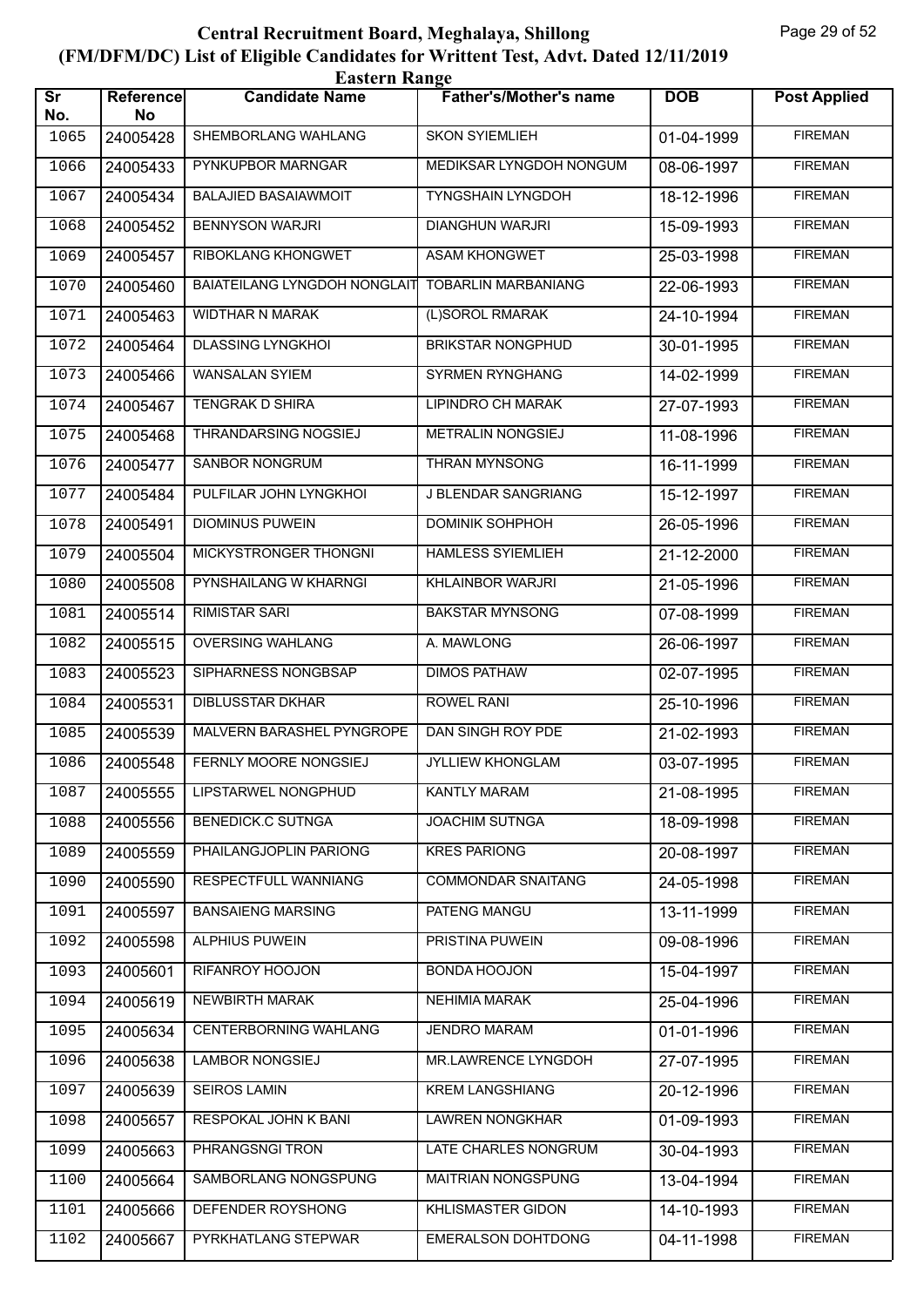| <b>Eastern Range</b>          |                        |                                |                               |              |                     |  |  |
|-------------------------------|------------------------|--------------------------------|-------------------------------|--------------|---------------------|--|--|
| $\overline{\text{sr}}$<br>No. | <b>Reference</b><br>No | <b>Candidate Name</b>          | <b>Father's/Mother's name</b> | <b>DOB</b>   | <b>Post Applied</b> |  |  |
| 1103                          | 24005670               | <b>WILGIFORIS PALIAR</b>       | <b>DESIDERIUS DKHAR</b>       | 11-01-1996   | <b>FIREMAN</b>      |  |  |
| 1104                          | 24005682               | <b>GRIKSAL J MARAK</b>         | <b>BABUL I SANGMA</b>         | $05-01-2000$ | <b>FIREMAN</b>      |  |  |
| 1105                          | 24005684               | PYNSHAN SYIEM                  | <b>KYRPANG KHARKONGOR</b>     | 22-09-1996   | <b>FIREMAN</b>      |  |  |
| 1106                          | 24005690               | <b>ARDAKINI SUTNGA</b>         | <b>LETY SUTNGA</b>            | 24-04-1993   | <b>FIREMAN</b>      |  |  |
| 1107                          | 24005696               | <b>EASTERLAND IANGRAI</b>      | SHRI. ONEWELL MAKRI           | 24-11-1996   | <b>FIREMAN</b>      |  |  |
| 1108                          | 24005701               | <b>WEDNESTONE JYRWA</b>        | <b>LOSSTAR MAWLIEH</b>        | 14-12-1997   | <b>FIREMAN</b>      |  |  |
| 1109                          | 24005703               | RUSSSTARWELL IAWROD            | <b>EMINGSTAR LYNGDOH</b>      | 03-07-1999   | <b>FIREMAN</b>      |  |  |
| 1110                          | 24005706               | <b>BANIATEILANG MARSHARING</b> | (L) BATSKHEM JYNDIANG         | 30-08-1998   | <b>FIREMAN</b>      |  |  |
| 1111                          | 24005716               | <b>TEIBORLANG NONGSIEJ</b>     | <b>RICHARD LYNGKHOL</b>       | 05-01-1998   | <b>FIREMAN</b>      |  |  |
| 1112                          | 24005717               | RICKY WILLSON SOHTUN           | AILINDA SOHTUN                | 15-01-1997   | <b>FIREMAN</b>      |  |  |
| 1113                          | 24005727               | <b>RICHARD NONGRUM</b>         | SHRI. FRIDIAN MARWEIN         | 13-10-1997   | <b>FIREMAN</b>      |  |  |
| 1114                          | 24005729               | PYNBHALANG NONGNENG            | S.NONGNENG                    | 08-03-1994   | <b>FIREMAN</b>      |  |  |
| 1115                          | 24005731               | <b>JERRY SHANGPLIANG</b>       | (L) GLENLY BRISOHBAR          | 26-03-1993   | <b>FIREMAN</b>      |  |  |
| 1116                          | 24005738               | <b>LUMLANG SYIEMLIEH</b>       | <b>KARBESTAR MARWEIN</b>      | 10-02-1994   | <b>FIREMAN</b>      |  |  |
| 1117                          | 24005739               | <b>LEO BROLIN MUKHIM</b>       | <b>CLEOPHAS KHARWANNIANG</b>  | 21-06-1994   | <b>FIREMAN</b>      |  |  |
| 1118                          | 24005767               | PAIPHANG WANMI LANGSTANG       | NEBARWEL IAKAI                | 08-09-1996   | <b>FIREMAN</b>      |  |  |
| 1119                          | 24005780               | SONBIANG LYNGDOHNONGBRI        | PHROL KHYLLAIT                | 01-04-1998   | <b>FIREMAN</b>      |  |  |
| 1120                          | 24005798               | NITIS WARJOM                   | PHNOL MALNGIANG               | 11-12-1997   | <b>FIREMAN</b>      |  |  |
| 1121                          | 24005799               | MEKERBHA SYIEMLIEH             | <b>HARRY PAPENG</b>           | 10-06-1996   | <b>FIREMAN</b>      |  |  |
| 1122                          | 24005801               | <b>EASTHER D SHIRA</b>         | <b>KRENSHI MARAK</b>          | 15-02-1998   | <b>FIREMAN</b>      |  |  |
| 1123                          | 24005812               | <b>DUKI SYRTI</b>              | <b>EASTLAND DKHAR</b>         | 29-05-1999   | <b>FIREMAN</b>      |  |  |
| 1124                          | 24005814               | <b>REYNOLD SYIEMLIEH</b>       | PHLISTAR JARAIN               | 19-05-1997   | <b>FIREMAN</b>      |  |  |
| 1125                          | 24005824               | <b>SUKJINGMUT DHAR</b>         | ALABASTAR DHAR                | 18-02-2000   | <b>FIREMAN</b>      |  |  |
| 1126                          | 24005832               | PROMIN MARWEIN                 | EJINA MARWEIñ                 | 04-08-1995   | <b>FIREMAN</b>      |  |  |
| 1127                          | 24005834               | THRESNINESTAR WAHLANG          | <b>WIK MAWLONG</b>            | 26-02-1998   | <b>FIREMAN</b>      |  |  |
| 1128                          | 24005842               | <b>FREDRYSON MARWEIN</b>       | SILVESTAR MYNSONG             | 25-02-1995   | <b>FIREMAN</b>      |  |  |
| 1129                          | 24005849               | <b>JOSHWA NONGBRI</b>          | STARLY NONGPHLANG             | 16-10-1995   | <b>FIREMAN</b>      |  |  |
| 1130                          | 24005852               | <b>SKHEMBOR SYIEM</b>          | <b>TENDAR KHARBANI</b>        | 26-05-1997   | <b>FIREMAN</b>      |  |  |
| 1131                          | 24005854               | <b>DAU HI SUCHIANG</b>         | <b>SUSIDA SUCHIANG</b>        | 09-10-1994   | <b>FIREMAN</b>      |  |  |
| 1132                          | 24005864               | MEBADONBOK NONGKHLAW           | <b>BENJAMIN KHARKONGOR</b>    | 13-12-1995   | <b>FIREMAN</b>      |  |  |
| 1133                          | 24005869               | <b>GERARD NONGBET</b>          | PETER SAWIAN                  | 22-06-2000   | <b>FIREMAN</b>      |  |  |
| 1134                          | 24005874               | WADJINGSHAI MYLLIEM UMLONG     | <b>SRENSING KHARBUKI</b>      | 11-08-1997   | <b>FIREMAN</b>      |  |  |
| 1135                          | 24005877               | WELFORD WAHLANG                | KOLLY LYNGDOH MAWNAI          | 20-09-1993   | <b>FIREMAN</b>      |  |  |
| 1136                          | 24005879               | <b>TELLMAN SHADAP</b>          | <b>ARTIS KHYRIEMMUJAT</b>     | 05-04-1994   | <b>FIREMAN</b>      |  |  |
| 1137                          | 24005881               | <b>MARTIN L UMBAH</b>          | (L) ANDRIAS MYNSONG           | 02-10-1997   | <b>FIREMAN</b>      |  |  |
| 1138                          | 24005885               | <b>BILIN INGTI</b>             | LATE HIRAM INGTI              | 18-06-1995   | <b>FIREMAN</b>      |  |  |
| 1139                          | 24005887               | SHEMBORLANG MARWEIN            | RODINA MARWEIN                | 06-01-1998   | <b>FIREMAN</b>      |  |  |
| 1140                          | 24005899               | HARBESSTAR KHARLYNGDOH         | WODSTAR IAWPHNIAW             | 13-05-1993   | <b>FIREMAN</b>      |  |  |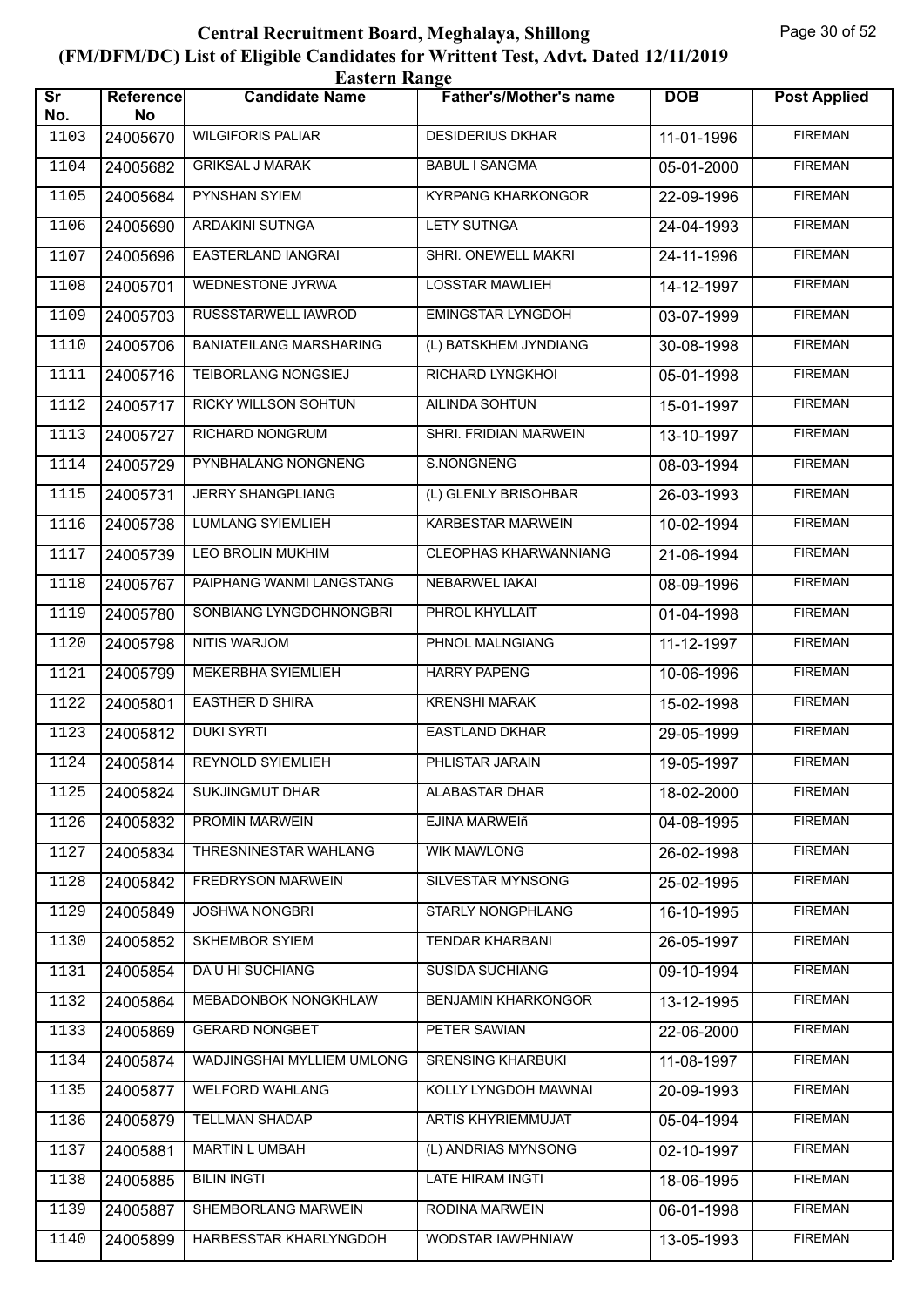| <b>Eastern Range</b>          |                 |                               |                               |            |                     |  |  |
|-------------------------------|-----------------|-------------------------------|-------------------------------|------------|---------------------|--|--|
| $\overline{\text{sr}}$<br>No. | Reference<br>No | <b>Candidate Name</b>         | <b>Father's/Mother's name</b> | <b>DOB</b> | <b>Post Applied</b> |  |  |
| 1141                          | 24005905        | DONALD B W PAHSYNTIEW         | <b>DARIUS SYIEM</b>           | 14-04-1993 | <b>FIREMAN</b>      |  |  |
| 1142                          | 24005912        | <b>KYRMENLANG WANNIANG</b>    | <b>STAILAND NONGRUM</b>       | 12-04-1997 | <b>FIREMAN</b>      |  |  |
| 1143                          | 24005913        | WANKIT KUPAR MARTHONG         | PHRIMSKILARIS MARTHONG        | 16-09-1994 | <b>FIREMAN</b>      |  |  |
| 1144                          | 24005916        | MARIUS LYNGDOH NONGLAIT       | <b>BALENTIN LAWAI</b>         | 26-10-1994 | <b>FIREMAN</b>      |  |  |
| 1145                          | 24005919        | <b>IOANIS TIKRA</b>           | <b>JET TIMUNG</b>             | 27-08-1999 | <b>FIREMAN</b>      |  |  |
| 1146                          | 24005920        | <b>ALBERTSON MARBOH</b>       | <b>LOKEN RYNJAH</b>           | 17-07-1997 | <b>FIREMAN</b>      |  |  |
| 1147                          | 24005922        | AIBOKLANG PAUL WANNIANG       | <b>B P MARWEIN</b>            | 01-08-1999 | <b>FIREMAN</b>      |  |  |
| 1148                          | 24005923        | LURSHAI LYNGDOH LYNGKHOI      | MIKSTAR RYNTATHIANG           | 15-09-1995 | <b>FIREMAN</b>      |  |  |
| 1149                          | 24005925        | PYNDAPLANG L NONGLAIT         | <b>KODARIUS WARJRI</b>        | 02-08-1997 | <b>FIREMAN</b>      |  |  |
| 1150                          | 24005926        | ELNATHAN WAHLANG              | DONKUPAR LYNDEM               | 25-02-1998 | <b>FIREMAN</b>      |  |  |
| 1151                          | 24005931        | <b>BADONBOK KHARMAWPHLANG</b> | (L) KHRILSILA KHARMAWPHLANG   | 04-10-1997 | <b>FIREMAN</b>      |  |  |
| 1152                          | 24005937        | <b>DIBARLAN NONGSIANG</b>     | <b>BRANSLY KHARBANI</b>       | 31-12-1995 | <b>FIREMAN</b>      |  |  |
| 1153                          | 24005947        | RINALDO JARAIN                | (L) ESPING WAHLANG            | 06-11-1997 | <b>FIREMAN</b>      |  |  |
| 1154                          | 24005951        | PYNWANLANG MARWEIN            | <b>KICKSTAR THABAH</b>        | 24-06-1997 | <b>FIREMAN</b>      |  |  |
| 1155                          | 24005961        | SHANBORLANG IAWPHNIAW         | MICHEAL K DEWSAW              | 05-12-1996 | <b>FIREMAN</b>      |  |  |
| 1156                          | 24005963        | WANSHIMBOK KHARBANI           | THEHBOKSTAR DIENGDOH          | 16-08-1998 | <b>FIREMAN</b>      |  |  |
| 1157                          | 24005965        | <b>COVERSON KHARRYNGKI</b>    | <b>SEMION SWER</b>            | 19-04-2000 | <b>FIREMAN</b>      |  |  |
| 1158                          | 24005997        | DILIPSTAR DOHTDONG            | KWISTIMAI DOHTDONG            | 25-12-1994 | <b>FIREMAN</b>      |  |  |
| 1159                          | 24006009        | <b>MINTU RABHA</b>            | <b>UPEN RABHA</b>             | 10-09-2000 | <b>FIREMAN</b>      |  |  |
| 1160                          | 24006012        | <b>KYRSHANLANG NONGSPUNG</b>  | QUISTINA NONGSPUNG            | 21-07-1997 | <b>FIREMAN</b>      |  |  |
| 1161                          | 24006014        | SUNIWELL NONGBSAP             | <b>WISAIBOR MYLLIEM</b>       | 13-03-1998 | <b>FIREMAN</b>      |  |  |
| 1162                          | 24006017        | <b>DIRES IAWPHNIAW</b>        | <b>NESTOR LYNGKHOL</b>        | 17-04-1998 | <b>FIREMAN</b>      |  |  |
| 1163                          | 24006020        | SYRPAILANG NONGSPUNG          | QUISTINA NONGSPUNG            | 10-09-1995 | <b>FIREMAN</b>      |  |  |
| 1164                          | 24006022        | WANSHAILANG WARJRI            | WANDABAHUN WARJRI             | 27-12-1999 | <b>FIREMAN</b>      |  |  |
| 1165                          | 24006024        | <b>BANTYLLILANG NONGRUM</b>   | <b>LUCAS KHARKONGOR</b>       | 11-12-1999 | <b>FIREMAN</b>      |  |  |
| 1166                          | 24006029        | MELBADSON SOHTUN              | <b>DAPLIN SOHTUN</b>          | 29-12-1998 | <b>FIREMAN</b>      |  |  |
| 1167                          | 24006037        | <b>BASHEMPHANG WANRAP</b>     | DIANA WANRAP                  | 27-10-1997 | <b>FIREMAN</b>      |  |  |
| 1168                          | 24006042        | EVANSIUS NONGKHLAW            | TRA KHARMAWPHLANG             | 17-10-1997 | <b>FIREMAN</b>      |  |  |
| 1169                          | 24006044        | RONALDO LYNGDOH               | SILVANUS THABAH               | 10-03-1995 | <b>FIREMAN</b>      |  |  |
| 1170                          | 24006085        | <b>JOHNKIBARSON KURBAH</b>    | <b>LEBINA KURBAH</b>          | 11-04-1993 | <b>FIREMAN</b>      |  |  |
| 1171                          | 24006086        | <b>BAHBORLANG RNGAID</b>      | <b>IOHBIANG RNGAID</b>        | 20-12-1999 | <b>FIREMAN</b>      |  |  |
| 1172                          | 24006103        | <b>LUTMON DKHAR</b>           | <b>HAMKLET RYMBAI</b>         | 27-01-1993 | <b>FIREMAN</b>      |  |  |
| 1173                          | 24006110        | <b>KHLAINBOR SYIEM</b>        | <b>TENDAR K BANI</b>          | 16-08-2000 | <b>FIREMAN</b>      |  |  |
| 1174                          | 24006149        | <b>BANTEI LANG SUCHIANG</b>   | <b>ARWAKA SUCHIANG</b>        | 18-11-1999 | <b>FIREMAN</b>      |  |  |
| 1175                          | 24006154        | <b>JAMESTAR WANNIANG</b>      | ROBERT LYNGDOH                | 07-05-1997 | <b>FIREMAN</b>      |  |  |
| 1176                          | 24006161        | HAMEWAT SUNGOH                | <b>KOBAL PAPANG</b>           | 08-10-1994 | <b>FIREMAN</b>      |  |  |
| 1177                          | 24006176        | FERNANDO MATLANG              | VENO LYNGDOH                  | 11-11-1997 | <b>FIREMAN</b>      |  |  |
| 1178                          | 24006179        | SAWANKI SANA                  | <b>HUNLANG SANA</b>           | 21-01-1995 | <b>FIREMAN</b>      |  |  |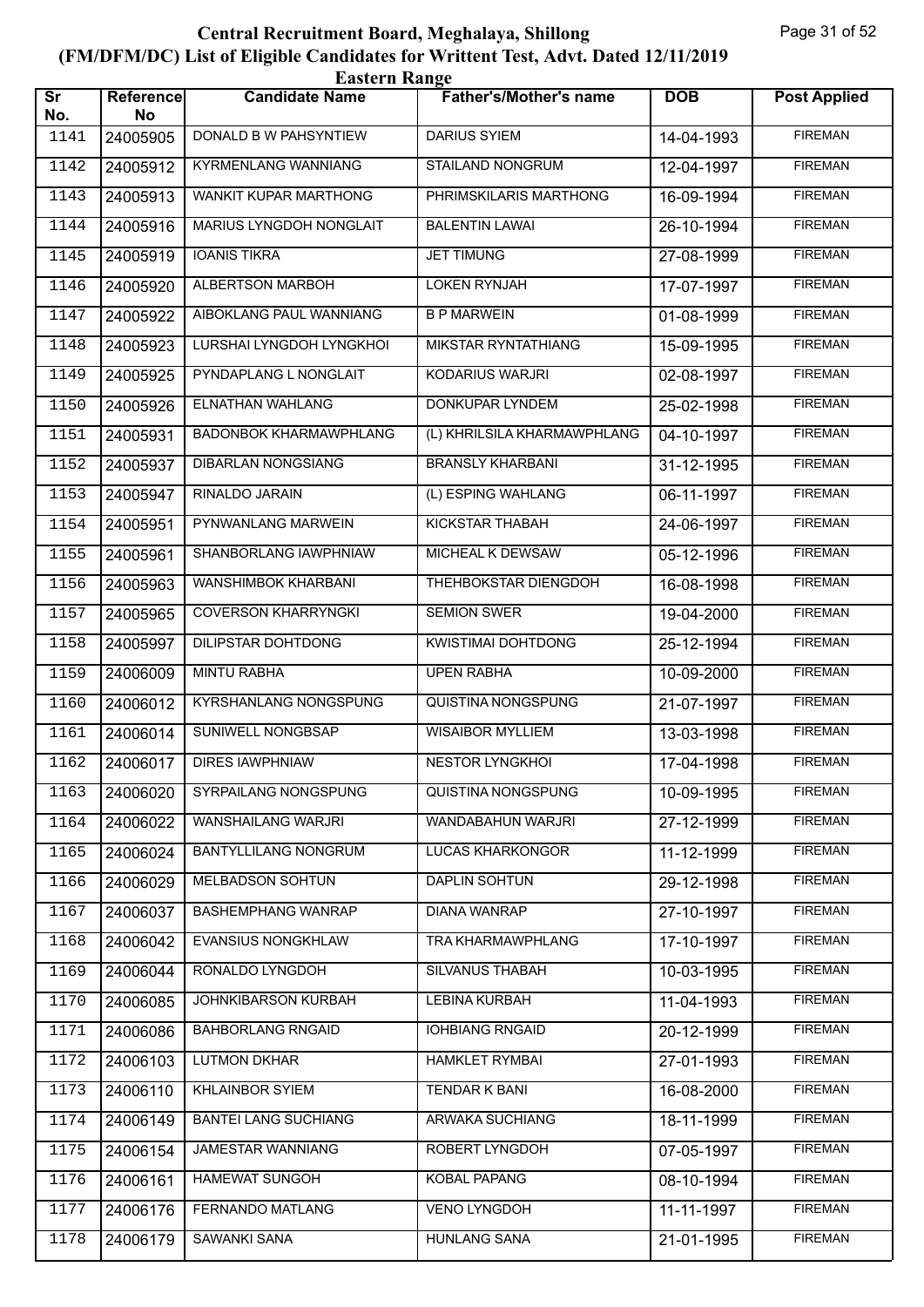| <b>Eastern Range</b>          |                        |                                |                               |            |                     |  |  |
|-------------------------------|------------------------|--------------------------------|-------------------------------|------------|---------------------|--|--|
| $\overline{\text{Sr}}$<br>No. | <b>Reference</b><br>No | <b>Candidate Name</b>          | <b>Father's/Mother's name</b> | <b>DOB</b> | <b>Post Applied</b> |  |  |
| 1179                          | 24006180               | <b>GILBERTSTAR DHAR</b>        | AIMILINDA DHAR                | 12-06-1997 | <b>FIREMAN</b>      |  |  |
| 1180                          | 24006186               | <b>JOHNPAUL LYNGDOH</b>        | <b>TEST SHYLLA</b>            | 14-02-1997 | <b>FIREMAN</b>      |  |  |
| 1181                          | 24006191               | <b>DIBORLIN KHARKRANG</b>      | MOORSON L NONGBSAP            | 28-02-1999 | <b>FIREMAN</b>      |  |  |
| 1182                          | 24006193               | <b>WADBORME LANGTE</b>         | WIDINGSHON KHARDEWSAW         | 12-06-1996 | <b>FIREMAN</b>      |  |  |
| 1183                          | 24006201               | ANDY COLLIN MARBANIANG         | <b>BSIL MYNSONG</b>           | 08-07-2000 | <b>FIREMAN</b>      |  |  |
| 1184                          | 24006221               | <b>RIKI SHYLLA</b>             | (L) EMBUROM SHYLLA            | 17-03-1995 | <b>FIREMAN</b>      |  |  |
| 1185                          | 24006225               | <b>STELLY DKHAR</b>            | <b>THAILANG DKHAR</b>         | 10-05-1998 | <b>FIREMAN</b>      |  |  |
| 1186                          | 24006250               | <b>SINGBAT N. MARAK</b>        | SUJENDRO D. SANGMA            | 02-12-1994 | <b>FIREMAN</b>      |  |  |
| 1187                          | 24006267               | FIRST JEWELL LALOO             | NANDA LALOO                   | 01-01-1998 | <b>FIREMAN</b>      |  |  |
| 1188                          | 24006268               | JOHN ROBERT KHARBANI           | <b>CHARLES TYMPUIN</b>        | 29-11-2000 | <b>FIREMAN</b>      |  |  |
| 1189                          | 24006269               | <b>BARISUKLANG MARING</b>      | <b>TOLLYROY NONGRUM</b>       | 19-04-1996 | <b>FIREMAN</b>      |  |  |
| 1190                          | 24006289               | MANBHALANG JYNDIANG            | LATE MARGRETH ROSE JYNDIANG   | 20-08-1993 | <b>FIREMAN</b>      |  |  |
| 1191                          | 24006300               | LEE ENFIELD DIENGDOH           | NEPOLAS L NONGLAIT            | 07-08-1998 | <b>FIREMAN</b>      |  |  |
| 1192                          | 24006304               | <b>ASTERIUS MAKRI</b>          | <b>MATHIUS NARLONG</b>        | 25-12-1997 | <b>FIREMAN</b>      |  |  |
| 1193                          | 24006312               | FILLBERT WELLBORN SYIEMLIEH    | <b>WIRELESS NONGSIEJ</b>      | 11-01-1999 | <b>FIREMAN</b>      |  |  |
| 1194                          | 24006323               | FREADY WARJRI                  | <b>WANTEILANG MARWEIN</b>     | 11-03-2000 | <b>FIREMAN</b>      |  |  |
| 1195                          | 24006337               | <b>CHANMIKITRE DKHAR</b>       | <b>TIPLEMBHA DKHAR</b>        | 17-08-1998 | <b>FIREMAN</b>      |  |  |
| 1196                          | 24006338               | <b>WELLBORNSON MAWLONG</b>     | <b>JOM KHARKRANG</b>          | 25-07-1999 | <b>FIREMAN</b>      |  |  |
| 1197                          | 24006342               | <b>KYNSAILANG MAWLONG</b>      | KHRAWBOR MAWNAI               | 30-07-1998 | <b>FIREMAN</b>      |  |  |
| 1198                          | 24006352               | <b>EVANROY RYNJAH</b>          | AKHENROY KHARCHANDY           | 18-07-1995 | <b>FIREMAN</b>      |  |  |
| 1199                          | 24006357               | <b>BASKHEMBOR NONGSIEJ</b>     | <b>SKENDRO LYNGKHOI</b>       | 11-11-1996 | <b>FIREMAN</b>      |  |  |
| 1200                          |                        | 24006374   KLINSTAR MARBANIANG | (L) KRISTO KURBAH             | 23-08-1998 | <b>FIREMAN</b>      |  |  |
| 1201                          | 24006380               | CHWAMI DONKUPAR DHAR           | ALABASTER DHAR                | 22-08-1996 | <b>FIREMAN</b>      |  |  |
| 1202                          | 24006386               | PHAITKI SUNA                   | <b>TANEL PHAWA</b>            | 11-02-2000 | <b>FIREMAN</b>      |  |  |
| 1203                          | 24006387               | RICKY LYNGDOH                  | PHILISITA LYNGDOH             | 02-12-1993 | <b>FIREMAN</b>      |  |  |
| 1204                          | 24006395               | <b>BESTAR SYNGKLI</b>          | ELIZABETH SYNGKLI             | 22-07-1999 | <b>FIREMAN</b>      |  |  |
| 1205                          | 24006397               | <b>KYNSAIBOR SHYRKON</b>       | <b>NEKTAR RONGRIN</b>         | 28-04-1998 | <b>FIREMAN</b>      |  |  |
| 1206                          | 24006400               | ANDARWELLROY LYNGDOH           | AUSTARWIN K LYNGDOH           | 24-04-1995 | <b>FIREMAN</b>      |  |  |
| 1207                          | 24006402               | <b>FOURKY SUNA</b>             | <b>TANEL PHAWA</b>            | 03-01-1998 | <b>FIREMAN</b>      |  |  |
| 1208                          | 24006405               | <b>KRIWELL KHONGLAM</b>        | <b>SINI KHONGLAM</b>          | 29-09-1994 | <b>FIREMAN</b>      |  |  |
| 1209                          | 24006406               | MARBUDMIKI DKHAR               | LATE. MATRICK PASSAH          | 08-12-1996 | <b>FIREMAN</b>      |  |  |
| 1210                          | 24006410               | SMOLARIUS THABAH               | THWENDAR WANNIANG             | 19-04-1995 | <b>FIREMAN</b>      |  |  |
| 1211                          | 24006411               | <b>TIMOLIAR LAWRINIANG</b>     | SYLLO LAWRYNIANG              | 07-07-1994 | <b>FIREMAN</b>      |  |  |
| 1212                          | 24006412               | <b>GRIKJANGLY SANGMA</b>       | <b>GETSON CH MARAK</b>        | 19-05-1999 | <b>FIREMAN</b>      |  |  |
| 1213                          | 24006416               | <b>KENNY SYIEMIONG</b>         | SHOMLINA SYIEMIONG            | 26-07-1996 | <b>FIREMAN</b>      |  |  |
| 1214                          | 24006418               | <b>RESTARDING SOHPHOH</b>      | SOBAR KHARWANNIANG            | 26-01-1994 | <b>FIREMAN</b>      |  |  |
| 1215                          | 24006421               | EHBOKLANG NONGRUM              | <b>AIBOR TYNSONG</b>          | 24-06-1998 | <b>FIREMAN</b>      |  |  |
| 1216                          | 24006429               | <b>FREDDY DKHAR</b>            | (L) LONG RYMBAI               | 15-12-1995 | <b>FIREMAN</b>      |  |  |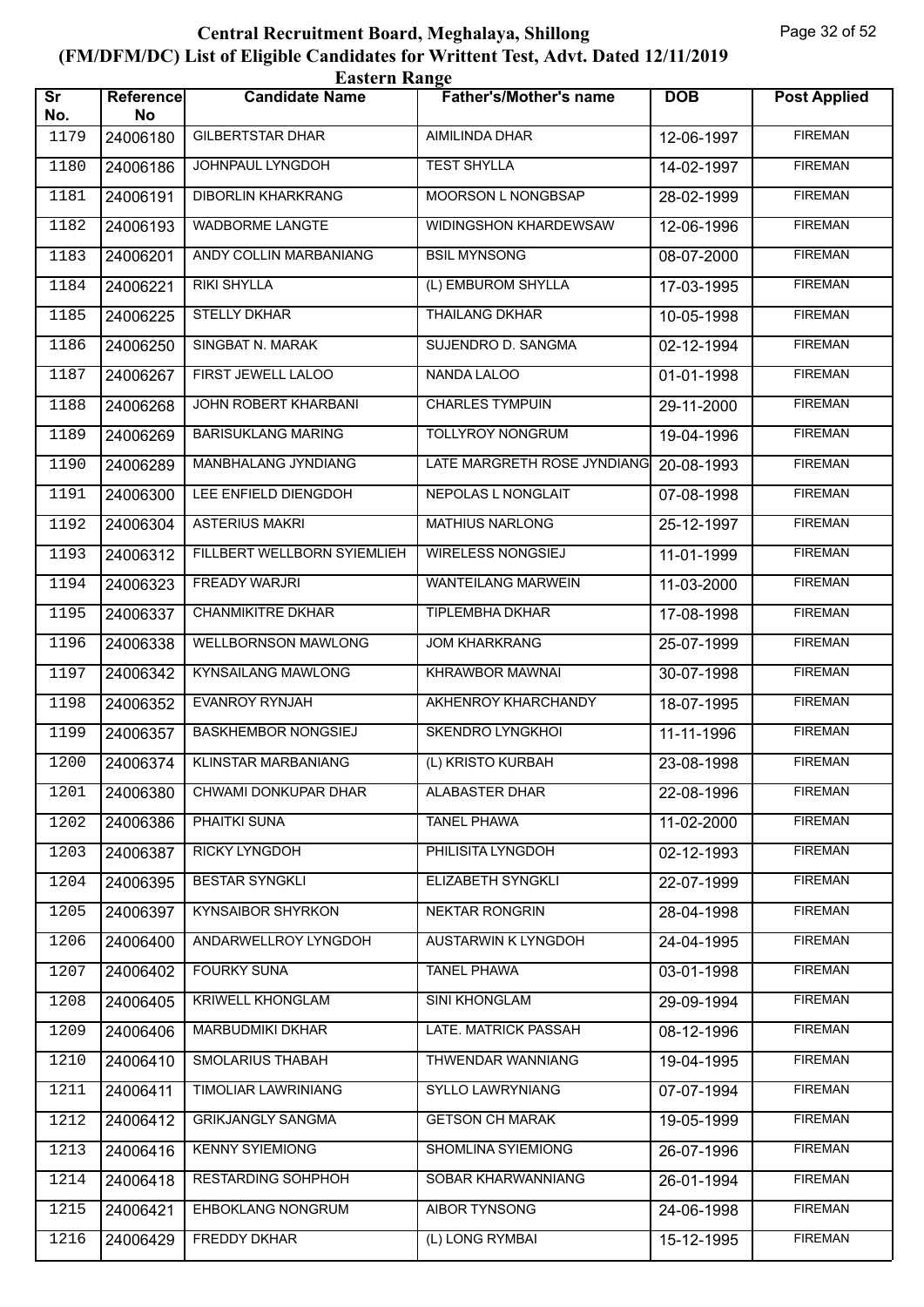| <b>Eastern Range</b>          |                 |                                    |                               |            |                     |  |  |
|-------------------------------|-----------------|------------------------------------|-------------------------------|------------|---------------------|--|--|
| $\overline{\text{sr}}$<br>No. | Reference<br>No | <b>Candidate Name</b>              | <b>Father's/Mother's name</b> | <b>DOB</b> | <b>Post Applied</b> |  |  |
| 1217                          | 24006430        | <b>GILBERT MARNGAR</b>             | SIIONLESS L.NONGRANG          | 29-07-1995 | <b>FIREMAN</b>      |  |  |
| 1218                          | 24006433        | <b>IALEHLANG KHARKONGOR</b>        | <b>WANBOR RYNTONG</b>         | 01-02-1995 | <b>FIREMAN</b>      |  |  |
| 1219                          | 24006436        | ANDYCOS DOHLING                    | POLDALIN DOHLING              | 13-08-2000 | <b>FIREMAN</b>      |  |  |
| 1220                          | 24006454        | <b>TINGRING T SANGMA</b>           | <b>WITHSON B MARAK</b>        | 03-12-1994 | <b>FIREMAN</b>      |  |  |
| 1221                          | 24006455        | <b>HAIABABIANG LYNGWI</b>          | <b>SANTINA LYNGWI</b>         | 22-08-1999 | <b>FIREMAN</b>      |  |  |
| 1222                          | 24006456        | DONBOKLANG KHARBANI                | SEIBORLANG DKHARDOHNI         | 25-05-2000 | <b>FIREMAN</b>      |  |  |
| 1223                          | 24006459        | <b>JONATHAN SYIEM</b>              | <b>JOHN HERRY G MOMIN</b>     | 23-06-1994 | <b>FIREMAN</b>      |  |  |
| 1224                          | 24006462        | JEFFREY JYRWA                      | LATE MANOJ JOSHI              | 14-12-1994 | <b>FIREMAN</b>      |  |  |
| 1225                          | 24006464        | RANGDAJIED IAWPHNIAW               | KWILDA IAWPHNIAW              | 31-05-1997 | <b>FIREMAN</b>      |  |  |
| 1226                          | 24006465        | PYNNEHBOK L.KYNSHI                 | KISSILDA L.KYNSHI             | 28-05-1999 | <b>FIREMAN</b>      |  |  |
| 1227                          | 24006471        | SYLVERSTAR LYNGSHIANG              | <b>BLINA LYNGSHIANG</b>       | 25-11-1996 | <b>FIREMAN</b>      |  |  |
| 1228                          | 24006484        | PIANMOIA A SANGMA                  | <b>RENGA DARNEI</b>           | 17-08-1998 | <b>FIREMAN</b>      |  |  |
| 1229                          | 24006497        | DASAN KUPAR S LAITTHMA             | <b>MARY ANN S LAITTHMA</b>    | 01-07-1994 | <b>FIREMAN</b>      |  |  |
| 1230                          | 24006509        | ROBINSON LYNGDOH                   | LIVINGSTAR MARWEIN            | 28-03-1998 | <b>FIREMAN</b>      |  |  |
| 1231                          | 24006517        | EMI UNI PIUS RYMBAI                | RAPHAEL PHAWA                 | 21-08-1999 | <b>FIREMAN</b>      |  |  |
| 1232                          | 24006524        | <b>TEILANG MARBANIANG</b>          | <b>STANDAR WARJRI</b>         | 01-05-1998 | <b>FIREMAN</b>      |  |  |
| 1233                          | 24006525        | PHAILANG MARBANIANG                | <b>STANDAR WARJRI</b>         | 09-11-1996 | <b>FIREMAN</b>      |  |  |
| 1234                          | 24006529        | <b>BLESTER THABAH</b>              | <b>EARLY SHANGDIAR</b>        | 27-12-1994 | <b>FIREMAN</b>      |  |  |
| 1235                          | 24006539        | NICKY HYNNIEWTA                    | <b>STAR WELL SWER</b>         | 29-04-1993 | <b>FIREMAN</b>      |  |  |
| 1236                          | 24006550        | <b>LAXMAN GURUNG</b>               | <b>BEB BAHADUR GURUNG</b>     | 08-02-2000 | <b>FIREMAN</b>      |  |  |
| 1237                          | 24006561        | <b>BISHALDING LYNGDOH LYNGKHOI</b> | <b>KROSWELL NONGSIEJ</b>      | 21-05-1993 | <b>FIREMAN</b>      |  |  |
| 1238                          | 24006582        | <b>BANSHAN MALLAI</b>              | PHLORA MALLAI                 | 28-10-1997 | <b>FIREMAN</b>      |  |  |
| 1239                          | 24006589        | <b>BRIGHTSTAR RIAMSIEJ</b>         | PHINLAN LYNGKHOI              | 20-11-1997 | <b>FIREMAN</b>      |  |  |
| 1240                          | 24006590        | ALBERTSTAR LYNGDOH KYNSHI          | DEITIMON LYNGDOH KYNSHI       | 22-11-1999 | <b>FIREMAN</b>      |  |  |
| 1241                          | 24006592        | MORNINGSTAR MAKRI                  | SHRI PAULUS LYNGDOH           | 19-03-1999 | <b>FIREMAN</b>      |  |  |
| 1242                          | 24006600        | KHRAWBOR SHABONG                   | <b>JWER KHARSHIING</b>        | 01-11-2000 | <b>FIREMAN</b>      |  |  |
| 1243                          | 24006606        | <b>JENIOUS SLONG</b>               | <b>EDWIN PAKMA</b>            | 25-01-1995 | <b>FIREMAN</b>      |  |  |
| 1244                          | 24006615        | <b>SOSIL KLEIN</b>                 | <b>LATOI INGTI</b>            | 10-10-1996 | <b>FIREMAN</b>      |  |  |
| 1245                          | 24006621        | SHESSTAR MAWLONG                   | <b>HALIM NONGBRI</b>          | 05-04-1995 | <b>FIREMAN</b>      |  |  |
| 1246                          | 24006624        | KHRAWKUPAR KHARMAWPHLANG           | STENDER KHARKONGOR            | 29-12-1994 | <b>FIREMAN</b>      |  |  |
| 1247                          | 24006639        | <b>GIVETARSON LYNGKHOI</b>         | DARLING WAHLANG               | 19-05-1996 | <b>FIREMAN</b>      |  |  |
| 1248                          | 24006645        | WANSHEMLANG LYNGKHOI               | WOMKALBIN WAHLANG             | 21-02-1998 | <b>FIREMAN</b>      |  |  |
| 1249                          | 24006646        | REAMINI L.NONGLAIT                 | <b>BLASSING MARNGAR</b>       | 17-09-1995 | <b>FIREMAN</b>      |  |  |
| 1250                          | 24006649        | AMOSTAR WANNIANG                   | <b>HIMSINGH S MAWDOH</b>      | 17-09-1995 | <b>FIREMAN</b>      |  |  |
| 1251                          | 24006650        | NANGIOHBOR PARIONG                 | SMT. SKOLA PARIONG            | 09-08-1997 | <b>FIREMAN</b>      |  |  |
| 1252                          | 24006672        | SHEKMANPAUL LYNGKHOI               | SKORIN TONGWAH                | 14-12-1999 | <b>FIREMAN</b>      |  |  |
| 1253                          | 24006683        | NGEITSKHEM WANNIANG                | SPITLY LARTANG                | 07-10-1993 | <b>FIREMAN</b>      |  |  |
| 1254                          | 24006685        | <b>KENEDY SYIEMIONG</b>            | <b>KMENSILA SYIEMIONG</b>     | 26-07-1995 | <b>FIREMAN</b>      |  |  |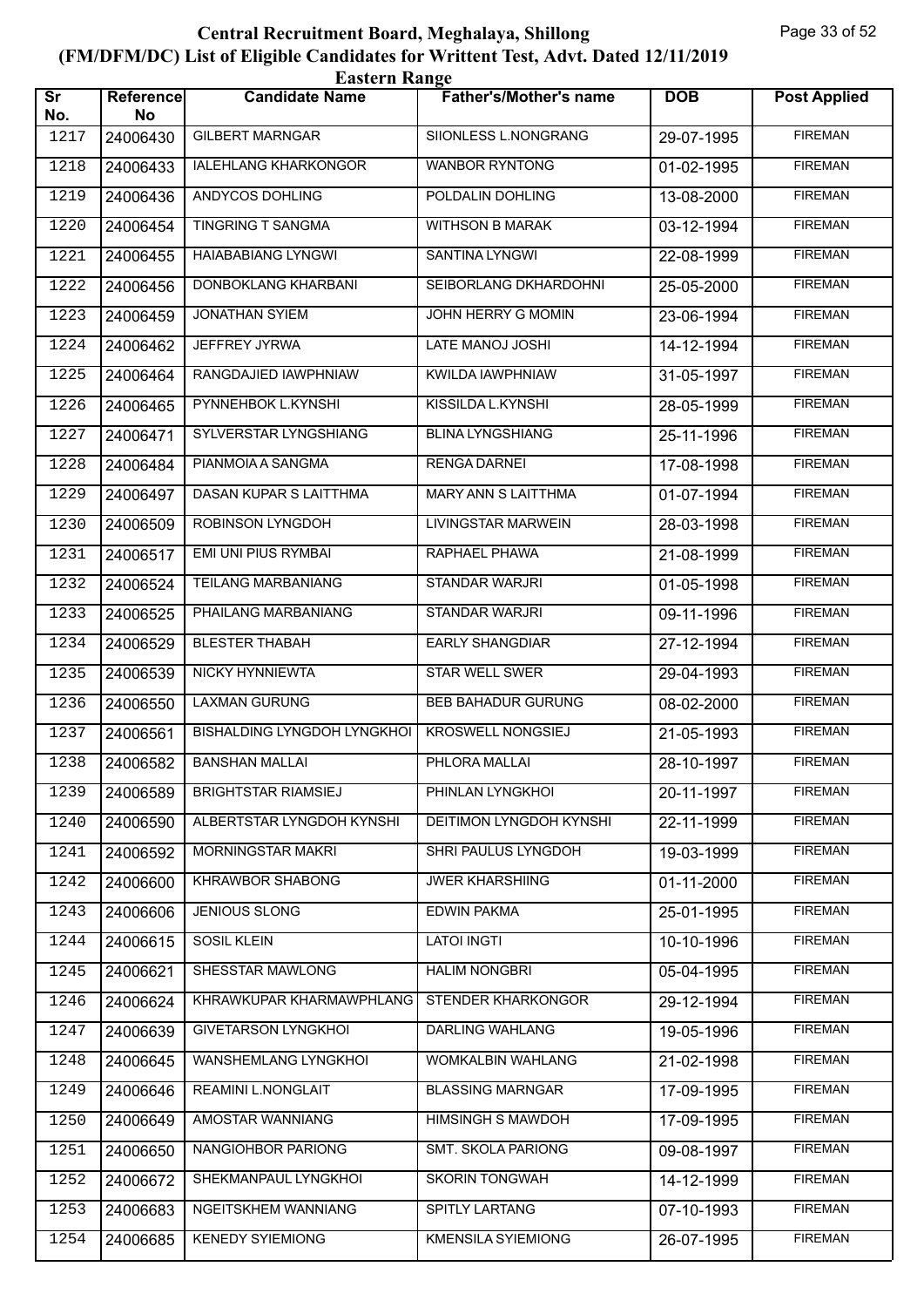|                               | <b>Eastern Range</b>   |                                        |                               |            |                     |  |  |  |
|-------------------------------|------------------------|----------------------------------------|-------------------------------|------------|---------------------|--|--|--|
| $\overline{\text{Sr}}$<br>No. | <b>Reference</b><br>No | <b>Candidate Name</b>                  | <b>Father's/Mother's name</b> | <b>DOB</b> | <b>Post Applied</b> |  |  |  |
| 1255                          | 24006687               | CLOSMANWEL LYNGKHOI                    | <b>SKORIN TONGWAH</b>         | 14-10-1996 | <b>FIREMAN</b>      |  |  |  |
| 1256                          | 24006690               | <b>VINCENT KHARPURI</b>                | (L) YOOWANMI SHYLLA           | 20-02-1994 | <b>FIREMAN</b>      |  |  |  |
| 1257                          | 24006691               | ORIUS SYIEM                            | <b>CHARLES SYIEM</b>          | 20-12-1997 | <b>FIREMAN</b>      |  |  |  |
| 1258                          | 24006698               | <b>WANSALAN SUTNGA</b>                 | <b>MERIS SUTNGA</b>           | 31-01-1996 | <b>FIREMAN</b>      |  |  |  |
| 1259                          | 24006703               | SAMBORWELL LYNSHIANG                   | KHAMTIMON LYNSHIANG           | 27-11-1995 | <b>FIREMAN</b>      |  |  |  |
| 1260                          | 24006710               | <b>MANBHALANG NOHWIR</b>               | <b>NEHSANA NOHWIR</b>         | 16-12-1996 | <b>FIREMAN</b>      |  |  |  |
| 1261                          | 24006717               | <b>HEIPORMI PAPANG</b>                 | <b>LEONARD SUIAM</b>          | 05-03-1994 | <b>FIREMAN</b>      |  |  |  |
| 1262                          | 24006720               | <b>WILLMING SANA</b>                   | <b>SKON DKHAR</b>             | 05-05-1998 | <b>FIREMAN</b>      |  |  |  |
| 1263                          | 24006721               | <b>IOLINESS SYIEM</b>                  | <b>WINGSTAR KHYMDEIT</b>      | 17-06-1994 | <b>FIREMAN</b>      |  |  |  |
| 1264                          | 24006722               | <b>ENCOURAGE PHAWA</b>                 | <b>KONRAD DKHAR</b>           | 29-12-1998 | <b>FIREMAN</b>      |  |  |  |
| 1265                          | 24006727               | <b>MEBAAIKLOI SYIEM</b>                | BETTERSTONE NONGMALIEH        | 08-08-1999 | <b>FIREMAN</b>      |  |  |  |
| 1266                          | 24006736               | <b>ROBINSTUN LYNGDOH</b>               | <b>MORIS LYNGKHOL</b>         | 23-07-1996 | <b>FIREMAN</b>      |  |  |  |
| 1267                          | 24006737               | <b>IARLESS THOO</b>                    | <b>NIKEL SWER</b>             | 18-02-1994 | <b>FIREMAN</b>      |  |  |  |
| 1268                          | 24006739               | <b>FRIENDLY DISIAR</b>                 | <b>GOLBINDRO WAHLANG</b>      | 11-08-1998 | <b>FIREMAN</b>      |  |  |  |
| 1269                          | 24006752               | MEBANPYNHUN SYIEMLIEH                  | SIMPLEMAN MARWEIN             | 21-05-2000 | <b>FIREMAN</b>      |  |  |  |
| 1270                          | 24006753               | RANGKYNSAI SHABONG                     | ELIAS MYLLIEM UMLONG          | 26-11-1995 | <b>FIREMAN</b>      |  |  |  |
| 1271                          | 24006766               | <b>TONY KSOO</b>                       | <b>DURKA KSOO</b>             | 01-06-1998 | <b>FIREMAN</b>      |  |  |  |
| 1272                          | 24006773               | MOONEVERSHINE SUCHIANG                 | AROMA SUCHIANG                | 24-11-1994 | <b>FIREMAN</b>      |  |  |  |
| 1273                          | 24006778               | <b>BESTAR MAWSOR</b>                   | <b>BENOSINGH PUWIEN</b>       | 28-05-1994 | <b>FIREMAN</b>      |  |  |  |
| 1274                          | 24006782               | FOURNINGSTONE KHARSYNTIEW              | <b>DWINGLY LYNGKHOL</b>       | 04-01-1993 | <b>FIREMAN</b>      |  |  |  |
| 1275                          | 24006783               | NATHANIAL NEHKUPAR LYNRAH              | P BALUMBOR NONGKYNRIH         | 19-12-1998 | <b>FIREMAN</b>      |  |  |  |
| 1276                          | 24006785               | <b>BANSHANLANG KHARSYNTIEW</b>         | ALDRIN KHARHUJON              | 19-08-1996 | <b>FIREMAN</b>      |  |  |  |
| 1277                          | 24006786               | <b>ENOCENT NONGPHUD</b>                | DIL WAHLANG                   | 11-01-1997 | <b>FIREMAN</b>      |  |  |  |
| 1278                          | 24006795               | ASHISH SINGH                           | KRISHNA NANDAN SINGH          | 09-08-2000 | <b>FIREMAN</b>      |  |  |  |
| 1279                          | 24006797               | <b>JOPLANG LAPANG</b>                  | <b>ANTHONY MARING</b>         | 05-05-1996 | <b>FIREMAN</b>      |  |  |  |
| 1280                          | 24006811               | ROBESTAR MAWRIE                        | <b>BARKLI JAPANG</b>          | 29-06-1993 | <b>FIREMAN</b>      |  |  |  |
| 1281                          | 24006813               | MICHAEL SYIEMLIEH                      | DLESPAR LYNGDOH               | 20-06-1994 | <b>FIREMAN</b>      |  |  |  |
| 1282                          | 24006822               | AMAN B NONGRUM                         | <b>ANITA NONGRUM</b>          | 22-04-1997 | <b>FIREMAN</b>      |  |  |  |
| 1283                          | 24006830               | PYNSHAITLANG NONGBRI                   | SHRI BENES KURBAH             | 05-10-1996 | <b>FIREMAN</b>      |  |  |  |
| 1284                          | 24006851               | <b>NOVIN MAKRI</b>                     | <b>SHRIM LYNGDOH</b>          | 28-10-1997 | <b>FIREMAN</b>      |  |  |  |
| 1285                          | 24006853               | SODEN INGJAL                           | <b>MADOK INGJAL</b>           | 26-06-1998 | <b>FIREMAN</b>      |  |  |  |
| 1286                          | 24006861               | SAINBOR KHARUMNUID                     | <b>LIASTAR KHARKONGOR</b>     | 15-05-1997 | <b>FIREMAN</b>      |  |  |  |
| 1287                          | 24006868               | FERBACK DOHTDONG                       | <b>FRANCIS KHARNAIOR</b>      | 20-10-1998 | <b>FIREMAN</b>      |  |  |  |
| 1288                          | 24006882               | DONKUPAR LYNGDOH<br><b>MARSHILLONG</b> | <b>SERMORIS MARWEIN</b>       | 25-07-1994 | <b>FIREMAN</b>      |  |  |  |
| 1289                          | 24006883               | <b>TENGSRANG MARAK</b>                 | SIMBALSON SANGMA              | 13-03-1994 | <b>FIREMAN</b>      |  |  |  |
| 1290                          | 24006889               | SHEMLANG K BANI                        | KOSTELLO WAHLANG              | 11-11-1996 | <b>FIREMAN</b>      |  |  |  |
| 1291                          | 24006891               | <b>BALAJOPLANG RUMNONG</b>             | LONGSKHEM YADBORNE            | 13-11-1995 | <b>FIREMAN</b>      |  |  |  |
| 1292                          | 24006916               | MACDONALD SOHTUN                       | <b>SKIAN THABAH</b>           | 02-09-1994 | <b>FIREMAN</b>      |  |  |  |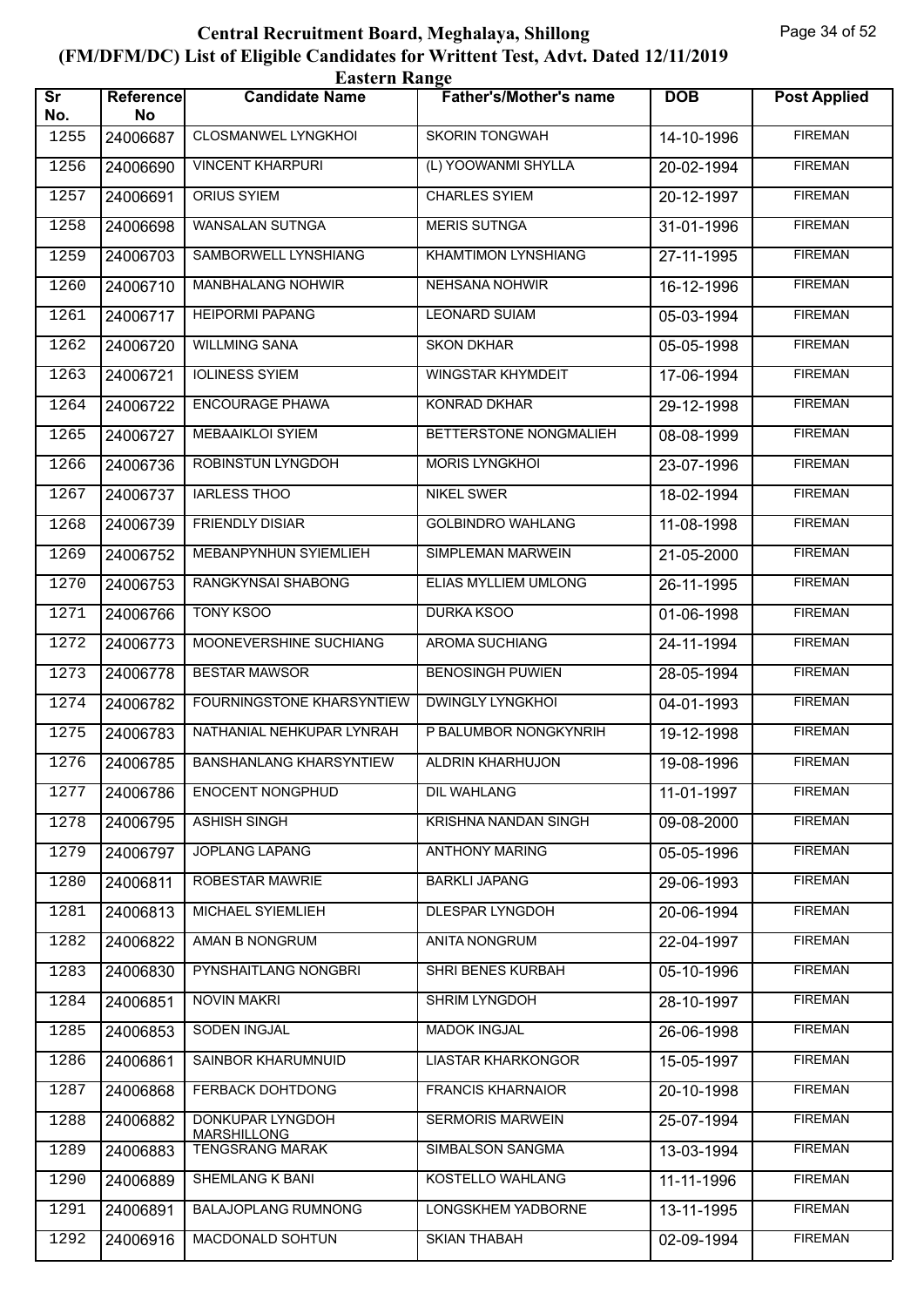|                               | <b>Eastern Range</b> |                            |                                        |            |                     |  |  |  |
|-------------------------------|----------------------|----------------------------|----------------------------------------|------------|---------------------|--|--|--|
| $\overline{\text{sr}}$<br>No. | Reference<br>No      | <b>Candidate Name</b>      | <b>Father's/Mother's name</b>          | <b>DOB</b> | <b>Post Applied</b> |  |  |  |
| 1293                          | 24006921             | <b>BAJEMNUD KHARKONGOR</b> | <b>THOMAS MUKHIM</b>                   | 25-11-1996 | <b>FIREMAN</b>      |  |  |  |
| 1294                          | 24006925             | <b>LAHNANGSAN MARWEIN</b>  | PROL HOOJON                            | 29-12-1998 | <b>FIREMAN</b>      |  |  |  |
| 1295                          | 24006926             | SNGURLANG MARWEIN          | PROL HOOJON                            | 12-11-1994 | <b>FIREMAN</b>      |  |  |  |
| 1296                          | 24006942             | HABANJOP NONGRUM           | <b>ESPINAR JYRWA</b>                   | 21-11-1995 | <b>FIREMAN</b>      |  |  |  |
| 1297                          | 24006948             | <b>KISSTAR RANI</b>        | <b>JOINSING SWER</b>                   | 17-09-1994 | <b>FIREMAN</b>      |  |  |  |
| 1298                          | 24006955             | KELLINGSTAR RYNTATHIANG    | <b>LAMPHRANG NONGBRI</b>               | 08-05-1997 | <b>FIREMAN</b>      |  |  |  |
| 1299                          | 24006963             | SHEMBOKLIN TONGWAH         | <b>DWIRIS TONGWAH</b>                  | 11-09-1995 | <b>FIREMAN</b>      |  |  |  |
| 1300                          | 24006965             | <b>BRAVEMAN SUTNGA</b>     | <b>KEWELL BAMON</b>                    | 20-05-2000 | <b>FIREMAN</b>      |  |  |  |
| 1301                          | 24006968             | <b>REMDOR WAHLANG</b>      | <b>IDAMARY WAHLANG</b>                 | 23-05-1996 | <b>FIREMAN</b>      |  |  |  |
| 1302                          | 24006970             | VISHAL ROY SYNREM          | ANDRIAS DKHAR                          | 10-08-1995 | <b>FIREMAN</b>      |  |  |  |
| 1303                          | 24006973             | <b>FREDEFENDER WARJRI</b>  | KITBORLANG KURBAH                      | 05-02-1998 | <b>FIREMAN</b>      |  |  |  |
| 1304                          | 24006984             | <b>SPLINSIUS WAHLANG</b>   | <b>SPAILIN WANNIANG</b>                | 02-06-1997 | <b>FIREMAN</b>      |  |  |  |
| 1305                          | 24006991             | <b>HIHOKMI SUTNGA</b>      | <b>GRATIFY SUTNGA</b>                  | 27-03-1998 | <b>FIREMAN</b>      |  |  |  |
| 1306                          | 24006992             | STARBORLIN MAWSOR          | ANDREAS RONGRIN                        | 06-09-2000 | <b>FIREMAN</b>      |  |  |  |
| 1307                          | 24006993             | DIMANSTAR KHARBANI         | <b>DARSING SYIEM</b>                   | 15-10-1996 | <b>FIREMAN</b>      |  |  |  |
| 1308                          | 24006995             | HUBERTWELL MARBANIANG      | THIIO JARAIN                           | 12-06-1996 | <b>FIREMAN</b>      |  |  |  |
| 1309                          | 24006996             | <b>HOTSTAR MAWSOR</b>      | <b>BRITH LANGSAH</b>                   | 07-11-1996 | <b>FIREMAN</b>      |  |  |  |
| 1310                          | 24007004             | SABIR SANGMA               | <b>KAMINI SANGMA</b>                   | 30-06-1993 | <b>FIREMAN</b>      |  |  |  |
| 1311                          | 24007012             | <b>RESTONALD NONGTNGER</b> | <b>CAMELUS THONGNI</b>                 | 02-01-1996 | <b>FIREMAN</b>      |  |  |  |
| 1312                          | 24007020             | <b>NELSON MARWEIN</b>      | <b>JESENCIA MARWEIN</b>                | 02-04-2000 | <b>FIREMAN</b>      |  |  |  |
| 1313                          | 24007022             | MORNINGSTAR SUNGOH         | LATE BUDHOK SAYOO                      | 06-07-1993 | <b>FIREMAN</b>      |  |  |  |
| 1314                          | 24007023             | <b>CLEOFAST L MAWLONG</b>  | <b>LINUS KURBAH</b>                    | 29-09-1996 | <b>FIREMAN</b>      |  |  |  |
| 1315                          | 24007041             | <b>ADRIAN MAWRIE</b>       | PHILOMINA MAWRIE                       | 17-03-1999 | <b>FIREMAN</b>      |  |  |  |
| 1316                          | 24007044             | <b>CHRISTOPHAR NONGBRI</b> | SHRI. TWINGKILMAN NONGRANG             | 09-02-1996 | <b>FIREMAN</b>      |  |  |  |
| 1317                          | 24007050             | <b>RIMICKSON PYNGROPE</b>  | DROMA KHARKONGOR                       | 24-05-1999 | <b>FIREMAN</b>      |  |  |  |
| 1318                          | 24007060             | <b>LOWIS KHARKONGOR</b>    | (L) BENOBENTURA LYNGDOH<br>MARSHILLONG | 02-04-1997 | <b>FIREMAN</b>      |  |  |  |
| 1319                          | 24007071             | SILSRANG G MOMIN           | <b>LEDIUSH B MARAK</b>                 | 27-04-1998 | <b>FIREMAN</b>      |  |  |  |
| 1320                          | 24007077             | DA O HI DKHAR              | <b>KIHON DKHAR</b>                     | 17-08-1999 | <b>FIREMAN</b>      |  |  |  |
| 1321                          | 24007136             | <b>DOMINIC BAREH</b>       | SAPHA BAREH                            | 06-07-1993 | <b>FIREMAN</b>      |  |  |  |
| 1322                          | 24007147             | JOHNLYSON KHARMAWLONG      | <b>BREDING NONGPHUD</b>                | 15-07-1995 | <b>FIREMAN</b>      |  |  |  |
| 1323                          | 24007158             | KHAINDINGROY WANNIANG      | <b>DWORDA WANNIANG</b>                 | 09-12-1998 | <b>FIREMAN</b>      |  |  |  |
| 1324                          | 24007177             | DERACH R SANGMA            | BREDILSTONE M MOMIN                    | 02-02-1998 | <b>FIREMAN</b>      |  |  |  |
| 1325                          | 24007184             | SOUNDERSTAR SYNTEM         | LATE FEARLESS TYNGKAN                  | 27-02-1994 | <b>FIREMAN</b>      |  |  |  |
| 1326                          | 24007186             | SHLORNING RYNGHANG         | <b>HERKIN MARBANIANG</b>               | 01-08-1993 | <b>FIREMAN</b>      |  |  |  |
| 1327                          | 24007188             | <b>MEKILAN NONGKHLAW</b>   | NIULINDA NONGKHLAW                     | 06-06-1996 | <b>FIREMAN</b>      |  |  |  |
| 1328                          | 24007190             | RANGDAJIED SHYRKON         | ALBINUS RIANGSHIANG                    | 10-06-2000 | <b>FIREMAN</b>      |  |  |  |
| 1329                          | 24007199             | <b>EWANMI PHAWA</b>        | <b>TRELIN PHAWA</b>                    | 01-12-2000 | <b>FIREMAN</b>      |  |  |  |
| 1330                          | 24007220             | <b>LEO MRONG</b>           | PRADIP N MARAK                         | 19-07-1993 | <b>FIREMAN</b>      |  |  |  |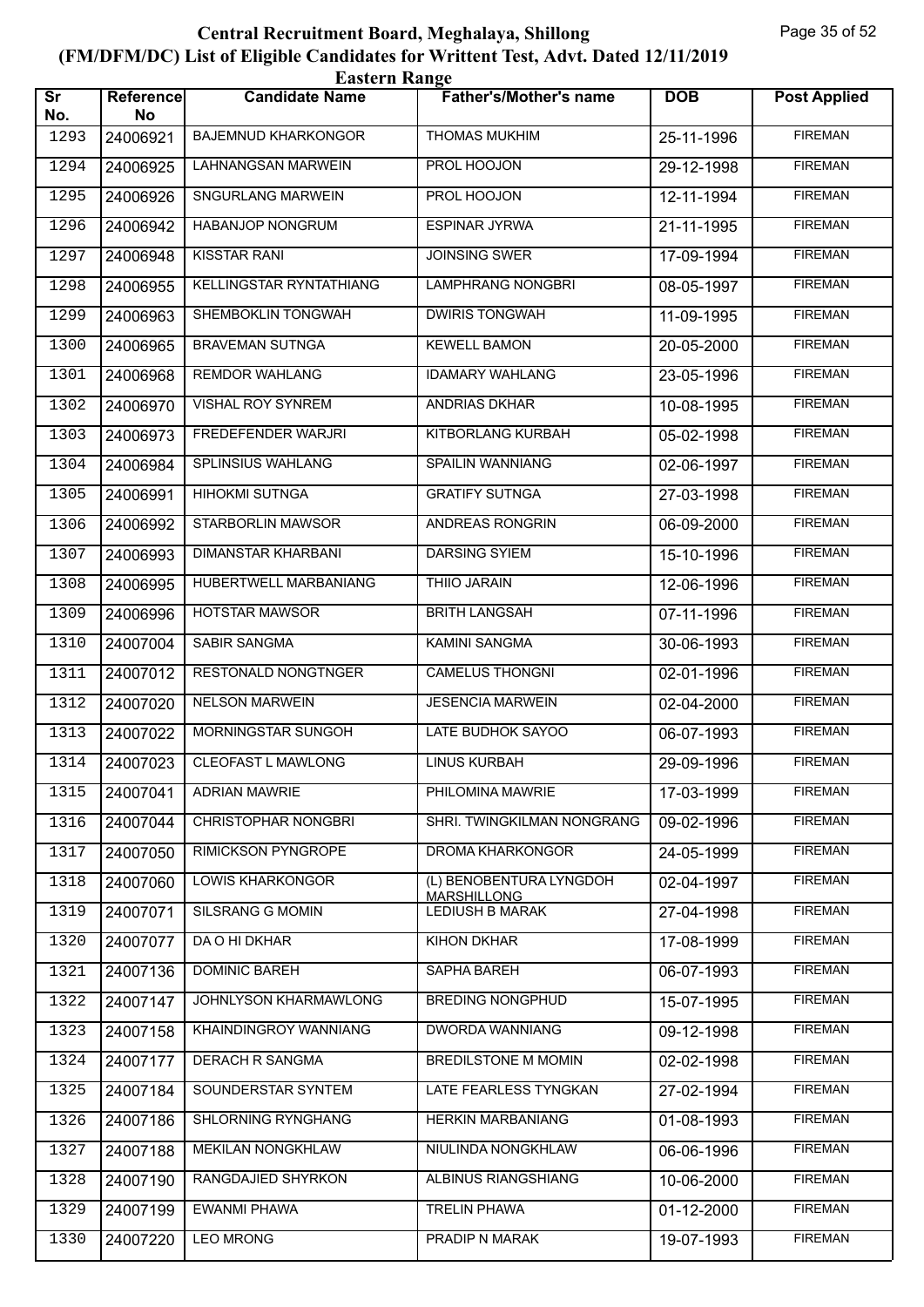|                               | <b>Eastern Range</b> |                           |                               |            |                       |  |  |  |
|-------------------------------|----------------------|---------------------------|-------------------------------|------------|-----------------------|--|--|--|
| $\overline{\text{Sr}}$<br>No. | Reference<br>No      | <b>Candidate Name</b>     | <b>Father's/Mother's name</b> | <b>DOB</b> | <b>Post Applied</b>   |  |  |  |
| 1331                          | 24007231             | KORDORLANG LYNGDOH        | LAMPHRANGTON LYNGKHOI         | 11-11-1996 | <b>FIREMAN</b>        |  |  |  |
| 1332                          | 24007238             | RONALD MALLAI             | <b>BERNADETH MALLAI</b>       | 15-09-1993 | <b>FIREMAN</b>        |  |  |  |
| 1333                          | 24007245             | <b>HEISNIAWKI SYNGKON</b> | <b>HAMLET LYNGDOH</b>         | 02-04-1998 | <b>FIREMAN</b>        |  |  |  |
| 1334                          | 24007258             | KHLAINBORLANG WAHLANG     | <b>FRANCIS KHARKONGOR</b>     | 07-01-2000 | <b>FIREMAN</b>        |  |  |  |
| 1335                          | 24007314             | NANGSKHEM MARWEIN         | <b>TELESPHOR THONGNI</b>      | 22-06-1993 | <b>FIREMAN</b>        |  |  |  |
| 1336                          | 24007316             | SPALJUNE NONGSPUNG        | <b>ROSTAR DKHAR</b>           | 18-08-1998 | <b>FIREMAN</b>        |  |  |  |
| 1337                          | 25000014             | MEBANSAINBORLANG PATHAW   | <b>LIGHTING BASAIAWMOIT</b>   | 16-08-1997 | <b>DRIVER FIREMAN</b> |  |  |  |
| 1338                          | 25000020             | KYLLUMLANG DIENGDOH       | LAINTARSINGH NONGREM          | 18-07-1997 | DRIVER FIREMAN        |  |  |  |
| 1339                          | 25000026             | <b>GEPOL KLEIN</b>        | <b>SAJON KLEIN</b>            | 19-02-1998 | <b>DRIVER FIREMAN</b> |  |  |  |
| 1340                          | 25000034             | <b>BADONMAME TANG</b>     | <b>LONTIHUN TANG</b>          | 19-05-2000 | <b>DRIVER FIREMAN</b> |  |  |  |
| 1341                          | 25000069             | ELIAS MARBANIANG          | <b>AUGUSTINE KHARSHANDI</b>   | 28-06-1995 | <b>DRIVER FIREMAN</b> |  |  |  |
| 1342                          | 25000070             | FULLMOON JUNE ROY TANG    | PERICHON DKHAR                | 24-06-1994 | <b>DRIVER FIREMAN</b> |  |  |  |
| 1343                          | 25000072             | <b>RAHUL SINGH</b>        | RAJDEO PRASAD SINGH           | 14-01-2000 | <b>DRIVER FIREMAN</b> |  |  |  |
| 1344                          | 25000081             | <b>MONSON SYIEM</b>       | <b>DISLIN SYIEM</b>           | 12-12-1995 | <b>DRIVER FIREMAN</b> |  |  |  |
| 1345                          | 25000084             | <b>ORESTAR KHARBANI</b>   | <b>BILISTA KHARBANI</b>       | 01-07-1996 | <b>DRIVER FIREMAN</b> |  |  |  |
| 1346                          | 25000106             | <b>DEPHER LAMARE</b>      | PIR SYMPLI                    | 23-10-1995 | <b>DRIVER FIREMAN</b> |  |  |  |
| 1347                          | 25000114             | DARI-O-PAIA RYMBAI        | <b>LINA RYMBAI</b>            | 29-10-1995 | <b>DRIVER FIREMAN</b> |  |  |  |
| 1348                          | 25000115             | <b>NEBANSON LYNGDOH</b>   | THIARTLIDA LYNGDOH            | 08-09-1996 | <b>DRIVER FIREMAN</b> |  |  |  |
| 1349                          | 25000116             | ATIAR BAKHLAIN DKHAR      | PHANDIS DKHAR                 | 11-04-1994 | <b>DRIVER FIREMAN</b> |  |  |  |
| 1350                          | 25000119             | MULMARKSTONE LYNGKHOI     | KIMBILIS LYNGKHOI             | 14-11-1998 | DRIVER FIREMAN        |  |  |  |
| 1351                          | 25000124             | DAPBIANGMI LANGSTANG      | KORES SUNGOH                  | 13-07-1999 | <b>DRIVER FIREMAN</b> |  |  |  |
| 1352                          | 25000129             | <b>CLEOFAST KHARLIIU</b>  | <b>LIIU PATHAW</b>            | 05-01-1994 | <b>DRIVER FIREMAN</b> |  |  |  |
| 1353                          | 25000140             | PHANGSTAR THABAH          | THIDA THABAH                  | 02-10-1994 | <b>DRIVER FIREMAN</b> |  |  |  |
| 1354                          | 25000145             | SAMUELSTAR PYNGROPE       | <b>REBAR WANKHAR</b>          | 16-04-1995 | DRIVER FIREMAN        |  |  |  |
| 1355                          | 25000150             | <b>KYNSAI LAMURONG</b>    | <b>BELITON LYNGDOH</b>        | 22-07-1998 | DRIVER FIREMAN        |  |  |  |
| 1356                          | 25000163             | <b>TOBIAS JANA</b>        | <b>HARKOR KHYLLAIT</b>        | 16-07-1999 | DRIVER FIREMAN        |  |  |  |
| 1357                          | 25000178             | FAMOUS FORTON K. SOHKHIA  | JOSPAR W. SOHKHIA             | 25-07-1994 | <b>DRIVER FIREMAN</b> |  |  |  |
| 1358                          | 25000182             | <b>BOLDSTAR NONGSIEJ</b>  | SPAR BASAIAWMOIT              | 06-09-1999 | <b>DRIVER FIREMAN</b> |  |  |  |
| 1359                          | 25000184             | <b>KYRSHANBOR THONGNI</b> | <b>WOMBING WANNIANG</b>       | 29-07-1996 | DRIVER FIREMAN        |  |  |  |
| 1360                          | 25000199             | MOONSHAINBOR RANI         | <b>ESPHIYO RANI</b>           | 03-08-1996 | DRIVER FIREMAN        |  |  |  |
| 1361                          | 25000204             | SHEMPHANG LYNGDOH         | <b>IGINUS NONGTNGER</b>       | 02-03-1998 | DRIVER FIREMAN        |  |  |  |
| 1362                          | 25000214             | SAINDUR DKHAR             | RAM SHYRMANG                  | 05-11-2000 | <b>DRIVER FIREMAN</b> |  |  |  |
| 1363                          | 25000222             | PYNSHAILANGMI SHYLLA      | SHRI. SKHEM BIAM              | 26-09-1996 | <b>DRIVER FIREMAN</b> |  |  |  |
| 1364                          | 25000224             | MOONLIGHT L NONGLAIT      | TWENTY L NONGLAIT             | 25-07-1997 | DRIVER FIREMAN        |  |  |  |
| 1365                          | 25000231             | NORBARHSING SANGMA        | SONSING SANGMA                | 22-11-1997 | DRIVER FIREMAN        |  |  |  |
| 1366                          | 25000233             | PYNSHAILANG L MARSHILONG  | STANLY WANNIANG               | 04-01-1999 | DRIVER FIREMAN        |  |  |  |
| 1367                          | 25000234             | SHAIBOKSTAR LYNGDOH       | <b>RISTAR NONGREM</b>         | 12-11-1995 | <b>DRIVER FIREMAN</b> |  |  |  |
| 1368                          | 25000238             | SHUTINGSTAR NONGRUM       | <b>STON NONGRUM</b>           | 23-11-1998 | DRIVER FIREMAN        |  |  |  |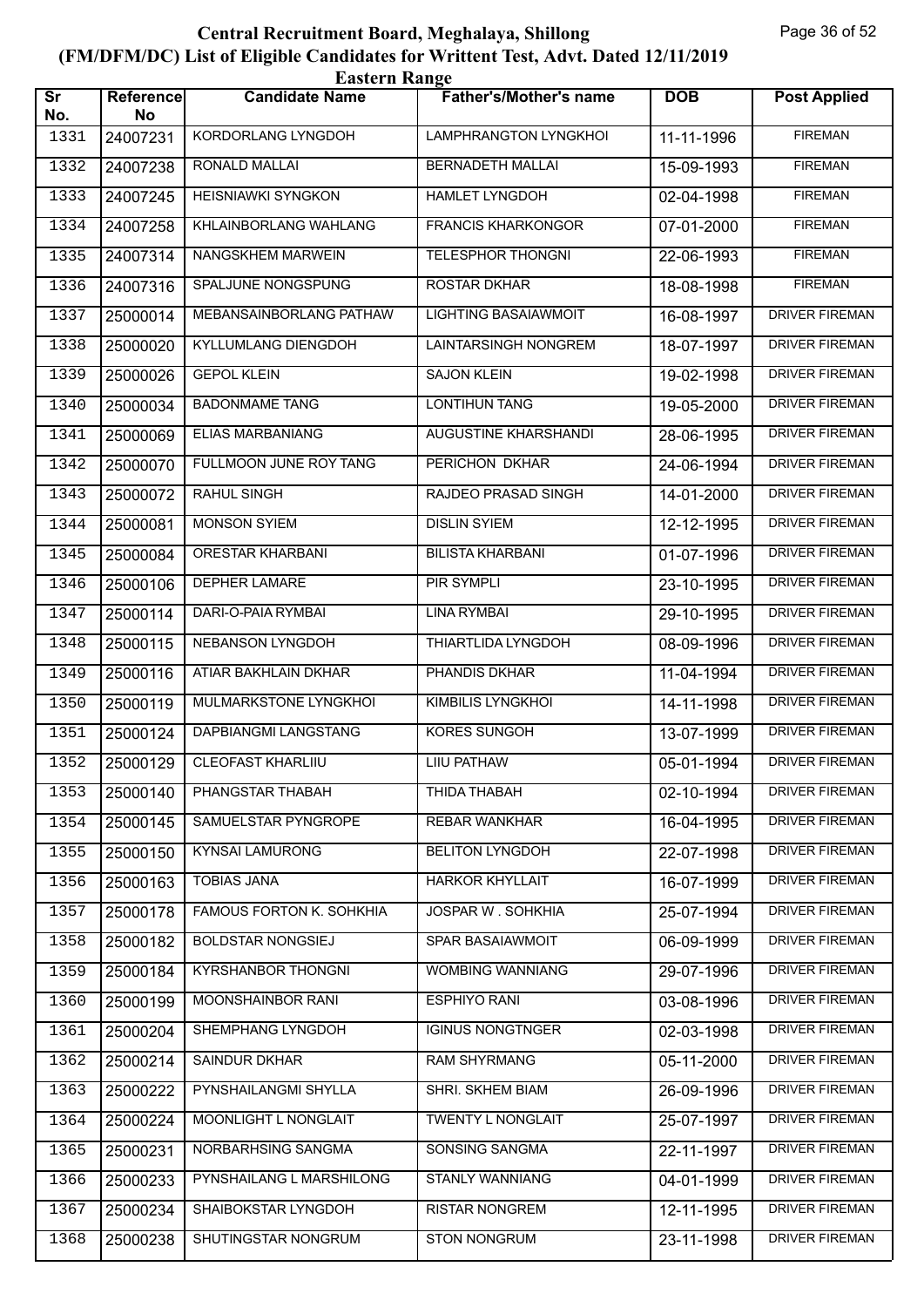| <b>Eastern Range</b>          |                        |                                         |                               |            |                       |  |  |
|-------------------------------|------------------------|-----------------------------------------|-------------------------------|------------|-----------------------|--|--|
| $\overline{\text{Sr}}$<br>No. | <b>Reference</b><br>No | <b>Candidate Name</b>                   | <b>Father's/Mother's name</b> | <b>DOB</b> | <b>Post Applied</b>   |  |  |
| 1369                          | 25000246               | WANPYNKHRAW NONGKHLAW                   | RIOLIN NONGKHLAW              | 10-05-1997 | <b>DRIVER FIREMAN</b> |  |  |
| 1370                          | 25000249               | <b>DEVENTION LYNGDOH</b>                | <b>SIDON WANNIANG</b>         | 14-10-1993 | <b>DRIVER FIREMAN</b> |  |  |
| 1371                          | 25000264               | <b>KENESTAR MAWLONG</b>                 | <b>ESPHULLES L LAWRINIANG</b> | 05-06-1996 | <b>DRIVER FIREMAN</b> |  |  |
| 1372                          | 25000280               | TARANGBORLIN MARNGAR                    | <b>ESSLYROI SOHSHANG</b>      | 25-11-1997 | <b>DRIVER FIREMAN</b> |  |  |
| 1373                          | 25000282               | SHAINLUT-IA-I NANGBAH                   | <b>JEEN SUCHIANG</b>          | 28-10-1994 | <b>DRIVER FIREMAN</b> |  |  |
| 1374                          | 25000284               | <b>EMDORLANG BIAM</b>                   | SHEMPHANGBHA MUKHIM           | 25-09-1998 | DRIVER FIREMAN        |  |  |
| 1375                          | 25000305               | <b>BASNGEWLEM MAKDOH</b>                | <b>TONLING BARIM</b>          | 16-10-1994 | <b>DRIVER FIREMAN</b> |  |  |
| 1376                          | 25000309               | <b>MEBASHAN RYMBAI</b>                  | NITHIEJBHA SHADAP             | 22-02-1995 | <b>DRIVER FIREMAN</b> |  |  |
| 1377                          | 25000320               | <b>IOHBORLANG TARIANG</b>               | AIBORD WARJRI                 | 12-01-1996 | <b>DRIVER FIREMAN</b> |  |  |
| 1378                          | 25000327               | KUMARBHA KHONGKNAW                      | <b>BIOLIN KHONGKNAW</b>       | 20-11-1994 | <b>DRIVER FIREMAN</b> |  |  |
| 1379                          | 25000330               | <b>IALAMKI PHAWA</b>                    | <b>MANO PDEIN</b>             | 12-09-1999 | <b>DRIVER FIREMAN</b> |  |  |
| 1380                          | 25000341               | DENELSON PYNGROPE                       | <b>LITORI PYNGROPE</b>        | 28-03-1996 | <b>DRIVER FIREMAN</b> |  |  |
| 1381                          | 25000344               | <b>DOSARIO KHARSATI</b>                 | KORBEL LAWAI                  | 05-02-1999 | <b>DRIVER FIREMAN</b> |  |  |
| 1382                          | 25000346               | ANTONY LYNGDOH                          | <b>BASNILIN LYNGDOH</b>       | 08-07-1996 | <b>DRIVER FIREMAN</b> |  |  |
| 1383                          | 25000348               | WALLAMBHA SHYLLA                        | DATNE LIPON                   | 31-08-1995 | <b>DRIVER FIREMAN</b> |  |  |
| 1384                          | 25000362               | PHINGSTAR KHARJAHRIN                    | STERPHELIUS LYNGKHOI          | 15-06-1999 | DRIVER FIREMAN        |  |  |
| 1385                          | 25000369               | LAPYNSHAI WANNIANG                      | <b>BOKSTAR NONGDKHAR</b>      | 12-08-1997 | <b>DRIVER FIREMAN</b> |  |  |
| 1386                          | 25000370               | <b>NERIUS L MIANGIONG</b>               | <b>BENIS RYNNIAW</b>          | 10-06-1994 | <b>DRIVER FIREMAN</b> |  |  |
| 1387                          | 25000373               | <b>RUBEL RICKY NONGSIEJ</b>             | J.S.DANIEL LYNGDOH            | 11-07-1996 | DRIVER FIREMAN        |  |  |
| 1388                          | 25000389               | <b>FRANKY NIANGTI</b>                   | ARDAME LALOO                  | 04-09-1995 | DRIVER FIREMAN        |  |  |
| 1389                          | 25000390               | FRANKLESTAR LYNGDOH KYNSHI              | <b>EXTREAMLY NONGSIEJ</b>     | 20-05-1996 | <b>DRIVER FIREMAN</b> |  |  |
| 1390                          | 25000400               | MICHAELSON MAWLONG                      | <b>LAMTREILIN MAWLONG</b>     | 31-12-1994 | <b>DRIVER FIREMAN</b> |  |  |
| 1391                          | 25000415               | LANCHESTAR LYNGDOH<br><b>MARSHILONG</b> | LIS LIS LYNGDOH MARSHILONG    | 07-01-1996 | DRIVER FIREMAN        |  |  |
| 1392                          | 25000419               | IATEILANG SHANGPLIANG                   | <b>BANLUMLANG PALE</b>        | 28-07-1994 | DRIVER FIREMAN        |  |  |
| 1393                          | 25000425               | <b>COVERMORE AMRYNSONG</b>              | <b>BIN SYMPLI</b>             | 10-10-1993 | <b>DRIVER FIREMAN</b> |  |  |
| 1394                          | 25000427               | SHANIAHSKHEM NARLONG                    | <b>REBUL KHYMDEIT</b>         | 02-08-1995 | DRIVER FIREMAN        |  |  |
| 1395                          | 25000446               | SNGEWTHIANG KHYRIEM                     | SEBERIN MALAI                 | 28-12-1994 | <b>DRIVER FIREMAN</b> |  |  |
| 1396                          | 25000463               | NIEWKOR MAWNAI                          | <b>JULIUS KHARKONGOR</b>      | 19-03-1996 | <b>DRIVER FIREMAN</b> |  |  |
| 1397                          | 25000473               | RICHARD KUPAR L NONGLAIT                | <b>MAIANLY PARIONG</b>        | 03-01-1999 | DRIVER FIREMAN        |  |  |
| 1398                          | 25000477               | <b>WEST SHADAP</b>                      | <b>TADOP SHADAP</b>           | 12-03-2000 | DRIVER FIREMAN        |  |  |
| 1399                          | 25000478               | DONBOKLANG SYIEMIONG                    | <b>OSBORN SHABONG</b>         | 29-11-1994 | DRIVER FIREMAN        |  |  |
| 1400                          | 25000484               | SAPLAMIKI SANA                          | <b>BIPHOLE PHAWA</b>          | 12-04-1997 | DRIVER FIREMAN        |  |  |
| 1401                          | 25000496               | MICKSTARWELL RONGRIN                    | <b>RAKHEL RONGRIN</b>         | 07-03-1994 | DRIVER FIREMAN        |  |  |
| 1402                          | 25000503               | RIBOKLANG LYNGDOH                       | <b>WALTER MARWEIN</b>         | 20-12-1997 | DRIVER FIREMAN        |  |  |
| 1403                          | 25000515               | PHILARIUS RYNDONG                       | <b>ELPHRIDA RYNDONG</b>       | 20-02-1993 | DRIVER FIREMAN        |  |  |
| 1404                          | 25000523               | PYNIAID KHYMDEIT                        | <b>BLIN SYIEM</b>             | 08-07-1993 | DRIVER FIREMAN        |  |  |
| 1405                          | 25000537               | ROMARIO MARWEIN                         | <b>JUSTINA MARWEIN</b>        | 22-07-1997 | DRIVER FIREMAN        |  |  |
| 1406                          | 25000541               | <b>INDI LALOO</b>                       | SHRI LAKHON CHYRMANG          | 15-08-1997 | DRIVER FIREMAN        |  |  |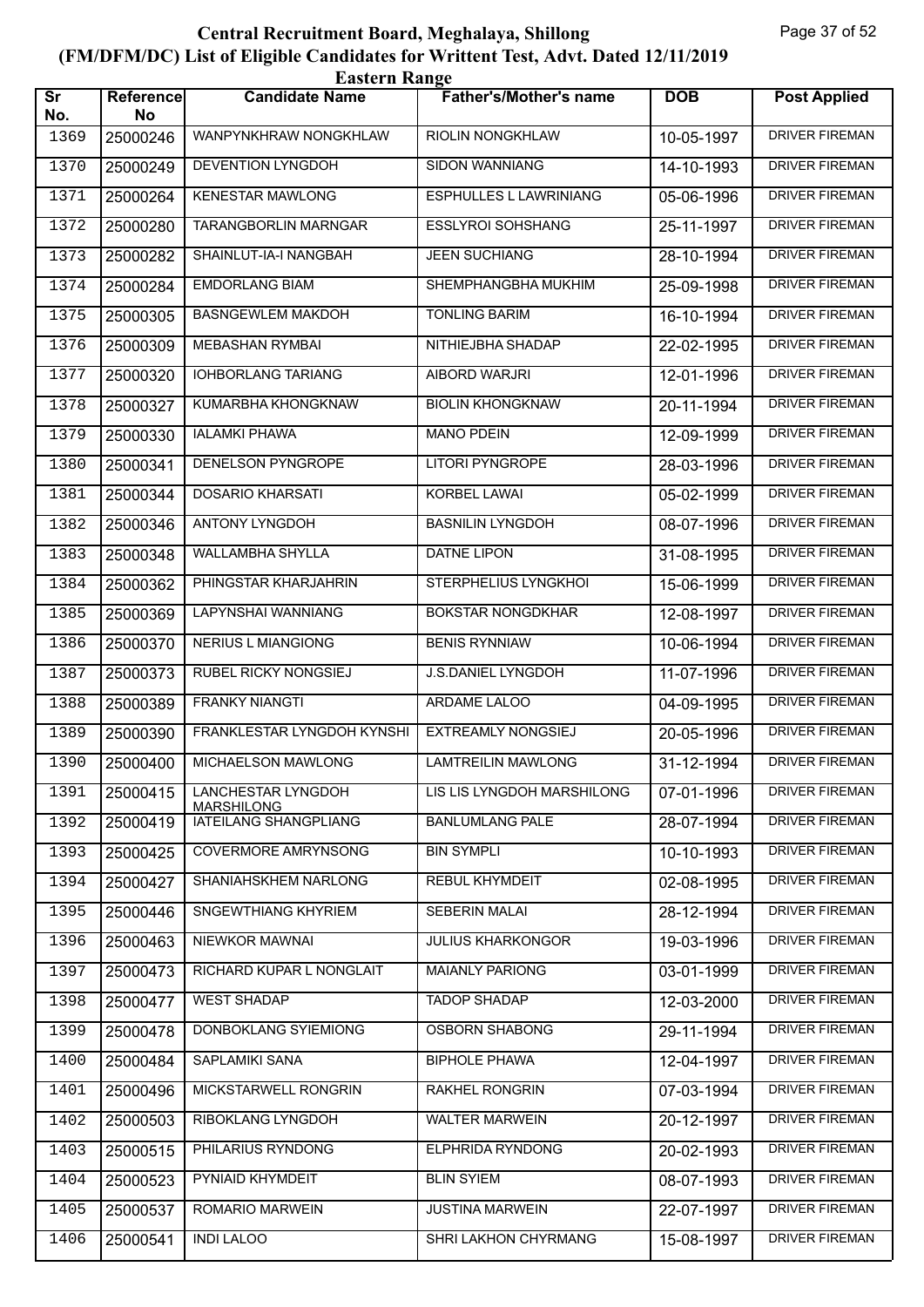| <b>Eastern Range</b>          |                 |                                        |                               |            |                       |  |  |
|-------------------------------|-----------------|----------------------------------------|-------------------------------|------------|-----------------------|--|--|
| $\overline{\text{Sr}}$<br>No. | Reference<br>No | <b>Candidate Name</b>                  | <b>Father's/Mother's name</b> | <b>DOB</b> | <b>Post Applied</b>   |  |  |
| 1407                          | 25000551        | SHAPHRANGWELL SOHKHIA                  | <b>JOSPAR W SOHKHIA</b>       | 15-11-1996 | <b>DRIVER FIREMAN</b> |  |  |
| 1408                          | 25000560        | <b>BIANGBORLANG MARTHONG</b>           | <b>BILDING K JAHRIN</b>       | 09-08-1995 | <b>DRIVER FIREMAN</b> |  |  |
| 1409                          | 25000565        | <b>HAKIDA TLANG</b>                    | POLY PHAWA/ DISFUL TLANG      | 28-10-1999 | <b>DRIVER FIREMAN</b> |  |  |
| 1410                          | 25000567        | RICHARD KUPAR LYNGKHOI                 | SHANBOR MARBANIANG            | 14-12-1993 | <b>DRIVER FIREMAN</b> |  |  |
| 1411                          | 25000571        | KYRSHANSKHEM NONGPLUH                  | <b>ROBIRIS NONGPLUH</b>       | 12-02-1995 | <b>DRIVER FIREMAN</b> |  |  |
| 1412                          | 25000577        | SHANBORLANG NONGSPUNG                  | PHENDRY LANGRIN               | 06-04-1995 | <b>DRIVER FIREMAN</b> |  |  |
| 1413                          | 25000590        | <b>JEBANSON WAHLANG</b>                | <b>LANSON</b>                 | 07-03-1996 | <b>DRIVER FIREMAN</b> |  |  |
| 1414                          | 25000592        | <b>SHARLES SHANGPLIANG</b>             | (L) DIRO PARIONG              | 01-01-2000 | <b>DRIVER FIREMAN</b> |  |  |
| 1415                          | 25000612        | <b>BONAFIDE PASSAH</b>                 | <b>SHRI. YOULISIS SHYLLA</b>  | 28-05-1997 | <b>DRIVER FIREMAN</b> |  |  |
| 1416                          | 25000613        | STEPHANSON RANI                        | <b>HOBRIK SYIEMIONG</b>       | 14-06-1996 | <b>DRIVER FIREMAN</b> |  |  |
| 1417                          | 25000615        | KELLDINGROY MYLLIEM UMLONG             | <b>WELDINGROY KHARPAN</b>     | 22-08-1995 | <b>DRIVER FIREMAN</b> |  |  |
| 1418                          | 25000618        | <b>DECHESMI DKHAR</b>                  | <b>REPWEL RYMBAI</b>          | 06-05-1995 | <b>DRIVER FIREMAN</b> |  |  |
| 1419                          | 25000635        | BENNYBERT KHARLYNGDOH                  | <b>BUJLI LYNGDOH NONGPIUR</b> | 16-01-1995 | <b>DRIVER FIREMAN</b> |  |  |
| 1420                          | 25000638        | BATSKHEMKUPAR DKHAR                    | TONYFORTSTONE WAR             | 09-07-1999 | <b>DRIVER FIREMAN</b> |  |  |
| 1421                          | 25000640        | <b>EMILSON JYRWA</b>                   | KESMANWELL IAWPHNIAW          | 12-09-1996 | <b>DRIVER FIREMAN</b> |  |  |
| 1422                          | 25000641        | <b>BHARAT TALANG</b>                   | <b>SPULLY TALANG</b>          | 21-03-2000 | <b>DRIVER FIREMAN</b> |  |  |
| 1423                          | 25000658        | <b>BANLAMPHANG KHARLARTANG</b>         | <b>ROKEN LYNGDOH</b>          | 09-12-1995 | <b>DRIVER FIREMAN</b> |  |  |
| 1424                          | 25000661        | JUNESTARWEL LYNGDOH<br><b>NONGLAIT</b> | <b>BROLIN KURBAH</b>          | 02-02-1998 | <b>DRIVER FIREMAN</b> |  |  |
| 1425                          | 25000663        | SPIDILAND WANNIANG                     | <b>GNEDING MARWEIN</b>        | 16-03-1996 | <b>DRIVER FIREMAN</b> |  |  |
| 1426                          | 25000665        | <b>COMPROMISE WAHLANG</b>              | PRIKSTARLAND LYNGDOH          | 08-01-1996 | <b>DRIVER FIREMAN</b> |  |  |
| 1427                          | 25000673        | <b>LUBETSON WAHLANG</b>                | RAMDING MARBANIANG            | 27-02-1995 | <b>DRIVER FIREMAN</b> |  |  |
| 1428                          | 25000674        | <b>VINCENT SHEMLANG NONGBRI</b>        | ARSON LYNGDOH NONGLAIT        | 19-11-1996 | <b>DRIVER FIREMAN</b> |  |  |
| 1429                          | 25000679        | <b>RONICK SYIEM</b>                    | <b>ROBIN SYIEM</b>            | 29-12-1996 | <b>DRIVER FIREMAN</b> |  |  |
| 1430                          | 25000687        | PHERDIBRAND NONGKHLAW                  | <b>DASCOS NONGKHLAW</b>       | 02-02-1993 | <b>DRIVER FIREMAN</b> |  |  |
| 1431                          | 25000700        | <b>BASKHEMBOR NONGSIEJ</b>             | <b>SKENDRO LYNGKHOI</b>       | 11-11-1996 | DRIVER FIREMAN        |  |  |
| 1432                          | 25000709        | <b>IABORSTAR NONGKYNRIH</b>            | SHRI. HECTOR KHARUMNUID       | 17-10-1993 | DRIVER FIREMAN        |  |  |
| 1433                          | 25000711        | SHEMA TARIANG                          | <b>DEIMON TARIANG</b>         | 15-05-1998 | <b>DRIVER FIREMAN</b> |  |  |
| 1434                          | 25000718        | <b>LURSHAI MAWLONG</b>                 | ROLDIS NONGSIEJ               | 06-12-1997 | <b>DRIVER FIREMAN</b> |  |  |
| 1435                          | 25000726        | <b>DUKI SYRTI</b>                      | <b>EASTLAND DKHAR</b>         | 29-05-1999 | <b>DRIVER FIREMAN</b> |  |  |
| 1436                          | 25000728        | <b>BANKITBORLANG NONGSIANG</b>         | KHRAWKUPAR IAWPHNIAW          | 17-09-1996 | DRIVER FIREMAN        |  |  |
| 1437                          | 25000737        | <b>LESTER MARBANIANG</b>               | LATE PREM SUNAR               | 12-10-1993 | <b>DRIVER FIREMAN</b> |  |  |
| 1438                          | 25000742        | MARIUS LYNGDOH NONGLAIT                | <b>BALENTIN LAWAI</b>         | 26-10-1994 | <b>DRIVER FIREMAN</b> |  |  |
| 1439                          | 25000750        | <b>TONY THANGKIEW</b>                  | <b>ELIZABETH THANGKIEW</b>    | 15-10-1994 | <b>DRIVER FIREMAN</b> |  |  |
| 1440                          | 25000783        | FIRST JEWELL LALOO                     | NANDA LALOO                   | 01-01-1998 | <b>DRIVER FIREMAN</b> |  |  |
| 1441                          | 25000791        | HUBERTWELL MARBANIANG                  | <b>THIIO JARAIN</b>           | 12-06-1996 | DRIVER FIREMAN        |  |  |
| 1442                          | 25000803        | MARKDONALD SYIEMLIEH                   | <b>COLLUMBUS DKHAR</b>        | 13-02-1997 | <b>DRIVER FIREMAN</b> |  |  |
| 1443                          | 25000805        | <b>ASHISH SINGH</b>                    | KRISHNA NANDAN SINGH          | 09-08-2000 | <b>DRIVER FIREMAN</b> |  |  |
| 1444                          | 25000809        | PULLAINSTARFIELD THONGNI               | PHAINING LYNGKHOI             | 27-02-1995 | DRIVER FIREMAN        |  |  |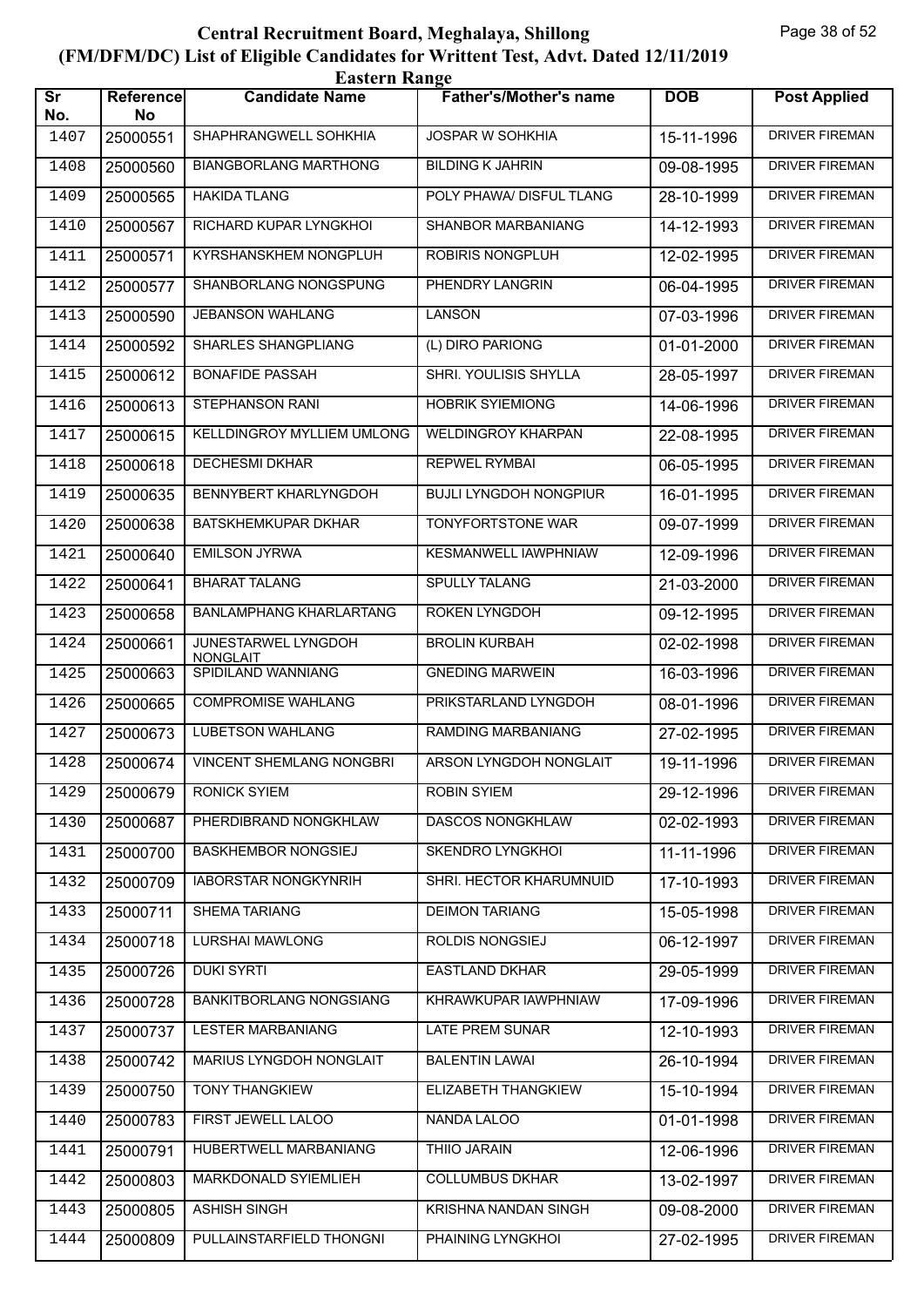| <b>Eastern Range</b>          |                 |                              |                               |            |                          |  |
|-------------------------------|-----------------|------------------------------|-------------------------------|------------|--------------------------|--|
| $\overline{\text{Sr}}$<br>No. | Reference<br>No | <b>Candidate Name</b>        | <b>Father's/Mother's name</b> | <b>DOB</b> | <b>Post Applied</b>      |  |
| 1445                          | 25000827        | ROCKYSTAR KHARBANI           | PHULBALIN KHARBANI            | 22-06-1998 | <b>DRIVER FIREMAN</b>    |  |
| 1446                          | 25000841        | NATHANIAL NEHKUPAR LYNRAH    | P BALUMBOR NONGKYNRIH         | 19-12-1998 | <b>DRIVER FIREMAN</b>    |  |
| 1447                          | 25000855        | <b>ACHIEVEMENT IAKAI</b>     | <b>SHRI NOAH MUKSOR</b>       | 30-10-1993 | <b>DRIVER FIREMAN</b>    |  |
| 1448                          | 25000857        | <b>BALAJOPLANG RUMNONG</b>   | LONGSKHEM YADBORNE            | 13-11-1995 | <b>DRIVER FIREMAN</b>    |  |
| 1449                          | 25000863        | <b>WISTERWELL DKHAR</b>      | <b>HELPME DKHAR</b>           | 10-03-1994 | <b>DRIVER FIREMAN</b>    |  |
| 1450                          | 25000879        | <b>WANLAMBOK BINA</b>        | SHIEKBRAINARD THONGNI         | 12-08-1993 | <b>DRIVER FIREMAN</b>    |  |
| 1451                          | 25000886        | BUHNAMBADONBOK MARWEIN       | <b>JOPTHIAW MARWEIN</b>       | 09-04-1994 | <b>DRIVER FIREMAN</b>    |  |
| 1452                          | 25000899        | <b>JANAISING MARBANIANG</b>  | <b>BLOIN LYNGDOH TDONG</b>    | 20-01-1998 | <b>DRIVER FIREMAN</b>    |  |
| 1453                          | 27000018        | <b>COVERMORE AMRYNSONG</b>   | <b>BIN SYMPLI</b>             | 10-10-1993 | DRIVER CONSTABLES        |  |
| 1454                          | 27000032        | <b>LAMBERT MAWLIEH</b>       | ROSE MARY MAWLIEH             | 30-04-1996 | <b>DRIVER CONSTABLES</b> |  |
| 1455                          | 27000059        | <b>JUSTERWELL JYRWA</b>      | <b>RUSLAND SNAR</b>           | 18-08-1997 | DRIVER CONSTABLES        |  |
| 1456                          | 27000061        | <b>LAMBERT L.MAIRANG</b>     | <b>BENHUR DKHAR</b>           | 10-09-1996 | DRIVER CONSTABLES        |  |
| 1457                          | 27000067        | <b>WILNINGSTAR SYIEMIONG</b> | <b>BUDSTAR JYNDIANG</b>       | 18-04-1996 | DRIVER CONSTABLES        |  |
| 1458                          | 27000076        | SEIBORLANG SUCHIANG          | <b>AINITY SUCHIANG</b>        | 30-12-1995 | DRIVER CONSTABLES        |  |
| 1459                          | 27000078        | <b>IONIS RANI</b>            | POLYCARPUS KURBAH             | 19-03-1994 | <b>DRIVER CONSTABLES</b> |  |
| 1460                          | 27000080        | POULROBERT L NONGLAIT        | <b>DRALIN WANNIANG</b>        | 16-02-2000 | DRIVER CONSTABLES        |  |
| 1461                          | 27000082        | <b>IVANSON L NONGLAIT</b>    | SPING SYIEMLIEH               | 31-10-1999 | DRIVER CONSTABLES        |  |
| 1462                          | 27000089        | JOHNSEN RONSANG              | <b>CHRISTOPHER KYNTER</b>     | 29-11-1994 | <b>DRIVER CONSTABLES</b> |  |
| 1463                          | 27000090        | KYLLUMLANG DIENGDOH          | LAINTARSINGH NONGREM          | 18-07-1997 | <b>DRIVER CONSTABLES</b> |  |
| 1464                          | 27000094        | <b>TIROTSING LYNKHOI</b>     | <b>MISTOLIN WANNIANG</b>      | 08-08-1994 | <b>DRIVER CONSTABLES</b> |  |
| 1465                          | 27000113        | <b>DANNYO THANGKHIEW</b>     | ARABIAN THANGKHIEW            | 18-07-1996 | <b>DRIVER CONSTABLES</b> |  |
| 1466                          | 27000115        | PYNSHEMKUPAR NONGRANG        | <b>PYNLANG</b>                | 21-11-1999 | DRIVER CONSTABLES        |  |
| 1467                          | 27000130        | <b>WANRILANG TIEWLA</b>      | ELVIS SOHKHLET                | 11-12-1996 | DRIVER CONSTABLES        |  |
| 1468                          | 27000132        | DAMANKILANG RANI             | <b>BALARI RANI</b>            | 04-10-1997 | DRIVER CONSTABLES        |  |
| 1469                          | 27000133        | STEPINGSTONE ROY SHADAP      | <b>NITILIS SHADAP</b>         | 22-06-1994 | <b>DRIVER CONSTABLES</b> |  |
| 1470                          | 27000144        | EVERWORD MARBANIANG          | DOMINIC MARWET                | 26-05-1993 | DRIVER CONSTABLES        |  |
| 1471                          | 27000163        | SALANKI SUJA                 | <b>JUSTINA SUJA</b>           | 09-03-1998 | DRIVER CONSTABLES        |  |
| 1472                          | 27000168        | <b>BANSHANLANG NONGREM</b>   | KARBIN MARWEIN                | 14-08-1994 | <b>DRIVER CONSTABLES</b> |  |
| 1473                          | 27000191        | <b>WANKERLANG KHARBITHAI</b> | REBELLIN KHARBITHAI           | 16-08-1995 | DRIVER CONSTABLES        |  |
| 1474                          | 27000212        | <b>TAIMON PADU</b>           | (L) CARMEL MYRCHIANG          | 03-04-1995 | DRIVER CONSTABLES        |  |
| 1475                          | 27000213        | <b>CLEMENT HANSE</b>         | <b>BREL HANSE</b>             | 05-12-1996 | DRIVER CONSTABLES        |  |
| 1476                          | 27000218        | <b>JIBANDAR MARWEIN</b>      | RIDING LYNGKHOI               | 03-09-1994 | DRIVER CONSTABLES        |  |
| 1477                          | 27000227        | PLATSWER SUTING              | <b>KHRIK LAWAI</b>            | 01-10-1996 | DRIVER CONSTABLES        |  |
| 1478                          | 27000228        | <b>BIKASH LYNGDOH</b>        | <b>RIBIANG DHAR</b>           | 23-05-1994 | DRIVER CONSTABLES        |  |
| 1479                          | 27000236        | JOHNEY LYNGKHOI              | <b>MORIS L MARSHILONG</b>     | 29-06-1999 | DRIVER CONSTABLES        |  |
| 1480                          | 27000240        | KONISHON SUTING              | <b>KHRIK LAWAI</b>            | 20-01-1993 | DRIVER CONSTABLES        |  |
| 1481                          | 27000241        | PRECIOUSSTONE DHAR           | <b>HEIMONMI DKHAR</b>         | 13-04-1995 | DRIVER CONSTABLES        |  |
| 1482                          | 27000247        | BADAPKUPAR KHARLYNGDOH       | KORES LYNGKHOI                | 20-01-1998 | DRIVER CONSTABLES        |  |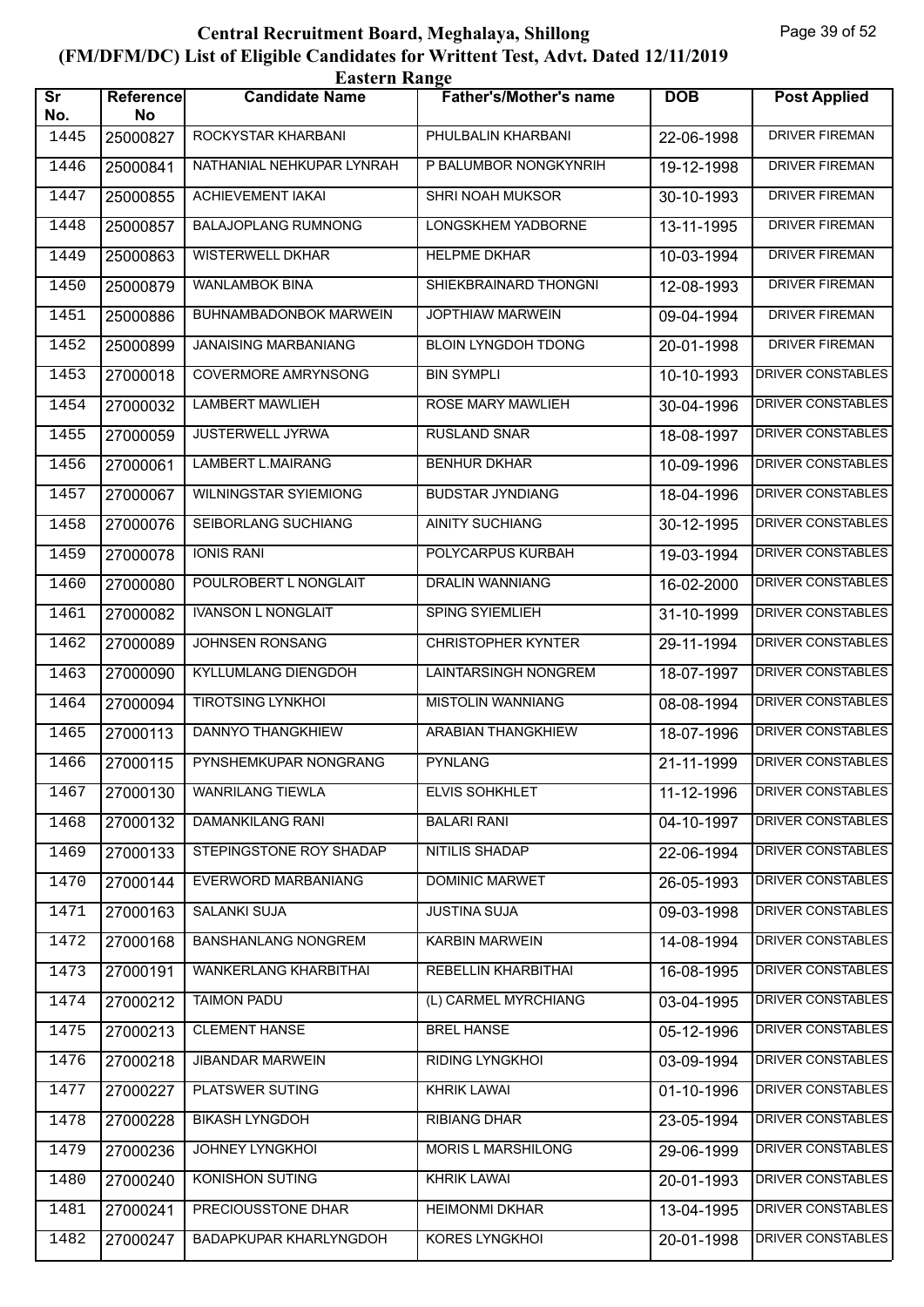| <b>Eastern Range</b>          |                        |                                          |                               |                             |                          |  |  |
|-------------------------------|------------------------|------------------------------------------|-------------------------------|-----------------------------|--------------------------|--|--|
| $\overline{\text{Sr}}$<br>No. | <b>Reference</b><br>No | <b>Candidate Name</b>                    | <b>Father's/Mother's name</b> | <b>DOB</b>                  | <b>Post Applied</b>      |  |  |
| 1483                          | 27000250               | IALAMLANGSTRONG WARTDE                   | <b>BURDING L NONGLAIT</b>     | 15-03-1997                  | <b>DRIVER CONSTABLES</b> |  |  |
| 1484                          | 27000257               | NILKANTO HAJONG                          | <b>SUBASINGH HAJONG</b>       | 06-03-1998                  | <b>DRIVER CONSTABLES</b> |  |  |
| 1485                          | 27000263               | <b>MIKE PARIAT</b>                       | <b>JENIKA PARIAT</b>          | 02-02-1993                  | DRIVER CONSTABLES        |  |  |
| 1486                          | 27000274               | AIBORLANG L BASAN                        | MRS D.L BASAN                 | 11-11-1995                  | <b>DRIVER CONSTABLES</b> |  |  |
| 1487                          | 27000286               | <b>TANGMAN A MOMIN</b>                   | <b>DIMOSH SANGMA</b>          | 19-02-1997                  | <b>DRIVER CONSTABLES</b> |  |  |
| 1488                          | 27000290               | <b>IAISHAHSHOH SUCHIANG</b>              | NI IANGA LAMARE               | $25 - 11 - 1999$            | <b>DRIVER CONSTABLES</b> |  |  |
| 1489                          | 27000304               | JAMEFIRSTBORN L.MARSHILLONG              | <b>BINOI BYRSAT</b>           | 19-01-2000                  | <b>DRIVER CONSTABLES</b> |  |  |
| 1490                          | 27000316               | <b>GRACEME PADIT</b>                     | KHAMBUN HINGE                 | 04-08-1999                  | DRIVER CONSTABLES        |  |  |
| 1491                          | 27000331               | <b>IMPROVEWELL LYNGKRING</b>             | <b>I BASAIAWMOIT</b>          | 24-10-1996                  | <b>DRIVER CONSTABLES</b> |  |  |
| 1492                          | 27000339               | ELEAZER ANDERSON NONGSIEJ                | <b>KEDARSON MARBANIANG</b>    | 21-12-1994                  | <b>DRIVER CONSTABLES</b> |  |  |
| 1493                          | 27000341               | JUMPBOR NONGNENG DALOI                   | RITARWELL NONGRANG            | 08-05-1995                  | <b>DRIVER CONSTABLES</b> |  |  |
| 1494                          | 27000354               | ANIAS LUMLANG LYNGDOH<br><b>NONGLAIT</b> | DAINOSHA LYNGDOH NONGLAIT     | 18-03-1997                  | <b>DRIVER CONSTABLES</b> |  |  |
| 1495                          | 27000355               | <b>ORESTAR KHARBANI</b>                  | <b>BILISTA KHARBANI</b>       | 01-07-1996                  | DRIVER CONSTABLES        |  |  |
| 1496                          | 27000366               | <b>KENNYSON SHADAP</b>                   | <b>SPERBOK SAJEM</b>          | 01-08-1997                  | <b>DRIVER CONSTABLES</b> |  |  |
| 1497                          | 27000368               | <b>HAMBOR MAWNAI</b>                     | ORDEIN KURBAH                 | 10-12-1993                  | <b>DRIVER CONSTABLES</b> |  |  |
| 1498                          | 27000399               | STEPHAN MARBANIANG                       | <b>DRIMSINGH SANA</b>         | 24-09-1997                  | DRIVER CONSTABLES        |  |  |
| 1499                          | 27000441               | RAJU KURBAH                              | <b>TEK KHARKRANG</b>          | 04-04-1998                  | <b>DRIVER CONSTABLES</b> |  |  |
| 1500                          | 27000442               | <b>DAWAMIKI SUCHIANG</b>                 | <b>EMLANG SUTNGA</b>          | $\overline{14} - 06 - 1995$ | DRIVER CONSTABLES        |  |  |
| 1501                          | 27000459               | NEBANSON LYNGDOH                         | <b>LUMLANG MAWNIUH</b>        | 08-09-1996                  | <b>DRIVER CONSTABLES</b> |  |  |
| 1502                          | 27000487               | <b>JELINGSTAR MARNGAR</b>                | KONDRO KYNSHIKHAR             | 23-02-1995                  | <b>DRIVER CONSTABLES</b> |  |  |
| 1503                          | 27000493               | PHRIKSTON KHARDEWSAW                     | JESTAR LYNGDOH LYNGKHOI       | 27-12-1997                  | <b>DRIVER CONSTABLES</b> |  |  |
| 1504                          | 27000506               | <b>KORBARLANG STEN</b>                   | <b>HEHBOK PYNGROPE</b>        | 31-08-1998                  | DRIVER CONSTABLES        |  |  |
| 1505                          | 27000512               | <b>WONDERFUL LAMARE</b>                  | LATE. JRIS SARING             | 10-02-1996                  | DRIVER CONSTABLES        |  |  |
| 1506                          | 27000518               | DAUNI SAKHIAT DKHAR                      | SHRI. CHIRUPLANGKI SARIANG    | 03-09-2000                  | <b>DRIVER CONSTABLES</b> |  |  |
| 1507                          | 27000575               | <b>ARISTON NONGRUM</b>                   | <b>DRIN NONGRUM</b>           | 19-12-1996                  | DRIVER CONSTABLES        |  |  |
| 1508                          | 27000597               | PHANGSTAR THABAH                         | THIDA THABAH                  | 02-10-1994                  | DRIVER CONSTABLES        |  |  |
| 1509                          | 27000601               | <b>ELSHON MARING</b>                     | <b>JRO MARING</b>             | 06-11-1999                  | DRIVER CONSTABLES        |  |  |
| 1510                          | 27000604               | <b>REMY SUTING</b>                       | <b>BISTAR MAWNIUH</b>         | 07-08-1997                  | DRIVER CONSTABLES        |  |  |
| 1511                          | 27000605               | RAYMOND PYNSHAILANG LYNGWA               | <b>ALEXIUS LYNGSHING</b>      | 08-11-1996                  | <b>DRIVER CONSTABLES</b> |  |  |
| 1512                          | 27000614               | AIBANSKHEM KHARUMNIUD                    | NANCY KHARUMNUID              | 18-08-1994                  | DRIVER CONSTABLES        |  |  |
| 1513                          | 27000626               | CHRISTOPHER MARWEIN                      | <b>LAMPHRANG RUMNONG</b>      | 08-11-1994                  | DRIVER CONSTABLES        |  |  |
| 1514                          | 27000627               | ANJOYDANSON NONGSIEJ                     | LATE HOTREL L NONGLAIT        | 28-05-1997                  | DRIVER CONSTABLES        |  |  |
| 1515                          | 27000629               | LUCKYSTAR NONGRUM                        | (L) THWOT                     | 18-12-1993                  | DRIVER CONSTABLES        |  |  |
| 1516                          | 27000635               | <b>STAYFORT NONGRUM</b>                  | (L) THWOT                     | 08-09-1999                  | <b>DRIVER CONSTABLES</b> |  |  |
| 1517                          | 27000652               | <b>SHIRUPKI SUTING</b>                   | <b>DONBUN RYNGKHLEM</b>       | 24-05-1998                  | DRIVER CONSTABLES        |  |  |
| 1518                          | 27000670               | LURSHAI MAWRIE                           | LATE MIKHEL KHONGSHEI         | 01-06-1995                  | DRIVER CONSTABLES        |  |  |
| 1519                          | 27000698               | SANKI SUCHIANG                           | WANBHA SUCHIANG               | 12-05-1998                  | DRIVER CONSTABLES        |  |  |
| 1520                          | 27000721               | <b>SILRAK K.MOMIN</b>                    | HEWILSON K SANGMA             | 27-07-1996                  | DRIVER CONSTABLES        |  |  |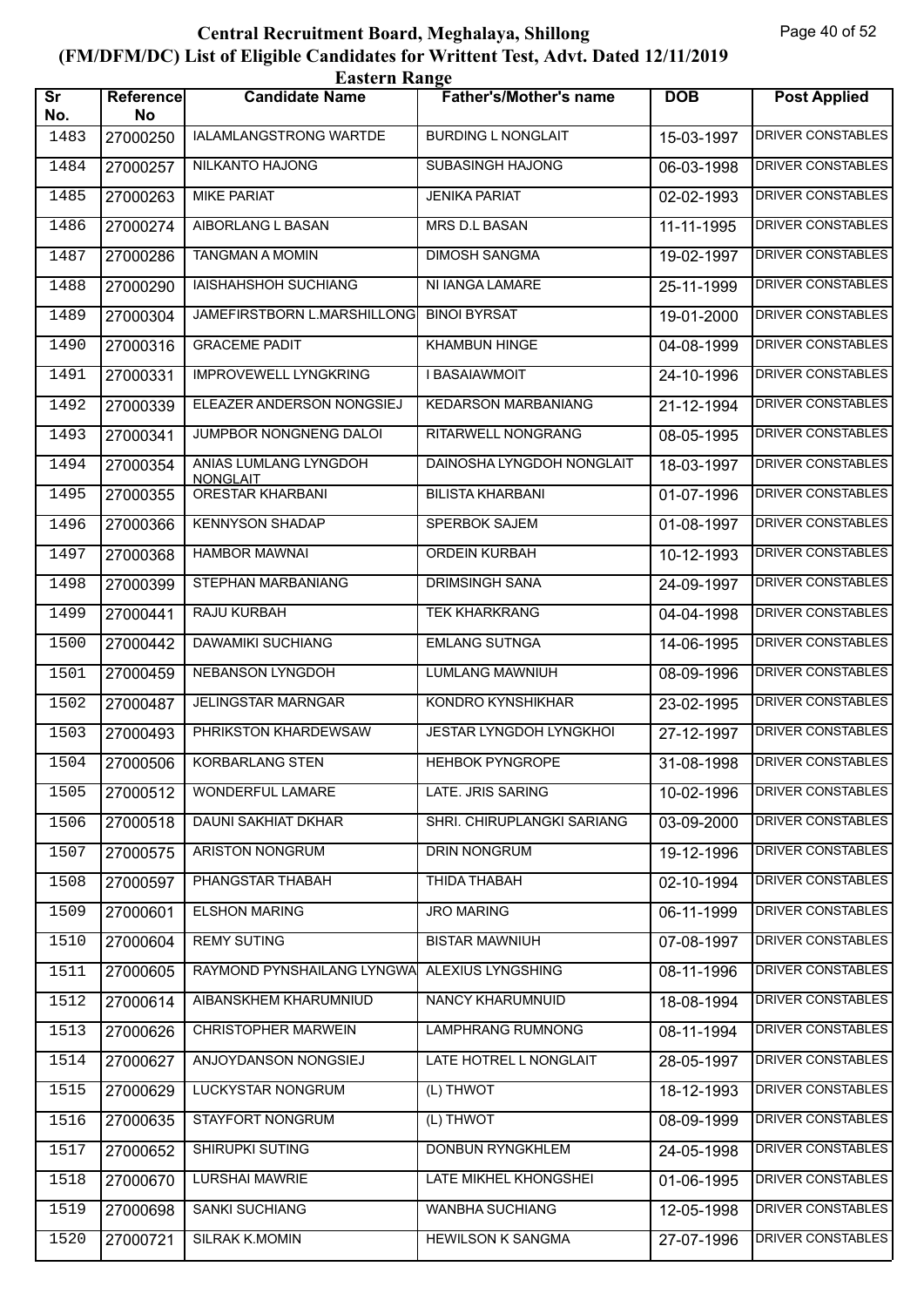| <b>Eastern Range</b>          |                 |                                |                               |            |                          |  |  |
|-------------------------------|-----------------|--------------------------------|-------------------------------|------------|--------------------------|--|--|
| $\overline{\text{Sr}}$<br>No. | Reference<br>No | <b>Candidate Name</b>          | <b>Father's/Mother's name</b> | <b>DOB</b> | <b>Post Applied</b>      |  |  |
| 1521                          | 27000736        | <b>SAMUEL PALE</b>             | <b>DWIK LYNGDOH</b>           | 09-10-1994 | <b>DRIVER CONSTABLES</b> |  |  |
| 1522                          | 27000737        | <b>ZECKARYAN CH MOMIN</b>      | <b>SAKEL CH MARAK</b>         | 01-01-2000 | <b>DRIVER CONSTABLES</b> |  |  |
| 1523                          | 27000740        | FAMOUS FORTON K. SOHKHIA       | JOSPAR W. SOHKHIA             | 25-07-1994 | DRIVER CONSTABLES        |  |  |
| 1524                          | 27000756        | DONBOKSTAR MAWLONG             | <b>BLESS LYNGDOH</b>          | 13-06-1997 | <b>DRIVER CONSTABLES</b> |  |  |
| 1525                          | 27000759        | <b>BATSKHEMLANG LYNGKHOI</b>   | SWERINDRO KHARLYNGDOH         | 23-07-1999 | <b>DRIVER CONSTABLES</b> |  |  |
| 1526                          | 27000771        | PYNHUNLANG NONGPHUD            | RANGSHAI KHARJANA             | 17-09-1998 | DRIVER CONSTABLES        |  |  |
| 1527                          | 27000803        | <b>WORLDSTAR THABAH</b>        | <b>KNESTARLAND NONGLANG</b>   | 24-05-1993 | <b>DRIVER CONSTABLES</b> |  |  |
| 1528                          | 27000812        | STEPHAN SOHKHWAI               | SILVESTER SOHKHWAI            | 06-08-1998 | <b>DRIVER CONSTABLES</b> |  |  |
| 1529                          | 27000820        | ARKIBASUK SUIAM                | <b>OIWI SUCHIANG</b>          | 23-06-1995 | <b>DRIVER CONSTABLES</b> |  |  |
| 1530                          | 27000821        | <b>BANJOYLANG L MARSHILONG</b> | TENDERNESS L SANGRIANG        | 25-12-1996 | DRIVER CONSTABLES        |  |  |
| 1531                          | 27000825        | <b>KYRSHANBOR THONGNI</b>      | WOMBING WANNIANG              | 29-07-1996 | <b>DRIVER CONSTABLES</b> |  |  |
| 1532                          | 27000826        | <b>FIRSTBORN SURONG</b>        | <b>MIRSON RYMBAI</b>          | 29-11-1998 | <b>DRIVER CONSTABLES</b> |  |  |
| 1533                          | 27000827        | <b>ELIUS MAKRI</b>             | <b>ELSING SOHKHWAI</b>        | 01-04-1998 | DRIVER CONSTABLES        |  |  |
| 1534                          | 27000831        | ALBANSING LYNGHOH NONGUM       | <b>HOMBOS LYNGKHOI</b>        | 29-05-1998 | <b>DRIVER CONSTABLES</b> |  |  |
| 1535                          | 27000837        | <b>BANIARAPBORLANG SULEIN</b>  | <b>ELBIN MAKHROH</b>          | 18-08-1994 | <b>DRIVER CONSTABLES</b> |  |  |
| 1536                          | 27000886        | <b>KYRSHANBORLANG KHARLAIT</b> | <b>SHABINAS NONGRUM</b>       | 12-11-2000 | DRIVER CONSTABLES        |  |  |
| 1537                          | 27000896        | <b>BANKERLANG RANI</b>         | <b>DLIW RANI</b>              | 16-10-1995 | <b>DRIVER CONSTABLES</b> |  |  |
| 1538                          | 27000925        | ARDYBESTER MARWEIN             | (L) SAINBORLIN L. NONGLAIT    | 11-03-1998 | DRIVER CONSTABLES        |  |  |
| 1539                          | 27000946        | LALMALSAWMA TARIANG            | DEIBORTRE ROY TARIANG         | 09-07-2000 | <b>DRIVER CONSTABLES</b> |  |  |
| 1540                          | 27000953        | <b>BORSING NONGTRI</b>         | <b>ARMING NONGTRI</b>         | 21-04-1993 | <b>DRIVER CONSTABLES</b> |  |  |
| 1541                          | 27000961        | <b>RICHARD SELATE</b>          | LALTHASUNG                    | 30-03-1996 | <b>DRIVER CONSTABLES</b> |  |  |
| 1542                          | 27000991        | RISTARKUS SHANGPLIANG          | <b>MESTAR LYNGDOH</b>         | 12-09-1996 | DRIVER CONSTABLES        |  |  |
| 1543                          | 27000999        | <b>FULLMOON PARIONG</b>        | <b>BLIMSTAR MYRTHONG</b>      | 22-03-1998 | DRIVER CONSTABLES        |  |  |
| 1544                          | 27001005        | MOONSHAINBOR RANI              | <b>ESPHIYO RANI</b>           | 03-08-1996 | DRIVER CONSTABLES        |  |  |
| 1545                          | 27001030        | <b>BANLUMLANG HOOJON</b>       | PHELINGTON LYNGDOH            | 12-12-1993 | DRIVER CONSTABLES        |  |  |
| 1546                          | 27001037        | SAILENSTONE P MARAK            | ALLISON D SANGMA              | 24-11-1998 | DRIVER CONSTABLES        |  |  |
| 1547                          | 27001046        | TEININGSTAR L MARSHILLONG      | TRILLIAN L MARSHILLONG        | 28-11-1995 | DRIVER CONSTABLES        |  |  |
| 1548                          | 27001075        | KLINSMAN RYNJAH                | KOWELLSON LYNGDOH             | 18-07-1996 | DRIVER CONSTABLES        |  |  |
| 1549                          | 27001077        | PEACEFULLY CANNY BREEZE RAN    | MARBELSTAR WARJRI             | 22-05-1999 | <b>DRIVER CONSTABLES</b> |  |  |
| 1550                          | 27001088        | <b>BATREILANG KHARNAIOR</b>    | <b>KESIDA KHARNAIOR</b>       | 12-07-1996 | DRIVER CONSTABLES        |  |  |
| 1551                          | 27001091        | <b>BOBBY MARBANIANG</b>        | ORDERWELL SYIEM               | 10-08-1995 | DRIVER CONSTABLES        |  |  |
| 1552                          | 27001104        | <b>BADONLANG MARING</b>        | <b>DANIEL MAKRI</b>           | 06-09-2000 | DRIVER CONSTABLES        |  |  |
| 1553                          | 27001107        | <b>BANKITBOK MYRTHONG</b>      | <b>MIARLY MYRTHONG</b>        | 17-12-1997 | DRIVER CONSTABLES        |  |  |
| 1554                          | 27001115        | PITERLIN LYNGKHOI              | PHILIP PARIONG                | 15-01-1998 | <b>DRIVER CONSTABLES</b> |  |  |
| 1555                          | 27001125        | AIBOKLANG KHARDEWSAW           | <b>WILLIAM MARWEIN</b>        | 12-02-1995 | DRIVER CONSTABLES        |  |  |
| 1556                          | 27001126        | KHREHKYNSAI KHARPAN            | ETARIS NONGRUM                | 27-10-1996 | DRIVER CONSTABLES        |  |  |
| 1557                          | 27001128        | SHAIBOKSTAR LYNGDOH            | <b>RISTAR NONGREM</b>         | 12-11-1995 | DRIVER CONSTABLES        |  |  |
| 1558                          | 27001135        | IAIKMENLANG NONGSIEJ           | PROLIN LYNGDOH                | 12-08-1994 | DRIVER CONSTABLES        |  |  |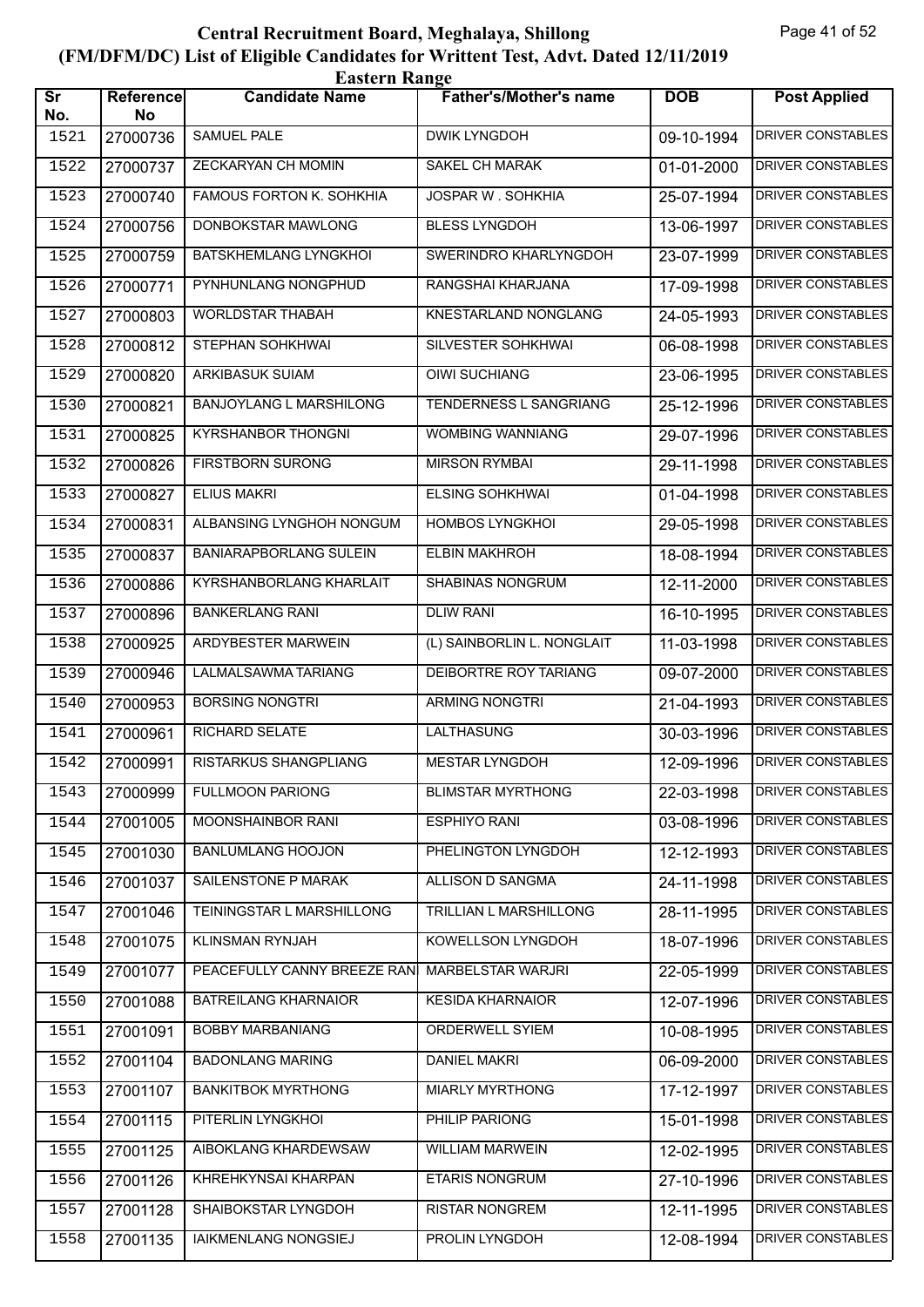|                               | <b>Eastern Range</b>   |                                           |                                        |            |                          |  |  |
|-------------------------------|------------------------|-------------------------------------------|----------------------------------------|------------|--------------------------|--|--|
| $\overline{\text{sr}}$<br>No. | <b>Reference</b><br>No | <b>Candidate Name</b>                     | <b>Father's/Mother's name</b>          | <b>DOB</b> | <b>Post Applied</b>      |  |  |
| 1559                          | 27001138               | <b>LEADER LAMARE</b>                      | <b>RI LAMARE</b>                       | 24-11-2000 | DRIVER CONSTABLES        |  |  |
| 1560                          | 27001139               | APBORLANG POHSHNA                         | <b>LIMSING MUKHIM</b>                  | 01-05-1996 | <b>DRIVER CONSTABLES</b> |  |  |
| 1561                          | 27001141               | <b>KYRSHAN LYNGKHOI</b>                   | <b>DENSLY MARWEIN</b>                  | 10-05-1996 | <b>DRIVER CONSTABLES</b> |  |  |
| 1562                          | 27001152               | <b>JOLLY DKHAR</b>                        | <b>KRAI DKHAR</b>                      | 03-01-1999 | DRIVER CONSTABLES        |  |  |
| 1563                          | 27001159               | PYNTIPLANG IAWROD                         | (L) ENDROJIT IAWPHNIAW                 | 12-07-1999 | DRIVER CONSTABLES        |  |  |
| 1564                          | 27001160               | PYNSHAILANG L MARSHILONG                  | <b>STANLY WANNIANG</b>                 | 04-01-1999 | DRIVER CONSTABLES        |  |  |
| 1565                          | 27001171               | <b>JULENPEREZ SYIEMLIEH</b>               | <b>SINCERELY SYIEMLIEH</b>             | 24-02-1998 | DRIVER CONSTABLES        |  |  |
| 1566                          | 27001172               | RAPBANLAIT SYNGKLI                        | <b>WINDON SYNGKLI</b>                  | 06-03-1999 | <b>DRIVER CONSTABLES</b> |  |  |
| 1567                          | 27001177               | <b>BAIARLES WANNIANG</b>                  | LUMBOR LYNGKHOI                        | 12-03-1994 | DRIVER CONSTABLES        |  |  |
| 1568                          | 27001182               | <b>WANPHER MATONG</b>                     | <b>DOMINIC RANEE</b>                   | 09-09-1996 | DRIVER CONSTABLES        |  |  |
| 1569                          | 27001188               | KYRSHANSKHEMLANG NONGREM                  | <b>KARLAN LYNGDOH</b>                  | 10-10-1996 | <b>DRIVER CONSTABLES</b> |  |  |
| 1570                          | 27001192               | PANBOR MARING                             | SHEL NONGRUM                           | 03-07-1997 | <b>DRIVER CONSTABLES</b> |  |  |
| 1571                          | 27001193               | <b>BENSTEVENSON MARSHILLONG</b>           | LESTERLIN SHANGDIAR                    | 07-05-1996 | DRIVER CONSTABLES        |  |  |
| 1572                          | 27001199               | HAMARBAMUT SUMER                          | FIGHTSTAR KHARBULI                     | 12-07-1994 | DRIVER CONSTABLES        |  |  |
| 1573                          | 27001204               | DIBANSHAI WAHLANG                         | ROBESTAR L.KYNSHI                      | 24-06-1998 | DRIVER CONSTABLES        |  |  |
| 1574                          | 27001206               | <b>BANKHRAWBOR JYRWA</b>                  | PHILARIA JYRWA                         | 06-08-1997 | <b>DRIVER CONSTABLES</b> |  |  |
| 1575                          | 27001215               | <b>KSANBOK SYNGKLI</b>                    | <b>KWIL SYNGKLI</b>                    | 30-12-1998 | <b>DRIVER CONSTABLES</b> |  |  |
| 1576                          | 27001217               | PYNKHLAINBORLANG PARIONG                  | SHRI. EVENINGSTAR MYRTHONG             | 24-02-1999 | DRIVER CONSTABLES        |  |  |
| 1577                          | 27001225               | LAWANSHAI RYNTATHIANG                     | LOJEN NONGRUM                          | 23-04-1997 | DRIVER CONSTABLES        |  |  |
| 1578                          | 27001227               | <b>CHEMPHANG DKHAR</b>                    | <b>ROI DKHAR</b>                       | 07-02-1997 | <b>DRIVER CONSTABLES</b> |  |  |
| 1579                          | 27001231               | <b>ROBESTIAN NONGSIEJ</b>                 | <b>CARMELUS MARBANIANG</b>             | 15-02-1998 | <b>DRIVER CONSTABLES</b> |  |  |
| 1580                          |                        | 27001237   HILARIUS MAWLONG               | <b>BESTINA MAWLONG</b>                 | 02-06-1994 | <b>DRIVER CONSTABLES</b> |  |  |
| 1581                          | 27001242               | <b>BLASILVANUS M.PASI</b>                 | <b>ENRIN MANGU</b>                     | 26-04-1994 | <b>DRIVER CONSTABLES</b> |  |  |
| 1582                          | 27001250               | <b>CLEANTON CH MARAK</b>                  | <b>KURINGSTONE D SHIRA</b>             | 14-12-1994 | DRIVER CONSTABLES        |  |  |
| 1583                          | 27001254               | <b>KYNSAIBOR NONGREM</b>                  | <b>LITTISDING WANNIANG</b>             | 24-03-1998 | <b>DRIVER CONSTABLES</b> |  |  |
| 1584                          | 27001271               | DEVENTION LYNGDOH                         | <b>SIDON WANNIANG</b>                  | 14-10-1993 | <b>DRIVER CONSTABLES</b> |  |  |
| 1585                          | 27001275               | RICKYWILLSON LYNGDOH<br><b>MARSHILONG</b> | TENDERNESS LYNGDOH<br><b>SANGRIANG</b> | 27-10-2000 | DRIVER CONSTABLES        |  |  |
| 1586                          | 27001318               | <b>MARSHAL SWER</b>                       | SANTI                                  | 29-08-1997 | <b>DRIVER CONSTABLES</b> |  |  |
| 1587                          | 27001329               | <b>FEDERICO SARIANG</b>                   | <b>RESTO SUIAM</b>                     | 13-04-1995 | <b>DRIVER CONSTABLES</b> |  |  |
| 1588                          | 27001349               | AIBOKLANG MARSHIANGBAI                    | SKANDING L. MAWNAI                     | 24-11-1996 | <b>DRIVER CONSTABLES</b> |  |  |
| 1589                          | 27001350               | <b>RICKY SUCHIANG</b>                     | <b>RIDALIN SUCHIANG</b>                | 15-11-1999 | DRIVER CONSTABLES        |  |  |
| 1590                          | 27001373               | SYLVASTAR KHARMAWPHLANG                   | EDILBERT KHONGLAM                      | 10-03-1999 | DRIVER CONSTABLES        |  |  |
| 1591                          | 27001386               | ARDENT WAHLANG                            | <b>SALLI NONGRANG</b>                  | 18-09-1996 | DRIVER CONSTABLES        |  |  |
| 1592                          | 27001387               | <b>TREIBOR KHASAIN</b>                    | LATE JREN THAWBROI                     | 01-01-1997 | <b>DRIVER CONSTABLES</b> |  |  |
| 1593                          | 27001404               | <b>FIRSTTEN MAWLONG</b>                   | <b>WALLAMBOK NONGRUM</b>               | 09-11-1996 | <b>DRIVER CONSTABLES</b> |  |  |
| 1594                          | 27001406               | ROBERTSON BONGRUNG                        | SOLOMON BONGRUNG                       | 19-02-1995 | DRIVER CONSTABLES        |  |  |
| 1595                          | 27001407               | FULLMOON MAWLONG                          | WALLAMBOK NONGRUM                      | 23-08-1999 | DRIVER CONSTABLES        |  |  |
| 1596                          | 27001408               | <b>SHLAN KLEIN</b>                        | <b>PULL KLEIN</b>                      | 25-01-1995 | DRIVER CONSTABLES        |  |  |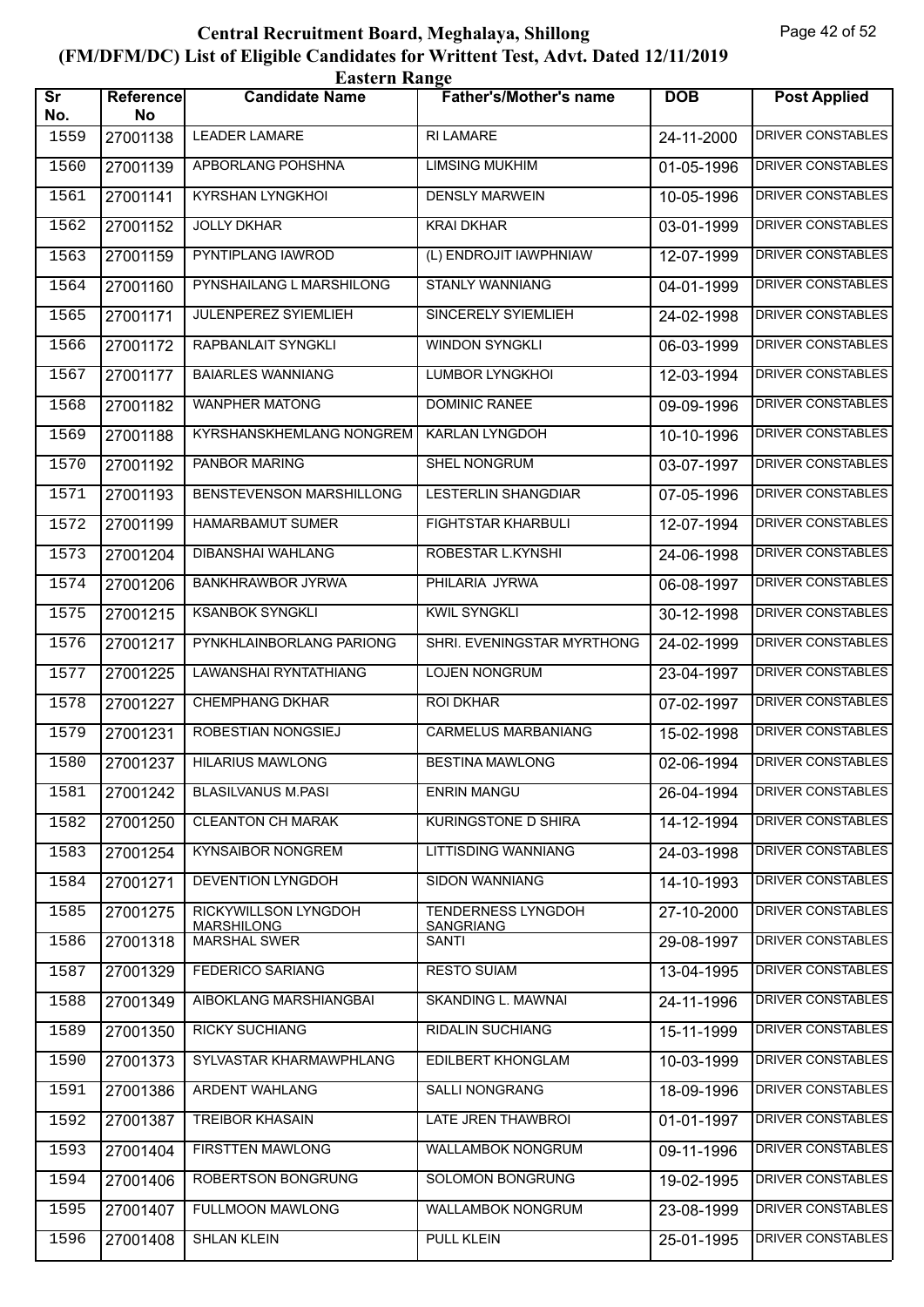|                               | <b>Eastern Range</b> |                               |                               |            |                          |  |  |  |
|-------------------------------|----------------------|-------------------------------|-------------------------------|------------|--------------------------|--|--|--|
| $\overline{\text{Sr}}$<br>No. | Reference<br>No      | <b>Candidate Name</b>         | <b>Father's/Mother's name</b> | <b>DOB</b> | <b>Post Applied</b>      |  |  |  |
| 1597                          | 27001416             | KHRAWBOKLANG L LYNGKHOI       | <b>BRALIN L LYNGKHOI</b>      | 31-07-1998 | <b>DRIVER CONSTABLES</b> |  |  |  |
| 1598                          | 27001441             | <b>SOSIL KLEIN</b>            | <b>LATOI INGTI</b>            | 10-10-1996 | <b>DRIVER CONSTABLES</b> |  |  |  |
| 1599                          | 27001444             | <b>KESMI DHAR</b>             | <b>DRING PASI</b>             | 02-10-1997 | DRIVER CONSTABLES        |  |  |  |
| 1600                          | 27001446             | LUCKYSTAR PHAWA               | <b>EMERENCIA PHAWA</b>        | 04-02-1999 | <b>DRIVER CONSTABLES</b> |  |  |  |
| 1601                          | 27001453             | <b>DIMOSING K BANI</b>        | <b>KRIATSTAR PARIONG</b>      | 09-01-1999 | DRIVER CONSTABLES        |  |  |  |
| 1602                          | 27001467             | <b>AMERIUS DIENGDOH</b>       | <b>HEKTOR LYNGDOH</b>         | 26-04-1996 | <b>DRIVER CONSTABLES</b> |  |  |  |
| 1603                          | 27001477             | <b>KLASMANWELL WANNIANG</b>   | <b>SKINGLAND MARNGAR</b>      | 10-10-1993 | <b>DRIVER CONSTABLES</b> |  |  |  |
| 1604                          | 27001479             | MAWRUMSONG KURBAH             | SHIPPRA KURBAH                | 05-07-1996 | <b>DRIVER CONSTABLES</b> |  |  |  |
| 1605                          | 27001486             | <b>BILANSTAR SONGTHIANG</b>   | <b>KWIER SONGTHIANG</b>       | 05-12-1999 | DRIVER CONSTABLES        |  |  |  |
| 1606                          | 27001499             | <b>DENIS KURBAH</b>           | LATE EMBOR DKHAR              | 06-07-1995 | DRIVER CONSTABLES        |  |  |  |
| 1607                          | 27001500             | ANUES R SANGMA                | PRANCISH MOMIN                | 28-03-1996 | <b>DRIVER CONSTABLES</b> |  |  |  |
| 1608                          | 27001507             | <b>COMPOLSING KHARSYNTIEW</b> | <b>KELSTAR WAHLANG</b>        | 04-09-1999 | <b>DRIVER CONSTABLES</b> |  |  |  |
| 1609                          | 27001511             | <b>TARLESSIUS UMDOR</b>       | <b>BLISTAR RANI</b>           | 21-10-1997 | DRIVER CONSTABLES        |  |  |  |
| 1610                          | 27001536             | <b>JUSTIN LAPASAM</b>         | THINIS LAPASAM                | 07-06-1996 | <b>DRIVER CONSTABLES</b> |  |  |  |
| 1611                          | 27001562             | <b>WANAIBOR WAHLANG</b>       | (L) KLISTER LYNGDOH           | 18-10-1995 | <b>DRIVER CONSTABLES</b> |  |  |  |
| 1612                          | 27001569             | <b>ARNOLDSON SUTING</b>       | JOBEN SYNTENG BAMON           | 16-05-1998 | <b>DRIVER CONSTABLES</b> |  |  |  |
| 1613                          | 27001599             | MEBASHAN RYMBAI               | NITHIEJBHA SHADAP             | 22-02-1995 | <b>DRIVER CONSTABLES</b> |  |  |  |
| 1614                          | 27001679             | RUPERT ARM SON MAKDOH         | <b>KELWELING MOKSHA</b>       | 09-07-1995 | DRIVER CONSTABLES        |  |  |  |
| 1615                          | 27001683             | <b>JERWIS SYMPLI</b>          | SHRI.HED DHAR                 | 21-04-1993 | <b>DRIVER CONSTABLES</b> |  |  |  |
| 1616                          | 27001684             | <b>JOSIA K SANGMA</b>         | <b>SENGRAN MARAK</b>          | 04-11-1998 | <b>DRIVER CONSTABLES</b> |  |  |  |
| 1617                          | 27001685             | <b>FOUNDATION KHARKONGOR</b>  | <b>MORNING MALLAI</b>         | 04-05-1994 | <b>DRIVER CONSTABLES</b> |  |  |  |
| 1618                          | 27001690             | FIRSTBORNSTAR THABAH          | <b>AIBORLIN MARWEIN</b>       | 10-12-1998 | DRIVER CONSTABLES        |  |  |  |
| 1619                          | 27001691             | SIEWDORLANG KHARWANNIANG      | AIKABOR JYRWA                 | 03-09-1995 | DRIVER CONSTABLES        |  |  |  |
| 1620                          | 27001700             | <b>IALAMKI PHAWA</b>          | <b>MANO PDEIN</b>             | 12-09-1999 | DRIVER CONSTABLES        |  |  |  |
| 1621                          | 27001713             | RAPBORLANG WAHLANG            | <b>ESBIR KURBAH</b>           | 13-03-2000 | DRIVER CONSTABLES        |  |  |  |
| 1622                          | 27001747             | KISHON LYNGDOH                | DRO KURBAH                    | 09-09-1999 | DRIVER CONSTABLES        |  |  |  |
| 1623                          | 27001762             | EBROLIN NONGRUM               | MONICA NONGRUM                | 09-11-1998 | DRIVER CONSTABLES        |  |  |  |
| 1624                          | 27001763             | <b>DENELSON PYNGROPE</b>      | LITORI PYNGROPE               | 28-03-1996 | <b>DRIVER CONSTABLES</b> |  |  |  |
| 1625                          | 27001787             | <b>NEOKY PALA</b>             | <b>CHIRUPLANG PALA</b>        | 03-11-1993 | <b>DRIVER CONSTABLES</b> |  |  |  |
| 1626                          | 27001789             | <b>RICHARD PYRNGAP</b>        | <b>JEROMLINUS DKHAR</b>       | 05-08-1999 | DRIVER CONSTABLES        |  |  |  |
| 1627                          | 27001796             | TEILUT IA I BIAM              | SHONGHOK BIAM                 | 12-05-1996 | DRIVER CONSTABLES        |  |  |  |
| 1628                          | 27001807             | ANTONY LYNGDOH                | <b>BASNILIN LYNGDOH</b>       | 08-07-1996 | DRIVER CONSTABLES        |  |  |  |
| 1629                          | 27001808             | SEBASTIAN SUCHIANG            | SHIMTI SUCHIANG               | 31-12-1998 | DRIVER CONSTABLES        |  |  |  |
| 1630                          | 27001817             | PEACEFULMAN MARWEIN           | <b>BOKSTONE KHARLOR</b>       | 11-08-1994 | <b>DRIVER CONSTABLES</b> |  |  |  |
| 1631                          | 27001826             | <b>DONSENG MOMIN</b>          | <b>ALPIUSH R MARAK</b>        | 07-05-1997 | DRIVER CONSTABLES        |  |  |  |
| 1632                          | 27001829             | <b>GARYMORE WARJRI</b>        | KINBERA WARJRI                | 04-02-1995 | DRIVER CONSTABLES        |  |  |  |
| 1633                          | 27001846             | RAJUMANROY PARIONG            | PHLINSAR THABAH               | 24-06-1994 | DRIVER CONSTABLES        |  |  |  |
| 1634                          | 27001859             | SENGBORN M SANGMA             | CHANGRASING CH MOMIN          | 06-10-1997 | DRIVER CONSTABLES        |  |  |  |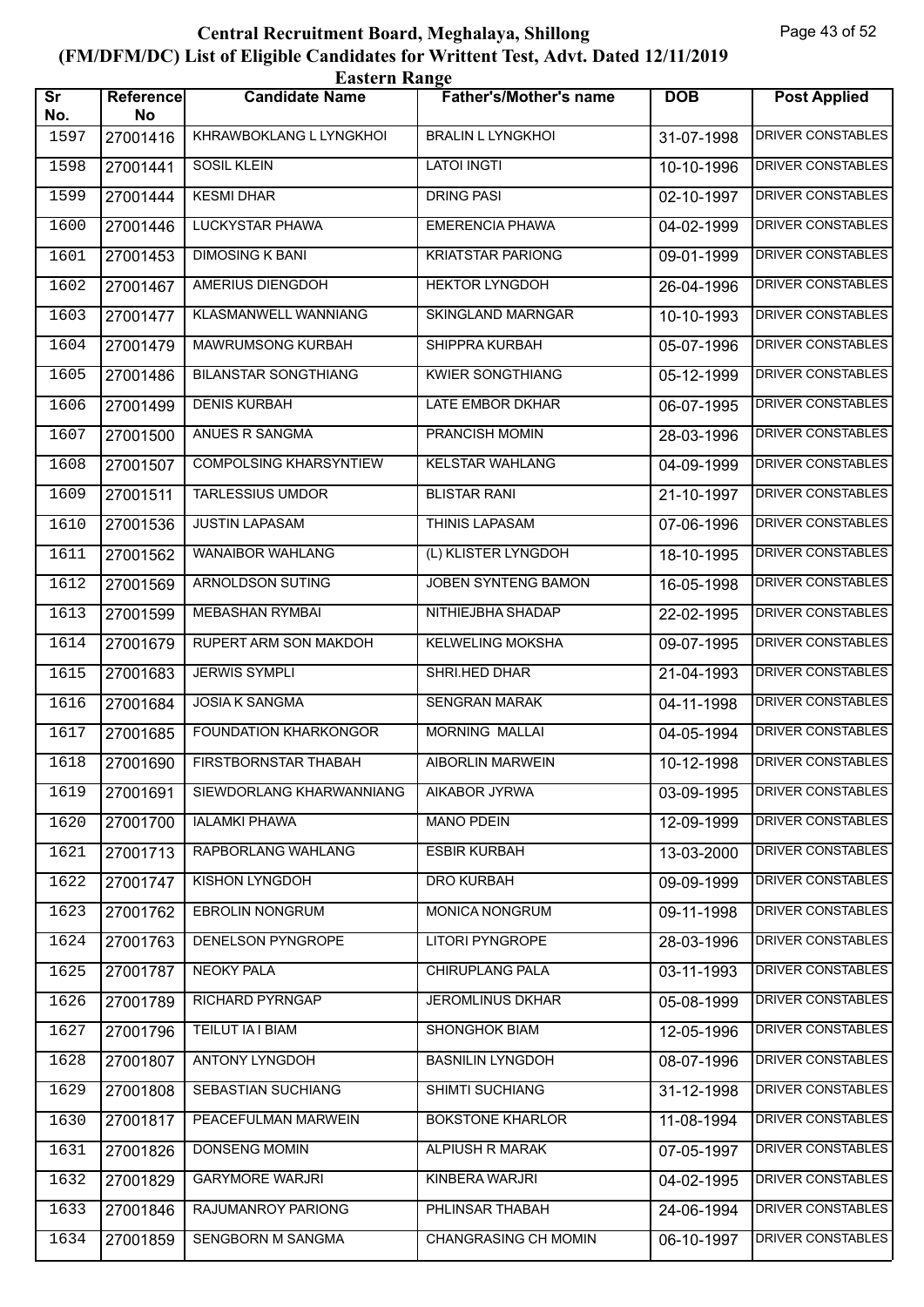|                               | <b>Eastern Range</b> |                                              |                               |            |                          |  |  |
|-------------------------------|----------------------|----------------------------------------------|-------------------------------|------------|--------------------------|--|--|
| $\overline{\text{sr}}$<br>No. | Reference<br>No      | <b>Candidate Name</b>                        | <b>Father's/Mother's name</b> | <b>DOB</b> | <b>Post Applied</b>      |  |  |
| 1635                          | 27001863             | RIDONBOR LYNGSHING                           | <b>B.LYNGSHING</b>            | 23-05-1994 | <b>DRIVER CONSTABLES</b> |  |  |
| 1636                          | 27001872             | <b>HUNSHAILANG SOHTUN</b>                    | <b>LONGSHAI NONGKHLAW</b>     | 05-06-1994 | <b>DRIVER CONSTABLES</b> |  |  |
| 1637                          | 27001890             | ROCKBISHEL NONGSIEJ                          | (L) PK BANI                   | 01-03-1995 | <b>DRIVER CONSTABLES</b> |  |  |
| 1638                          | 27001892             | <b>PHRANGBORLANG</b><br><b>KHARMAWPHLANG</b> | LT EVERSHINE SOHTUN           | 25-12-1995 | <b>DRIVER CONSTABLES</b> |  |  |
| 1639                          | 27001894             | MACDOLAND PATHAW                             | <b>THRISSIBON PATHAW</b>      | 16-05-1997 | <b>DRIVER CONSTABLES</b> |  |  |
| 1640                          | 27001896             | <b>KYNSAIBOR KHARLYNGDOH</b>                 | KLISSILA KHARLYNGDOH          | 23-01-1995 | <b>DRIVER CONSTABLES</b> |  |  |
| 1641                          | 27001922             | <b>TEDYSON NONGSIEJ</b>                      | <b>RESTARWELL MAWLIEH</b>     | 18-09-2000 | <b>DRIVER CONSTABLES</b> |  |  |
| 1642                          | 27001924             | HAVANDONAL NONGSIEJ                          | <b>GULBOR MARNGAR</b>         | 06-09-2000 | <b>DRIVER CONSTABLES</b> |  |  |
| 1643                          | 27001928             | <b>LANGBOR SOHPHOH</b>                       | <b>WORLAN WANNIANG</b>        | 14-09-1993 | <b>DRIVER CONSTABLES</b> |  |  |
| 1644                          | 27001987             | <b>LABUHSKHEM SUPHAI</b>                     | (L) LAKOI INGTIH              | 18-06-2000 | <b>DRIVER CONSTABLES</b> |  |  |
| 1645                          | 27001993             | DARLESSTONE L. MAWLOT                        | LIVINGSTONE MAWLIEH           | 08-11-1994 | <b>DRIVER CONSTABLES</b> |  |  |
| 1646                          | 27001994             | EMSAHAWA KAMAR                               | NIDAWANBIANG KAMAR            | 02-06-1998 | <b>DRIVER CONSTABLES</b> |  |  |
| 1647                          | 27001996             | NEKSTARWEL MARNGAR                           | <b>SKARLIN MARTHONG</b>       | 02-06-1998 | <b>DRIVER CONSTABLES</b> |  |  |
| 1648                          | 27002001             | SHEMLYNTI MARBANIANG                         | <b>BLANDING SYIEM</b>         | 19-07-2000 | <b>DRIVER CONSTABLES</b> |  |  |
| 1649                          | 27002003             | PYNDAPLANG LYNGDOH<br><b>MARSHILONG</b>      | <b>JRENGLY LYNGKHOI</b>       | 26-02-1998 | <b>DRIVER CONSTABLES</b> |  |  |
| 1650                          | 27002005             | <b>TOLAMSHAPHRANG TYNGKAN</b>                | <b>DUHKI YMBON</b>            | 19-05-2000 | <b>DRIVER CONSTABLES</b> |  |  |
| 1651                          | 27002015             | NICKY NORBERT DKHAR                          | <b>D B CHETTRI</b>            | 14-11-1999 | <b>DRIVER CONSTABLES</b> |  |  |
| 1652                          | 27002036             | <b>RIMEKI KHONGSTIA</b>                      | DONNIROY KHONGJOH             | 14-12-1996 | <b>DRIVER CONSTABLES</b> |  |  |
| 1653                          | 27002038             | <b>BISWAJIT RABHA</b>                        | RABINDRA RABHA                | 14-06-1998 | <b>DRIVER CONSTABLES</b> |  |  |
| 1654                          | 27002042             | <b>JEFF EFISIO MAWRIE</b>                    | <b>NANCY MAWRIE</b>           | 08-06-1996 | <b>DRIVER CONSTABLES</b> |  |  |
| 1655                          | 27002090             | <b>ARONSAR SUN</b>                           | SWENDAR LYNGDOH               | 21-11-1997 | <b>DRIVER CONSTABLES</b> |  |  |
| 1656                          | 27002147             | SHEMBORLIN DKHAR                             | <b>ANTONY AJEM</b>            | 24-06-1996 | <b>DRIVER CONSTABLES</b> |  |  |
| 1657                          | 27002156             | MAYBESTAR LYNGDOH                            | <b>DIPHARDIS RYNTHIANG</b>    | 04-05-1996 | DRIVER CONSTABLES        |  |  |
| 1658                          | 27002160             | <b>LISTER MALNGIANG</b>                      | <b>B KULAR KHONGJIREM</b>     | 16-08-1997 | DRIVER CONSTABLES        |  |  |
| 1659                          | 27002163             | <b>BUNPYNSKHEM THABAH</b>                    | <b>DRAINSING KHARBUKI</b>     | 16-09-1993 | <b>DRIVER CONSTABLES</b> |  |  |
| 1660                          | 27002164             | DONSING MANGU                                | <b>JESWEL SHYLLA</b>          | 28-02-1993 | <b>DRIVER CONSTABLES</b> |  |  |
| 1661                          | 27002167             | <b>ALWIST MARING</b>                         | <b>LEN MARING</b>             | 05-08-1998 | <b>DRIVER CONSTABLES</b> |  |  |
| 1662                          | 27002168             | SHANBORLANG NONGSPUNG                        | PHENDRY LANGRIN               | 06-04-1995 | DRIVER CONSTABLES        |  |  |
| 1663                          | 27002178             | MICHAELSON MAWLONG                           | <b>DORJIP SHABONG</b>         | 31-12-1994 | <b>DRIVER CONSTABLES</b> |  |  |
| 1664                          | 27002180             | PYNBIANG LYNGDOH                             | <b>WOTLY MARWEIN</b>          | 11-02-1994 | <b>DRIVER CONSTABLES</b> |  |  |
| 1665                          | 27002197             | DAMEBANSHAI THUBRU                           | KHLUR SUNGOH                  | 20-05-1998 | <b>DRIVER CONSTABLES</b> |  |  |
| 1666                          | 27002207             | KITDORSHISHA MASHARING                       | <b>HAMLET MARING</b>          | 07-05-2000 | DRIVER CONSTABLES        |  |  |
| 1667                          | 27002210             | <b>GRIKJANG SANGMA</b>                       | LT WITHERSON SANGMA           | 25-07-1994 | DRIVER CONSTABLES        |  |  |
| 1668                          | 27002212             | <b>FLYSTAR NONGKOUM</b>                      | <b>HIRAI MAKRI</b>            | 21-04-1998 | DRIVER CONSTABLES        |  |  |
| 1669                          | 27002214             | <b>JERIMAIA MUKTIEH</b>                      | <b>TELLME LAKIANG</b>         | 13-02-1995 | <b>DRIVER CONSTABLES</b> |  |  |
| 1670                          | 27002220             | DHUTLAND WANNIANG                            | JOITLY LYNDOH NONGLAIT        | 02-05-1996 | DRIVER CONSTABLES        |  |  |
| 1671                          | 27002228             | ROOMY MALANG                                 | <b>EBOR DKHAR</b>             | 19-03-1999 | DRIVER CONSTABLES        |  |  |
| 1672                          | 27002236             | <b>CLINTON MUJAI</b>                         | RISEN KHARTHANGMAW            | 15-07-1999 | DRIVER CONSTABLES        |  |  |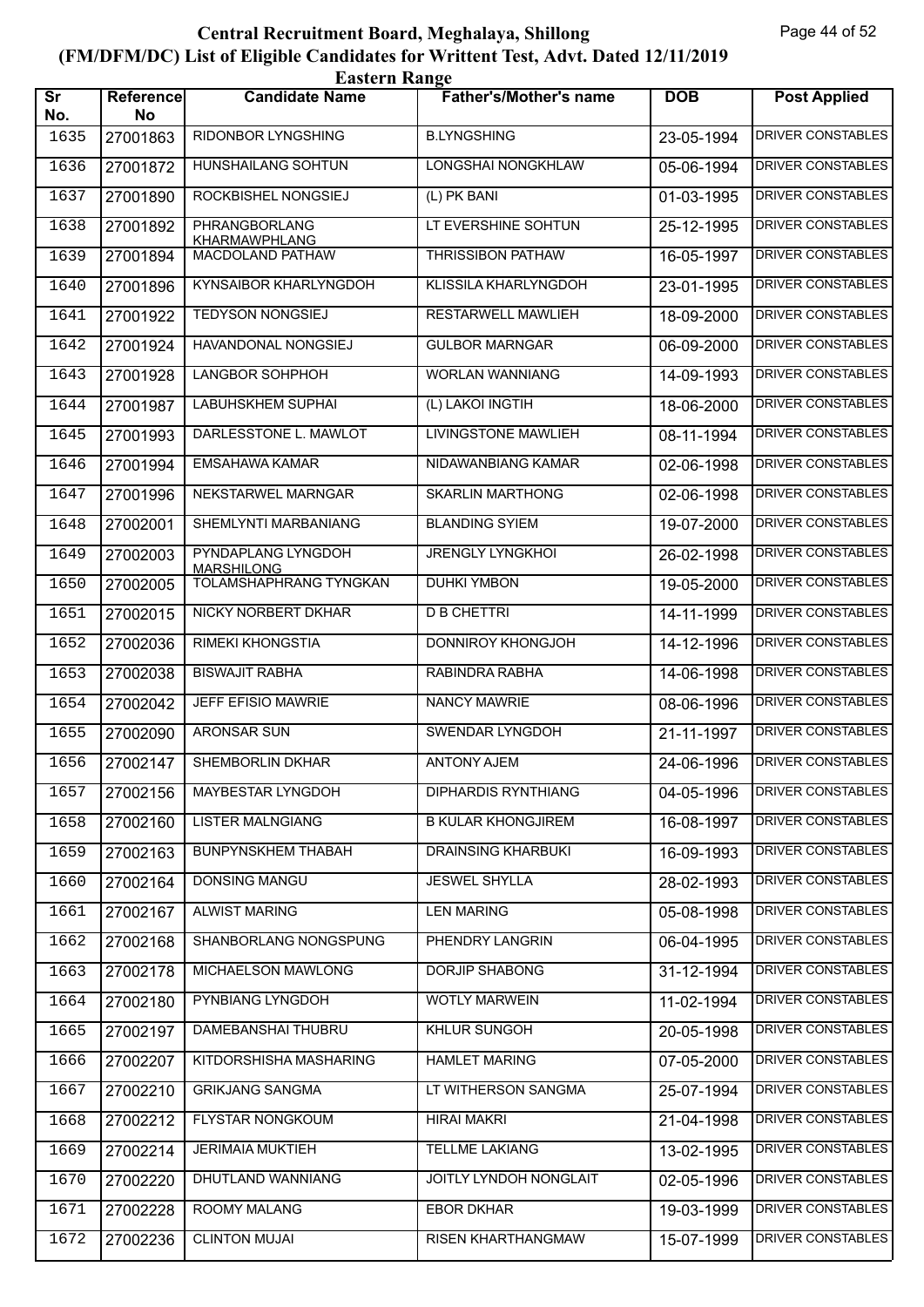|                               | <b>Eastern Range</b> |                                                |                               |            |                          |  |  |
|-------------------------------|----------------------|------------------------------------------------|-------------------------------|------------|--------------------------|--|--|
| $\overline{\text{sr}}$<br>No. | Reference<br>No      | <b>Candidate Name</b>                          | <b>Father's/Mother's name</b> | <b>DOB</b> | <b>Post Applied</b>      |  |  |
| 1673                          | 27002238             | <b>BYESON MARBANIANG</b>                       | <b>AIBOR NONGRANG</b>         | 22-04-2000 | <b>DRIVER CONSTABLES</b> |  |  |
| 1674                          | 27002239             | <b>ELFIOUS RONGPIH</b>                         | <b>ELDRIN RONGPIH</b>         | 02-01-1997 | <b>DRIVER CONSTABLES</b> |  |  |
| 1675                          | 27002245             | <b>HOSKING LYNGKHOI</b>                        | (L) SORIN SANGRIANG           | 06-11-1994 | <b>DRIVER CONSTABLES</b> |  |  |
| 1676                          | 27002259             | <b>BISHAL LYNGDOH</b>                          | <b>SMT. KORINA LYNGDOH</b>    | 08-02-1996 | <b>DRIVER CONSTABLES</b> |  |  |
| 1677                          | 27002262             | <b>LANCHESTAR LYNGDOH</b><br><b>MARSHILONG</b> | LIS LIS LYNGDOH MARSHILONG    | 07-01-1996 | <b>DRIVER CONSTABLES</b> |  |  |
| 1678                          | 27002277             | <b>IATEILANG SHANGPLIANG</b>                   | <b>BANLUMLANG PALE</b>        | 28-07-1994 | <b>DRIVER CONSTABLES</b> |  |  |
| 1679                          | 27002307             | <b>CLEOFAST KHARLIIU</b>                       | <b>LIIU PATHAW</b>            | 05-01-1994 | <b>DRIVER CONSTABLES</b> |  |  |
| 1680                          | 27002341             | SHANFULNESS MARBANIANG                         | <b>DRAILIN SYIEMLIEH</b>      | 04-03-1993 | <b>DRIVER CONSTABLES</b> |  |  |
| 1681                          | 27002342             | PYNHUNLANG MARNGAR                             | <b>KLESTAR SYIEMLIEH</b>      | 20-05-1999 | <b>DRIVER CONSTABLES</b> |  |  |
| 1682                          | 27002355             | JOHNFISHER MYRTHONG                            | <b>EGINUS SANGRIANG</b>       | 17-02-1994 | <b>DRIVER CONSTABLES</b> |  |  |
| 1683                          | 27002358             | DONNALSON KHARJAHRIN                           | <b>HIEWBARLY THONGNI</b>      | 24-09-1998 | <b>DRIVER CONSTABLES</b> |  |  |
| 1684                          | 27002385             | SHININGSTAR MARNGAR                            | LATE OLDARIS MARNGAR          | 17-09-2000 | <b>DRIVER CONSTABLES</b> |  |  |
| 1685                          | 27002387             | RISHANLANG LAMARE                              | <b>HANDINGARBOR RYMBAI</b>    | 14-01-1999 | <b>DRIVER CONSTABLES</b> |  |  |
| 1686                          | 27002397             | <b>KOMARNES SHABONG</b>                        | <b>ROLAN MAWLONG</b>          | 18-12-1995 | <b>DRIVER CONSTABLES</b> |  |  |
| 1687                          | 27002402             | <b>NERIUS N MARAK</b>                          | <b>POULUS MARAK</b>           | 26-04-1997 | <b>DRIVER CONSTABLES</b> |  |  |
| 1688                          | 27002413             | <b>ROPING LANGI</b>                            | (L) K.KHYMDEIT                | 13-01-1996 | <b>DRIVER CONSTABLES</b> |  |  |
| 1689                          | 27002414             | <b>ODIFY KURBAH</b>                            | SMTI ELEVINTY KURBAH          | 30-04-1999 | <b>DRIVER CONSTABLES</b> |  |  |
| 1690                          | 27002419             | PLOWAN SINGH SYNJOIN                           | <b>KESPAR SYIEMLIEH</b>       | 29-11-1996 | <b>DRIVER CONSTABLES</b> |  |  |
| 1691                          | 27002422             | JASON GABRIEL MARBANIANG                       | SUNITA MARBANIANG             | 12-03-1997 | <b>DRIVER CONSTABLES</b> |  |  |
| 1692                          | 27002423             | <b>KITBOKLANG SYIEM</b>                        | <b>BANKYRSHANLANG BIAM</b>    | 17-09-1998 | <b>DRIVER CONSTABLES</b> |  |  |
| 1693                          | 27002424             | <b>JOSHUA KHARRUBON</b>                        | <b>BANROILANG V. KHONGWIR</b> | 21-08-1994 | <b>DRIVER CONSTABLES</b> |  |  |
| 1694                          | 27002442             | SIRVICESTAR NONGKHLAW                          | <b>ALTIMAI NONGKHLAW</b>      | 27-03-1994 | DRIVER CONSTABLES        |  |  |
| 1695                          | 27002468             | <b>SNGEWTHIANG KHYRIEM</b>                     | SEBERIN MALAI                 | 28-12-1994 | DRIVER CONSTABLES        |  |  |
| 1696                          | 27002479             | <b>JOMSING PARIAT</b>                          | <b>KROLIN SUTING</b>          | 02-06-1999 | DRIVER CONSTABLES        |  |  |
| 1697                          | 27002483             | NGANSKHEMLANG JANA                             | <b>BRIAMSON NONGRANG</b>      | 01-01-1993 | DRIVER CONSTABLES        |  |  |
| 1698                          | 27002505             | ANTHONY LYNGKHOI                               | MORIS L MARSHILONG            | 01-03-1995 | DRIVER CONSTABLES        |  |  |
| 1699                          | 27002506             | WALNANG .N. MARAK                              | <b>GREATINGBARTH D SANGMA</b> | 01-06-1996 | <b>DRIVER CONSTABLES</b> |  |  |
| 1700                          | 27002515             | SEIBORLANG PHAWA                               | PHOLLY PHAWA                  | 30-12-1997 | DRIVER CONSTABLES        |  |  |
| 1701                          | 27002516             | <b>FRANKY NIANGTI</b>                          | <b>LALOO LYWAIT</b>           | 04-09-1995 | <b>DRIVER CONSTABLES</b> |  |  |
| 1702                          | 27002517             | <b>FAREWELL JANA</b>                           | (L) KONALDING THABAH          | 23-07-1997 | DRIVER CONSTABLES        |  |  |
| 1703                          | 27002527             | JOHN BOSCO SYNGKON                             | <b>KENNY RABON</b>            | 23-07-1998 | DRIVER CONSTABLES        |  |  |
| 1704                          | 27002532             | JOHNY SOHLANG                                  | BOSDING ROY LYNGDOH           | 27-05-2000 | DRIVER CONSTABLES        |  |  |
| 1705                          | 27002538             | ABRAHAM SOHTUN                                 | PHERLINDA SOHTUN              | 04-04-1996 | DRIVER CONSTABLES        |  |  |
| 1706                          | 27002539             | <b>KOSMAL K. SYIEMIONG</b>                     | <b>BIRIN K. LYNGDOH</b>       | 08-10-1998 | <b>DRIVER CONSTABLES</b> |  |  |
| 1707                          | 27002555             | NIEWKOR MAWNAI                                 | <b>JULIUS KHARKONGOR</b>      | 19-03-1996 | DRIVER CONSTABLES        |  |  |
| 1708                          | 27002558             | ARBIB WAHLANG                                  | SHREH RINA                    | 06-06-1998 | DRIVER CONSTABLES        |  |  |
| 1709                          | 27002577             | <b>JOHN KHYRIEM</b>                            | SHATRI KHYLLAIT               | 05-05-2000 | DRIVER CONSTABLES        |  |  |
| 1710                          | 27002579             | BANTOLANG LYNGDOH LYNGKHOI                     | MARBILIS LYNGDOH LYNGKHOI     | 12-12-1995 | DRIVER CONSTABLES        |  |  |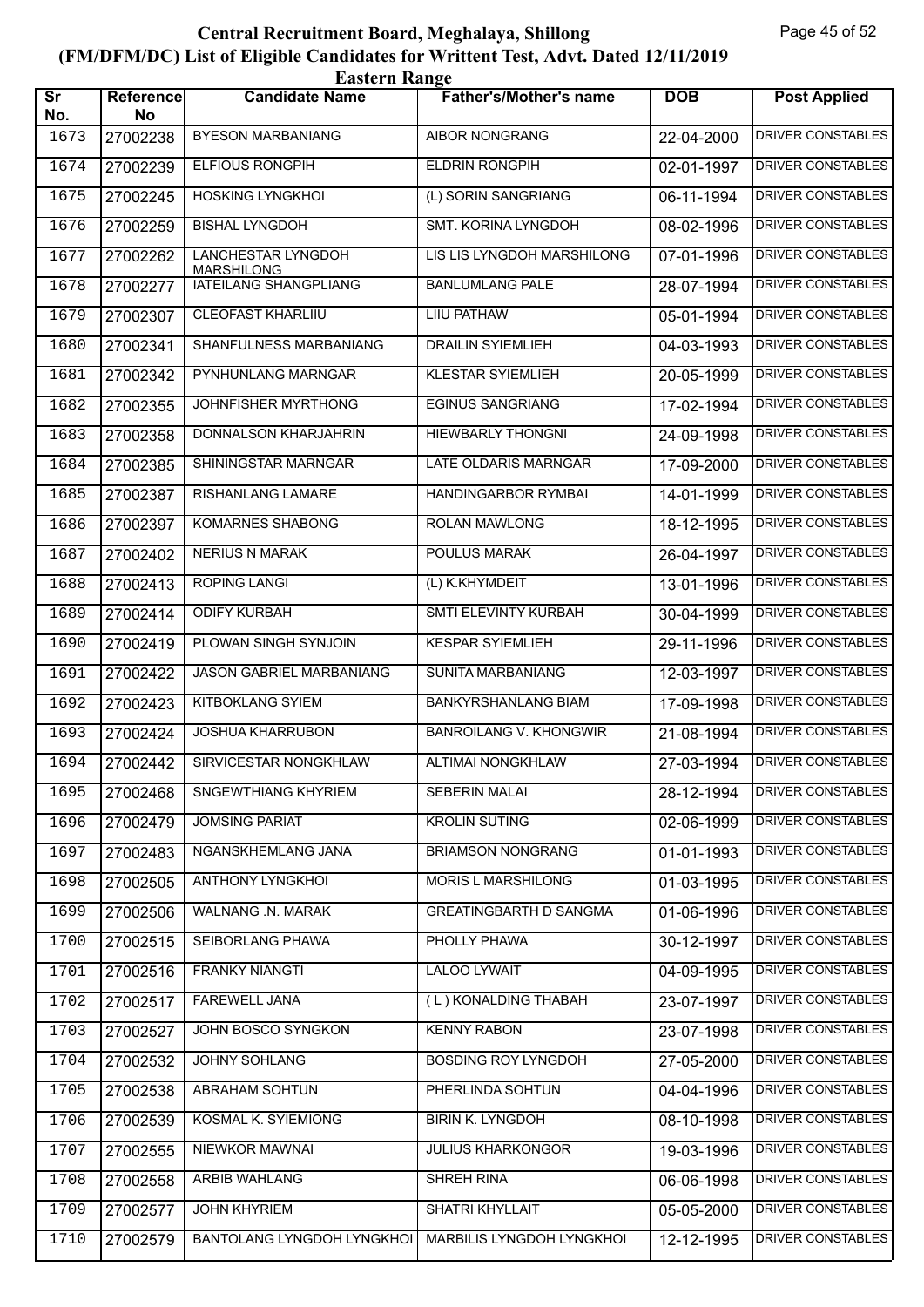|                               | <b>Eastern Range</b>   |                                |                               |            |                          |  |  |
|-------------------------------|------------------------|--------------------------------|-------------------------------|------------|--------------------------|--|--|
| $\overline{\text{sr}}$<br>No. | <b>Reference</b><br>No | <b>Candidate Name</b>          | <b>Father's/Mother's name</b> | <b>DOB</b> | <b>Post Applied</b>      |  |  |
| 1711                          | 27002598               | <b>BANSHANLANG MUKHIM</b>      | SMT. LAKHI MUKHIM             | 18-02-1994 | DRIVER CONSTABLES        |  |  |
| 1712                          | 27002601               | <b>SIBORLIN K MUSULMAN</b>     | PHASTAR MARWEIN               | 12-11-1998 | <b>DRIVER CONSTABLES</b> |  |  |
| 1713                          | 27002603               | <b>WALAMBOR K BANI</b>         | <b>LERIS K BANI</b>           | 05-02-1993 | <b>DRIVER CONSTABLES</b> |  |  |
| 1714                          | 27002636               | <b>BANESIEUS KHARMAW</b>       | <b>MEDRAN LYNGDOH</b>         | 13-02-1998 | DRIVER CONSTABLES        |  |  |
| 1715                          | 27002637               | DONBOKLANG SYIEMIONG           | <b>OSBORN SHABONG</b>         | 29-11-1994 | <b>DRIVER CONSTABLES</b> |  |  |
| 1716                          | 27002639               | <b>MANBHA KHARNAIOR</b>        | <b>ESLANDING SYIEMLIEH</b>    | 09-09-1995 | <b>DRIVER CONSTABLES</b> |  |  |
| 1717                          | 27002644               | <b>MORNINGSTAR KHONGSIT</b>    | <b>HAMLINGTON THAWBROI</b>    | 04-05-1998 | <b>DRIVER CONSTABLES</b> |  |  |
| 1718                          | 27002649               | <b>JOPLANG SHYRKON</b>         | PHILIROY RONGRIN              | 31-10-1994 | <b>DRIVER CONSTABLES</b> |  |  |
| 1719                          | 27002651               | <b>SAPLAMIKI SANA</b>          | <b>BIPHOLE PHAWA</b>          | 12-04-1997 | <b>DRIVER CONSTABLES</b> |  |  |
| 1720                          | 27002660               | <b>HEPLANG MARBANIANG</b>      | (L) LONTING MALNGIANG         | 27-06-1997 | <b>DRIVER CONSTABLES</b> |  |  |
| 1721                          | 27002665               | <b>BANPYNSKHEM KHARKRANG</b>   | ANGELINA KHARKRANG            | 17-09-1996 | <b>DRIVER CONSTABLES</b> |  |  |
| 1722                          | 27002669               | JEFFREY DONALD L NONGLAIT      | <b>TRELIN L NONGLAIT</b>      | 22-06-1998 | <b>DRIVER CONSTABLES</b> |  |  |
| 1723                          | 27002672               | DAWYO SUNA                     | <b>CHELIS SUNA</b>            | 10-08-1996 | <b>DRIVER CONSTABLES</b> |  |  |
| 1724                          | 27002678               | BASKHEMBORLANG MAWLONG         | <b>AIGIRA MAWLONG</b>         | 27-06-1995 | DRIVER CONSTABLES        |  |  |
| 1725                          | 27002683               | <b>KORDOR NONGREM</b>          | PLANDING WANNIANG             | 23-01-1996 | <b>DRIVER CONSTABLES</b> |  |  |
| 1726                          | 27002690               | SARTYNGSHAINBOK PARIONG        | PLIAM PARIONG                 | 07-01-1995 | <b>DRIVER CONSTABLES</b> |  |  |
| 1727                          | 27002697               | DONBORLANG KHONGSAM            | SMT.GERMANY KHONGSAM          | 27-08-1999 | <b>DRIVER CONSTABLES</b> |  |  |
| 1728                          | 27002707               | SOOKI RYMBAI                   | (L) TIKHE THAPA               | 20-05-1997 | DRIVER CONSTABLES        |  |  |
| 1729                          | 27002712               | <b>BANKITBORLANG NONGSIANG</b> | KHRAWKUPAR IAWPHNIAW          | 17-09-1996 | <b>DRIVER CONSTABLES</b> |  |  |
| 1730                          | 27002714               | <b>JUSTARFILL SYIEMLIEH</b>    | TIBENSHON L.LYNGKHOI          | 24-12-1993 | <b>DRIVER CONSTABLES</b> |  |  |
| 1731                          | 27002717               | <b>BANLAMPHANG KHARLARTANG</b> | ROKEN LYNGDOH                 | 09-12-1995 | <b>DRIVER CONSTABLES</b> |  |  |
| 1732                          | 27002719               | KHRAWBORLANG TONGWAH           | <b>TEREN MARNGAR</b>          | 13-01-1995 | DRIVER CONSTABLES        |  |  |
| 1733                          | 27002726               | <b>TARANGBORLIN MARNGAR</b>    | <b>ESSLYROI SOHSHANG</b>      | 25-11-1997 | DRIVER CONSTABLES        |  |  |
| 1734                          | 27002732               | RISHOTBANTEI SYIEM             | <b>KRESPER LYNGDOH</b>        | 20-01-1995 | DRIVER CONSTABLES        |  |  |
| 1735                          | 27002780               | CHANBOR THUBRU                 | <b>ERWIN SUSNGI</b>           | 15-09-1993 | <b>DRIVER CONSTABLES</b> |  |  |
| 1736                          | 27002787               | <b>KARTIK DHAR</b>             | <b>DRILORIS DHAR</b>          | 18-01-1999 | <b>DRIVER CONSTABLES</b> |  |  |
| 1737                          | 27002795               | <b>SHANKUR LANGSTIEH</b>       | WANDAMON LANGSTIEH            | 01-01-1993 | <b>DRIVER CONSTABLES</b> |  |  |
| 1738                          | 27002796               | JIEDKYRPANG THABAH             | LAPALANG K MAWLONG            | 04-01-1999 | DRIVER CONSTABLES        |  |  |
| 1739                          | 27002798               | RIBOKLANG LYNGDOH              | <b>WALTER MARWEIN</b>         | 20-12-1997 | DRIVER CONSTABLES        |  |  |
| 1740                          | 27002800               | <b>ANGBINUS PARIONG</b>        | PYRDA MARWEIN                 | 02-02-1998 | <b>DRIVER CONSTABLES</b> |  |  |
| 1741                          | 27002806               | RICHARD KUPAR L NONGLAIT       | <b>MAIANLY PARIONG</b>        | 03-01-1999 | DRIVER CONSTABLES        |  |  |
| 1742                          | 27002816               | LARRY MOORE NONGSIEJ           | JYLLIEW KHONGLAM              | 12-07-1993 | DRIVER CONSTABLES        |  |  |
| 1743                          | 27002824               | CHESPER NONGSIEJ               | DEWEL KHARLAIT                | 15-12-1997 | DRIVER CONSTABLES        |  |  |
| 1744                          | 27002874               | IALAMLIN MARBANIANG            | KHWERDING L NONGLAIT          | 26-03-1997 | DRIVER CONSTABLES        |  |  |
| 1745                          | 27002879               | BAPYNDAPLANG WARJRI            | <b>LESTO KHARKONGOR</b>       | 30-10-1995 | DRIVER CONSTABLES        |  |  |
| 1746                          | 27002891               | WONDERSON WANNIANG             | RISALIN WANNIANG              | 13-07-1998 | DRIVER CONSTABLES        |  |  |
| 1747                          | 27002895               | DAJIEDBHALANG PATHAW           | <b>BRESTAR KHARSATI</b>       | 30-04-1994 | DRIVER CONSTABLES        |  |  |
| 1748                          | 27002911               | NIGEL MARBANIANG               | <b>KYRPANGSING THANGKHIEW</b> | 07-12-1995 | DRIVER CONSTABLES        |  |  |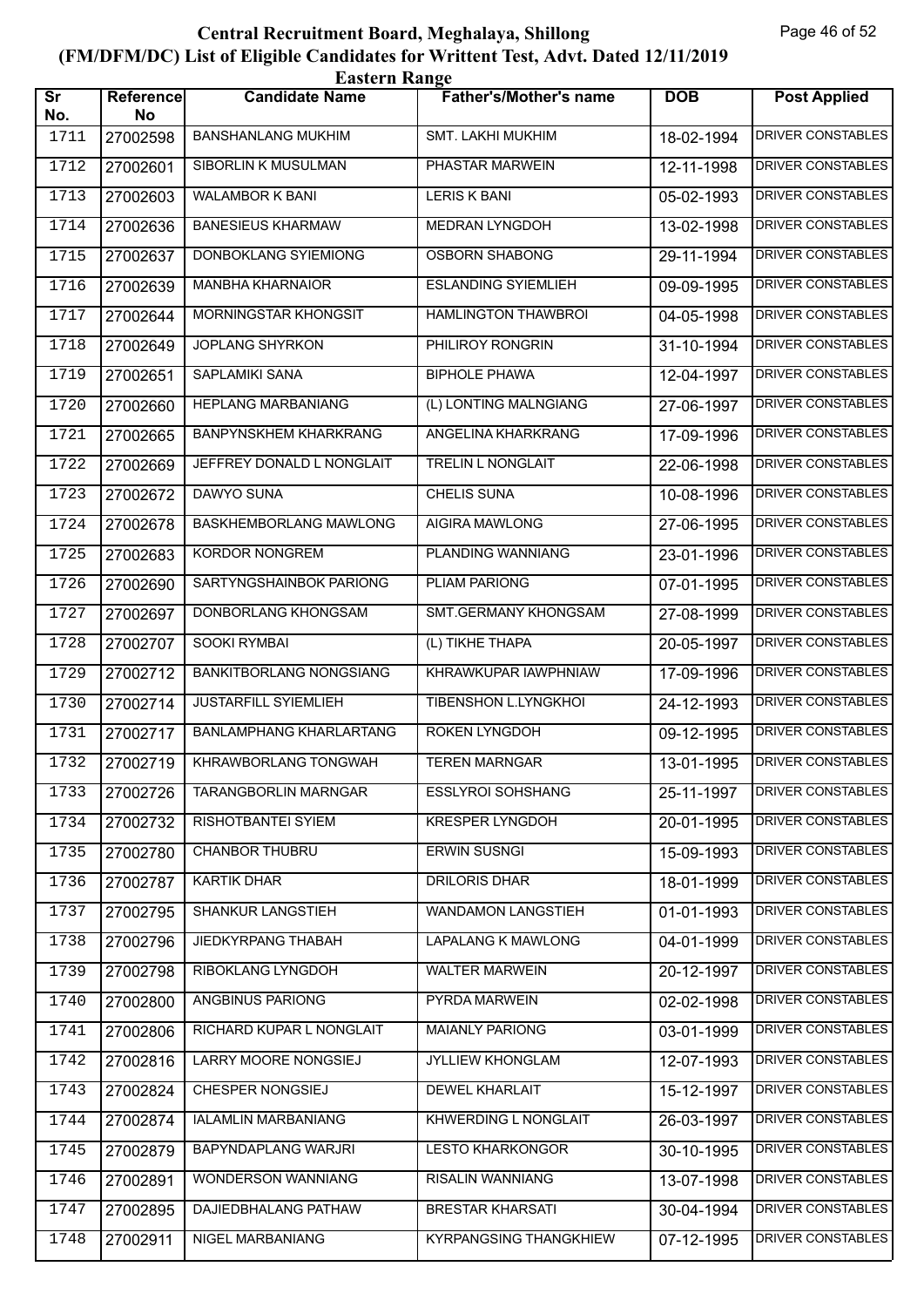|                               | <b>Eastern Range</b> |                               |                               |            |                          |  |  |
|-------------------------------|----------------------|-------------------------------|-------------------------------|------------|--------------------------|--|--|
| $\overline{\text{Sr}}$<br>No. | Reference<br>No      | <b>Candidate Name</b>         | <b>Father's/Mother's name</b> | <b>DOB</b> | <b>Post Applied</b>      |  |  |
| 1749                          | 27002943             | <b>RISTARIUS MARWEIN</b>      | <b>BENANSIUS MAWTYLLUP</b>    | 15-03-1994 | <b>DRIVER CONSTABLES</b> |  |  |
| 1750                          | 27002953             | <b>TAININGSHAN K SYNTIEW</b>  | <b>KESLING NONGSIEJ</b>       | 26-09-2000 | <b>DRIVER CONSTABLES</b> |  |  |
| 1751                          | 27002955             | WANRAHSKHEM L. MAWPHLANG      | <b>REKSTARLIN MARWEIN</b>     | 04-06-1995 | <b>DRIVER CONSTABLES</b> |  |  |
| 1752                          | 27002962             | YOOWEST KHAII                 | <b>BIANA KHAII</b>            | 14-07-1994 | <b>DRIVER CONSTABLES</b> |  |  |
| 1753                          | 27002971             | PYNBHALANGKI MAKRI            | MORNINGWELL LAPANG            | 20-07-1997 | <b>DRIVER CONSTABLES</b> |  |  |
| 1754                          | 27002984             | <b>KITDOR SHADAP</b>          | <b>MEST STEN</b>              | 12-01-1994 | <b>DRIVER CONSTABLES</b> |  |  |
| 1755                          | 27002985             | <b>BRANDON JYRWA NONGSIEJ</b> | (L) JUNE JYRWA NONGSIEJ       | 11-07-1994 | <b>DRIVER CONSTABLES</b> |  |  |
| 1756                          | 27002986             | <b>MANTU RABHA</b>            | NILKANTA RABHA                | 04-03-1995 | <b>DRIVER CONSTABLES</b> |  |  |
| 1757                          | 27003006             | <b>ROMARIO MARWEIN</b>        | <b>JUSTINA MARWEIN</b>        | 22-07-1997 | <b>DRIVER CONSTABLES</b> |  |  |
| 1758                          | 27003009             | FIRSTJUNESON MAWLEIN          | SONDRO MUKHIM                 | 11-06-1997 | <b>DRIVER CONSTABLES</b> |  |  |
| 1759                          | 27003014             | <b>BARISTER PHYLLEI</b>       | (L) BRIEMSHON WAR             | 26-03-1997 | <b>DRIVER CONSTABLES</b> |  |  |
| 1760                          | 27003025             | <b>LASKIAR SHABONG</b>        | (L) ASI SHABONG               | 01-06-1995 | <b>DRIVER CONSTABLES</b> |  |  |
| 1761                          | 27003035             | STEVENSON KHARSATI            | <b>DIMING KHARLUKHI</b>       | 24-03-2000 | <b>DRIVER CONSTABLES</b> |  |  |
| 1762                          | 27003037             | ANDY KHARSHIING               | ANDRIAS KHONGBINAN            | 29-12-1997 | <b>DRIVER CONSTABLES</b> |  |  |
| 1763                          | 27003049             | BRIGHTSTAR KHARLYNGDOH        | <b>SIREN MARWEIN</b>          | 02-12-1997 | <b>DRIVER CONSTABLES</b> |  |  |
| 1764                          | 27003055             | <b>DONBOK SYIEMLIEH</b>       | <b>BIDA SYIEMLIEH</b>         | 28-01-1997 | <b>DRIVER CONSTABLES</b> |  |  |
| 1765                          | 27003078             | SHAPHRANGWELL SOHKHIA         | <b>JOSPAR W SOHKHIA</b>       | 15-11-1996 | <b>DRIVER CONSTABLES</b> |  |  |
| 1766                          | 27003091             | AUGUSTIN NONGBET              | <b>CLEMENT JARAIN</b>         | 27-04-1997 | <b>DRIVER CONSTABLES</b> |  |  |
| 1767                          | 27003093             | ESHELDONALD SYIEMLIEH         | PHLOSSTAR L.NONGLAIT          | 18-11-1995 | DRIVER CONSTABLES        |  |  |
| 1768                          | 27003097             | <b>KENIO LYNGKHOI</b>         | <b>STOLING NONGKHLAW</b>      | 26-12-1997 | <b>DRIVER CONSTABLES</b> |  |  |
| 1769                          | 27003114             | <b>KLIARDING LYNGDOH</b>      | <b>BLUSTING MAKDOH</b>        | 14-08-1995 | <b>DRIVER CONSTABLES</b> |  |  |
| 1770                          | 27003115             | <b>MARKOS SUMER</b>           | DASSWEL LYNGDOH               | 27-10-1993 | <b>DRIVER CONSTABLES</b> |  |  |
| 1771                          | 27003127             | <b>MEYOKI RUPON</b>           | KONDRIK SUKHLAIN              | 15-11-1994 | DRIVER CONSTABLES        |  |  |
| 1772                          | 27003128             | AIBUROMLANG MAJAW             | <b>ELVIS WARJRI</b>           | 05-08-1995 | DRIVER CONSTABLES        |  |  |
| 1773                          | 27003141             | <b>BANSKHEMLANG KYNRU</b>     | <b>OKLIS SHADAP</b>           | 16-11-1998 | <b>DRIVER CONSTABLES</b> |  |  |
| 1774                          | 27003150             | SANJOY MARAK                  | <b>REDIN SANGMA</b>           | 21-03-1993 | <b>DRIVER CONSTABLES</b> |  |  |
| 1775                          | 27003164             | <b>MARDONI NONGBET</b>        | PHRIEW RANI                   | 11-09-1997 | <b>DRIVER CONSTABLES</b> |  |  |
| 1776                          | 27003165             | RISKHEMLANG KHONGMAWLOH       | DASIBOR KHONGMAWLOH           | 06-05-1995 | DRIVER CONSTABLES        |  |  |
| 1777                          | 27003169             | <b>SHWAMIKI LALOO</b>         | VICTORIA LALOO                | 19-09-1996 | <b>DRIVER CONSTABLES</b> |  |  |
| 1778                          | 27003171             | SHANSKHEM L NONGRANG          | <b>PRANLIN WARJRI</b>         | 15-03-1995 | <b>DRIVER CONSTABLES</b> |  |  |
| 1779                          | 27003176             | HEALERBORN THABAH             | <b>SLAIRANTIS SYIEMLIEH</b>   | 26-11-1993 | DRIVER CONSTABLES        |  |  |
| 1780                          | 27003179             | LEBENSTAR NONGSIEJ            | <b>KITBOK MAWLONG</b>         | 02-02-1997 | DRIVER CONSTABLES        |  |  |
| 1781                          | 27003185             | <b>MARBIANGKI PALE</b>        | SHRI. LEBI DKHAR              | 25-05-1998 | DRIVER CONSTABLES        |  |  |
| 1782                          | 27003186             | <b>WYRCHAW BAREH</b>          | SYNSHAR BAREH                 | 11-10-1998 | DRIVER CONSTABLES        |  |  |
| 1783                          | 27003200             | <b>BANTEILANG KHARBANI</b>    | STINGBORMAN DKHAR             | 22-03-1996 | <b>DRIVER CONSTABLES</b> |  |  |
| 1784                          | 27003201             | RICHARD KUPAR LYNGKHOI        | SHANBOR MARBANIANG            | 14-12-1993 | DRIVER CONSTABLES        |  |  |
| 1785                          | 27003219             | SHAILANG NONGSPUNG            | <b>HEPSOR NONGRUM</b>         | 26-12-1995 | DRIVER CONSTABLES        |  |  |
| 1786                          | 27003245             | <b>IARAPLANG LAMARAI</b>      | <b>BILI STEN</b>              | 21-08-1998 | DRIVER CONSTABLES        |  |  |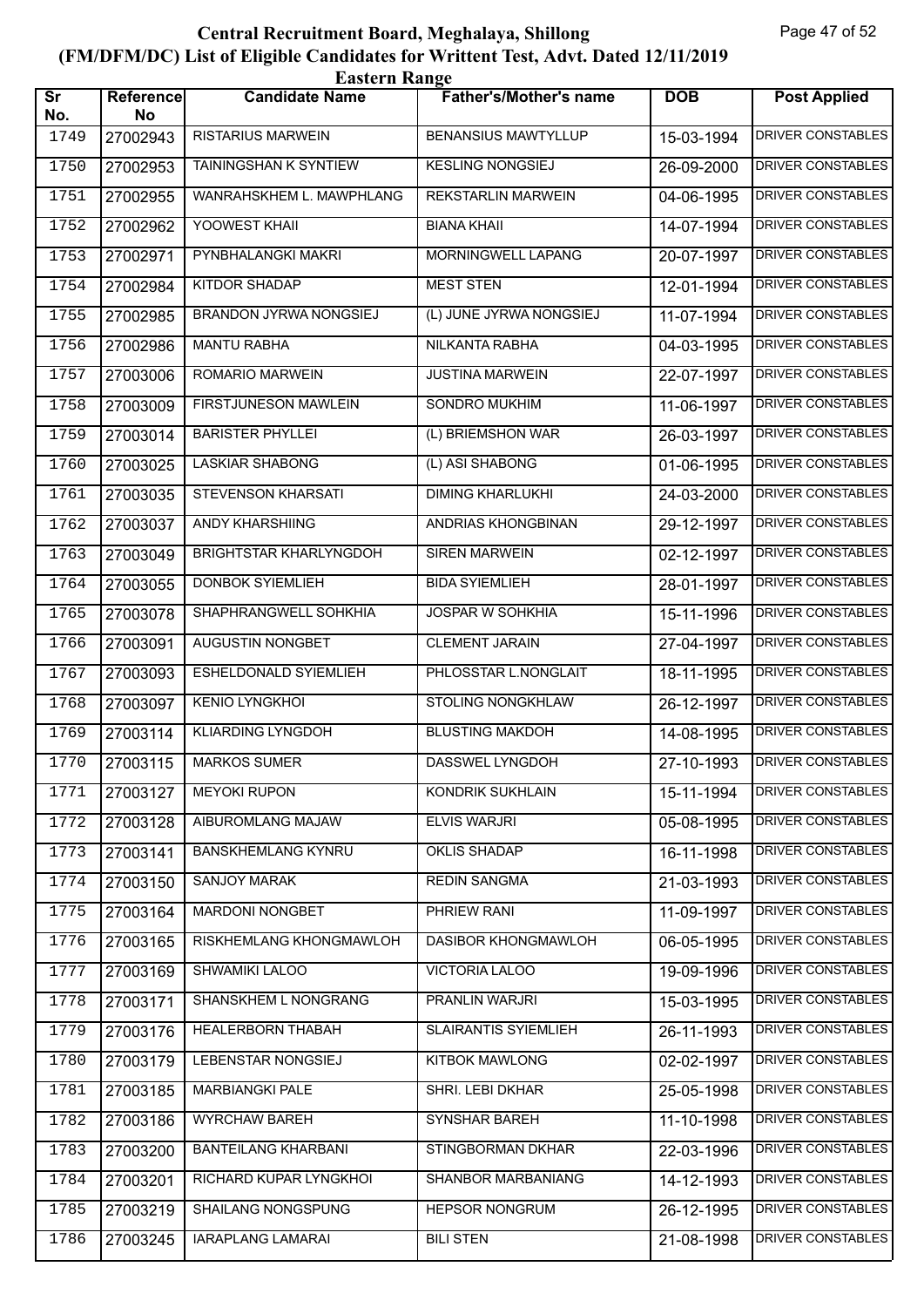|                               | <b>Eastern Range</b> |                               |                               |            |                          |  |  |
|-------------------------------|----------------------|-------------------------------|-------------------------------|------------|--------------------------|--|--|
| $\overline{\text{sr}}$<br>No. | Reference<br>No      | <b>Candidate Name</b>         | <b>Father's/Mother's name</b> | <b>DOB</b> | <b>Post Applied</b>      |  |  |
| 1787                          | 27003262             | NIGHTSTER LYNGKHOI            | <b>KRAN LYNGDOH</b>           | 26-04-1997 | <b>DRIVER CONSTABLES</b> |  |  |
| 1788                          | 27003275             | LURSHAI NONGBRI               | <b>ODIK TYNHIANG</b>          | 25-11-1997 | <b>DRIVER CONSTABLES</b> |  |  |
| 1789                          | 27003285             | <b>WANTEIBOR SYIEMLIEH</b>    | DAVID LYNGDOH                 | 30-12-1996 | <b>DRIVER CONSTABLES</b> |  |  |
| 1790                          | 27003300             | RESPECTFULL WANNIANG          | <b>COMMONDAR SNAITANG</b>     | 24-05-1998 | <b>DRIVER CONSTABLES</b> |  |  |
| 1791                          | 27003314             | KITBORLANG PALIAR             | KHRESPAR LYNGKHOI             | 07-03-1998 | <b>DRIVER CONSTABLES</b> |  |  |
| 1792                          | 27003318             | IAIKYRSHANSKHEM WARJRI        | <b>KORBARROI NONGBRI</b>      | 03-06-1999 | <b>DRIVER CONSTABLES</b> |  |  |
| 1793                          | 27003331             | <b>RIMENDAR MARNGAR</b>       | <b>HESKIN SOHSHANG</b>        | 05-02-2000 | <b>DRIVER CONSTABLES</b> |  |  |
| 1794                          | 27003351             | ROLAN NONGRUM                 | <b>LINTON LYNSHIANG</b>       | 29-11-1996 | DRIVER CONSTABLES        |  |  |
| 1795                          | 27003361             | <b>JIMYKIMBATSTAR WAHLANG</b> | <b>MATHIEWLY NONGREM</b>      | 19-08-1999 | DRIVER CONSTABLES        |  |  |
| 1796                          | 27003362             | KHRAWKUPAR IAWREN             | <b>EBIUS PALIAR</b>           | 18-04-1993 | <b>DRIVER CONSTABLES</b> |  |  |
| 1797                          | 27003372             | <b>SHARLES SHANGPLIANG</b>    | (L) DIRO PARIONG              | 01-01-2000 | <b>DRIVER CONSTABLES</b> |  |  |
| 1798                          | 27003432             | <b>HEMILTON PAJUH</b>         | <b>KYRMEN PAJUH</b>           | 17-06-1999 | <b>DRIVER CONSTABLES</b> |  |  |
| 1799                          | 27003435             | <b>EVERYMON SHYLLA</b>        | <b>TORLIS MALLAI</b>          | 06-07-1995 | <b>DRIVER CONSTABLES</b> |  |  |
| 1800                          | 27003438             | KITBOKLANG KHARMAWLONG        | BOSKOLAND BASAIAWMOIT         | 27-11-1994 | <b>DRIVER CONSTABLES</b> |  |  |
| 1801                          | 27003442             | <b>GERALDO SYIEMLIEH</b>      | <b>TREBOR WAHLANG</b>         | 13-09-1998 | <b>DRIVER CONSTABLES</b> |  |  |
| 1802                          | 27003464             | PYNSHAI KHARBANI              | SIPHRIAN NONGKSEH             | 10-10-1997 | <b>DRIVER CONSTABLES</b> |  |  |
| 1803                          | 27003488             | <b>BARONSING WARLAITTHMA</b>  | <b>FRANCIS SYIEMLIEH</b>      | 09-05-1999 | <b>DRIVER CONSTABLES</b> |  |  |
| 1804                          | 27003497             | <b>BRAINSING KHARRYNGKI</b>   | <b>JOSIR WAR</b>              | 17-07-1996 | <b>DRIVER CONSTABLES</b> |  |  |
| 1805                          | 27003528             | <b>MEDIUS MAWLOT</b>          | NOBESTAR SANGRIANG            | 30-11-1996 | DRIVER CONSTABLES        |  |  |
| 1806                          | 27003533             | <b>ELLISAJAR MARAK</b>        | <b>DARUIS MOMIN</b>           | 02-03-1993 | <b>DRIVER CONSTABLES</b> |  |  |
| 1807                          | 27003541             | <b>MEBANKER LAPASAM</b>       | SHRI. MOONSHINE LALOO         | 18-03-1999 | <b>DRIVER CONSTABLES</b> |  |  |
| 1808                          |                      | 27003565   STEPHANSON RANI    | <b>HOBRIK SYIEMIONG</b>       | 14-06-1996 | <b>DRIVER CONSTABLES</b> |  |  |
| 1809                          | 27003588             | BANTEIKUPAR KHARHUJON         | KONTILY KHARHUJON             | 07-06-1993 | DRIVER CONSTABLES        |  |  |
| 1810                          | 27003598             | RAPBORLANG HYNNIEWTA          | MRS ELISMYDA HYNNIEWTA        | 29-11-1997 | DRIVER CONSTABLES        |  |  |
| 1811                          | 27003603             | <b>FIRSTARSON SYIEMLIEH</b>   | STEDSILA SYIEMLIEH            | 01-01-1993 | <b>DRIVER CONSTABLES</b> |  |  |
| 1812                          | 27003625             | <b>INDI LALOO</b>             | SHRI LAKHON CHYRMANG          | 15-08-1997 | <b>DRIVER CONSTABLES</b> |  |  |
| 1813                          | 27003627             | HEISNIAWMI LALOO              | WANLAMJINGHUN PALA            | 27-12-1999 | <b>DRIVER CONSTABLES</b> |  |  |
| 1814                          | 27003632             | <b>TREMIKI LAMARE</b>         | <b>KRIN SHYLLA</b>            | 18-09-1999 | DRIVER CONSTABLES        |  |  |
| 1815                          | 27003648             | JANLANGKI LANGSTANG           | <b>KENY PAPANG</b>            | 25-05-1995 | DRIVER CONSTABLES        |  |  |
| 1816                          | 27003691             | <b>OVERLAND SNAITANG</b>      | THWELTIDOLIS SNAITANG         | 24-10-1993 | <b>DRIVER CONSTABLES</b> |  |  |
| 1817                          | 27003703             | KYNSAIBORLIN DKHAR            | PHLES RANI                    | 14-07-1999 | DRIVER CONSTABLES        |  |  |
| 1818                          | 27003705             | SENGBAT M MARAK               | WITHSON S SANGMA              | 21-05-1994 | DRIVER CONSTABLES        |  |  |
| 1819                          | 27003706             | PETERSON SYIEMLIEH            | <b>TRIBON SYIEMLIEH</b>       | 29-08-1995 | DRIVER CONSTABLES        |  |  |
| 1820                          | 27003730             | <b>BANTEILANG WAHLANG</b>     | <b>SLINTIRIS WAHLANG</b>      | 15-06-1995 | DRIVER CONSTABLES        |  |  |
| 1821                          | 27003736             | DONALDSON NONGSIEJ            | SAFTAR ALI                    | 03-01-1998 | <b>DRIVER CONSTABLES</b> |  |  |
| 1822                          | 27003743             | <b>BHARAT TALANG</b>          | <b>SPULLY TALANG</b>          | 21-03-2000 | DRIVER CONSTABLES        |  |  |
| 1823                          | 27003751             | NEWYEARLYBORN DIENGNGAN       | MORANLY NONGMIN               | 01-01-1998 | DRIVER CONSTABLES        |  |  |
| 1824                          | 27003752             | PYNHUNLANG RAMSIEJ            | <b>JOYNING SNAITANG</b>       | 22-02-1994 | DRIVER CONSTABLES        |  |  |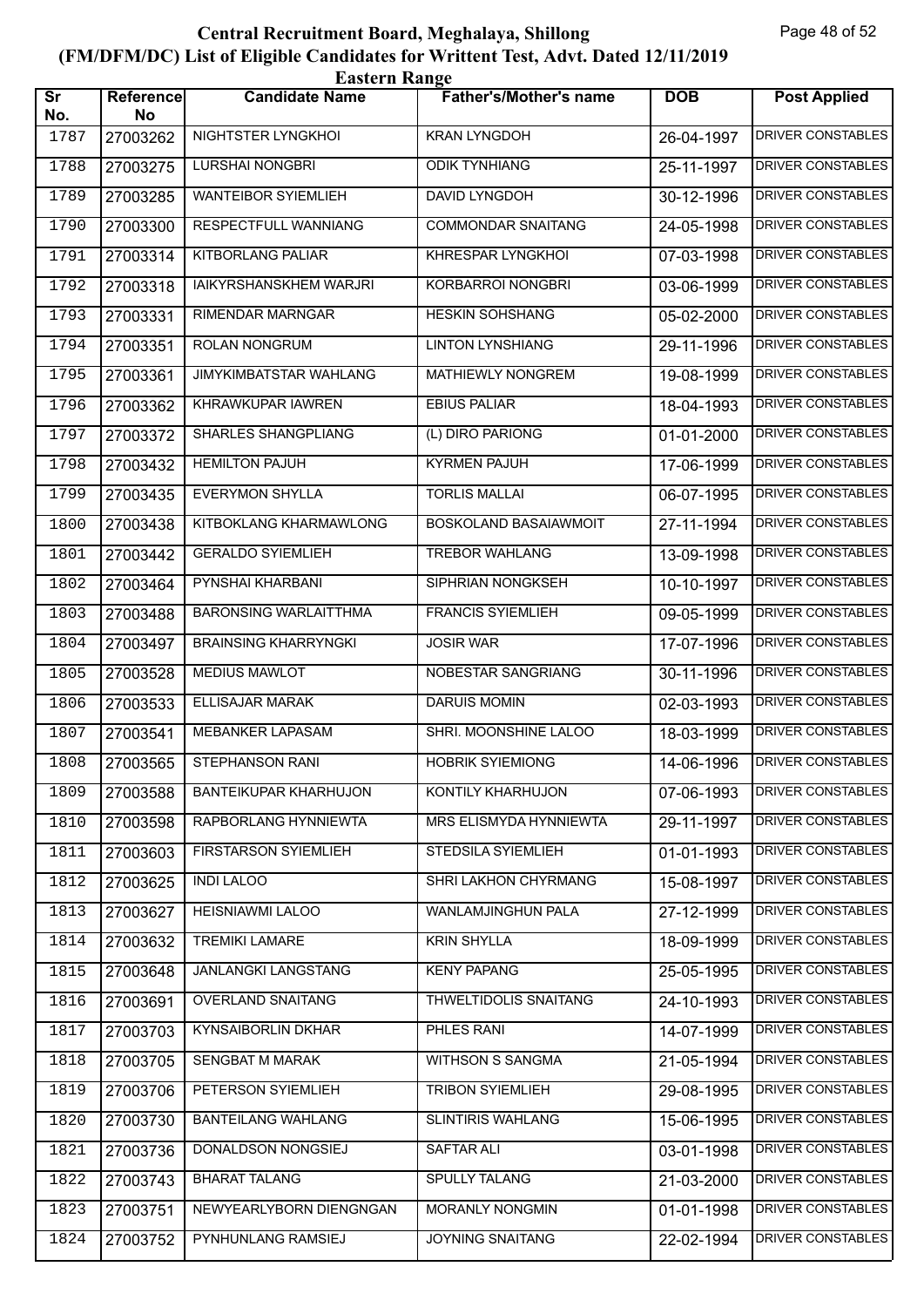| <b>Eastern Range</b>          |                 |                                         |                                  |            |                          |  |
|-------------------------------|-----------------|-----------------------------------------|----------------------------------|------------|--------------------------|--|
| $\overline{\text{Sr}}$<br>No. | Reference<br>No | <b>Candidate Name</b>                   | <b>Father's/Mother's name</b>    | <b>DOB</b> | <b>Post Applied</b>      |  |
| 1825                          | 27003753        | <b>DONBOK SYIEMLIEH</b>                 | <b>LEBEN TOHTIEH</b>             | 06-12-1999 | <b>DRIVER CONSTABLES</b> |  |
| 1826                          | 27003757        | PATRICK MYLLIEM UMLONG                  | <b>MERISTELLA MYLLIEM UMLONG</b> | 27-01-1993 | <b>DRIVER CONSTABLES</b> |  |
| 1827                          | 27003771        | FRANKY CAVIN LYNGDOH<br><b>LYNGKHOI</b> | PETER BOSS BLAH                  | 04-03-1998 | <b>DRIVER CONSTABLES</b> |  |
| 1828                          | 27003778        | SPAINDARSON MARBANIANG                  | <b>DORSING KHARRYNGKI</b>        | 16-12-1996 | <b>DRIVER CONSTABLES</b> |  |
| 1829                          | 27003786        | RAYBAN KHARMAWLONG                      | LUCY MARY KHARMAWLONG            | 04-07-1996 | <b>DRIVER CONSTABLES</b> |  |
| 1830                          | 27003794        | LEKI WA OO SUSNGI                       | <b>MARBAHUN SUSNGI</b>           | 27-01-1993 | <b>DRIVER CONSTABLES</b> |  |
| 1831                          | 27003796        | <b>BAPPON D SANGMA</b>                  | <b>BILUT A MARAK</b>             | 13-01-1993 | <b>DRIVER CONSTABLES</b> |  |
| 1832                          | 27003834        | RISTARKOT THABAH                        | <b>BIGSTAR MARTHONG</b>          | 29-03-1996 | <b>DRIVER CONSTABLES</b> |  |
| 1833                          | 27003837        | MULMARKSTONE LYNGKHOI                   | J BLENDAR SANGRIANG              | 14-11-1998 | <b>DRIVER CONSTABLES</b> |  |
| 1834                          | 27003854        | SPIDILAND WANNIANG                      | <b>GNEDING MARWEIN</b>           | 16-03-1996 | <b>DRIVER CONSTABLES</b> |  |
| 1835                          | 27003856        | <b>BANTEILANG KURBAH</b>                | <b>ARSHAI JANA</b>               | 09-10-1999 | <b>DRIVER CONSTABLES</b> |  |
| 1836                          | 27003857        | <b>NEWANLY PYRTUH</b>                   | <b>ARBINA PYRTUH</b>             | 16-03-1998 | <b>DRIVER CONSTABLES</b> |  |
| 1837                          | 27003867        | ALBERT KHARPURI                         | PHER MAWLONG                     | 16-08-1999 | <b>DRIVER CONSTABLES</b> |  |
| 1838                          | 27003886        | <b>BASKHEMBOR NONGSIEJ</b>              | <b>SKEDRO LYNGKHOI</b>           | 11-11-1996 | <b>DRIVER CONSTABLES</b> |  |
| 1839                          | 27003890        | <b>BANSHAISKHEM NONGNENG</b>            | SHRI. TEIBORSON MAWLONG          | 09-09-1999 | <b>DRIVER CONSTABLES</b> |  |
| 1840                          | 27003893        | ARSHANSTARWELL WARKHYLLEW               | SHANLISTAR NONGSPUNG             | 15-12-1997 | <b>DRIVER CONSTABLES</b> |  |
| 1841                          | 27003913        | DAMECHANKI P KYNDAIT                    | SOODAWANKI PARIAT                | 21-12-1997 | <b>DRIVER CONSTABLES</b> |  |
| 1842                          | 27003918        | <b>LINGSTAR MAWLONG</b>                 | KORPHINDA MAWLONG                | 21-02-1996 | <b>DRIVER CONSTABLES</b> |  |
| 1843                          | 27003926        | ALBERT STAR MARBANIANG                  | <b>BORIS NONGKHLAW</b>           | 23-07-1993 | <b>DRIVER CONSTABLES</b> |  |
| 1844                          | 27003931        | <b>DAWANBAITMI SAPUH</b>                | SMT. DATHMULANG SAPUH            | 15-04-1999 | <b>DRIVER CONSTABLES</b> |  |
| 1845                          | 27003932        | <b>SALMAN MARAK</b>                     | PHUIN THONGI                     | 04-09-1995 | <b>DRIVER CONSTABLES</b> |  |
| 1846                          | 27003933        | <b>EUFENDER SUNN</b>                    | <b>BELIN MARBANIANG</b>          | 16-09-1993 | DRIVER CONSTABLES        |  |
| 1847                          | 27003934        | RIBHA SHYLLA                            | <b>JUSTIN SUPUH</b>              | 05-07-1996 | DRIVER CONSTABLES        |  |
| 1848                          | 27003935        | <b>SHARBILET NONGSIEJ</b>               | DIBENA NONGSIEJ                  | 30-03-1994 | DRIVER CONSTABLES        |  |
| 1849                          | 27003938        | ENBOKSTARJUNE SYIEMLIEH                 | <b>PLIPSING</b>                  | 04-03-1998 | <b>DRIVER CONSTABLES</b> |  |
| 1850                          | 27003943        | <b>IVANSEVIUS KHARSYNTIEW</b>           | SKIRAL PARIONG                   | 12-08-1997 | DRIVER CONSTABLES        |  |
| 1851                          | 27004001        | DONBOSCO MAWLIEH                        | MOTSINGH DKHAR                   | 18-11-1998 | <b>DRIVER CONSTABLES</b> |  |
| 1852                          | 27004002        | <b>RESON MALNGIANG</b>                  | <b>SANTINA MALNGIANG</b>         | 22-02-1998 | DRIVER CONSTABLES        |  |
| 1853                          | 27004004        | SKHEMDINGSTAR MARWEIN                   | SAIKIA LYNGDOH NONGLAIT          | 18-05-1997 | DRIVER CONSTABLES        |  |
| 1854                          | 27004006        | ELTISDINGSTAR MARWEIN                   | SAIKIA LYNGDOH                   | 11-09-1998 | <b>DRIVER CONSTABLES</b> |  |
| 1855                          | 27004011        | ROBINESS MALNGIANG                      | SALMINA MALNGIANG                | 04-09-1998 | DRIVER CONSTABLES        |  |
| 1856                          | 27004014        | <b>BANSHONGKOR MARTHONG</b>             | SILING LYNGKHOI                  | 16-11-1998 | DRIVER CONSTABLES        |  |
| 1857                          | 27004027        | <b>BRELLIGRAHAM ARENGH</b>              | SEBILSON SANGMA                  | 12-05-1994 | DRIVER CONSTABLES        |  |
| 1858                          | 27004041        | SKHEMBATLANG NONGLAIT                   | <b>JWERLY KHARBUKI</b>           | 03-11-1995 | DRIVER CONSTABLES        |  |
| 1859                          | 27004052        | PAULTARSON JYRWA                        | DRASTARLAND RAMSIEJ              | 26-07-1997 | <b>DRIVER CONSTABLES</b> |  |
| 1860                          | 27004077        | <b>BRIGHTWELL T SANGMA</b>              | <b>BRONUSH R MARAK</b>           | 02-10-1999 | DRIVER CONSTABLES        |  |
| 1861                          | 27004088        | LOVESON KHARKRANG                       | <b>KJON MALNGIANG</b>            | 05-10-1998 | DRIVER CONSTABLES        |  |
| 1862                          | 27004090        | MARCHBORNSON KHARKONGOR                 | (L) WONDERSON KURKALANG          | 22-05-1997 | DRIVER CONSTABLES        |  |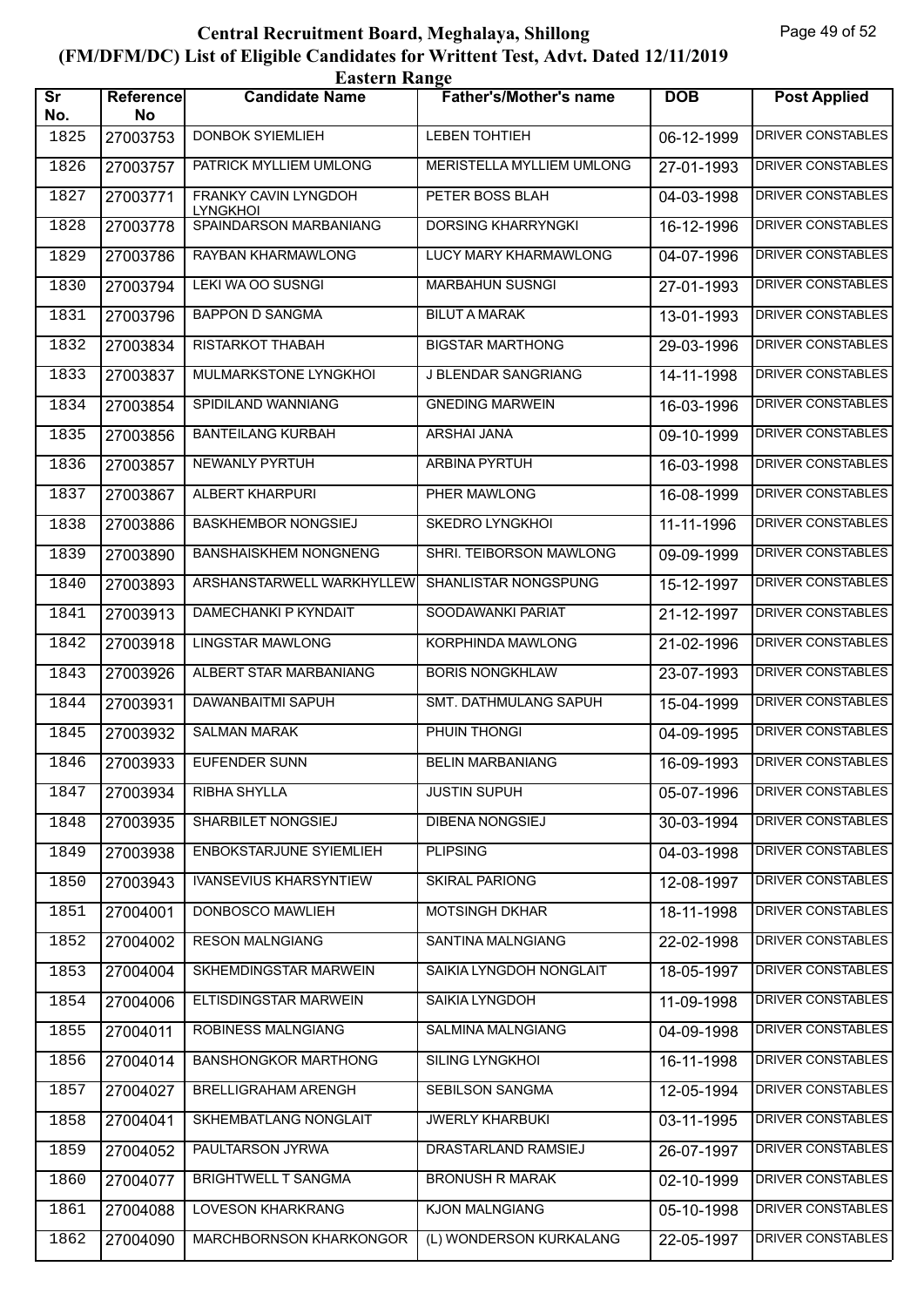| <b>Eastern Range</b>          |                 |                             |                                               |            |                          |  |
|-------------------------------|-----------------|-----------------------------|-----------------------------------------------|------------|--------------------------|--|
| $\overline{\text{sr}}$<br>No. | Reference<br>No | <b>Candidate Name</b>       | <b>Father's/Mother's name</b>                 | <b>DOB</b> | <b>Post Applied</b>      |  |
| 1863                          | 27004092        | JOYSINGSTONE PARIONG        | <b>NOREN MARWEIN</b>                          | 01-08-2000 | <b>DRIVER CONSTABLES</b> |  |
| 1864                          | 27004156        | YOUTHFULNESS LYNGDOH        | <b>BLETSHON JYRWA</b>                         | 03-09-1999 | <b>DRIVER CONSTABLES</b> |  |
| 1865                          | 27004189        | <b>IAISHIMTILEM RIANG</b>   | <b>GOPILMONI NONGBRI</b>                      | 16-11-1993 | <b>DRIVER CONSTABLES</b> |  |
| 1866                          | 27004193        | BONKANESTEN L.LYNGKHOI      | <b>JAMES WATT MARWEIN</b>                     | 04-08-1998 | <b>DRIVER CONSTABLES</b> |  |
| 1867                          | 27004204        | <b>JORDAN RYNTATHIANG</b>   | <b>KHRAT KURBAH</b>                           | 30-06-1998 | <b>DRIVER CONSTABLES</b> |  |
| 1868                          | 27004206        | SOSHALLANG UMDOR            | (L) SMUR KHASAIN                              | 16-06-1994 | <b>DRIVER CONSTABLES</b> |  |
| 1869                          | 27004240        | <b>JONA MARBANIANG</b>      | SHRI. FLORIAN LYNGDOH                         | 23-08-1998 | <b>DRIVER CONSTABLES</b> |  |
| 1870                          | 27004242        | <b>JERRY SHANGPLIANG</b>    | (L) GLENLY BRISOHBAR                          | 26-03-1993 | <b>DRIVER CONSTABLES</b> |  |
| 1871                          | 27004295        | ALBANCARESTONE NONGSIEJ     | <b>BAIAHUNLANG LYNGDOH</b><br><b>NONGLAIT</b> | 25-03-1995 | <b>DRIVER CONSTABLES</b> |  |
| 1872                          | 27004297        | <b>LUBETSON WAHLANG</b>     | RAMDING MARBANIANG                            | 27-02-1995 | <b>DRIVER CONSTABLES</b> |  |
| 1873                          | 27004312        | <b>ARCHAM MARAK</b>         | CLEARARINOLA MARAK                            | 05-07-1998 | <b>DRIVER CONSTABLES</b> |  |
| 1874                          | 27004317        | PYNIAID KHYMDEIT            | <b>BLIN SYIEM</b>                             | 08-07-1993 | <b>DRIVER CONSTABLES</b> |  |
| 1875                          | 27004340        | <b>TELLMAN SHADAP</b>       | ARTIS KHYRIEMMUJAT                            | 05-04-1994 | <b>DRIVER CONSTABLES</b> |  |
| 1876                          | 27004342        | SHAPHRANG JOHN SANGRIANG    | <b>WALTER WAHLANG</b>                         | 30-08-1998 | <b>DRIVER CONSTABLES</b> |  |
| 1877                          | 27004356        | <b>BILSON THANGKHIEW</b>    | <b>MONICA THANGKHIEW</b>                      | 11-12-1999 | <b>DRIVER CONSTABLES</b> |  |
| 1878                          | 27004359        | <b>ASHISH SINGH</b>         | KRISHNA NANDAN SINGH                          | 09-08-2000 | <b>DRIVER CONSTABLES</b> |  |
| 1879                          | 27004368        | <b>BAKSLANDAR MARTHONG</b>  | <b>TROSLAND K BANI</b>                        | 15-03-1997 | <b>DRIVER CONSTABLES</b> |  |
| 1880                          | 27004369        | <b>RAM SUNA</b>             | <b>EBIS SUNA</b>                              | 01-01-1995 | <b>DRIVER CONSTABLES</b> |  |
| 1881                          | 27004420        | MICKYSTAR LYNGKHOI          | <b>WOSLY WANNIANG</b>                         | 21-01-1999 | <b>DRIVER CONSTABLES</b> |  |
| 1882                          | 27004424        | <b>KYRSHANLANG SUCHIANG</b> | PYRKHATSHAPHRANG SUCHIANG                     | 18-07-1999 | <b>DRIVER CONSTABLES</b> |  |
| 1883                          | 27004430        | <b>KYRPANGLIN LYNGDOH</b>   | <b>SILIN LYNGDOH</b>                          | 25-11-1999 | <b>DRIVER CONSTABLES</b> |  |
| 1884                          | 27004431        | DIPLIWANPHRANG RANI         | <b>BIRILDA RANI</b>                           | 04-09-1998 | <b>DRIVER CONSTABLES</b> |  |
| 1885                          | 27004434        | <b>CONFIRMING LAPASAM</b>   | KARMING LYNGDOH                               | 22-01-1997 | DRIVER CONSTABLES        |  |
| 1886                          | 27004441        | KHRAWBORLANG RYNGKHLEM      | <b>TESLAN MUJAI</b>                           | 31-12-1995 | DRIVER CONSTABLES        |  |
| 1887                          | 27004469        | <b>MICHAEL MARAK</b>        | NICHOLAS C MARAK                              | 20-05-1999 | <b>DRIVER CONSTABLES</b> |  |
| 1888                          | 27004515        | <b>DOMINIC KHARSYNTIEW</b>  | <b>DENIS M MAWIONG</b>                        | 11-10-1995 | DRIVER CONSTABLES        |  |
| 1889                          | 27004527        | LARIBOKPHYLLA WANNIANG      | <b>LANDAR SHANGDIAR</b>                       | 08-07-1996 | <b>DRIVER CONSTABLES</b> |  |
| 1890                          | 27004566        | ARBORWELL LORNGING          | <b>MARDA LORNGING</b>                         | 05-06-1995 | DRIVER CONSTABLES        |  |
| 1891                          | 27004581        | KHLAINBINGBOR KHARKRANG     | <b>BESTAR L LYNGKHOI</b>                      | 09-01-1993 | DRIVER CONSTABLES        |  |
| 1892                          | 27004600        | <b>LUTMON DKHAR</b>         | <b>HAMKLET RYMBAI</b>                         | 27-01-1993 | <b>DRIVER CONSTABLES</b> |  |
| 1893                          | 27004603        | MARSHALL SYIEM              | <b>HINGA BARKA</b>                            | 26-01-1994 | DRIVER CONSTABLES        |  |
| 1894                          | 27004613        | <b>OMPRAKASH MISHRA</b>     | ASWANI KUMAR MISHRA                           | 20-01-2000 | DRIVER CONSTABLES        |  |
| 1895                          | 27004615        | PHRESTAR DKHAR              | <b>BARSON SNAR</b>                            | 02-07-1995 | DRIVER CONSTABLES        |  |
| 1896                          | 27004620        | SISNINGSTAR SANGRIANG       | IONIAL HOOJON                                 | 26-12-2000 | DRIVER CONSTABLES        |  |
| 1897                          | 27004622        | SYNROPLANG NONGKHLAW        | KOMBAR NONGBRI                                | 25-02-1994 | <b>DRIVER CONSTABLES</b> |  |
| 1898                          | 27004631        | LARGESTAR KHARBYNGAR        | NALIUS WARLANGPIH                             | 04-09-2000 | DRIVER CONSTABLES        |  |
| 1899                          | 27004651        | <b>BOKLIN K</b>             | <b>DUM</b>                                    | 05-02-1994 | DRIVER CONSTABLES        |  |
| 1900                          | 27004666        | <b>NIYO PHAWA</b>           | SOLDA PHAWA                                   | 09-03-1993 | DRIVER CONSTABLES        |  |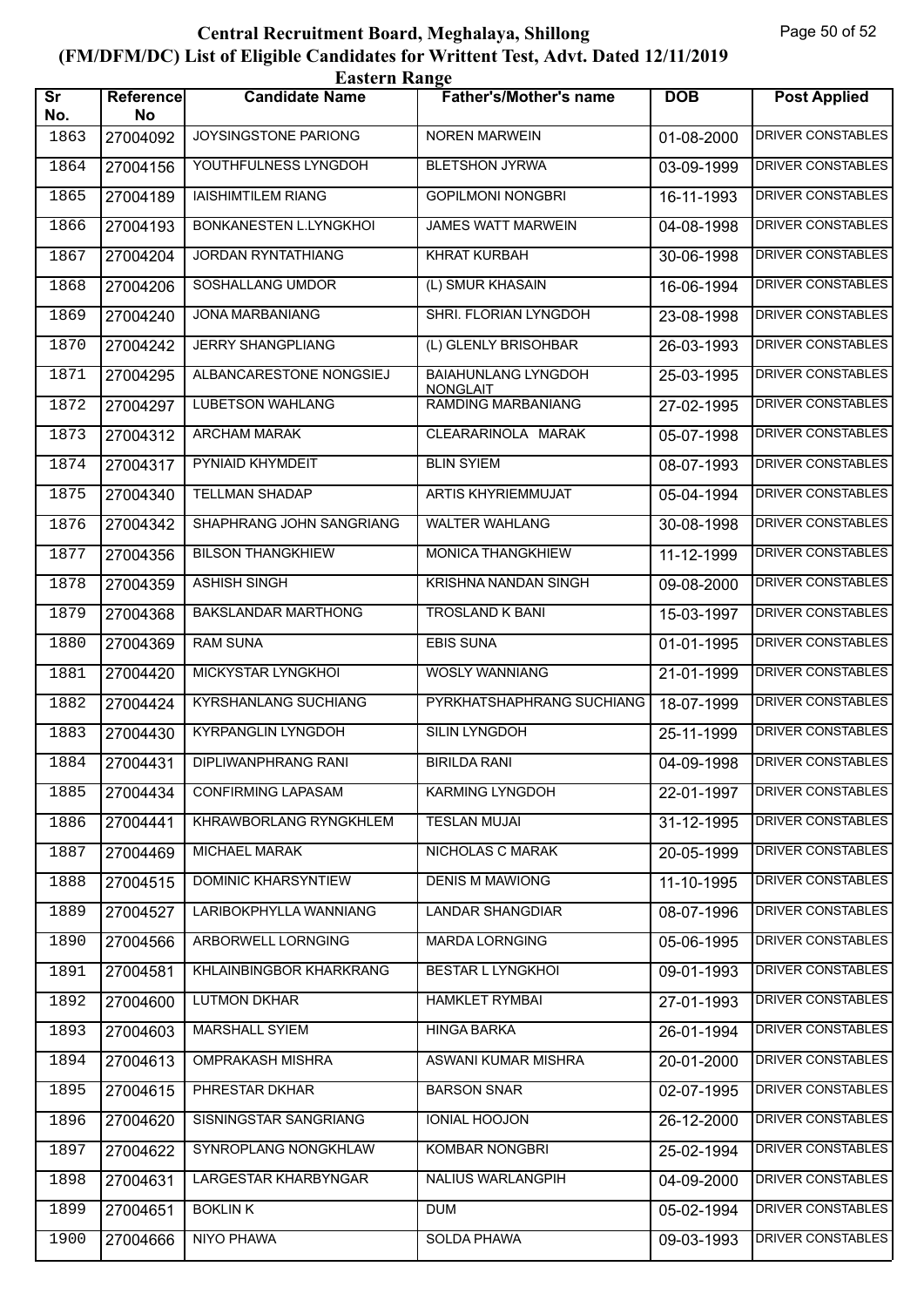| <b>Eastern Range</b>          |                        |                             |                                        |            |                          |  |
|-------------------------------|------------------------|-----------------------------|----------------------------------------|------------|--------------------------|--|
| $\overline{\text{Sr}}$<br>No. | <b>Reference</b><br>No | <b>Candidate Name</b>       | <b>Father's/Mother's name</b>          | <b>DOB</b> | <b>Post Applied</b>      |  |
| 1901                          | 27004671               | SANDYSTONE KHARSHANDI       | <b>BESTERWELL LYNGDOH</b>              | 16-01-1998 | <b>DRIVER CONSTABLES</b> |  |
| 1902                          | 27004674               | HUBERTWELL MARBANIANG       | <b>THIIO JARAIN</b>                    | 12-06-1996 | <b>DRIVER CONSTABLES</b> |  |
| 1903                          | 27004699               | <b>KENNY SYIEMIONG</b>      | SHOMLINA SYIEMIONG                     | 26-07-1996 | <b>DRIVER CONSTABLES</b> |  |
| 1904                          | 27004708               | <b>SPARLANG JYRWA</b>       | <b>LIDIN JYRWA</b>                     | 29-10-1998 | <b>DRIVER CONSTABLES</b> |  |
| 1905                          | 27004711               | <b>LAMPHRANG MAWLONG</b>    | LATE TREINING PATHAW                   | 21-06-1994 | <b>DRIVER CONSTABLES</b> |  |
| 1906                          | 27004712               | HELBOKLANG KHARTHANGMAW     | MRS. SHIMTILANG<br><b>KHARTHANGMAW</b> | 26-02-1998 | <b>DRIVER CONSTABLES</b> |  |
| 1907                          | 27004733               | FERDINAND HANSE             | PAULUS SURIN HANSE                     | 28-12-1995 | <b>DRIVER CONSTABLES</b> |  |
| 1908                          | 27004746               | <b>MEBANSHAN NONGKYNRIH</b> | KYNPHAM PYNGROPE                       | 04-06-1996 | <b>DRIVER CONSTABLES</b> |  |
| 1909                          | 27004764               | PHILAMON LYNGDOH            | <b>JOSEP MAKRI</b>                     | 24-06-1993 | <b>DRIVER CONSTABLES</b> |  |
| 1910                          | 27004775               | <b>LAMSUK SHYLLA</b>        | SHRI. IONIS SYNGKON                    | 16-08-1994 | <b>DRIVER CONSTABLES</b> |  |
| 1911                          | 27004780               | <b>MELINGSTAR PALE</b>      | R DOHLING                              | 01-06-1997 | <b>DRIVER CONSTABLES</b> |  |
| 1912                          | 27004783               | <b>MINOTSTAR SYIEM</b>      | <b>DENIS DKHAR</b>                     | 08-11-1995 | <b>DRIVER CONSTABLES</b> |  |
| 1913                          | 27004804               | <b>ANTHONIS JANA</b>        | SHEK SHABONG                           | 01-05-1993 | <b>DRIVER CONSTABLES</b> |  |
| 1914                          | 27004815               | RAPBORLANG NONGRANG         | <b>KRANSING NONGKSEH</b>               | 10-11-1997 | <b>DRIVER CONSTABLES</b> |  |
| 1915                          | 27004817               | KINMASTAR KHARSATI          | <b>DISHOI LAWAI</b>                    | 12-11-1994 | <b>DRIVER CONSTABLES</b> |  |
| 1916                          | 27004837               | <b>HASSING MARING</b>       | <b>STARWELL DIENGDOH</b>               | 01-09-1998 | <b>DRIVER CONSTABLES</b> |  |
| 1917                          | 27004898               | <b>IOLINESS SYIEM</b>       | <b>WINGSTAR KHYMDEIT</b>               | 17-06-1994 | <b>DRIVER CONSTABLES</b> |  |
| 1918                          | 27004902               | MICKYSONROY TANGSONG        | <b>MOHANROY KHARRNGI</b>               | 21-09-1993 | <b>DRIVER CONSTABLES</b> |  |
| 1919                          | 27004913               | <b>KYNTIEWSAP THYRNIANG</b> | MIKSHON KHARJAHRIN                     | 03-01-1995 | <b>DRIVER CONSTABLES</b> |  |
| 1920                          | 27004923               | <b>MESHAL PALIAR</b>        | <b>JESPAR IAWPHNIAW</b>                | 10-02-1995 | <b>DRIVER CONSTABLES</b> |  |
| 1921                          | 27004927               | ABETNEGO SYNGKLI            | SHEMBOR KHYMDEIT                       | 29-08-1996 | <b>DRIVER CONSTABLES</b> |  |
| 1922                          | 27004956               | NATHANIAL NEHKUPAR LYNRAH   | P BALUMBOR NONGKYNRIH                  | 19-12-1998 | DRIVER CONSTABLES        |  |
| 1923                          | 27004961               | PHYRNAI MAWLIEH             | N.SOHLANGPIAW                          | 17-07-1994 | DRIVER CONSTABLES        |  |
| 1924                          | 27004966               | SKHEMBORLANG TERON          | SOWEL TERON                            | 22-07-1998 | DRIVER CONSTABLES        |  |
| 1925                          | 27004970               | <b>ELASHON NONGKSEH</b>     | <b>BISROI MARSING</b>                  | 08-06-1994 | <b>DRIVER CONSTABLES</b> |  |
| 1926                          | 27004971               | JOPLANG LAPANG              | <b>ANTHONY MARING</b>                  | 05-05-1996 | DRIVER CONSTABLES        |  |
| 1927                          | 27004979               | KITBORLANG RYNTATHIANG      | <b>DLANDING MAWLIEH</b>                | 12-05-1993 | <b>DRIVER CONSTABLES</b> |  |
| 1928                          | 27004994               | PYNSHAITLANG NONGBRI        | SHRI BENES KURBAH                      | 05-10-1996 | DRIVER CONSTABLES        |  |
| 1929                          | 27005002               | KITBOKLANG LYNGDOH NONGLAIT | EMEL LYNGDOH NONGLAIT                  | 27-06-1999 | DRIVER CONSTABLES        |  |
| 1930                          | 27005008               | OVERSHARP IAWPHNIAW         | SHEMPHANG SHANGDIAR                    | 01-12-1993 | <b>DRIVER CONSTABLES</b> |  |
| 1931                          | 27005053               | <b>BALAJOPLANG RUMNONG</b>  | LONGSKHEM YADBORNE                     | 13-11-1995 | DRIVER CONSTABLES        |  |
| 1932                          | 27005068               | PRIMSTONE RYNTATHIANG       | SPRINGWELL IAWPHNIAW                   | 01-03-1998 | DRIVER CONSTABLES        |  |
| 1933                          | 27005095               | SEBARIUS SYLLIANG           | SIRIL SUJAI                            | 05-05-1997 | DRIVER CONSTABLES        |  |
| 1934                          | 27005097               | <b>WISTERWELL DKHAR</b>     | <b>HELPME DKHAR</b>                    | 10-03-1994 | DRIVER CONSTABLES        |  |
| 1935                          | 27005109               | RISHOTKOR SOHSHEN           | <b>HEM JALONG</b>                      | 27-11-1993 | <b>DRIVER CONSTABLES</b> |  |
| 1936                          | 27005125               | HILLROLESS NONGBAH          | KLAM RYNTATHIANG                       | 17-11-2000 | DRIVER CONSTABLES        |  |
| 1937                          | 27005133               | EMBHAHWAN LAMARE            | MONLANG LAMARE                         | 24-10-1997 | DRIVER CONSTABLES        |  |
| 1938                          | 27005166               | <b>WANLAMBOK BINA</b>       | SHIEKBRAINARD THONGNI                  | 12-08-1993 | DRIVER CONSTABLES        |  |